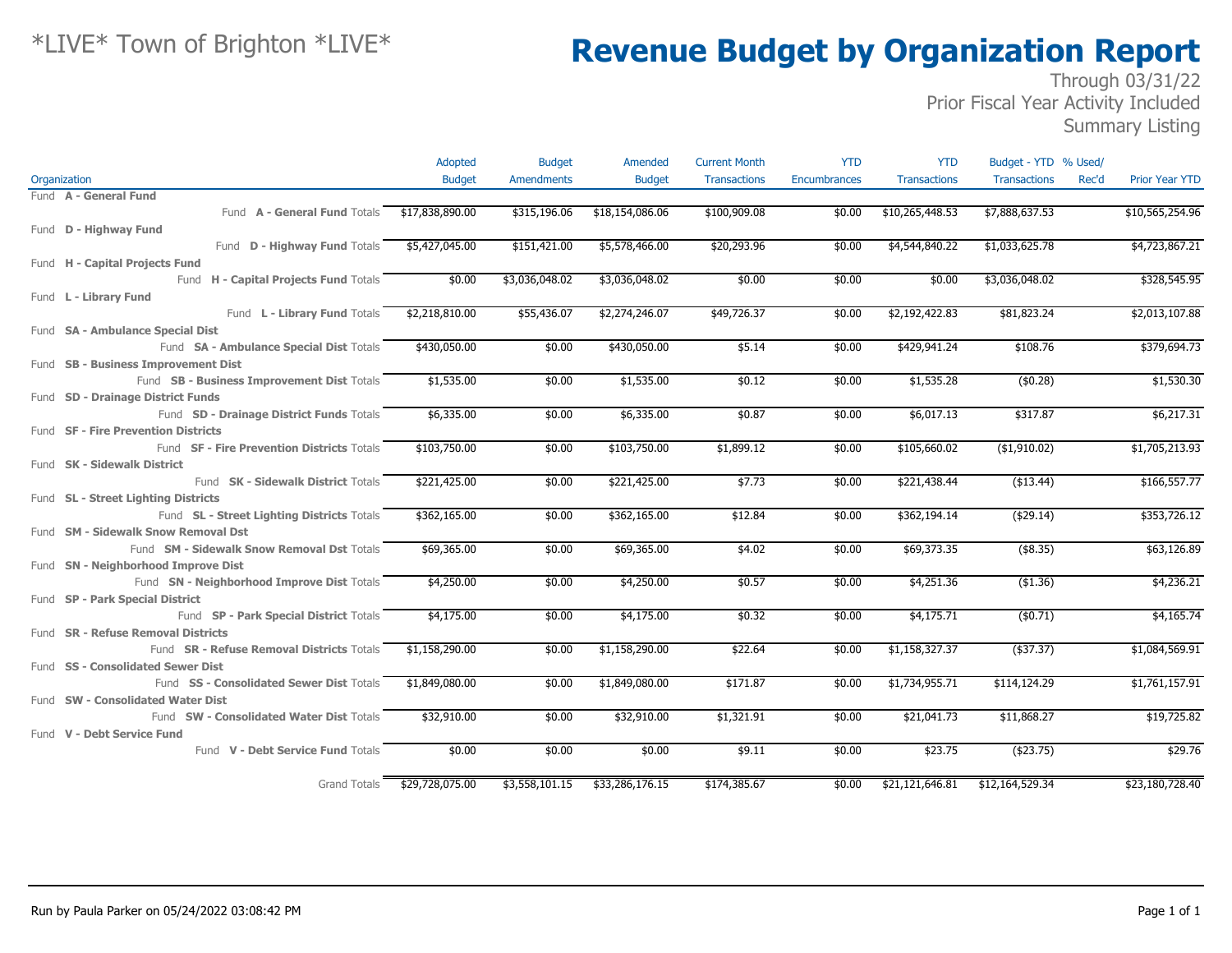### Through 03/31/22 Prior Fiscal Year Activity Included

Summary Listing

|                                            | Adopted         | <b>Budget</b>     | Amended         | <b>Current Month</b> | <b>YTD</b>                | <b>YTD</b>          | Budget - YTD % Used/ |                                |
|--------------------------------------------|-----------------|-------------------|-----------------|----------------------|---------------------------|---------------------|----------------------|--------------------------------|
| Organization                               | <b>Budget</b>   | <b>Amendments</b> | <b>Budget</b>   | <b>Transactions</b>  | Encumbrances              | <b>Transactions</b> | <b>Transactions</b>  | Rec'd<br><b>Prior Year YTD</b> |
| Fund A - General Fund                      |                 |                   |                 |                      |                           |                     |                      |                                |
| Fund A - General Fund Totals               | \$19,134,410.00 | \$715,743.01      | \$19,850,153.01 | \$1,134,304.71       | \$1,150,744.97            | \$3,868,378.20      | \$14,831,029.84      | \$4,162,125.18                 |
| Fund D - Highway Fund                      |                 |                   |                 |                      |                           |                     |                      |                                |
| Fund <b>D - Highway Fund</b> Totals        | \$5,877,045.00  | \$260,793.01      | \$6,137,838.01  | \$461,749.15         | \$1,235,718.01            | \$1,313,369.00      | \$3,588,751.00       | \$1,312,423.31                 |
| Fund H - Capital Projects Fund             |                 |                   |                 |                      |                           |                     |                      |                                |
| Fund H - Capital Projects Fund Totals      | \$0.00          | \$4,795,706.70    | \$4,795,706.70  | \$12,785.00          | $\overline{1,437,758.42}$ | \$12,785.00         | \$3,345,163.28       | \$449,572.66                   |
| Fund L - Library Fund                      |                 |                   |                 |                      |                           |                     |                      |                                |
| Fund L - Library Fund Totals               | \$2,293,810.00  | \$58,413.49       | \$2,352,223.49  | \$149,003.27         | \$210,889.58              | \$433,435.85        | \$1,707,898.06       | \$429,249.74                   |
| Fund SA - Ambulance Special Dist           |                 |                   |                 |                      |                           |                     |                      |                                |
| Fund SA - Ambulance Special Dist Totals    | \$442,050.00    | \$0.00            | \$442,050.00    | \$337,241.56         | \$0.00                    | \$341,085.66        | \$100,964.34         | \$288,852.31                   |
| Fund SB - Business Improvement Dist        |                 |                   |                 |                      |                           |                     |                      |                                |
| Fund SB - Business Improvement Dist Totals | \$1,635.00      | \$0.00            | \$1,635.00      | \$0.00               | \$1,250.00                | \$0.00              | \$385.00             | \$0.00                         |
| Fund SD - Drainage District Funds          |                 |                   |                 |                      |                           |                     |                      |                                |
| Fund SD - Drainage District Funds Totals   | \$6,335.00      | \$0.00            | \$6,335.00      | \$0.00               | \$1,600.00                | \$58.88             | \$4,676.12           | \$57.78                        |
| Fund SF - Fire Prevention Districts        |                 |                   |                 |                      |                           |                     |                      |                                |
| Fund SF - Fire Prevention Districts Totals | \$103,750.00    | \$26,662.00       | \$130,412.00    | \$2,934.52           | \$0.00                    | \$3,810.54          | \$126,601.46         | \$794,201.94                   |
| Fund SK - Sidewalk District                |                 |                   |                 |                      |                           |                     |                      |                                |
| Fund SK - Sidewalk District Totals         | \$226,425.00    | \$13,871.15       | \$240,296.15    | \$0.00               | \$213,871.15              | \$0.00              | \$26,425.00          | \$0.00                         |
| Fund SL - Street Lighting Districts        |                 |                   |                 |                      |                           |                     |                      |                                |
| Fund SL - Street Lighting Districts Totals | \$370,665.00    | \$0.00            | \$370,665.00    | \$66,837.45          | \$0.00                    | \$68,043.45         | \$302,621.55         | \$56,918.15                    |
| Fund SM - Sidewalk Snow Removal Dst        |                 |                   |                 |                      |                           |                     |                      |                                |
| Fund SM - Sidewalk Snow Removal Dst Totals | \$69,365.00     | \$0.00            | \$69,365.00     | \$0.00               | \$0.00                    | \$0.00              | \$69,365.00          | \$0.00                         |
| Fund SN - Neighborhood Improve Dist        |                 |                   |                 |                      |                           |                     |                      |                                |
| Fund SN - Neighborhood Improve Dist Totals | \$5,450.00      | \$11,200.00       | \$16,650.00     | \$0.00               | \$0.00                    | \$0.00              | \$16,650.00          | \$0.00                         |
| Fund SP - Park Special District            |                 |                   |                 |                      |                           |                     |                      |                                |
| Fund SP - Park Special District Totals     | \$5,175.00      | \$0.00            | \$5,175.00      | \$0.00               | \$3,925.00                | \$0.00              | \$1,250.00           | \$0.00                         |
| Fund SR - Refuse Removal Districts         |                 |                   |                 |                      |                           |                     |                      |                                |
| Fund SR - Refuse Removal Districts Totals  | \$1,158,290.00  | \$0.00            | \$1,158,290.00  | \$93,904.26          | \$939,042.60              | \$187,808.52        | \$31,438.88          | \$175,969.34                   |
| Fund SS - Consolidated Sewer Dist          |                 |                   |                 |                      |                           |                     |                      |                                |
| Fund SS - Consolidated Sewer Dist Totals   | \$1,904,080.00  | \$161,641.10      | \$2,065,721.10  | \$80,813.96          | \$499,506.23              | \$234,254.06        | \$1,331,960.81       | \$300,048.19                   |
| Fund SW - Consolidated Water Dist          |                 |                   |                 |                      |                           |                     |                      |                                |
| Fund SW - Consolidated Water Dist Totals   | \$32,910.00     | \$0.00            | \$32,910.00     | \$0.00               | \$0.00                    | \$0.00              | \$32,910.00          | \$0.00                         |
| Fund V - Debt Service Fund                 |                 |                   |                 |                      |                           |                     |                      |                                |
| Fund V - Debt Service Fund Totals          | \$54,340.00     | \$51,895.00       | \$106,235.00    | \$0.00               | \$0.00                    | \$0.00              | \$106,235.00         | \$0.00                         |
| <b>Grand Totals</b>                        | \$31,685,735.00 | \$6,095,925.46    | \$37,781,660.46 | \$2,339,573.88       | \$5,694,305.96            | \$6,463,029.16      | \$25,624,325.34      | \$7,969,418.60                 |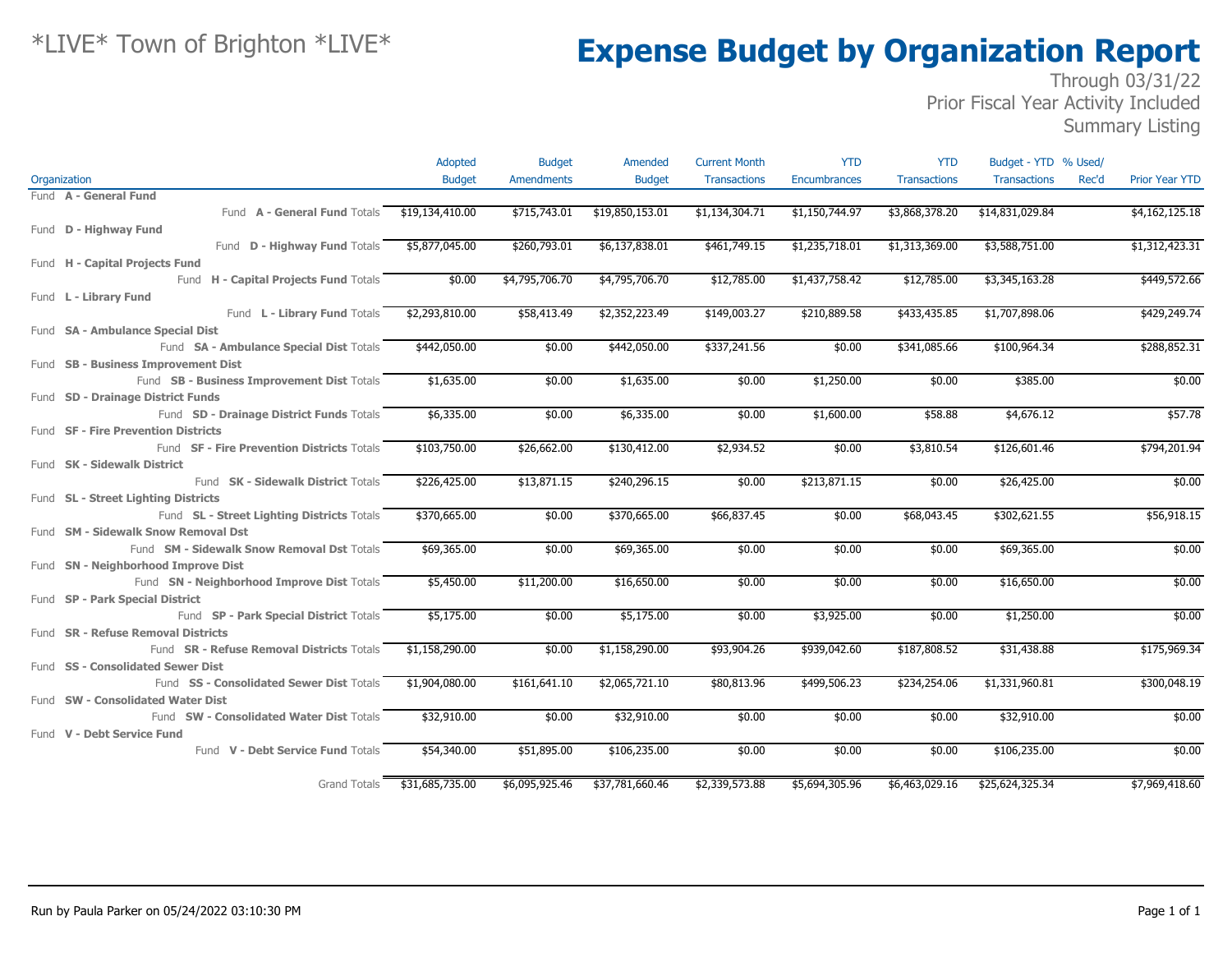|                                                     | Adopted       | <b>Budget</b>     | Amended       | <b>Current Month</b> | <b>YTD</b>   | <b>YTD</b>          | Budget - YTD % Used/ |                  |                       |
|-----------------------------------------------------|---------------|-------------------|---------------|----------------------|--------------|---------------------|----------------------|------------------|-----------------------|
| Classification                                      | <b>Budget</b> | <b>Amendments</b> | <b>Budget</b> | <b>Transactions</b>  | Encumbrances | <b>Transactions</b> | <b>Transactions</b>  | Rec'd            | <b>Prior Year YTD</b> |
| Fund A - General Fund                               |               |                   |               |                      |              |                     |                      |                  |                       |
| <b>REVENUE</b>                                      |               |                   |               |                      |              |                     |                      |                  |                       |
| Use of Money and Property                           | .00           | .00.              | .00           | 6.22                 | .00          | 16.22               | (16.22)              | $+++$            | 18.10                 |
| Department ASSOR - Town Assessor                    |               |                   |               |                      |              |                     |                      |                  |                       |
| Miscellaneous                                       | .00.          | .00               | .00           | .00.                 | .00          | .00                 | .00                  | $^{+++}$         | .00                   |
| Interfund/Special Dist Revenue                      | .00           | .00.              | .00           | .00.                 | .00          | .00.                | .00                  | $+++$            | .00                   |
| New York State Aid                                  | .00           | .00.              | .00           | .00.                 | .00          | .00.                | .00                  | $+++$            | .00                   |
| <b>Interfund Transfers-Revenue</b>                  | .00           | .00.              | .00           | .00.                 | .00          | .00.                | .00                  | $^{+++}$         | .00                   |
| Department ASSOR - Town Assessor Totals             | \$0.00        | \$0.00            | \$0.00        | \$0.00               | \$0.00       | \$0.00              | \$0.00               | $+++$            | \$0.00                |
| Department ATTY - Town Attorney                     |               |                   |               |                      |              |                     |                      |                  |                       |
| Departmental Income                                 | .00           | .00               | .00           | .00                  | .00          | .00.                | .00                  | $^{+++}$         | .00                   |
| Department ATTY - Town Attorney Totals              | \$0.00        | \$0.00            | \$0.00        | \$0.00               | \$0.00       | \$0.00              | \$0.00               | $^{+++}$         | \$0.00                |
| Department CABLE - Brighton Cable Commission        |               |                   |               |                      |              |                     |                      |                  |                       |
| Non-Property Taxes                                  | 400,000.00    | .00.              | 400,000.00    | .00.                 | .00          | .00.                | 400,000.00           | $\mathbf 0$      | 414,022.19            |
| <b>Intergovernmental Charges</b>                    | .00           | .00.              | .00           | .00.                 | .00          | .00                 | .00                  | $^{+++}$         | .00                   |
| Department CABLE - Brighton Cable Commission Totals | \$400,000.00  | \$0.00            | \$400,000.00  | \$0.00               | \$0.00       | \$0.00              | \$400,000.00         | $0\%$            | \$414,022.19          |
| Department CLERK - Town Clerk                       |               |                   |               |                      |              |                     |                      |                  |                       |
| Departmental Income                                 | 20,000.00     | .00.              | 20,000.00     | 1,034.50             | .00          | 2,287.00            | 17,713.00            | 11               | 567.50                |
| <b>Intergovernmental Charges</b>                    | 5,000.00      | .00.              | 5,000.00      | .00.                 | .00          | .00.                | 5,000.00             | $\mathbf 0$      | .00                   |
| Fines, Sales, Comp for Losses                       | .00           | .00.              | .00           | .00.                 | .00          | .00.                | .00                  | $^{+++}$         | .00                   |
| Miscellaneous                                       | .00           | .00.              | .00           | .00                  | .00          | .00.                | .00                  | $+++$            | .00                   |
| New York State Aid                                  | .00           | .00.              | .00           | .00.                 | .00          | .00.                | .00                  | $^{+++}$         | .00                   |
| Department CLERK - Town Clerk Totals                | \$25,000.00   | \$0.00            | \$25,000.00   | \$1,034.50           | \$0.00       | \$2,287.00          | \$22,713.00          | 9%               | \$567.50              |
| Department DPW - Public Works Department            |               |                   |               |                      |              |                     |                      |                  |                       |
| Departmental Income                                 | 44,850.00     | .00.              | 44,850.00     | 8,897.50             | .00          | 15,231.00           | 29,619.00            | 34               | 5,200.00              |
| Licenses and Permits                                | 188,700.00    | .00.              | 188,700.00    | 18,628.50            | .00          | 54,038.50           | 134,661.50           | 29               | 51,692.50             |
| Fines, Sales, Comp for Losses                       | .00.          | .00.              | .00           | .00.                 | .00          | .00.                | .00                  | $^{+++}$         | .00                   |
| Miscellaneous                                       | .00           | 18,504.00         | 18,504.00     | .00                  | .00          | 18,504.00           | .00                  | 100              | .00                   |
| Interfund/Special Dist Revenue                      | 63,360.00     | .00.              | 63,360.00     | .00                  | .00          | .00.                | 63,360.00            | $\mathbf 0$      | .00                   |
| New York State Aid                                  | .00           | 223,290.00        | 223,290.00    | .00.                 | .00          | .00.                | 223,290.00           | $\boldsymbol{0}$ | .00                   |
| Federal Aid                                         | .00           | 10,296.08         | 10,296.08     | .00.                 | .00          | .00                 | 10,296.08            | $\mathbf{0}$     | .00                   |
| <b>Interfund Transfers-Revenue</b>                  | 6,260.00      | .00.              | 6,260.00      | .00.                 | .00          | .00.                | 6,260.00             | $\mathbf 0$      | .00                   |
| Department DPW - Public Works Department Totals     | \$303,170.00  | \$252,090.08      | \$555,260.08  | \$27,526.00          | \$0.00       | \$87,773.50         | \$467,486.58         | 16%              | \$56,892.50           |
| Department FINCE - Finance Department               |               |                   |               |                      |              |                     |                      |                  |                       |
| New York State Aid                                  | .00           | .00               | .00           | .00.                 | .00          | .00.                | .00                  | $^{+++}$         | .00                   |
| Department FINCE - Finance Department Totals        | \$0.00        | \$0.00            | \$0.00        | \$0.00               | \$0.00       | \$0.00              | \$0.00               | $+++$            | \$0.00                |
| Department HIST - Town Historian                    |               |                   |               |                      |              |                     |                      |                  |                       |
| New York State Aid                                  | .00           | .00.              | .00           | .00.                 | .00          | .00.                | .00                  | $^{+++}$         | .00                   |
| Department HIST - Town Historian Totals             | \$0.00        | \$0.00            | \$0.00        | \$0.00               | \$0.00       | \$0.00              | \$0.00               | $+++$            | \$0.00                |
| Department HWY - Highway Department                 |               |                   |               |                      |              |                     |                      |                  |                       |
| Departmental Income                                 | .00           | .00.              | .00           | .00.                 | .00          | .00.                | .00                  | $^{+++}$         | .00                   |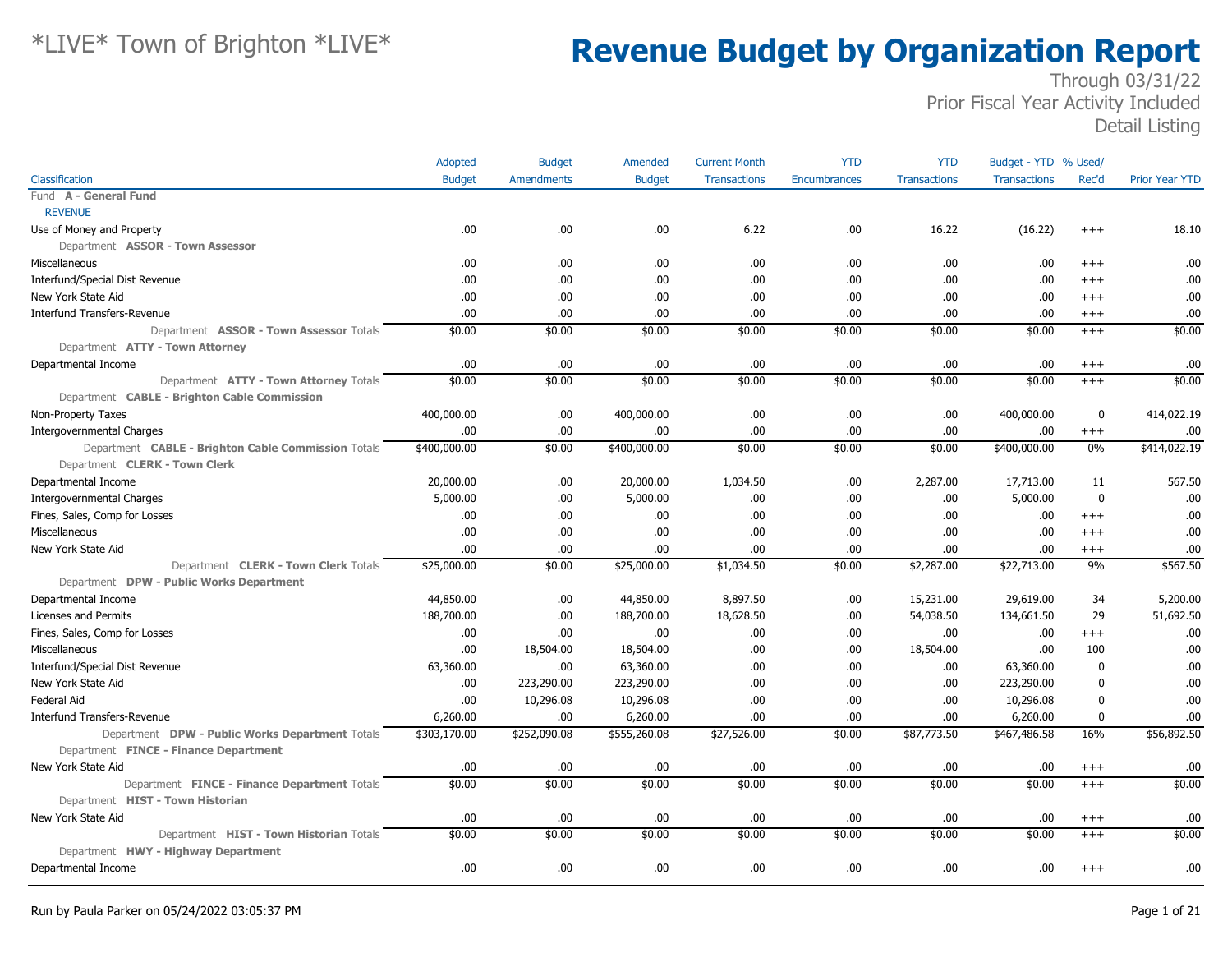|                                             | Adopted       | <b>Budget</b>     | Amended       | <b>Current Month</b> | <b>YTD</b>          | <b>YTD</b>          | Budget - YTD % Used/ |             |                       |
|---------------------------------------------|---------------|-------------------|---------------|----------------------|---------------------|---------------------|----------------------|-------------|-----------------------|
| Classification                              | <b>Budget</b> | <b>Amendments</b> | <b>Budget</b> | <b>Transactions</b>  | <b>Encumbrances</b> | <b>Transactions</b> | <b>Transactions</b>  | Rec'd       | <b>Prior Year YTD</b> |
| Fund A - General Fund                       |               |                   |               |                      |                     |                     |                      |             |                       |
| <b>REVENUE</b>                              |               |                   |               |                      |                     |                     |                      |             |                       |
| Department HWY - Highway Department         |               |                   |               |                      |                     |                     |                      |             |                       |
| Intergovernmental Charges                   | .00           | .00               | .00.          | .00                  | .00                 | .00                 | .00                  | $^{+++}$    | .00                   |
| Use of Money and Property                   | 105,570.00    | .00.              | 105,570.00    | 11,499.48            | .00                 | 25,310.56           | 80,259.44            | 24          | 21,475.39             |
| Licenses and Permits                        | .00.          | .00               | .00.          | .00                  | .00                 | .00                 | .00                  | $^{+++}$    | .00                   |
| Fines, Sales, Comp for Losses               | .00.          | .00.              | .00.          | .00                  | .00                 | .00                 | .00                  | $^{++}$     | .00                   |
| Miscellaneous                               | .00           | .00.              | .00           | .00.                 | .00                 | .00                 | .00                  | $^{++}$     | .00.                  |
| Interfund/Special Dist Revenue              | 37,940.00     | .00.              | 37,940.00     | .00                  | .00                 | .00                 | 37,940.00            | 0           | .00                   |
| New York State Aid                          | .00.          | .00.              | .00.          | .00.                 | .00                 | .00.                | .00                  | $^{+++}$    | .00                   |
| <b>Federal Aid</b>                          | .00           | .00               | .00           | .00                  | .00                 | .00                 | .00                  | $+++$       | .00                   |
| Interfund Transfers-Revenue                 | 7,360.00      | .00               | 7,360.00      | .00                  | .00                 | .00                 | 7,360.00             | $\mathbf 0$ | .00                   |
| Department HWY - Highway Department Totals  | \$150,870.00  | \$0.00            | \$150,870.00  | \$11,499.48          | \$0.00              | \$25,310.56         | \$125,559.44         | 17%         | \$21,475.39           |
| Department JSTCE - Town Justices            |               |                   |               |                      |                     |                     |                      |             |                       |
| <b>Intergovernmental Charges</b>            | 5,000.00      | .00.              | 5,000.00      | .00                  | .00                 | .00                 | 5,000.00             | 0           | 130.00                |
| Fines, Sales, Comp for Losses               | 135,000.00    | .00               | 135,000.00    | .00                  | .00                 | .00                 | 135,000.00           | $\mathbf 0$ | 7,643.00              |
| New York State Aid                          | .00           | 11,210.98         | 11,210.98     | 11,210.98            | .00                 | 11,210.98           | .00.                 | 100         | .00                   |
| Department JSTCE - Town Justices Totals     | \$140,000.00  | \$11,210.98       | \$151,210.98  | \$11,210.98          | \$0.00              | \$11,210.98         | \$140,000.00         | 7%          | \$7,773.00            |
| Department PARKS - Parks                    |               |                   |               |                      |                     |                     |                      |             |                       |
| Departmental Income                         | 107,390.00    | .00.              | 107,390.00    | 9,555.00             | .00                 | 26,219.00           | 81,171.00            | 24          | 11,638.00             |
| Fines, Sales, Comp for Losses               | 5,000.00      | .00.              | 5,000.00      | .00                  | .00                 | .00                 | 5,000.00             | $\mathbf 0$ | .00                   |
| Miscellaneous                               | .00.          | .00.              | .00.          | .00                  | .00                 | .00                 | .00                  | $^{+++}$    | .00                   |
| <b>Federal Aid</b>                          | .00           | .00.              | .00           | .00                  | .00                 | .00                 | .00                  | $^{+++}$    | .00                   |
| <b>Interfund Transfers-Revenue</b>          | 9,775.00      | 51,895.00         | 61,670.00     | .00.                 | .00                 | .00.                | 61,670.00            | 0           | .00                   |
| Department PARKS - Parks Totals             | \$122,165.00  | \$51,895.00       | \$174,060.00  | \$9,555.00           | \$0.00              | \$26,219.00         | \$147,841.00         | 15%         | \$11,638.00           |
| Department POLCE - Police Department        |               |                   |               |                      |                     |                     |                      |             |                       |
| Departmental Income                         | 20,350.00     | .00               | 20,350.00     | 1,201.75             | .00                 | 2,907.50            | 17,442.50            | 14          | 7,502.83              |
| <b>Intergovernmental Charges</b>            | .00.          | .00.              | .00.          | 1,253.27             | .00                 | 5,261.57            | (5,261.57)           | $^{+++}$    | .00                   |
| Use of Money and Property                   | .00.          | .00.              | .00           | 4.36                 | .00                 | 11.43               | (11.43)              | $^{+++}$    | 12.05                 |
| <b>Licenses and Permits</b>                 | 17,000.00     | .00.              | 17,000.00     | 1,557.00             | .00                 | 3,108.00            | 13,892.00            | 18          | 2,945.00              |
| Fines, Sales, Comp for Losses               | 15,050.00     | .00.              | 15,050.00     | 1,156.18             | .00                 | 1,156.18            | 13,893.82            | 8           | 10,881.70             |
| Miscellaneous                               | 300.00        | .00.              | 300.00        | .00                  | .00                 | 500.00              | (200.00)             | 167         | 500.00                |
| New York State Aid                          | 18,050.00     | .00.              | 18,050.00     | .00                  | .00                 | .00                 | 18,050.00            | $\mathbf 0$ | 7,837.07              |
| <b>Federal Aid</b>                          | 1,500.00      | .00.              | 1,500.00      | .00                  | .00                 | .00                 | 1,500.00             | $\mathbf 0$ | .00                   |
| <b>Interfund Transfers-Revenue</b>          | .00.          | .00.              | .00.          | .00.                 | .00                 | .00                 | .00                  | $^{+++}$    | .00                   |
| Department POLCE - Police Department Totals | \$72,250.00   | \$0.00            | \$72,250.00   | \$5,172.56           | \$0.00              | \$12,944.68         | \$59,305.32          | 18%         | \$29,678.65           |
| Department REC - Recreation Department      |               |                   |               |                      |                     |                     |                      |             |                       |
| Departmental Income                         | 436,910.00    | .00.              | 436,910.00    | 29,791.00            | .00.                | 95,616.50           | 341,293.50           | 22          | 71,500.50             |
| Fines, Sales, Comp for Losses               | .00.          | .00.              | .00.          | .00                  | .00                 | .00                 | .00                  | $^{+++}$    | .00                   |
| Miscellaneous                               | 13,700.00     | .00               | 13,700.00     | 2,702.75             | .00                 | 4,069.48            | 9,630.52             | 30          | 4,213.25              |
| New York State Aid                          | 7,085.00      | .00               | 7,085.00      | .00                  | .00                 | .00                 | 7,085.00             | $\mathbf 0$ | .00.                  |
|                                             |               |                   |               |                      |                     |                     |                      |             |                       |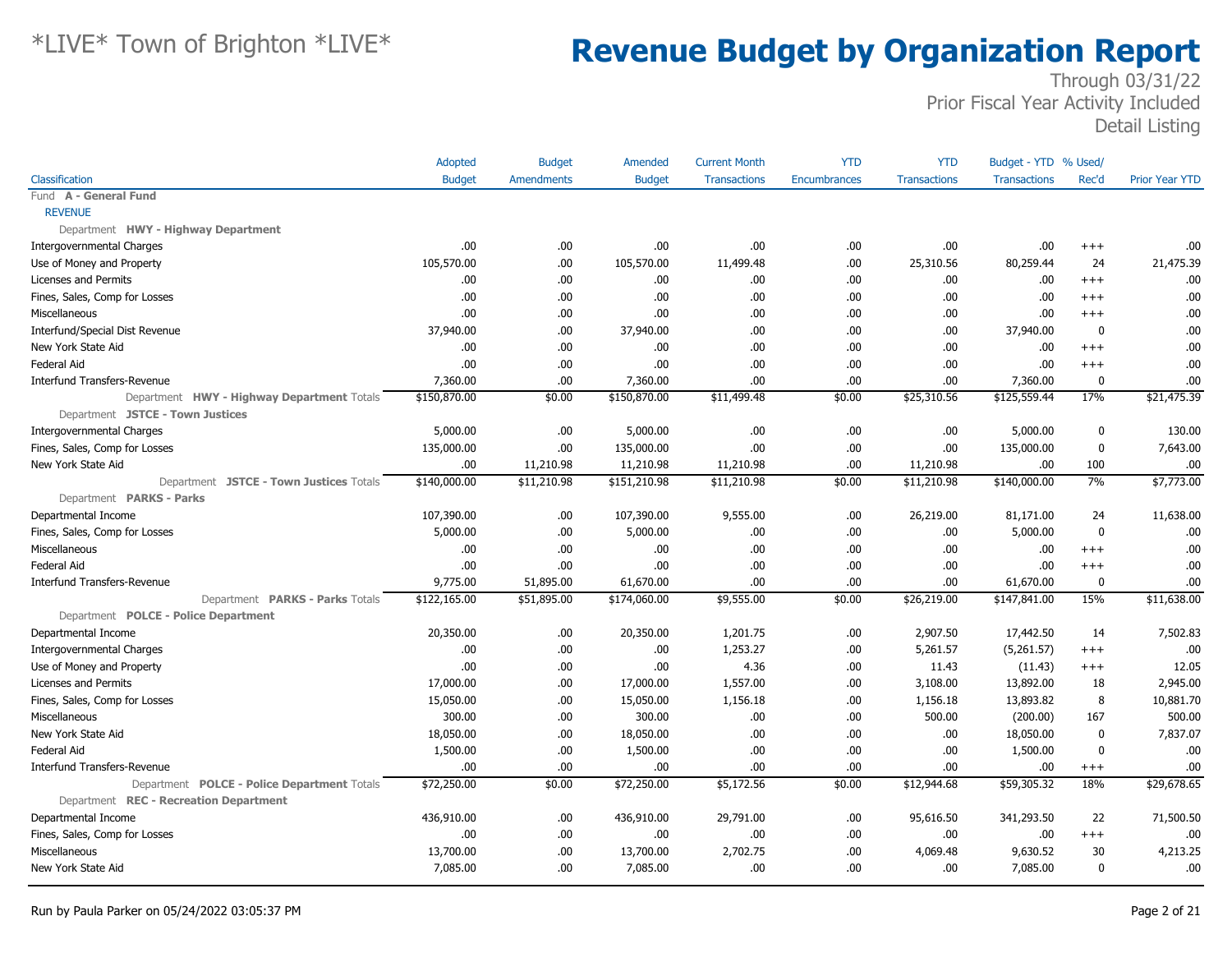|                                                  | Adopted         | <b>Budget</b> | Amended         | <b>Current Month</b> | <b>YTD</b>          | <b>YTD</b>          | Budget - YTD % Used/ |       |                       |
|--------------------------------------------------|-----------------|---------------|-----------------|----------------------|---------------------|---------------------|----------------------|-------|-----------------------|
| Classification                                   | <b>Budget</b>   | Amendments    | <b>Budget</b>   | <b>Transactions</b>  | <b>Encumbrances</b> | <b>Transactions</b> | <b>Transactions</b>  | Rec'd | <b>Prior Year YTD</b> |
| Fund A - General Fund                            |                 |               |                 |                      |                     |                     |                      |       |                       |
| <b>REVENUE</b>                                   |                 |               |                 |                      |                     |                     |                      |       |                       |
| Department REC - Recreation Department           |                 |               |                 |                      |                     |                     |                      |       |                       |
| Federal Aid                                      | .00             | .00           | .00.            | .00                  | .00                 | .00                 | .00                  | $+++$ | .00.                  |
| <b>Interfund Transfers-Revenue</b>               | 2,500.00        | .00.          | 2,500.00        | .00                  | .00                 | .00                 | 2,500.00             | 0     | .00.                  |
| Department REC - Recreation Department Totals    | \$460,195.00    | \$0.00        | \$460,195.00    | \$32,493.75          | \$0.00              | \$99,685.98         | \$360,509.02         | 22%   | \$75,713.75           |
| Department UNDST - Undistributed Expenses        |                 |               |                 |                      |                     |                     |                      |       |                       |
| Real Property Taxes                              | 10,189,615.00   | .00.          | 10,189,615.00   | 374.64               | .00                 | 9,994,001.06        | 195,613.94           | 98    | 9,943,130.86          |
| Non-Property Taxes                               | 4,400,000.00    | .00.          | 4,400,000.00    | .00                  | .00                 | .00                 | 4,400,000.00         | 0     | .00                   |
| Departmental Income                              | 3,000.00        | .00.          | 3,000.00        | 164.00               | .00                 | 179.00              | 2,821.00             | 6     | 104.00                |
| <b>Intergovernmental Charges</b>                 | .00             | .00.          | .00.            | .00                  | .00                 | .00                 | .00                  | $+++$ | .00                   |
| Use of Money and Property                        | 10,000.00       | .00.          | 10,000.00       | 960.80               | .00                 | 1,957.40            | 8,042.60             | 20    | 1,289.02              |
| Fines, Sales, Comp for Losses                    | 300.00          | .00.          | 300.00          | .00                  | .00                 | .00                 | 300.00               | 0     | .00                   |
| Miscellaneous                                    | 241,000.00      | .00.          | 241,000.00      | 911.15               | .00                 | 3,863.15            | 237,136.85           | 2     | 2,952.00              |
| Interfund/Special Dist Revenue                   | 196,325.00      | .00.          | 196,325.00      | .00                  | .00                 | .00                 | 196,325.00           | 0     | .00                   |
| New York State Aid                               | 1,125,000.00    | .00.          | 1,125,000.00    | .00                  | .00                 | .00                 | 1,125,000.00         | 0     | .00                   |
| Federal Aid                                      | .00             | .00.          | .00.            | .00                  | .00                 | .00                 | .00                  | $+++$ | .00                   |
| <b>Interfund Transfers-Revenue</b>               | .00             | .00.          | .00.            | .00                  | .00                 | .00                 | .00                  | $+++$ | .00.                  |
| Department UNDST - Undistributed Expenses Totals | \$16,165,240.00 | \$0.00        | \$16,165,240.00 | \$2,410.59           | \$0.00              | \$10,000,000.61     | \$6,165,239.39       | 62%   | \$9,947,475.88        |
| <b>REVENUE TOTALS</b>                            | \$17,838,890.00 | \$315,196.06  | \$18,154,086.06 | \$100,909.08         | \$0.00              | \$10,265,448.53     | \$7,888,637.53       | 57%   | \$10,565,254.96       |
| <b>A - General Fund Totals</b><br>Fund           | \$17,838,890.00 | \$315,196.06  | \$18,154,086.06 | \$100,909.08         | \$0.00              | \$10,265,448.53     | \$7,888,637.53       |       | \$10,565,254.96       |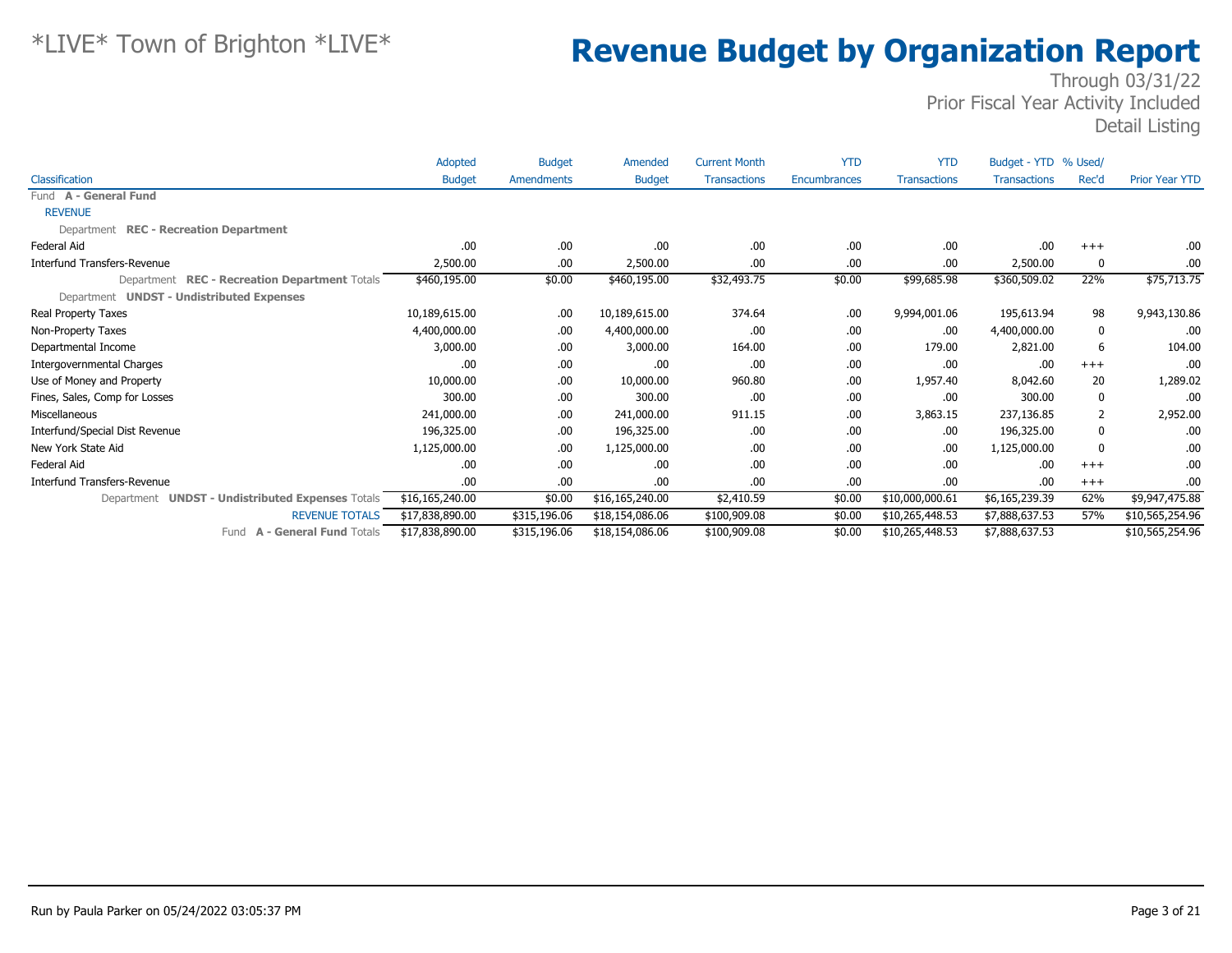|                                                      | Adopted        | <b>Budget</b> | Amended        | <b>Current Month</b> | <b>YTD</b>   | <b>YTD</b>          | Budget - YTD % Used/ |       |                       |
|------------------------------------------------------|----------------|---------------|----------------|----------------------|--------------|---------------------|----------------------|-------|-----------------------|
| Classification                                       | <b>Budget</b>  | Amendments    | <b>Budget</b>  | <b>Transactions</b>  | Encumbrances | <b>Transactions</b> | <b>Transactions</b>  | Rec'd | <b>Prior Year YTD</b> |
| Fund D - Highway Fund                                |                |               |                |                      |              |                     |                      |       |                       |
| <b>REVENUE</b>                                       |                |               |                |                      |              |                     |                      |       |                       |
| Department HWY - Highway Department                  |                |               |                |                      |              |                     |                      |       |                       |
| Real Property Taxes                                  | 4,327,055.00   | .00.          | 4,327,055.00   | .00.                 | .00          | 4,327,055.00        | .00                  | 100   | 4,244,945.00          |
| Departmental Income                                  | 2,630.00       | .00.          | 2,630.00       | 250.00               | .00.         | 485.00              | 2,145.00             | 18    | 340.00                |
| Intergovernmental Charges                            | 533,880.00     | .00.          | 533,880.00     | .00.                 | .00          | 169,980.00          | 363,900.00           | 32    | 430,959.93            |
| Use of Money and Property                            | 7,000.00       | .00.          | 7,000.00       | 198.51               | .00          | 379.56              | 6,620.44             | 5     | 276.84                |
| Licenses and Permits                                 | 16,040.00      | .00.          | 16,040.00      | 709.70               | .00          | 2,709.70            | 13,330.30            | 17    | 7,765.00              |
| Fines, Sales, Comp for Losses                        | 72,355.00      | .00.          | 72,355.00      | 7,718.25             | .00          | 22,820.27           | 49,534.73            | 32    | 23,302.02             |
| Miscellaneous                                        | .00            | .00.          | .00.           | .00.                 | .00          | .00.                | .00                  | $+++$ | 427.31                |
| Interfund/Special Dist Revenue                       | 159,920.00     | .00.          | 159,920.00     | 11,417.50            | .00          | 21,410.69           | 138,509.31           | 13    | 15,851.11             |
| New York State Aid                                   | 291,435.00     | 151,421.00    | 442,856.00     | .00.                 | .00          | .00.                | 442,856.00           | 0     | .00                   |
| Federal Aid                                          | .00            | .00.          | .00.           | .00.                 | .00          | .00.                | .00                  | $+++$ | .00                   |
| Interfund Transfers-Revenue                          | 16,730.00      | .00.          | 16,730.00      | .00.                 | .00          | .00.                | 16,730.00            | 0     | .00                   |
| <b>HWY - Highway Department Totals</b><br>Department | \$5,427,045.00 | \$151,421.00  | \$5,578,466.00 | \$20,293.96          | \$0.00       | \$4,544,840.22      | \$1,033,625.78       | 81%   | \$4,723,867.21        |
| <b>REVENUE TOTALS</b>                                | \$5,427,045.00 | \$151,421.00  | \$5,578,466.00 | \$20,293.96          | \$0.00       | \$4,544,840.22      | \$1,033,625.78       | 81%   | \$4,723,867.21        |
| <b>D - Highway Fund Totals</b><br>Fund               | \$5,427,045.00 | \$151,421.00  | \$5,578,466.00 | \$20,293.96          | \$0.00       | \$4,544,840.22      | \$1,033,625.78       |       | \$4,723,867.21        |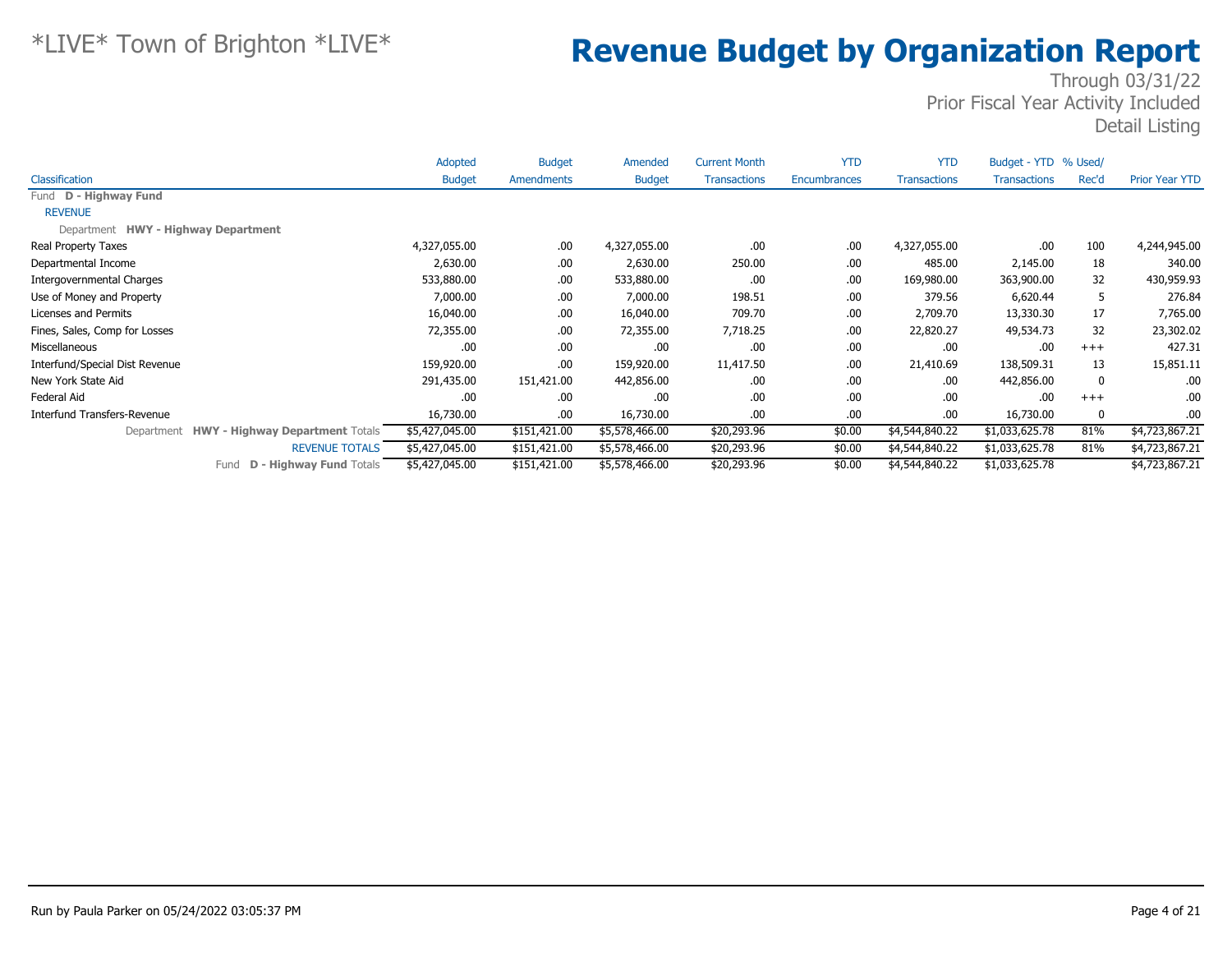|                                                     | Adopted       | <b>Budget</b>     | Amended       | <b>Current Month</b> | <b>YTD</b>   | <b>YTD</b>          | Budget - YTD % Used/ |          |                       |
|-----------------------------------------------------|---------------|-------------------|---------------|----------------------|--------------|---------------------|----------------------|----------|-----------------------|
| Classification                                      | <b>Budget</b> | <b>Amendments</b> | <b>Budget</b> | <b>Transactions</b>  | Encumbrances | <b>Transactions</b> | <b>Transactions</b>  | Rec'd    | <b>Prior Year YTD</b> |
| Fund H - Capital Projects Fund                      |               |                   |               |                      |              |                     |                      |          |                       |
| <b>REVENUE</b>                                      |               |                   |               |                      |              |                     |                      |          |                       |
| Use of Money and Property                           | .00.          | .00.              | .00           | .00                  | .00.         | .00.                | .00.                 | $+++$    | .00                   |
| Miscellaneous                                       | .00.          | .00.              | .00.          | .00                  | .00.         | .00                 | .00.                 | $^{+++}$ | .00                   |
| Interfund Transfers-Revenue                         | .00           | .00.              | .00.          | .00                  | .00.         | .00                 | .00.                 | $^{+++}$ | .00                   |
| Department BLDGS - Facility Improvements            |               |                   |               |                      |              |                     |                      |          |                       |
| Use of Money and Property                           | .00           | .00.              | .00.          | .00.                 | .00.         | .00                 | .00                  | $+++$    | .00                   |
| Miscellaneous                                       | .00           | .00.              | .00           | .00.                 | .00.         | .00.                | .00.                 | $+++$    | .00                   |
| Obligations                                         | .00.          | .00.              | .00           | .00                  | .00.         | .00.                | .00.                 | $+++$    | .00                   |
| Department BLDGS - Facility Improvements Totals     | \$0.00        | \$0.00            | \$0.00        | \$0.00               | \$0.00       | \$0.00              | \$0.00               | $^{+++}$ | \$0.00                |
| Department BRIDG - Bridge Construction/Repar        |               |                   |               |                      |              |                     |                      |          |                       |
| New York State Aid                                  | .00           | .00.              | .00.          | .00                  | .00.         | .00                 | .00.                 | $^{+++}$ | .00                   |
| Federal Aid                                         | .00.          | .00               | .00           | .00                  | .00.         | .00.                | .00.                 | $+++$    | .00                   |
| <b>Interfund Transfers-Revenue</b>                  | .00           | .00.              | .00.          | .00                  | .00.         | .00.                | .00.                 | $+++$    | .00                   |
| Department BRIDG - Bridge Construction/Repar Totals | \$0.00        | \$0.00            | \$0.00        | \$0.00               | \$0.00       | \$0.00              | \$0.00               | $^{+++}$ | \$0.00                |
| Department CANAL - Canal Development                |               |                   |               |                      |              |                     |                      |          |                       |
| Licenses and Permits                                | .00.          | .00.              | .00.          | .00.                 | .00.         | .00                 | .00.                 | $+++$    | .00                   |
| New York State Aid                                  | .00           | .00               | .00           | .00                  | .00.         | .00.                | .00.                 | $^{+++}$ | .00                   |
| Department CANAL - Canal Development Totals         | \$0.00        | \$0.00            | \$0.00        | \$0.00               | \$0.00       | \$0.00              | \$0.00               | $+++$    | \$0.00                |
| Department CAPRJ - Capital Projects                 |               |                   |               |                      |              |                     |                      |          |                       |
| Use of Money and Property                           | .00           | .00.              | .00.          | .00.                 | .00.         | .00                 | .00.                 | $+++$    | .00                   |
| Miscellaneous                                       | .00           | .00               | .00           | .00                  | .00          | .00                 | .00.                 | $+++$    | .00                   |
| <b>Interfund Transfers-Revenue</b>                  | .00.          | .00.              | .00.          | .00                  | .00.         | .00.                | .00.                 | $^{+++}$ | .00                   |
| Department CAPRJ - Capital Projects Totals          | \$0.00        | \$0.00            | \$0.00        | \$0.00               | \$0.00       | \$0.00              | \$0.00               | $+++$    | \$0.00                |
| Department CULVT - Culvert                          |               |                   |               |                      |              |                     |                      |          |                       |
| Obligations                                         | .00           | .00               | .00           | .00                  | .00.         | .00.                | .00.                 | $^{+++}$ | .00                   |
| Department CULVT - Culvert Totals                   | \$0.00        | \$0.00            | \$0.00        | \$0.00               | \$0.00       | \$0.00              | \$0.00               | $+++$    | \$0.00                |
| Department DPWOP - DPW Operations Center            |               |                   |               |                      |              |                     |                      |          |                       |
| Interfund Transfers-Revenue                         | .00           | .00.              | .00           | .00                  | .00.         | .00                 | .00.                 | $+++$    | .00                   |
| Obligations                                         | .00           | .00.              | .00           | .00                  | .00.         | .00                 | .00.                 | $^{+++}$ | .00                   |
| Department DPWOP - DPW Operations Center Totals     | \$0.00        | \$0.00            | \$0.00        | \$0.00               | \$0.00       | \$0.00              | \$0.00               | $^{+++}$ | \$0.00                |
| Department DRAIN - Drainage Project                 |               |                   |               |                      |              |                     |                      |          |                       |
| Obligations                                         | .00           | .00               | .00           | .00                  | .00.         | .00.                | .00.                 | $^{+++}$ | .00                   |
| Department DRAIN - Drainage Project Totals          | \$0.00        | \$0.00            | \$0.00        | \$0.00               | \$0.00       | \$0.00              | \$0.00               | $+++$    | \$0.00                |
| Department GIGP - Green Innovation GrantPrg         |               |                   |               |                      |              |                     |                      |          |                       |
| Use of Money and Property                           | .00.          | .00.              | .00.          | .00                  | .00.         | .00                 | .00.                 | $^{+++}$ | .00                   |
| New York State Aid                                  | .00           | .00               | .00.          | .00                  | .00.         | .00                 | .00.                 | $^{+++}$ | .00                   |
| Department GIGP - Green Innovation GrantPrg Totals  | \$0.00        | \$0.00            | \$0.00        | \$0.00               | \$0.00       | \$0.00              | \$0.00               | $^{+++}$ | \$0.00                |
| Department LIBRY - Brighton Memorial Library        |               |                   |               |                      |              |                     |                      |          |                       |
| <b>Interfund Transfers-Revenue</b>                  | .00           | .00               | .00           | .00                  | .00          | .00                 | .00.                 | $++++$   | .00                   |
| Obligations                                         | .00           | .00               | .00.          | .00                  | .00.         | .00                 | .00.                 | $^{+++}$ | .00                   |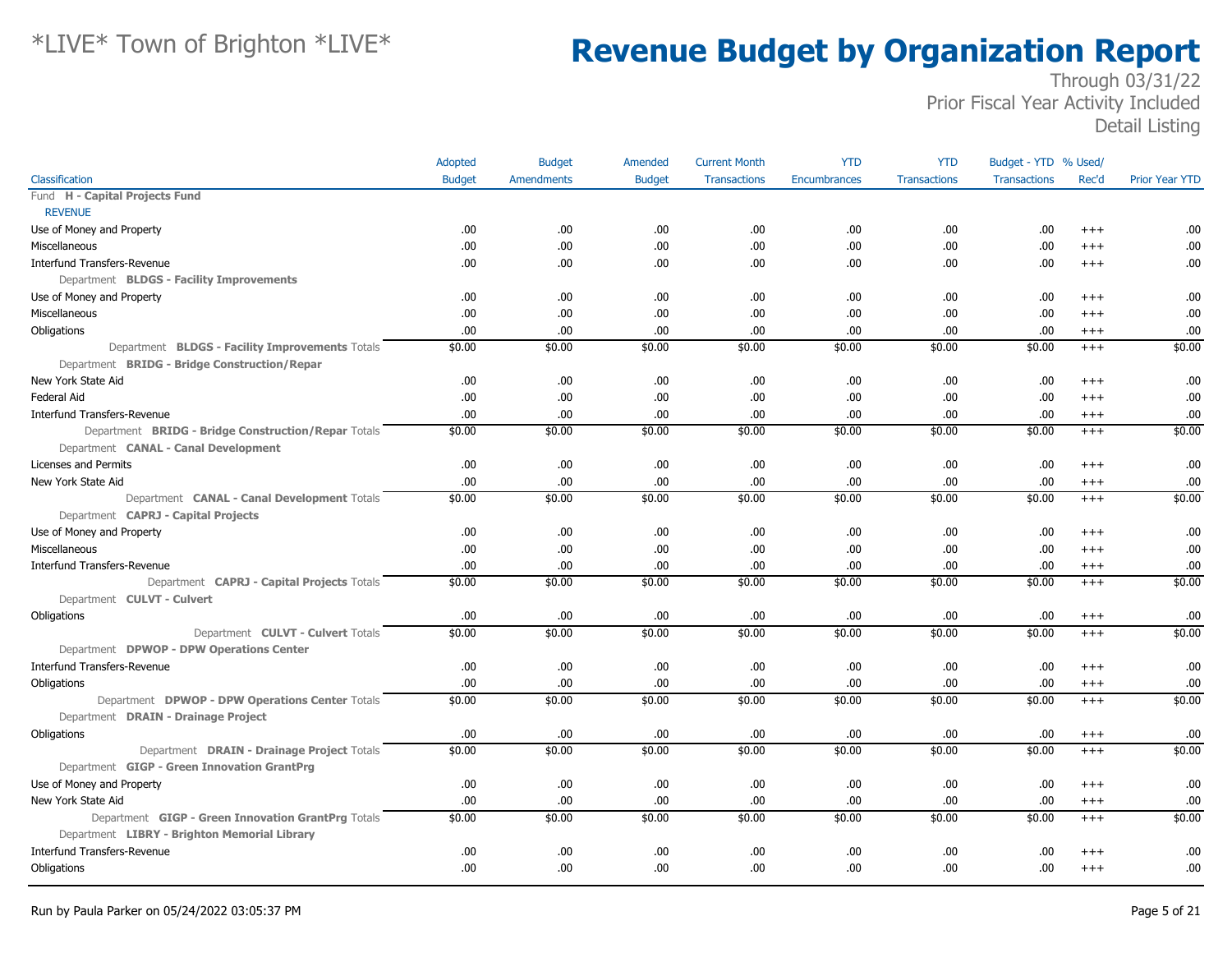|                                                     | Adopted       | <b>Budget</b>     | Amended        | <b>Current Month</b> | <b>YTD</b>          | <b>YTD</b>          | Budget - YTD % Used/ |          |                       |
|-----------------------------------------------------|---------------|-------------------|----------------|----------------------|---------------------|---------------------|----------------------|----------|-----------------------|
| Classification                                      | <b>Budget</b> | <b>Amendments</b> | <b>Budget</b>  | <b>Transactions</b>  | <b>Encumbrances</b> | <b>Transactions</b> | <b>Transactions</b>  | Rec'd    | <b>Prior Year YTD</b> |
| Fund H - Capital Projects Fund                      |               |                   |                |                      |                     |                     |                      |          |                       |
| <b>REVENUE</b>                                      |               |                   |                |                      |                     |                     |                      |          |                       |
| Department LIBRY - Brighton Memorial Library Totals | \$0.00        | \$0.00            | \$0.00         | \$0.00               | \$0.00              | \$0.00              | \$0.00               | $+++$    | \$0.00                |
| Department LOAD - Loader Purchase                   |               |                   |                |                      |                     |                     |                      |          |                       |
| Obligations                                         | .00.          | .00               | .00            | .00                  | .00                 | .00                 | .00.                 | $^{+++}$ | .00                   |
| Department LOAD - Loader Purchase Totals            | \$0.00        | \$0.00            | \$0.00         | \$0.00               | \$0.00              | \$0.00              | \$0.00               | $^{+++}$ | \$0.00                |
| Department PARKS - Parks                            |               |                   |                |                      |                     |                     |                      |          |                       |
| <b>Intergovernmental Charges</b>                    | .00.          | .00               | .00.           | .00                  | .00.                | .00                 | .00                  | $^{++}$  | .00                   |
| Use of Money and Property                           | .00.          | .00               | .00.           | .00                  | .00.                | .00                 | .00.                 | $^{+++}$ | .00                   |
| Miscellaneous                                       | .00.          | .00               | .00.           | .00                  | .00.                | .00                 | .00.                 | $^{+++}$ | .00                   |
| New York State Aid                                  | .00.          | 1,024,448.02      | 1,024,448.02   | .00                  | .00                 | .00                 | 1,024,448.02         | $\bf{0}$ | 328,545.95            |
| <b>Federal Aid</b>                                  | .00.          | .00.              | .00.           | .00                  | .00                 | .00                 | .00.                 | $^{++}$  | .00                   |
| Interfund Transfers-Revenue                         | .00.          | .00               | .00.           | .00                  | .00                 | .00                 | .00.                 | $^{+++}$ | .00                   |
| Obligations                                         | .00.          | 1,895,000.00      | 1,895,000.00   | .00                  | .00.                | .00                 | 1,895,000.00         | 0        | .00                   |
| Department PARKS - Parks Totals                     | \$0.00        | \$2,919,448.02    | \$2,919,448.02 | \$0.00               | \$0.00              | \$0.00              | \$2,919,448.02       | $0\%$    | \$328,545.95          |
| Department PSFTY - Public Safety Wing               |               |                   |                |                      |                     |                     |                      |          |                       |
| Interfund Transfers-Revenue                         | .00.          | .00               | .00.           | .00                  | .00.                | .00                 | .00.                 | $^{+++}$ | .00                   |
| Obligations                                         | .00.          | .00               | .00.           | .00                  | .00                 | .00                 | .00.                 | $^{+++}$ | .00                   |
| Department PSFTY - Public Safety Wing Totals        | \$0.00        | \$0.00            | \$0.00         | \$0.00               | \$0.00              | \$0.00              | \$0.00               | $+++$    | \$0.00                |
| Department REVAL - Revaluation Project              |               |                   |                |                      |                     |                     |                      |          |                       |
| Use of Money and Property                           | .00.          | .00               | .00.           | .00                  | .00.                | .00                 | .00.                 | $^{++}$  | .00                   |
| New York State Aid                                  | .00           | .00               | .00.           | .00                  | .00                 | .00                 | .00.                 | $^{+++}$ | .00                   |
| <b>Interfund Transfers-Revenue</b>                  | .00           | .00               | .00.           | .00                  | .00.                | .00                 | .00.                 | $^{++}$  | .00                   |
| Obligations                                         | .00.          | .00               | .00.           | .00                  | .00.                | .00                 | .00.                 | $^{+++}$ | .00                   |
| Department REVAL - Revaluation Project Totals       | \$0.00        | \$0.00            | \$0.00         | \$0.00               | \$0.00              | \$0.00              | \$0.00               | $^{+++}$ | \$0.00                |
| Department ROADS - Road Construction/Repair         |               |                   |                |                      |                     |                     |                      |          |                       |
| Use of Money and Property                           | .00           | .00               | .00.           | .00                  | .00.                | .00                 | .00.                 | $^{+++}$ | .00                   |
| New York State Aid                                  | .00.          | .00               | .00.           | .00                  | .00.                | .00                 | .00.                 | $^{++}$  | .00                   |
| <b>Federal Aid</b>                                  | 00.           | .00               | .00.           | .00                  | .00                 | .00                 | .00.                 | $^{++}$  | .00                   |
| <b>Interfund Transfers-Revenue</b>                  | .00           | .00               | .00.           | .00                  | .00                 | .00                 | .00.                 | $^{++}$  | .00                   |
| Obligations                                         | .00.          | .00               | .00.           | .00                  | .00.                | .00                 | .00.                 | $^{+++}$ | .00                   |
| Department ROADS - Road Construction/Repair Totals  | \$0.00        | \$0.00            | \$0.00         | \$0.00               | \$0.00              | \$0.00              | \$0.00               | $+++$    | \$0.00                |
| Department SEWER - Consolidated Sewer Dist          |               |                   |                |                      |                     |                     |                      |          |                       |
| <b>Intergovernmental Charges</b>                    | .00           | .00               | .00.           | .00                  | .00.                | .00                 | .00.                 | $^{+++}$ | .00                   |
| New York State Aid                                  | .00.          | .00               | .00.           | .00                  | .00.                | .00                 | .00.                 | $^{++}$  | .00                   |
| Federal Aid                                         | .00.          | .00               | .00.           | .00                  | .00.                | .00                 | .00.                 | $^{++}$  | .00                   |
| <b>Interfund Transfers-Revenue</b>                  | 00.           | .00               | .00.           | .00                  | .00                 | .00                 | .00.                 | $+++$    | .00                   |
| Obligations                                         | .00.          | .00               | .00.           | .00                  | .00                 | .00                 | .00.                 | $^{+++}$ | .00                   |
| Department SEWER - Consolidated Sewer Dist Totals   | \$0.00        | \$0.00            | \$0.00         | \$0.00               | \$0.00              | \$0.00              | \$0.00               | $^{+++}$ | \$0.00                |
| Department SWALK - Townwide Sidewalk Network        |               |                   |                |                      |                     |                     |                      |          |                       |
| Use of Money and Property                           | .00.          | .00               | .00.           | .00                  | .00.                | .00                 | .00.                 | $^{+++}$ | .00                   |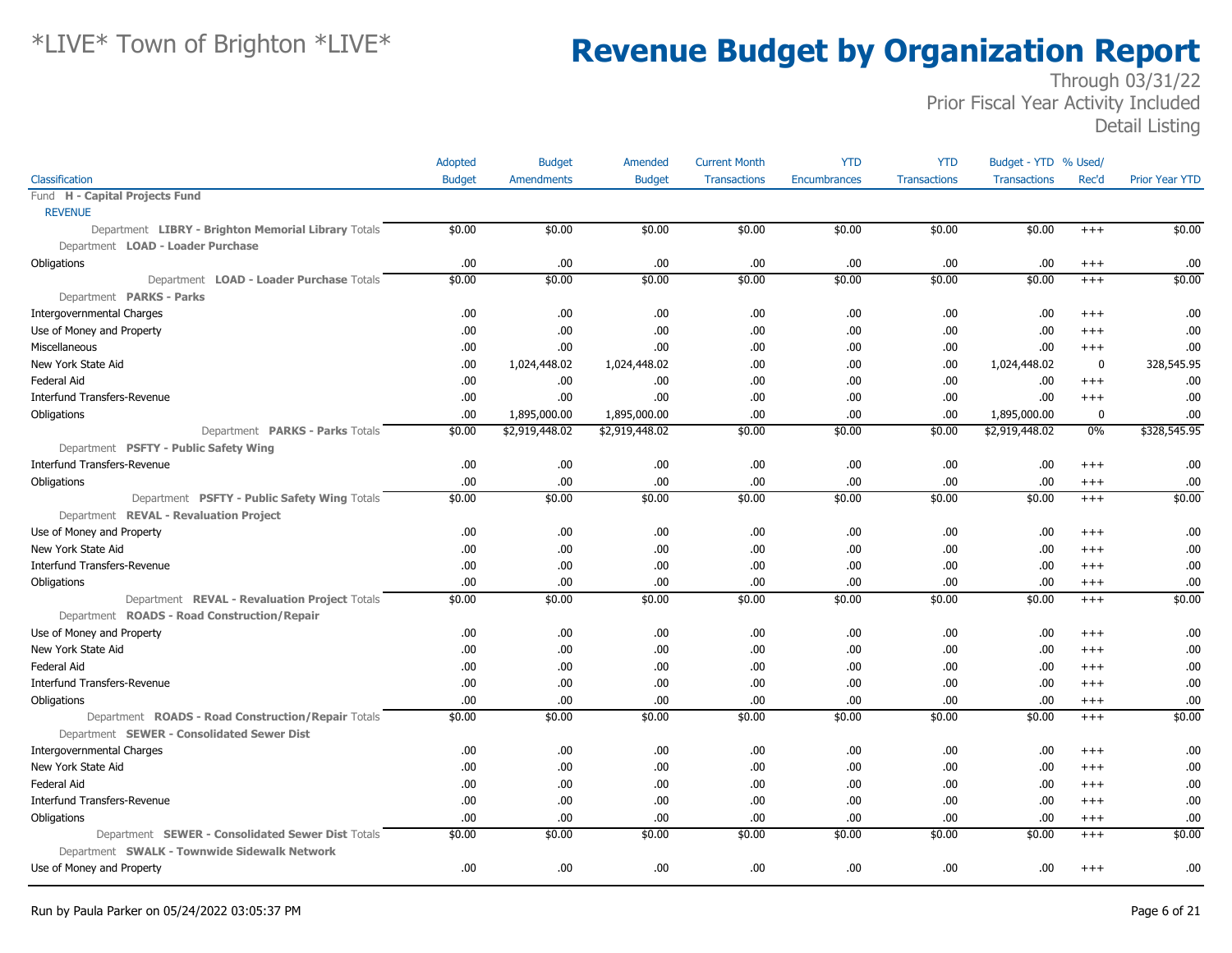|                                                     | Adopted       | <b>Budget</b>  | Amended        | <b>Current Month</b> | <b>YTD</b>   | <b>YTD</b>          | Budget - YTD % Used/ |          |                       |
|-----------------------------------------------------|---------------|----------------|----------------|----------------------|--------------|---------------------|----------------------|----------|-----------------------|
| Classification                                      | <b>Budget</b> | Amendments     | <b>Budget</b>  | <b>Transactions</b>  | Encumbrances | <b>Transactions</b> | <b>Transactions</b>  | Rec'd    | <b>Prior Year YTD</b> |
| Fund H - Capital Projects Fund                      |               |                |                |                      |              |                     |                      |          |                       |
| <b>REVENUE</b>                                      |               |                |                |                      |              |                     |                      |          |                       |
| Department SWALK - Townwide Sidewalk Network        |               |                |                |                      |              |                     |                      |          |                       |
| New York State Aid                                  | .00.          | .00            | .00.           | .00                  | .00.         | .00.                | .00                  | $+++$    | .00                   |
| Interfund Transfers-Revenue                         | .00           | .00.           | .00.           | .00                  | .00          | .00.                | .00                  | $+++$    | .00.                  |
| Department SWALK - Townwide Sidewalk Network Totals | \$0.00        | \$0.00         | \$0.00         | \$0.00               | \$0.00       | \$0.00              | \$0.00               | $+++$    | \$0.00                |
| Department SWEEP - Street Sweeper                   |               |                |                |                      |              |                     |                      |          |                       |
| Obligations                                         | .00.          | .00            | .00.           | .00                  | .00.         | .00.                | .00                  | $^{+++}$ | .00                   |
| Department SWEEP - Street Sweeper Totals            | \$0.00        | \$0.00         | \$0.00         | \$0.00               | \$0.00       | \$0.00              | \$0.00               | $+++$    | \$0.00                |
| Department TECH - Technology Improvements           |               |                |                |                      |              |                     |                      |          |                       |
| <b>Interfund Transfers-Revenue</b>                  | .00.          | .00.           | .00.           | .00                  | .00.         | .00.                | .00                  | $+++$    | .00.                  |
| Obligations                                         | .00           | .00            | .00.           | .00                  | .00.         | .00.                | .00                  | $+++$    | .00                   |
| Department TECH - Technology Improvements Totals    | \$0.00        | \$0.00         | \$0.00         | \$0.00               | \$0.00       | \$0.00              | \$0.00               | $+++$    | \$0.00                |
| Department THALL - Town Hall                        |               |                |                |                      |              |                     |                      |          |                       |
| <b>Interfund Transfers-Revenue</b>                  | .00.          | 116,600.00     | 116,600.00     | .00                  | .00.         | .00.                | 116,600.00           | 0        | .00.                  |
| Department THALL - Town Hall Totals                 | \$0.00        | \$116,600.00   | \$116,600.00   | \$0.00               | \$0.00       | \$0.00              | \$116,600.00         | 0%       | \$0.00                |
| Department TRACT - Tractor Purchase                 |               |                |                |                      |              |                     |                      |          |                       |
| Obligations                                         | .00.          | .00            | .00.           | .00                  | .00.         | .00.                | .00                  | $+++$    | .00.                  |
| Department TRACT - Tractor Purchase Totals          | \$0.00        | \$0.00         | \$0.00         | \$0.00               | \$0.00       | \$0.00              | \$0.00               | $+++$    | \$0.00                |
| Department TRUCK - Truck Purchase                   |               |                |                |                      |              |                     |                      |          |                       |
| Miscellaneous                                       | .00.          | .00.           | .00.           | .00                  | .00.         | .00                 | .00                  | $+++$    | .00                   |
| <b>Interfund Transfers-Revenue</b>                  | .00           | .00            | .00.           | .00                  | .00          | .00                 | .00                  | $+++$    | .00                   |
| Obligations                                         | .00           | .00            | .00.           | .00                  | .00.         | .00.                | .00                  | $+++$    | .00                   |
| Department TRUCK - Truck Purchase Totals            | \$0.00        | \$0.00         | \$0.00         | \$0.00               | \$0.00       | \$0.00              | \$0.00               | $^{+++}$ | \$0.00                |
| <b>REVENUE TOTALS</b>                               | \$0.00        | \$3,036,048.02 | \$3,036,048.02 | \$0.00               | \$0.00       | \$0.00              | \$3,036,048.02       | $0\%$    | \$328,545.95          |
| Fund H - Capital Projects Fund Totals               | \$0.00        | \$3,036,048.02 | \$3,036,048.02 | \$0.00               | \$0.00       | \$0.00              | \$3,036,048.02       |          | \$328,545.95          |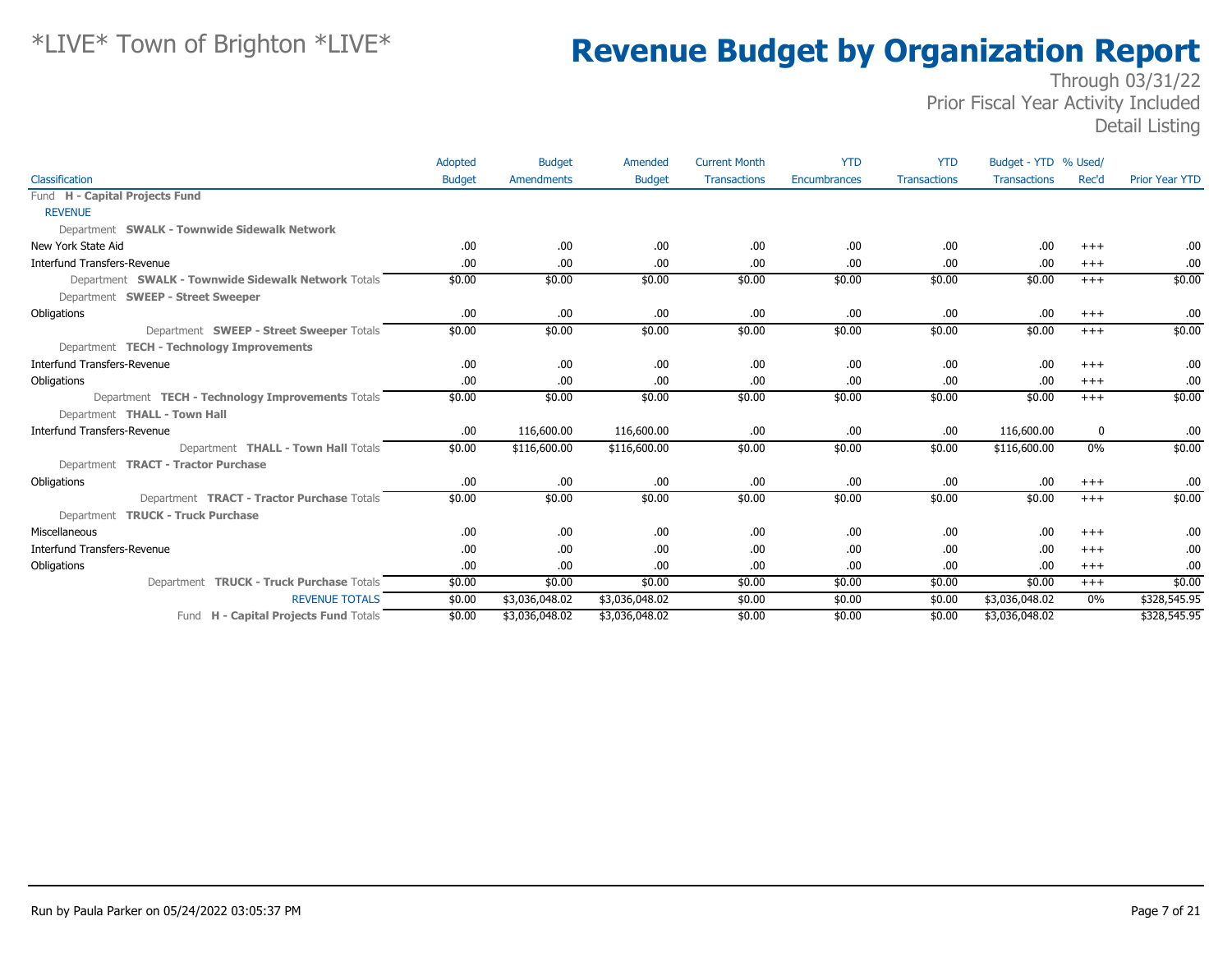|                                                     | Adopted        | <b>Budget</b> | Amended        | <b>Current Month</b> | <b>YTD</b>          | <b>YTD</b>          | Budget - YTD % Used/ |       |                       |
|-----------------------------------------------------|----------------|---------------|----------------|----------------------|---------------------|---------------------|----------------------|-------|-----------------------|
| Classification                                      | <b>Budget</b>  | Amendments    | <b>Budget</b>  | <b>Transactions</b>  | <b>Encumbrances</b> | <b>Transactions</b> | <b>Transactions</b>  | Rec'd | <b>Prior Year YTD</b> |
| Fund L - Library Fund                               |                |               |                |                      |                     |                     |                      |       |                       |
| <b>REVENUE</b>                                      |                |               |                |                      |                     |                     |                      |       |                       |
| Department LIBRY - Brighton Memorial Library        |                |               |                |                      |                     |                     |                      |       |                       |
| Real Property Taxes                                 | 2,133,355.00   | .00.          | 2,133,355.00   | .00.                 | .00                 | 2,133,355.00        | .00                  | 100   | 2,002,455.00          |
| Departmental Income                                 | 72,000.00      | .00.          | 72,000.00      | 5,016.85             | .00                 | 14,117.23           | 57,882.77            | 20    | 10,405.20             |
| Use of Money and Property                           | 2,000.00       | .00.          | 2,000.00       | 86.42                | .00                 | 152.90              | 1,847.10             | 8     | 87.21                 |
| Fines, Sales, Comp for Losses                       | 1,000.00       | .00.          | 1,000.00       | 70.75                | .00                 | 222.50              | 777.50               | 22    | 105.50                |
| Miscellaneous                                       | .00            | 10,113.07     | 10,113.07      | 8.35                 | .00                 | 31.20               | 10,081.87            | 0     | 54.97                 |
| New York State Aid                                  | 10,455.00      | 45,323.00     | 55,778.00      | 44,544.00            | .00                 | 44,544.00           | 11,234.00            | 80    | .00                   |
| Federal Aid                                         | .00            | .00.          | .00.           | .00.                 | .00                 | .00.                | .00                  | $+++$ | .00                   |
| Interfund Transfers-Revenue                         | .00.           | .00.          | .00.           | .00.                 | .00                 | .00.                | .00                  | $+++$ | .00.                  |
| Department LIBRY - Brighton Memorial Library Totals | \$2,218,810.00 | \$55,436.07   | \$2,274,246.07 | \$49,726.37          | \$0.00              | \$2,192,422.83      | \$81,823.24          | 96%   | \$2,013,107.88        |
| <b>REVENUE TOTALS</b>                               | \$2,218,810.00 | \$55,436.07   | \$2,274,246.07 | \$49,726.37          | \$0.00              | \$2,192,422.83      | \$81,823.24          | 96%   | \$2,013,107.88        |
| <b>L - Library Fund Totals</b><br>Fund              | \$2,218,810.00 | \$55,436.07   | \$2,274,246.07 | \$49,726.37          | \$0.00              | \$2,192,422.83      | \$81,823.24          |       | \$2,013,107.88        |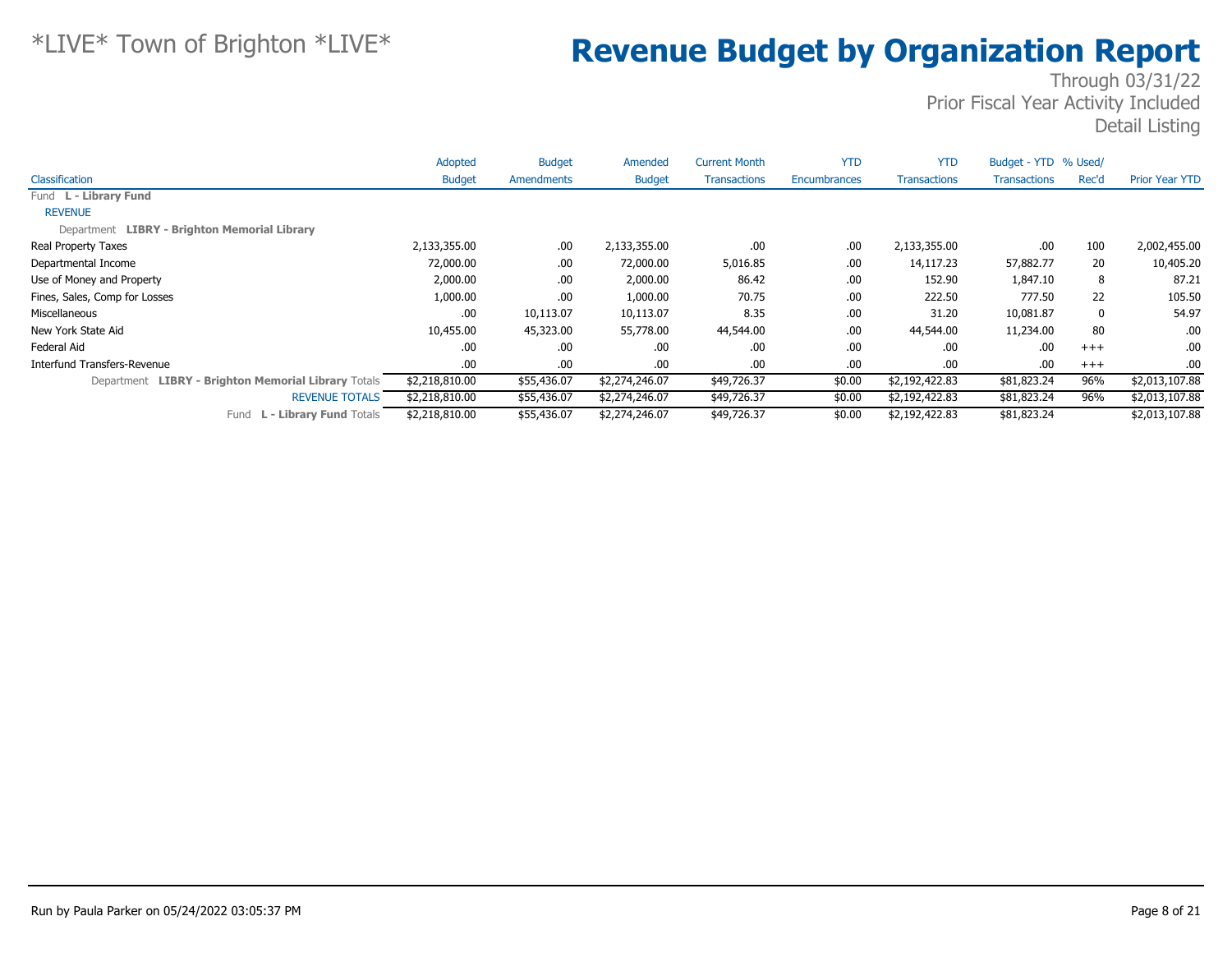|                                                         | Adopted       | <b>Budget</b> | Amended       | <b>Current Month</b> | <b>YTD</b>   | <b>YTD</b>          | Budget - YTD % Used/ |       |                       |
|---------------------------------------------------------|---------------|---------------|---------------|----------------------|--------------|---------------------|----------------------|-------|-----------------------|
| Classification                                          | <b>Budget</b> | Amendments    | <b>Budget</b> | <b>Transactions</b>  | Encumbrances | <b>Transactions</b> | <b>Transactions</b>  | Rec'd | <b>Prior Year YTD</b> |
| Fund SA - Ambulance Special Dist                        |               |               |               |                      |              |                     |                      |       |                       |
| <b>REVENUE</b>                                          |               |               |               |                      |              |                     |                      |       |                       |
| Department AMBUD - Ambulance Special Dist               |               |               |               |                      |              |                     |                      |       |                       |
| Real Property Taxes                                     | 429,925.00    | .00.          | 429,925.00    | .00                  | .00          | 429,925.94          | (.94)                | 100   | 379,673.15            |
| Use of Money and Property                               | 125.00        | .00.          | 125.00        | 5.14                 | .00.         | 15.30               | 109.70               | 12    | 21.58                 |
| Fines, Sales, Comp for Losses                           | .00           | .00.          | .00.          | .00                  | .00          | .00.                | .00                  | $+++$ | .00.                  |
| Miscellaneous                                           | .00           | .00.          | .00           | .00                  | .00          | .00.                | .00                  | $+++$ | .00.                  |
| Interfund Transfers-Revenue                             | .00.          | .00.          | .00.          | .00                  | .00          | .00.                | .00.                 | $+++$ | .00.                  |
| Department <b>AMBUD - Ambulance Special Dist Totals</b> | \$430,050.00  | \$0.00        | \$430,050.00  | \$5.14               | \$0.00       | \$429,941.24        | \$108.76             | 100%  | \$379,694.73          |
| <b>REVENUE TOTALS</b>                                   | \$430,050.00  | \$0.00        | \$430,050.00  | \$5.14               | \$0.00       | \$429,941.24        | \$108.76             | 100%  | \$379,694.73          |
| <b>SA - Ambulance Special Dist Totals</b><br>Fund       | \$430,050.00  | \$0.00        | \$430,050.00  | \$5.14               | \$0.00       | \$429,941.24        | \$108.76             |       | \$379,694.73          |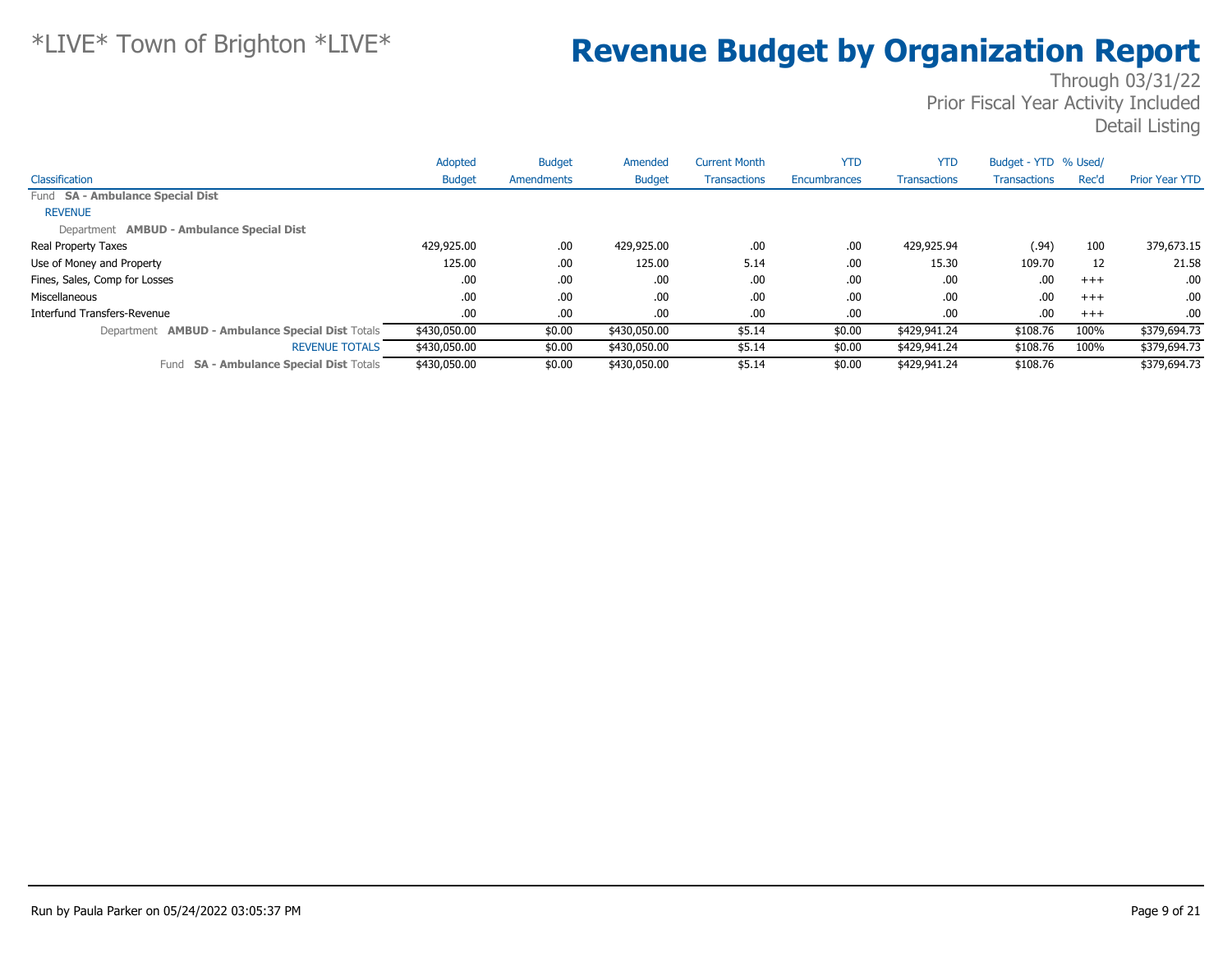|                                                             | Adopted       | <b>Budget</b> | Amended       | <b>Current Month</b> | <b>YTD</b>   | <b>YTD</b>          | Budget - YTD % Used/ |          |                       |
|-------------------------------------------------------------|---------------|---------------|---------------|----------------------|--------------|---------------------|----------------------|----------|-----------------------|
| Classification                                              | <b>Budget</b> | Amendments    | <b>Budget</b> | <b>Transactions</b>  | Encumbrances | <b>Transactions</b> | Transactions         | Rec'd    | <b>Prior Year YTD</b> |
| Fund SB - Business Improvement Dist                         |               |               |               |                      |              |                     |                      |          |                       |
| <b>REVENUE</b>                                              |               |               |               |                      |              |                     |                      |          |                       |
| Department BID - Business Improvement Dist                  |               |               |               |                      |              |                     |                      |          |                       |
| Real Property Taxes                                         | 1,535.00      | .00           | 1,535.00      | .00                  | .00          | 1,535.00            | .00                  | 100      | 1,530.00              |
| Use of Money and Property                                   | .00           | .00           | .00           | .12                  | .00          | .28                 | (.28)                | $^{+++}$ | .30                   |
| Interfund Transfers-Revenue                                 | .00.          | .00           | .00           | .00                  | .00          | .00                 | .00                  | $+++$    | .00.                  |
| <b>BID - Business Improvement Dist Totals</b><br>Department | \$1,535.00    | \$0.00        | \$1,535.00    | \$0.12               | \$0.00       | \$1,535.28          | (\$0.28)             | 100%     | \$1,530.30            |
| <b>REVENUE TOTALS</b>                                       | \$1,535.00    | \$0.00        | \$1,535.00    | \$0.12               | \$0.00       | \$1,535.28          | (\$0.28)             | 100%     | \$1,530.30            |
| <b>SB - Business Improvement Dist Totals</b><br>Fund        | \$1,535.00    | \$0.00        | \$1,535.00    | \$0.12               | \$0.00       | \$1,535.28          | (\$0.28)             |          | \$1,530.30            |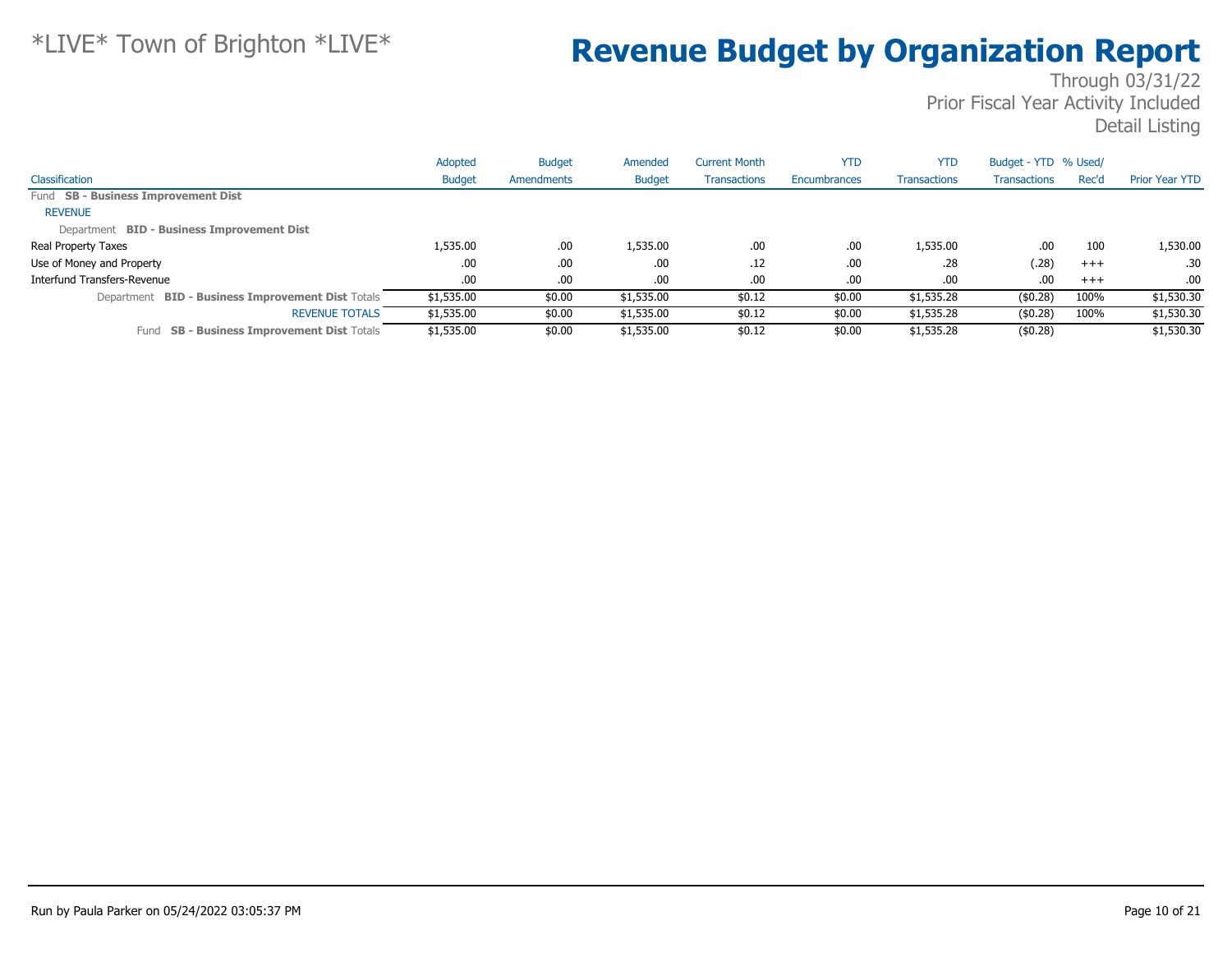|                                                    | Adopted       | <b>Budget</b> | Amended       | <b>Current Month</b> | <b>YTD</b>          | <b>YTD</b>          | Budget - YTD % Used/ |          |                       |
|----------------------------------------------------|---------------|---------------|---------------|----------------------|---------------------|---------------------|----------------------|----------|-----------------------|
| Classification                                     | <b>Budget</b> | Amendments    | <b>Budget</b> | <b>Transactions</b>  | <b>Encumbrances</b> | <b>Transactions</b> | Transactions         | Rec'd    | <b>Prior Year YTD</b> |
| Fund SD - Drainage District Funds                  |               |               |               |                      |                     |                     |                      |          |                       |
| <b>REVENUE</b>                                     |               |               |               |                      |                     |                     |                      |          |                       |
| Department DRAND - Drainage Special Dists          |               |               |               |                      |                     |                     |                      |          |                       |
| <b>Real Property Taxes</b>                         | 6,015.00      | .00           | 6,015.00      | .00                  | .00                 | 6,015.00            | .00                  | 100      | 6,215.00              |
| Departmental Income                                | .00           | .00           | .00           | .00                  | .00                 | .00                 | .00                  | $+++$    | .00                   |
| Use of Money and Property                          | .00           | .00           | .00           | .87                  | .00                 | 2.13                | (2.13)               | $+++$    | 2.31                  |
| Fines, Sales, Comp for Losses                      | .00           | .00           | .00           | .00                  | .00                 | .00                 | .00                  | $+++$    | .00.                  |
| Interfund Transfers-Revenue                        | 320.00        | .00           | 320.00        | .00                  | .00                 | .00                 | 320.00               | $\bf{0}$ | .00.                  |
| Department DRAND - Drainage Special Dists Totals   | \$6,335.00    | \$0.00        | \$6,335.00    | \$0.87               | \$0.00              | \$6,017.13          | \$317.87             | 95%      | \$6,217.31            |
| <b>REVENUE TOTALS</b>                              | \$6,335.00    | \$0.00        | \$6,335.00    | \$0.87               | \$0.00              | \$6,017.13          | \$317.87             | 95%      | \$6,217.31            |
| <b>SD - Drainage District Funds Totals</b><br>Fund | \$6,335.00    | \$0.00        | \$6,335.00    | \$0.87               | \$0.00              | \$6,017.13          | \$317.87             |          | \$6,217.31            |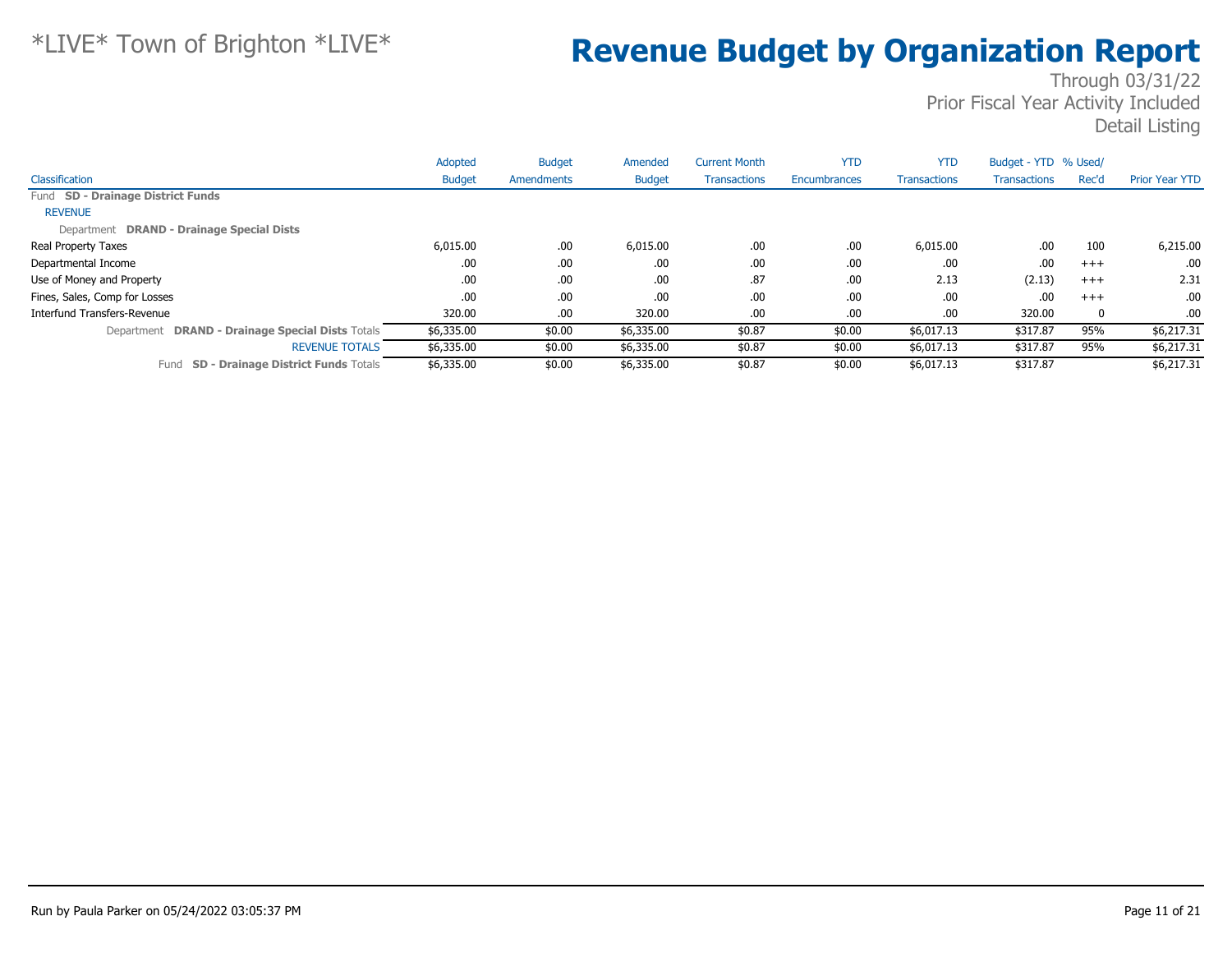|                                                      | Adopted       | <b>Budget</b> | Amended       | <b>Current Month</b> | <b>YTD</b>   | <b>YTD</b>          | Budget - YTD % Used/ |       |                       |
|------------------------------------------------------|---------------|---------------|---------------|----------------------|--------------|---------------------|----------------------|-------|-----------------------|
| Classification                                       | <b>Budget</b> | Amendments    | <b>Budget</b> | <b>Transactions</b>  | Encumbrances | <b>Transactions</b> | <b>Transactions</b>  | Rec'd | <b>Prior Year YTD</b> |
| Fund SF - Fire Prevention Districts                  |               |               |               |                      |              |                     |                      |       |                       |
| <b>REVENUE</b>                                       |               |               |               |                      |              |                     |                      |       |                       |
| Department FIRED - Fire Control Special Dsts         |               |               |               |                      |              |                     |                      |       |                       |
| Real Property Taxes                                  | 103,750.00    | .00.          | 103,750.00    | .00                  | .00          | 103,750.00          | .00                  | 100   | 1,705,161.93          |
| Use of Money and Property                            | .00           | .00.          | .00.          | 8.62                 | .00          | 19.52               | (19.52)              | $+++$ | 52.00                 |
| Fines, Sales, Comp for Losses                        | .00           | .00.          | .00           | .00                  | .00          | .00                 | .00                  | $+++$ | .00.                  |
| Miscellaneous                                        | .00           | .00.          | .00.          | 1,890.50             | .00          | 1,890.50            | (1,890.50)           | $+++$ | .00.                  |
| New York State Aid                                   | .00           | .00.          | .00.          | .00.                 | .00          | .00                 | .00                  | $+++$ | .00.                  |
| Interfund Transfers-Revenue                          | .00           | .00.          | .00.          | .00                  | .00          | .00                 | .00                  | $+++$ | .00.                  |
| Department FIRED - Fire Control Special Dsts Totals  | \$103,750.00  | \$0.00        | \$103,750.00  | \$1,899.12           | \$0.00       | \$105,660.02        | (\$1,910.02)         | 102%  | \$1,705,213.93        |
| <b>REVENUE TOTALS</b>                                | \$103,750.00  | \$0.00        | \$103,750.00  | \$1,899.12           | \$0.00       | \$105,660.02        | $($ \$1,910.02)      | 102%  | \$1,705,213.93        |
| <b>SF - Fire Prevention Districts Totals</b><br>Fund | \$103,750.00  | \$0.00        | \$103,750.00  | \$1,899.12           | \$0.00       | \$105,660.02        | $($ \$1,910.02)      |       | \$1,705,213.93        |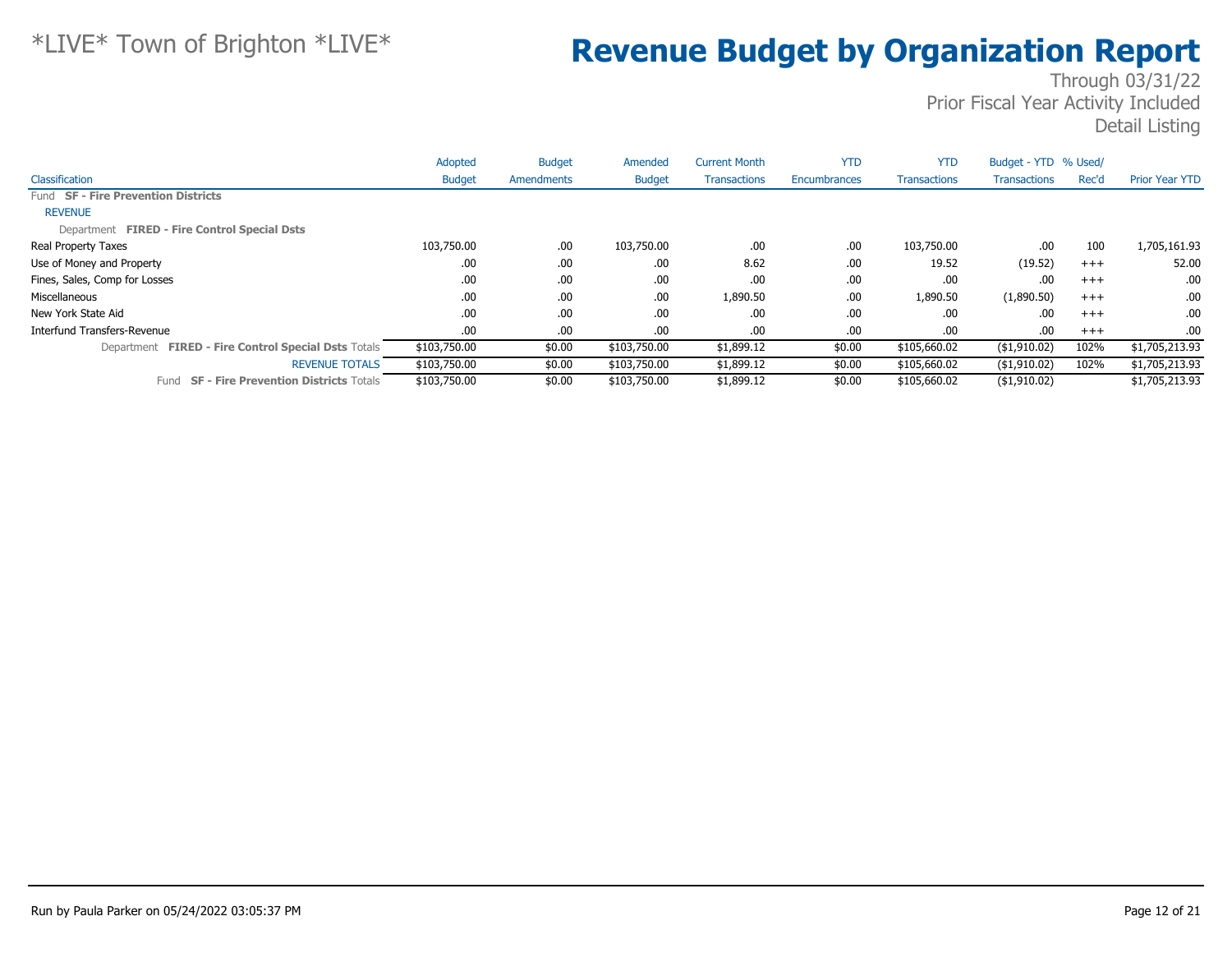|                                                     | Adopted       | <b>Budget</b> | Amended       | <b>Current Month</b> | <b>YTD</b>   | <b>YTD</b>          | Budget - YTD % Used/ |       |                       |
|-----------------------------------------------------|---------------|---------------|---------------|----------------------|--------------|---------------------|----------------------|-------|-----------------------|
| Classification                                      | <b>Budget</b> | Amendments    | <b>Budget</b> | <b>Transactions</b>  | Encumbrances | <b>Transactions</b> | <b>Transactions</b>  | Rec'd | <b>Prior Year YTD</b> |
| Fund SK - Sidewalk District                         |               |               |               |                      |              |                     |                      |       |                       |
| <b>REVENUE</b>                                      |               |               |               |                      |              |                     |                      |       |                       |
| Department SWLKD - Consolidated Sidewalk Dst        |               |               |               |                      |              |                     |                      |       |                       |
| Real Property Taxes                                 | 221,425.00    | .00.          | 221,425.00    | .00                  | .00          | 221,425.00          | .00                  | 100   | 166,545.00            |
| Departmental Income                                 | .00           | .00.          | .00           | .00                  | .00          | .00                 | .00                  | $+++$ | .00.                  |
| Use of Money and Property                           | .00           | .00.          | .00.          | 7.73                 | .00          | 13.44               | (13.44)              | $+++$ | 12.77                 |
| Fines, Sales, Comp for Losses                       | .00           | .00.          | .00.          | .00                  | .00          | .00                 | .00                  | $+++$ | .00.                  |
| Miscellaneous                                       | .00           | .00.          | .00           | .00                  | .00          | .00                 | .00                  | $+++$ | .00.                  |
| <b>Interfund Transfers-Revenue</b>                  | .00           | .00.          | .00.          | .00                  | .00          | .00                 | .00                  | $+++$ | $.00 \cdot$           |
| Department SWLKD - Consolidated Sidewalk Dst Totals | \$221,425.00  | \$0.00        | \$221,425.00  | \$7.73               | \$0.00       | \$221,438.44        | ( \$13.44)           | 100%  | \$166,557.77          |
| <b>REVENUE TOTALS</b>                               | \$221,425.00  | \$0.00        | \$221,425.00  | \$7.73               | \$0.00       | \$221,438.44        | ( \$13.44)           | 100%  | \$166,557.77          |
| <b>SK - Sidewalk District Totals</b><br>Fund        | \$221,425.00  | \$0.00        | \$221,425.00  | \$7.73               | \$0.00       | \$221,438.44        | ( \$13.44)           |       | \$166,557.77          |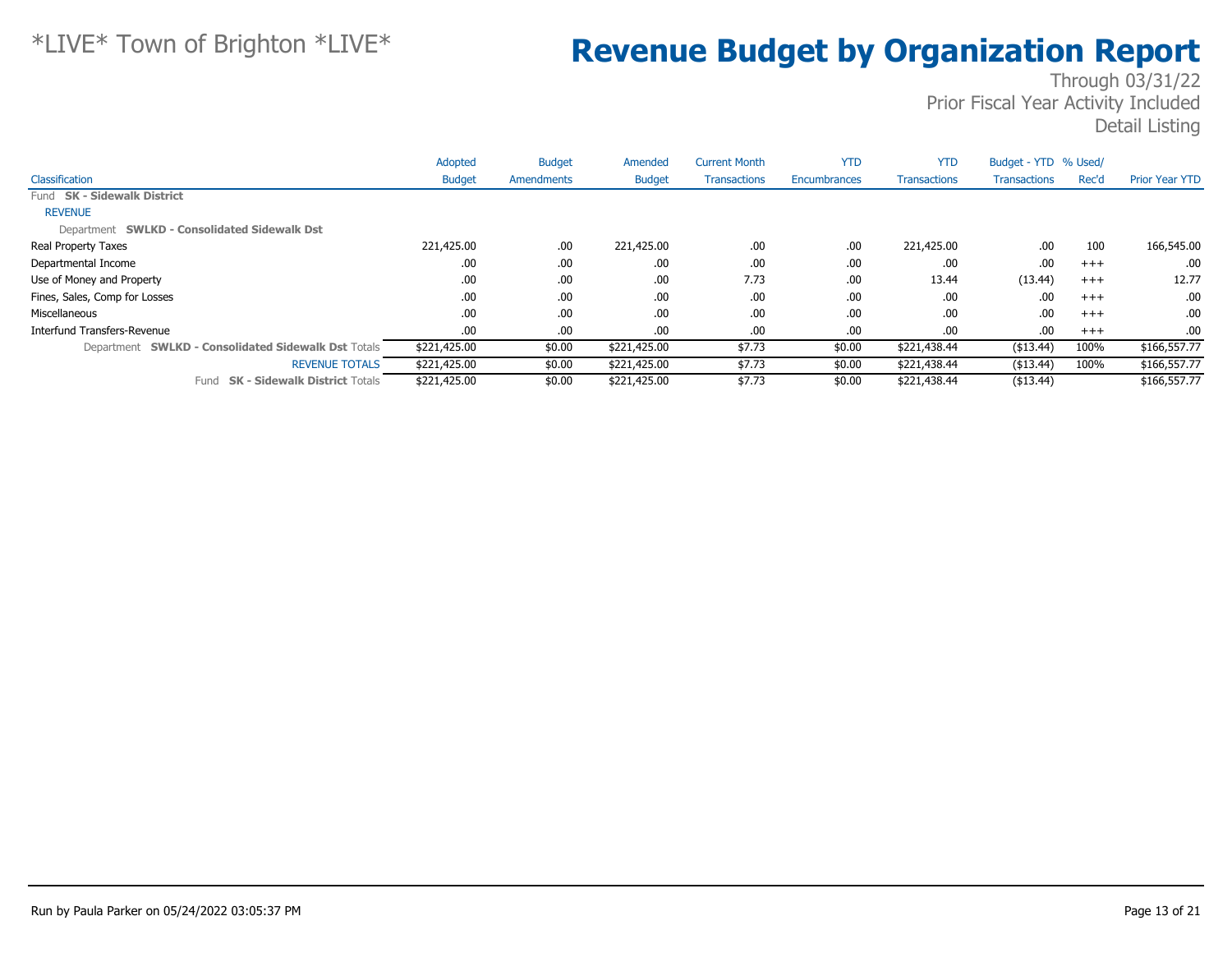|                                                      | Adopted       | <b>Budget</b> | Amended       | <b>Current Month</b> | <b>YTD</b>          | <b>YTD</b>          | Budget - YTD % Used/ |          |                       |
|------------------------------------------------------|---------------|---------------|---------------|----------------------|---------------------|---------------------|----------------------|----------|-----------------------|
| Classification                                       | <b>Budget</b> | Amendments    | <b>Budget</b> | <b>Transactions</b>  | <b>Encumbrances</b> | <b>Transactions</b> | Transactions         | Rec'd    | <b>Prior Year YTD</b> |
| Fund SL - Street Lighting Districts                  |               |               |               |                      |                     |                     |                      |          |                       |
| <b>REVENUE</b>                                       |               |               |               |                      |                     |                     |                      |          |                       |
| Department LGHTD - Lighting Special Dists            |               |               |               |                      |                     |                     |                      |          |                       |
| Real Property Taxes                                  | 362,165.00    | .00           | 362,165.00    | .00                  | .00                 | 362,169.15          | (4.15)               | 100      | 353,696.68            |
| Departmental Income                                  | .00.          | .00           | .00           | .00                  | .00                 | .00                 | .00                  | $^{+++}$ | .00.                  |
| Use of Money and Property                            | .00.          | .00           | .00           | 12.84                | .00                 | 24.99               | (24.99)              | $^{+++}$ | 29.44                 |
| Licenses and Permits                                 | .00           | .00           | .00           | .00                  | .00                 | .00                 | .00                  | $+++$    | .00.                  |
| Miscellaneous                                        | .00.          | .00           | .00           | .00                  | .00                 | .00                 | .00                  | $+++$    | .00.                  |
| Department LGHTD - Lighting Special Dists Totals     | \$362,165.00  | \$0.00        | \$362,165.00  | \$12.84              | \$0.00              | \$362,194.14        | ( \$29.14)           | 100%     | \$353,726.12          |
| <b>REVENUE TOTALS</b>                                | \$362,165.00  | \$0.00        | \$362,165.00  | \$12.84              | \$0.00              | \$362,194.14        | ( \$29.14)           | 100%     | \$353,726.12          |
| <b>SL - Street Lighting Districts Totals</b><br>Fund | \$362,165.00  | \$0.00        | \$362,165.00  | \$12.84              | \$0.00              | \$362,194.14        | ( \$29.14)           |          | \$353,726.12          |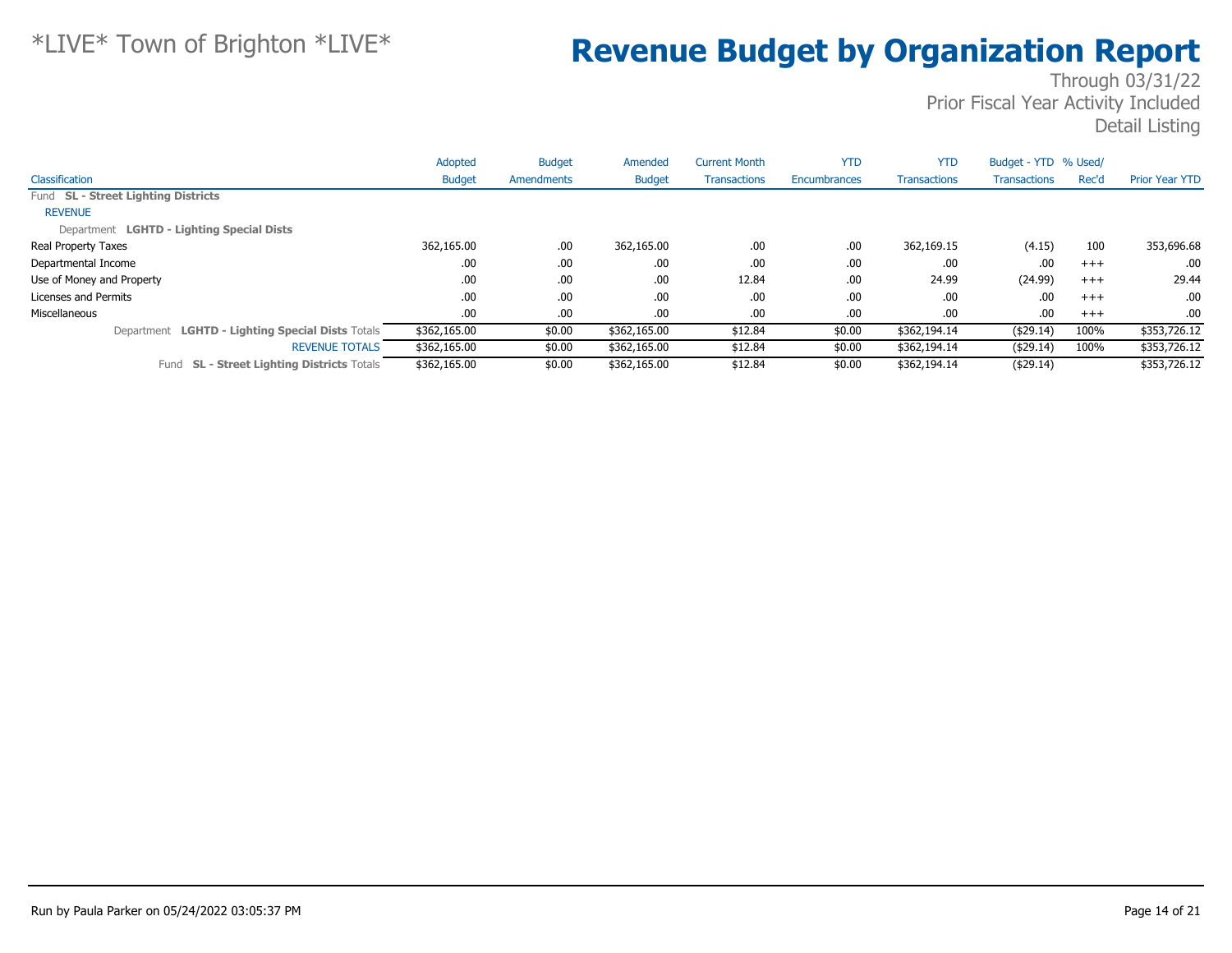|                                                      | Adopted       | <b>Budget</b> | Amended       | <b>Current Month</b> | <b>YTD</b>   | <b>YTD</b>          | Budget - YTD % Used/ |       |                       |
|------------------------------------------------------|---------------|---------------|---------------|----------------------|--------------|---------------------|----------------------|-------|-----------------------|
| Classification                                       | <b>Budget</b> | Amendments    | <b>Budget</b> | <b>Transactions</b>  | Encumbrances | <b>Transactions</b> | <b>Transactions</b>  | Rec'd | <b>Prior Year YTD</b> |
| Fund SM - Sidewalk Snow Removal Dst                  |               |               |               |                      |              |                     |                      |       |                       |
| <b>REVENUE</b>                                       |               |               |               |                      |              |                     |                      |       |                       |
| Department SNOWD - Sidewalk Snow Removl Dist         |               |               |               |                      |              |                     |                      |       |                       |
| Real Property Taxes                                  | 69,365.00     | .00.          | 69,365.00     | .00                  | .00          | 69,365.00           | .00                  | 100   | 63,120.00             |
| Departmental Income                                  | .00           | .00           | .00           | .00                  | .00          | .00                 | .00                  | $+++$ | .00                   |
| Use of Money and Property                            | .00.          | .00.          | .00           | 4.02                 | .00          | 8.35                | (8.35)               | $+++$ | 6.89                  |
| Department SNOWD - Sidewalk Snow Removl Dist Totals  | \$69,365.00   | \$0.00        | \$69,365.00   | \$4.02               | \$0.00       | \$69,373.35         | $($ \$8.35)          | 100%  | \$63,126.89           |
| <b>REVENUE TOTALS</b>                                | \$69,365.00   | \$0.00        | \$69,365.00   | \$4.02               | \$0.00       | \$69,373.35         | (\$8.35)             | 100%  | \$63,126.89           |
| <b>SM - Sidewalk Snow Removal Dst Totals</b><br>Fund | \$69,365.00   | \$0.00        | \$69,365.00   | \$4.02               | \$0.00       | \$69,373.35         | $($ \$8.35)          |       | \$63,126.89           |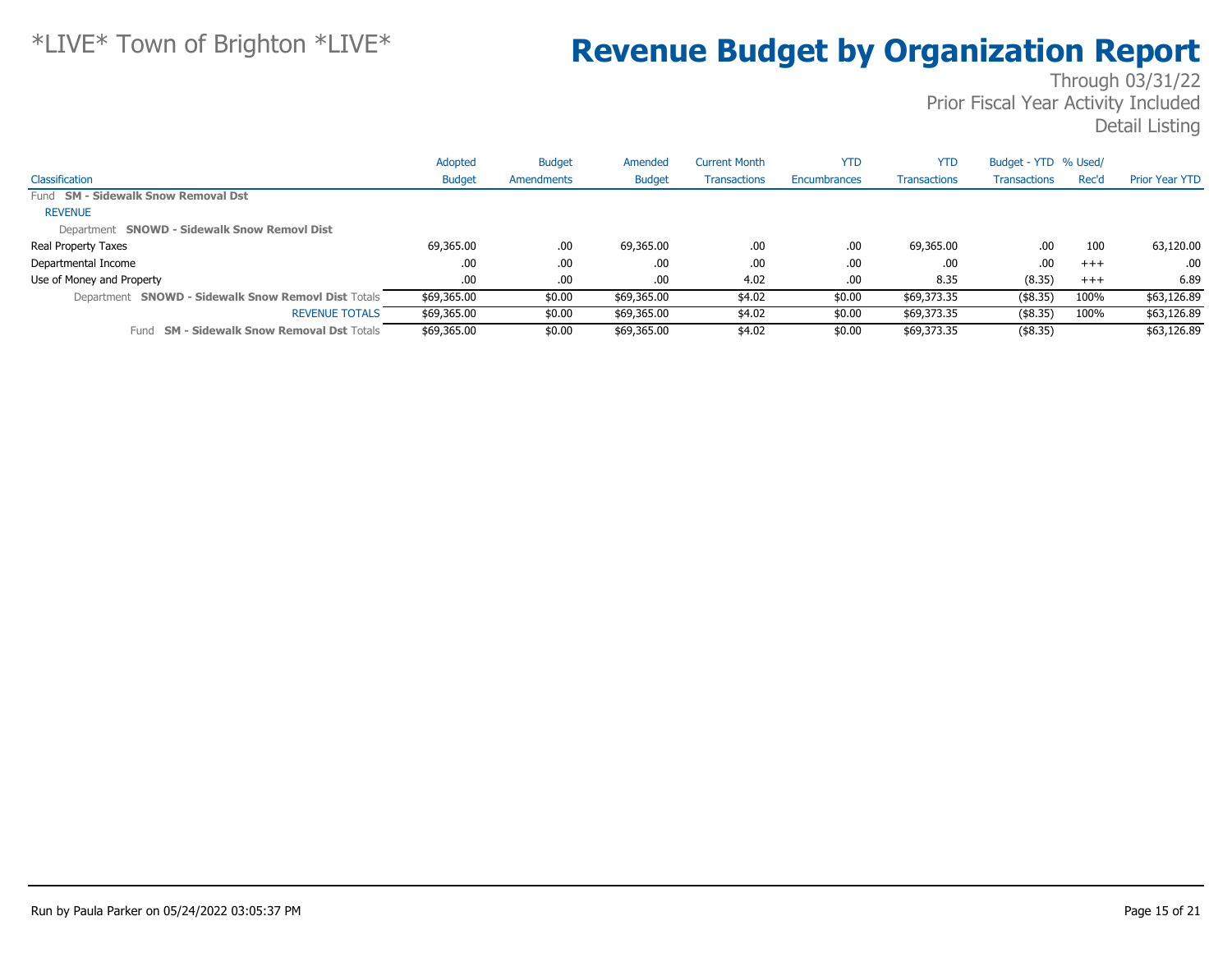|                                                      | Adopted       | <b>Budget</b> | Amended       | <b>Current Month</b> | <b>YTD</b>          | <b>YTD</b>          | Budget - YTD % Used/ |       |                       |
|------------------------------------------------------|---------------|---------------|---------------|----------------------|---------------------|---------------------|----------------------|-------|-----------------------|
| Classification                                       | <b>Budget</b> | Amendments    | <b>Budget</b> | <b>Transactions</b>  | <b>Encumbrances</b> | <b>Transactions</b> | <b>Transactions</b>  | Rec'd | <b>Prior Year YTD</b> |
| Fund SN - Neighborhood Improve Dist                  |               |               |               |                      |                     |                     |                      |       |                       |
| <b>REVENUE</b>                                       |               |               |               |                      |                     |                     |                      |       |                       |
| Department NID - Neighborhood Improve Dist           |               |               |               |                      |                     |                     |                      |       |                       |
| Real Property Taxes                                  | 4,250.00      | .00           | 4,250.00      | .00                  | .00                 | 4,250.00            | .00                  | 100   | 4,235.00              |
| Use of Money and Property                            | .00           | .00           | .00           | .57                  | .00                 | 1.36                | (1.36)               | $+++$ | 1.21                  |
| Fines, Sales, Comp for Losses                        | .00.          | .00           | .00           | .00                  | .00                 | .00                 | .00                  | $+++$ | .00.                  |
| Interfund Transfers-Revenue                          | .00.          | .00           | .00           | .00                  | .00                 | .00                 | .00                  | $+++$ | .00.                  |
| Department NID - Neighborhood Improve Dist Totals    | \$4,250.00    | \$0.00        | \$4,250.00    | \$0.57               | \$0.00              | \$4,251.36          | ( \$1.36)            | 100%  | \$4,236.21            |
| <b>REVENUE TOTALS</b>                                | \$4,250.00    | \$0.00        | \$4,250.00    | \$0.57               | \$0.00              | \$4,251.36          | ( \$1.36)            | 100%  | \$4,236.21            |
| <b>SN - Neighborhood Improve Dist Totals</b><br>Fund | \$4,250.00    | \$0.00        | \$4,250.00    | \$0.57               | \$0.00              | \$4,251.36          | ( \$1.36)            |       | \$4,236.21            |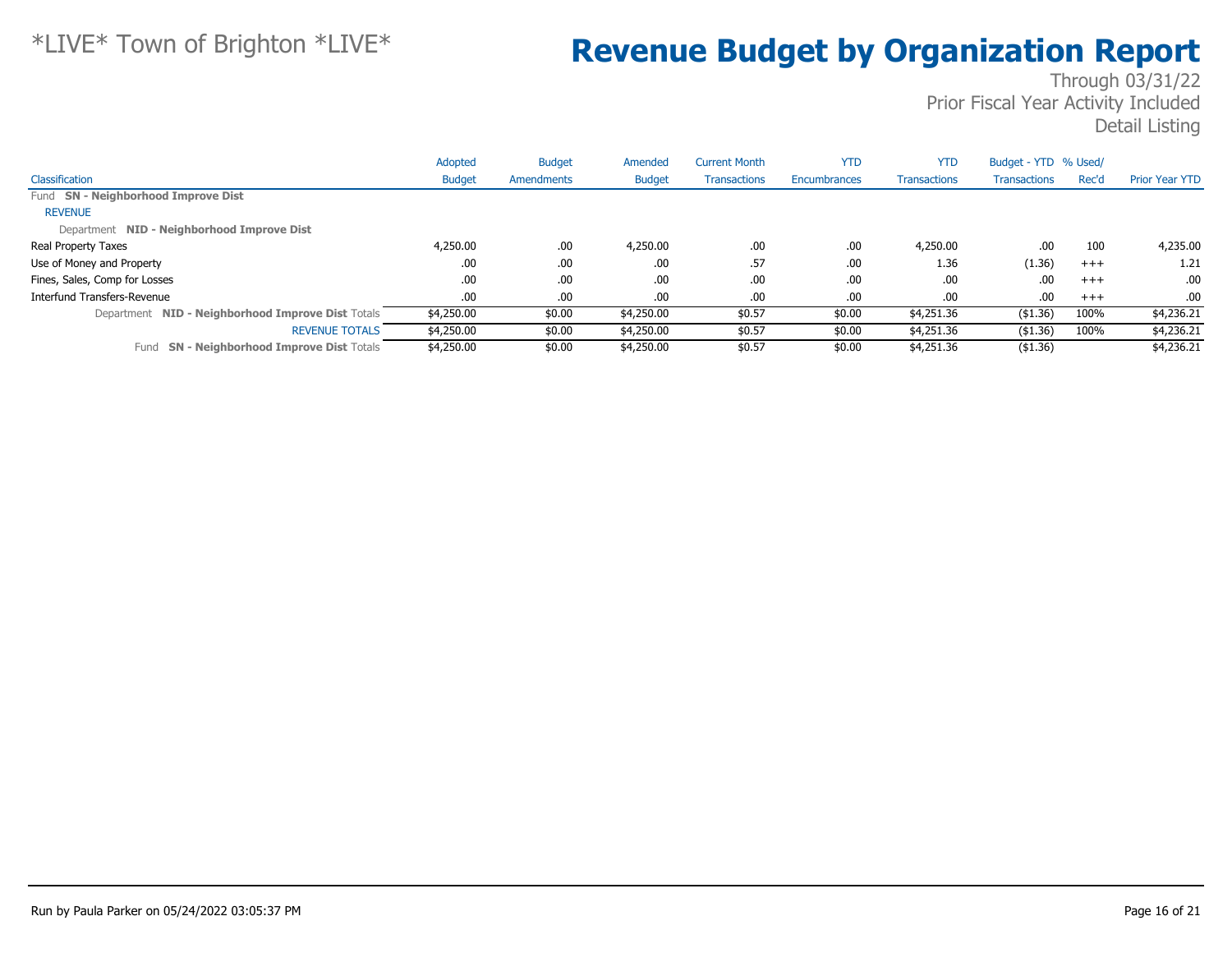|                                                  | Adopted       | <b>Budget</b> | Amended       | <b>Current Month</b> | <b>YTD</b>   | <b>YTD</b>          | Budget - YTD % Used/ |       |                       |
|--------------------------------------------------|---------------|---------------|---------------|----------------------|--------------|---------------------|----------------------|-------|-----------------------|
| Classification                                   | <b>Budget</b> | Amendments    | <b>Budget</b> | <b>Transactions</b>  | Encumbrances | <b>Transactions</b> | Transactions         | Rec'd | <b>Prior Year YTD</b> |
| Fund SP - Park Special District                  |               |               |               |                      |              |                     |                      |       |                       |
| <b>REVENUE</b>                                   |               |               |               |                      |              |                     |                      |       |                       |
| Department PARKD - Park Special District         |               |               |               |                      |              |                     |                      |       |                       |
| Real Property Taxes                              | 4,175.00      | .00           | 4,175.00      | .00                  | .00          | 4,175.00            | .00                  | 100   | 4,165.00              |
| Departmental Income                              | .00           | .00           | .00           | .00                  | .00          | .00                 | .00                  | $+++$ | $.00 \cdot$           |
| Use of Money and Property                        | .00.          | .00           | .00           | .32                  | .00          | .71                 | (.71)                | $+++$ | .74                   |
| Miscellaneous                                    | .00.          | .00           | .00           | .00                  | .00          | .00                 | .00                  | $+++$ | .00.                  |
| Department PARKD - Park Special District Totals  | \$4,175.00    | \$0.00        | \$4,175.00    | \$0.32               | \$0.00       | \$4,175.71          | (\$0.71)             | 100%  | \$4,165.74            |
| <b>REVENUE TOTALS</b>                            | \$4,175.00    | \$0.00        | \$4,175.00    | \$0.32               | \$0.00       | \$4,175.71          | (\$0.71)             | 100%  | \$4,165.74            |
| <b>SP - Park Special District Totals</b><br>Fund | \$4,175,00    | \$0.00        | \$4,175.00    | \$0.32               | \$0.00       | \$4,175.71          | (\$0.71)             |       | \$4,165.74            |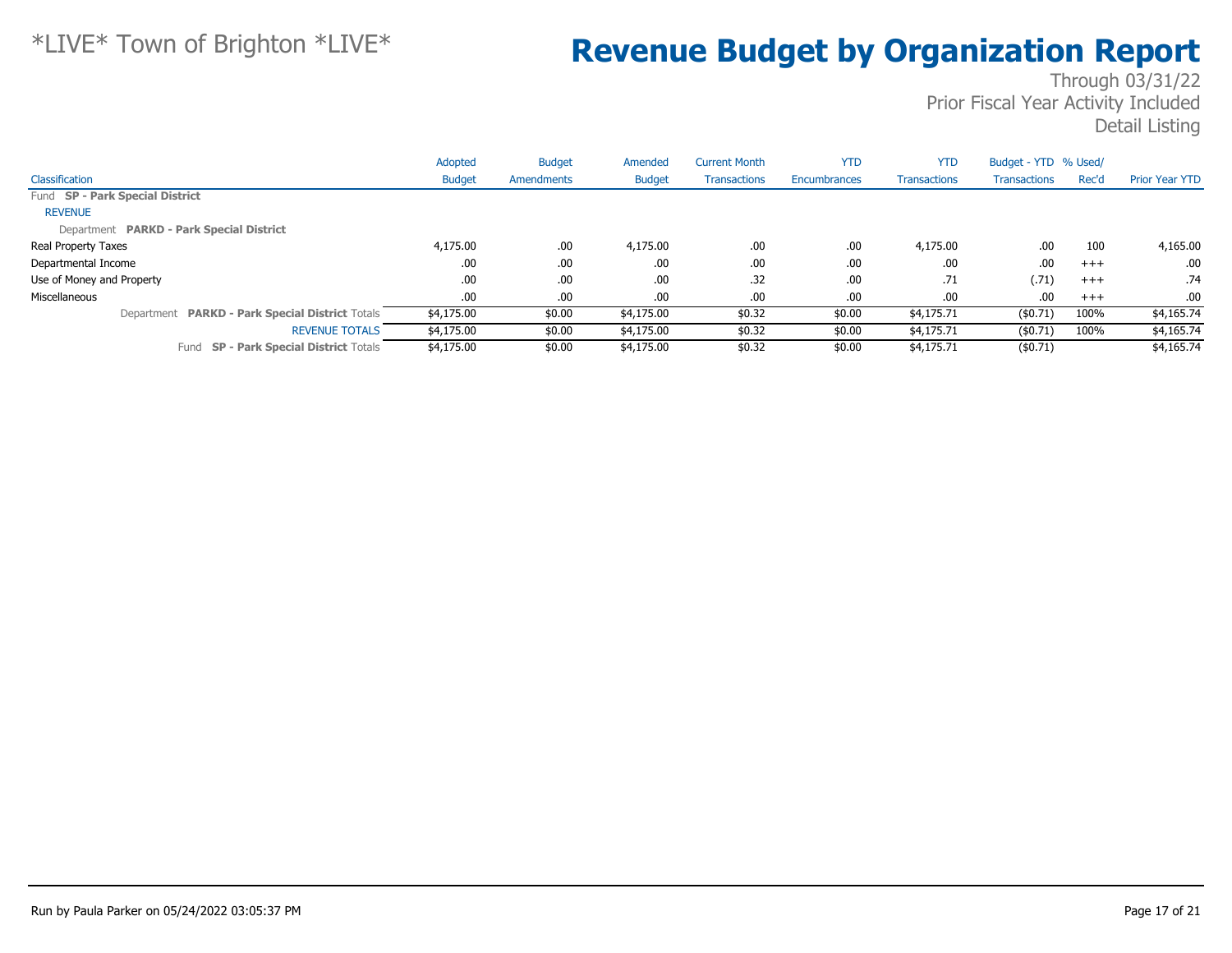|                                                     | Adopted        | <b>Budget</b> | Amended        | Current Month       | YTD          | <b>YTD</b>          | Budget - YTD % Used/ |          |                       |
|-----------------------------------------------------|----------------|---------------|----------------|---------------------|--------------|---------------------|----------------------|----------|-----------------------|
| Classification                                      | <b>Budget</b>  | Amendments    | <b>Budget</b>  | <b>Transactions</b> | Encumbrances | <b>Transactions</b> | Transactions         | Rec'd    | <b>Prior Year YTD</b> |
| Fund SR - Refuse Removal Districts                  |                |               |                |                     |              |                     |                      |          |                       |
| <b>REVENUE</b>                                      |                |               |                |                     |              |                     |                      |          |                       |
| Department RFUSD - Refuse Removal Districts         |                |               |                |                     |              |                     |                      |          |                       |
| Real Property Taxes                                 | 1,158,290.00   | .00.          | 1,158,290.00   | .00                 | .00          | 1,158,290.00        | .00                  | 100      | 1,084,520.00          |
| Use of Money and Property                           | .00.           | .00.          | .00.           | 22.64               | .00.         | 37.37               | (37.37)              | $^{+++}$ | 49.91                 |
| Department RFUSD - Refuse Removal Districts Totals  | \$1,158,290.00 | \$0.00        | \$1,158,290.00 | \$22.64             | \$0.00       | \$1,158,327.37      | $($ \$37.37)         | 100%     | \$1,084,569.91        |
| <b>REVENUE TOTALS</b>                               | \$1,158,290.00 | \$0.00        | \$1,158,290.00 | \$22.64             | \$0.00       | \$1,158,327.37      | ( \$37.37)           | 100%     | \$1,084,569.91        |
| <b>SR - Refuse Removal Districts Totals</b><br>Fund | \$1,158,290.00 | \$0.00        | \$1,158,290.00 | \$22.64             | \$0.00       | \$1,158,327.37      | $($ \$37.37)         |          | \$1,084,569.91        |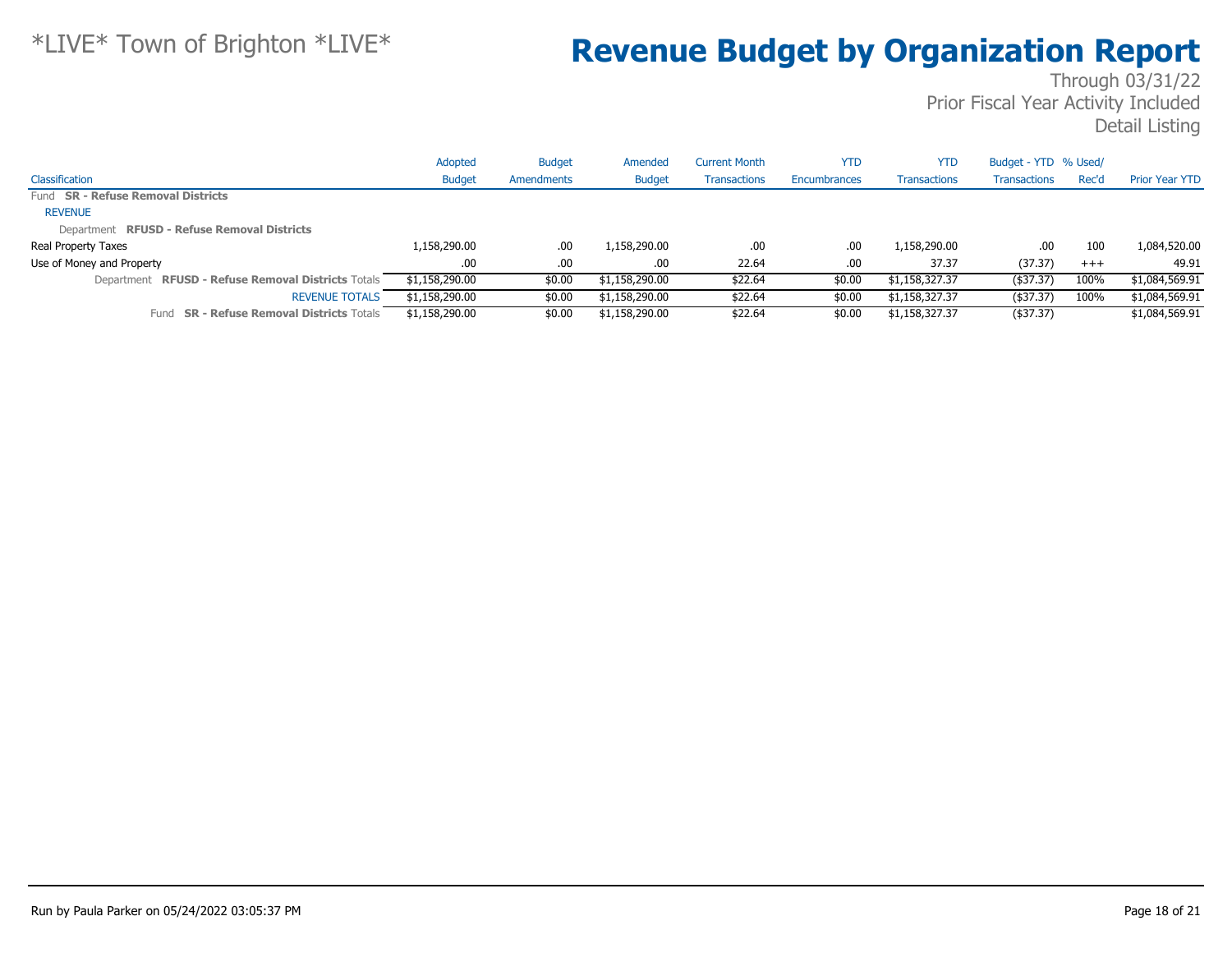|                                                             | Adopted        | <b>Budget</b> | Amended        | <b>Current Month</b> | <b>YTD</b>   | <b>YTD</b>          | Budget - YTD % Used/ |       |                       |
|-------------------------------------------------------------|----------------|---------------|----------------|----------------------|--------------|---------------------|----------------------|-------|-----------------------|
| Classification                                              | <b>Budget</b>  | Amendments    | <b>Budget</b>  | <b>Transactions</b>  | Encumbrances | <b>Transactions</b> | <b>Transactions</b>  | Rec'd | <b>Prior Year YTD</b> |
| Fund SS - Consolidated Sewer Dist                           |                |               |                |                      |              |                     |                      |       |                       |
| <b>REVENUE</b>                                              |                |               |                |                      |              |                     |                      |       |                       |
| Use of Money and Property                                   | .00            | .00           | .00.           | .00                  | .00          | .00                 | .00                  | $+++$ | .00.                  |
| Department SEWER - Consolidated Sewer Dist                  |                |               |                |                      |              |                     |                      |       |                       |
| Real Property Taxes                                         | 1,734,600.00   | .00           | 1,734,600.00   | .00                  | .00          | 1,734,600.00        | .00                  | 100   | 1,751,615.00          |
| Departmental Income                                         | 23,485.00      | .00           | 23,485.00      | 50.00                | .00          | 122.85              | 23,362.15            |       | 1,838.76              |
| Intergovernmental Charges                                   | .00            | .00           | .00            | .00                  | .00          | .00                 | .00                  | $+++$ | .00                   |
| Use of Money and Property                                   | 1,500.00       | .00           | 1,500.00       | 121.87               | .00          | 232.86              | 1,267.14             | 16    | 104.15                |
| Licenses and Permits                                        | .00            | .00           | .00            | .00                  | .00          | .00                 | .00                  | $+++$ | .00                   |
| Fines, Sales, Comp for Losses                               | 75,600.00      | .00           | 75,600.00      | .00                  | .00          | .00                 | 75,600.00            | 0     | 7,600.00              |
| Miscellaneous                                               | .00            | .00           | .00.           | .00                  | .00          | .00                 | .00                  | $+++$ | .00                   |
| Interfund/Special Dist Revenue                              | .00            | .00           | .00            | .00                  | .00          | .00                 | .00                  | $+++$ | .00.                  |
| New York State Aid                                          | .00            | .00           | .00            | .00                  | .00          | .00                 | .00                  | $+++$ | .00.                  |
| Federal Aid                                                 | .00            | .00           | .00            | .00                  | .00          | .00.                | .00                  | $+++$ | .00.                  |
| Interfund Transfers-Revenue                                 | 13,895.00      | .00           | 13,895.00      | .00                  | .00          | .00                 | 13,895.00            | 0     | .00.                  |
| <b>SEWER - Consolidated Sewer Dist Totals</b><br>Department | \$1,849,080.00 | \$0.00        | \$1,849,080.00 | \$171.87             | \$0.00       | \$1,734,955.71      | \$114,124.29         | 94%   | \$1,761,157.91        |
| <b>REVENUE TOTALS</b>                                       | \$1,849,080.00 | \$0.00        | \$1,849,080.00 | \$171.87             | \$0.00       | \$1,734,955.71      | \$114,124.29         | 94%   | \$1,761,157.91        |
| <b>SS - Consolidated Sewer Dist Totals</b><br>Fund          | \$1,849,080.00 | \$0.00        | \$1,849,080.00 | \$171.87             | \$0.00       | \$1,734,955.71      | \$114,124.29         |       | \$1,761,157.91        |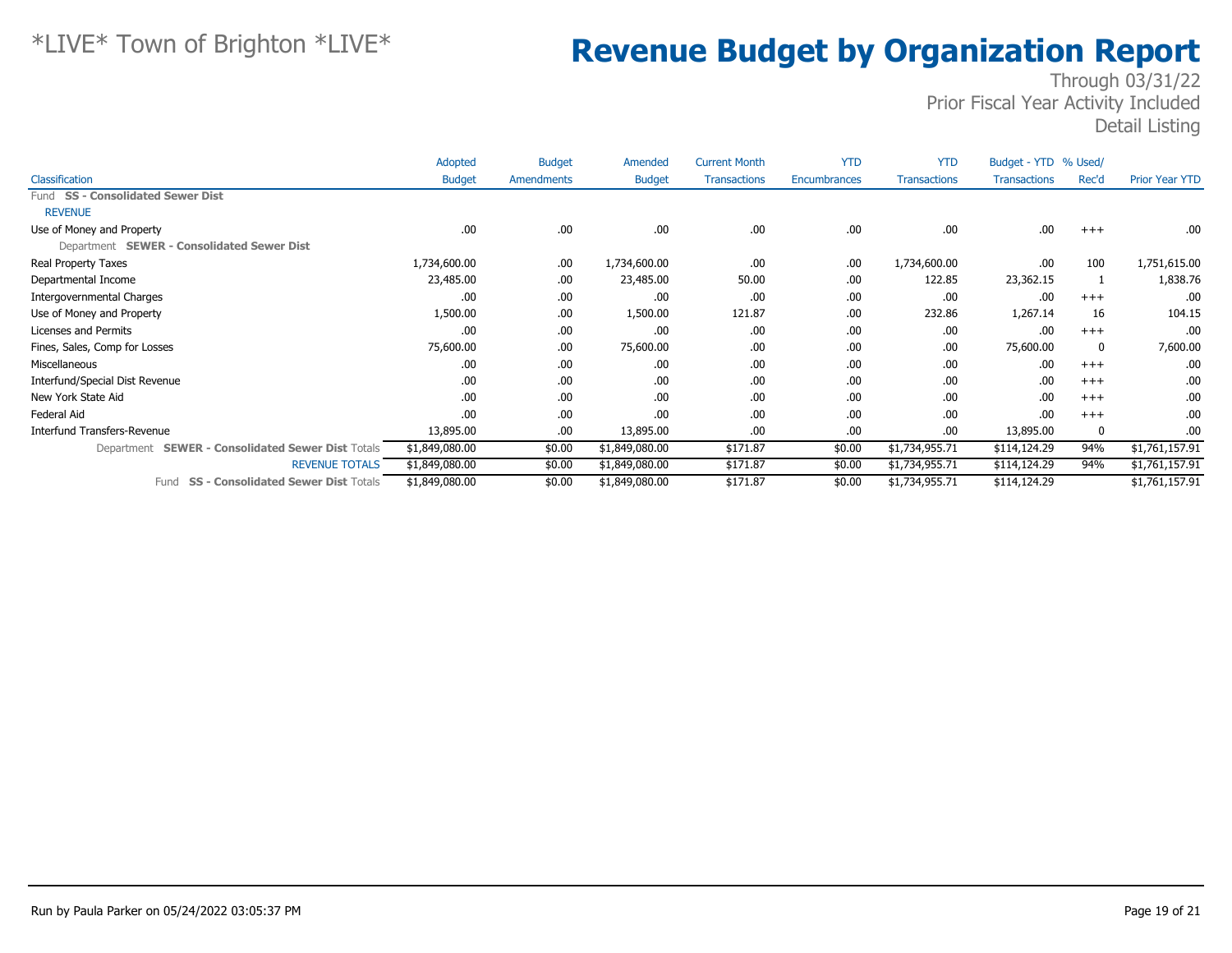|                                                             | Adopted       | <b>Budget</b> | Amended       | <b>Current Month</b> | <b>YTD</b>   | <b>YTD</b>          | Budget - YTD % Used/ |          |                       |
|-------------------------------------------------------------|---------------|---------------|---------------|----------------------|--------------|---------------------|----------------------|----------|-----------------------|
| Classification                                              | <b>Budget</b> | Amendments    | <b>Budget</b> | <b>Transactions</b>  | Encumbrances | <b>Transactions</b> | <b>Transactions</b>  | Rec'd    | <b>Prior Year YTD</b> |
| Fund SW - Consolidated Water Dist                           |               |               |               |                      |              |                     |                      |          |                       |
| <b>REVENUE</b>                                              |               |               |               |                      |              |                     |                      |          |                       |
| Use of Money and Property                                   | .00.          | .00           | .00           | .00                  | .00          | 1,206.00            | (1,206.00)           | $^{+++}$ | 1,212.00              |
| Department WATRD - Consolidated Water Dist                  |               |               |               |                      |              |                     |                      |          |                       |
| Real Property Taxes                                         | .00           | .00.          | .00.          | .00                  | .00          | .00.                | .00                  | $+++$    | .00                   |
| Departmental Income                                         | .00           | .00           | .00.          | .00                  | .00          | .00.                | .00                  | $+++$    | .00                   |
| Use of Money and Property                                   | 32,910.00     | .00           | 32,910.00     | 1,321.91             | .00          | 19,835.73           | 13,074.27            | 60       | 18,513.82             |
| Miscellaneous                                               | .00           | .00           | .00.          | .00                  | .00          | .00                 | .00                  | $+++$    | .00                   |
| <b>WATRD - Consolidated Water Dist Totals</b><br>Department | \$32,910.00   | \$0.00        | \$32,910.00   | \$1,321.91           | \$0.00       | \$19,835.73         | \$13,074.27          | 60%      | \$18,513.82           |
| <b>REVENUE TOTALS</b>                                       | \$32,910.00   | \$0.00        | \$32,910.00   | \$1,321.91           | \$0.00       | \$21,041.73         | \$11,868.27          | 64%      | \$19,725.82           |
| <b>SW - Consolidated Water Dist Totals</b><br>Fund          | \$32,910.00   | \$0.00        | \$32,910.00   | \$1,321.91           | \$0.00       | \$21,041.73         | \$11,868.27          |          | \$19,725.82           |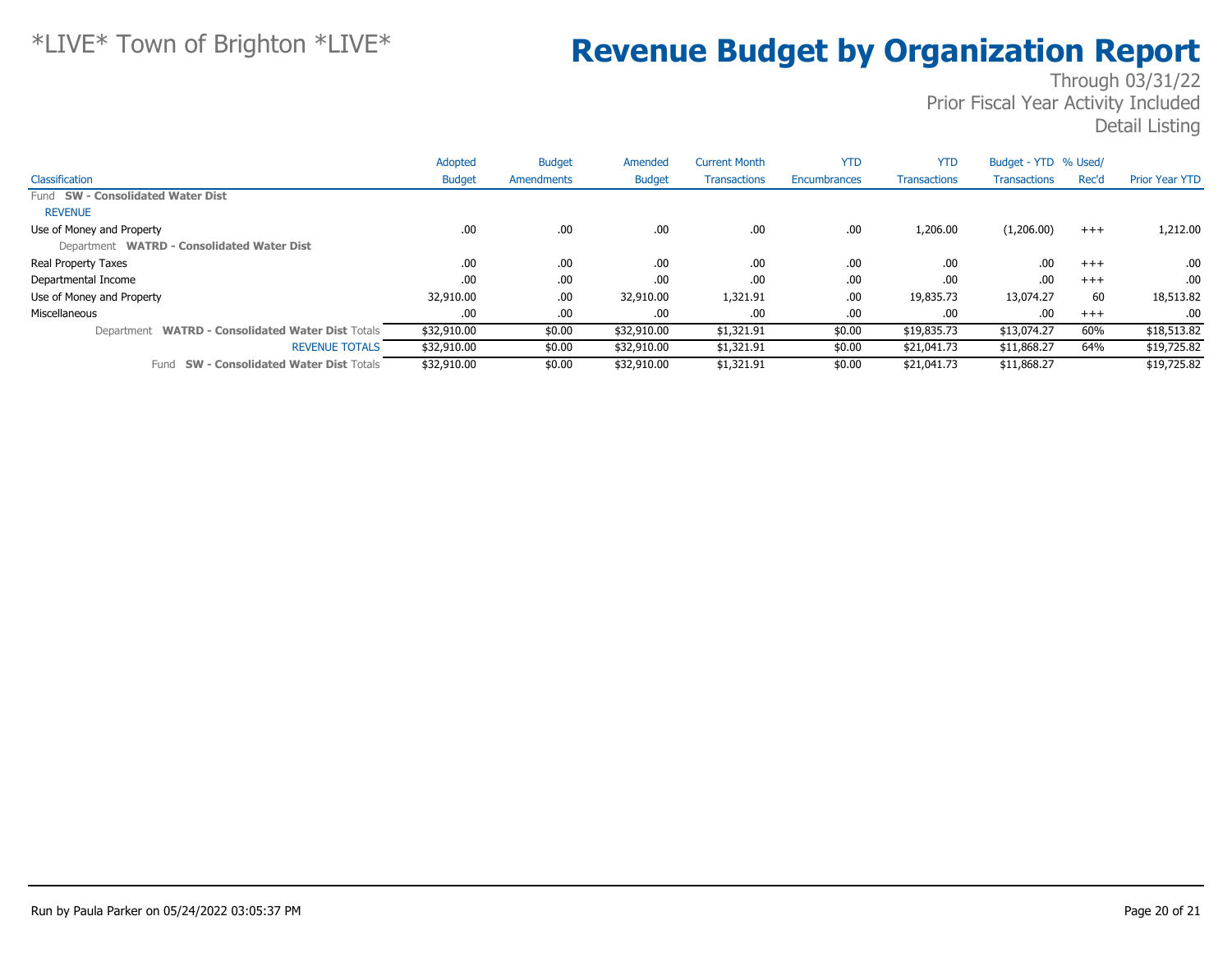|                                              | Adopted         | <b>Budget</b>  | Amended         | <b>Current Month</b> | <b>YTD</b>   | <b>YTD</b>          | Budget - YTD % Used/ |          |                       |
|----------------------------------------------|-----------------|----------------|-----------------|----------------------|--------------|---------------------|----------------------|----------|-----------------------|
| Classification                               | <b>Budget</b>   | Amendments     | <b>Budget</b>   | <b>Transactions</b>  | Encumbrances | <b>Transactions</b> | <b>Transactions</b>  | Rec'd    | <b>Prior Year YTD</b> |
| Fund V - Debt Service Fund                   |                 |                |                 |                      |              |                     |                      |          |                       |
| <b>REVENUE</b>                               |                 |                |                 |                      |              |                     |                      |          |                       |
| Department DEBT - Debt Service               |                 |                |                 |                      |              |                     |                      |          |                       |
| Use of Money and Property                    | .00.            | .00            | .00             | 9.11                 | .00          | 23.75               | (23.75)              | $^{+++}$ | 29.76                 |
| Miscellaneous                                | .00             | .00            | .00             | .00                  | .00          | .00                 | .00                  | $+++$    | .00.                  |
| Interfund Transfers-Revenue                  | .00.            | .00            | .00             | .00                  | .00          | .00                 | .00                  | $+++$    | .00.                  |
| Department <b>DEBT - Debt Service</b> Totals | \$0.00          | \$0.00         | \$0.00          | \$9.11               | \$0.00       | \$23.75             | ( \$23.75)           | $+++$    | \$29.76               |
| <b>REVENUE TOTALS</b>                        | \$0.00          | \$0.00         | \$0.00          | \$9.11               | \$0.00       | \$23.75             | ( \$23.75)           | $^{+++}$ | \$29.76               |
| Fund V - Debt Service Fund Totals            | \$0.00          | \$0.00         | \$0.00          | \$9.11               | \$0.00       | \$23.75             | ( \$23.75)           |          | \$29.76               |
| <b>Grand Totals</b>                          | \$29,728,075.00 | \$3,558,101.15 | \$33,286,176.15 | \$174,385.67         | \$0.00       | \$21,121,646.81     | \$12,164,529.34      |          | \$23,180,728.40       |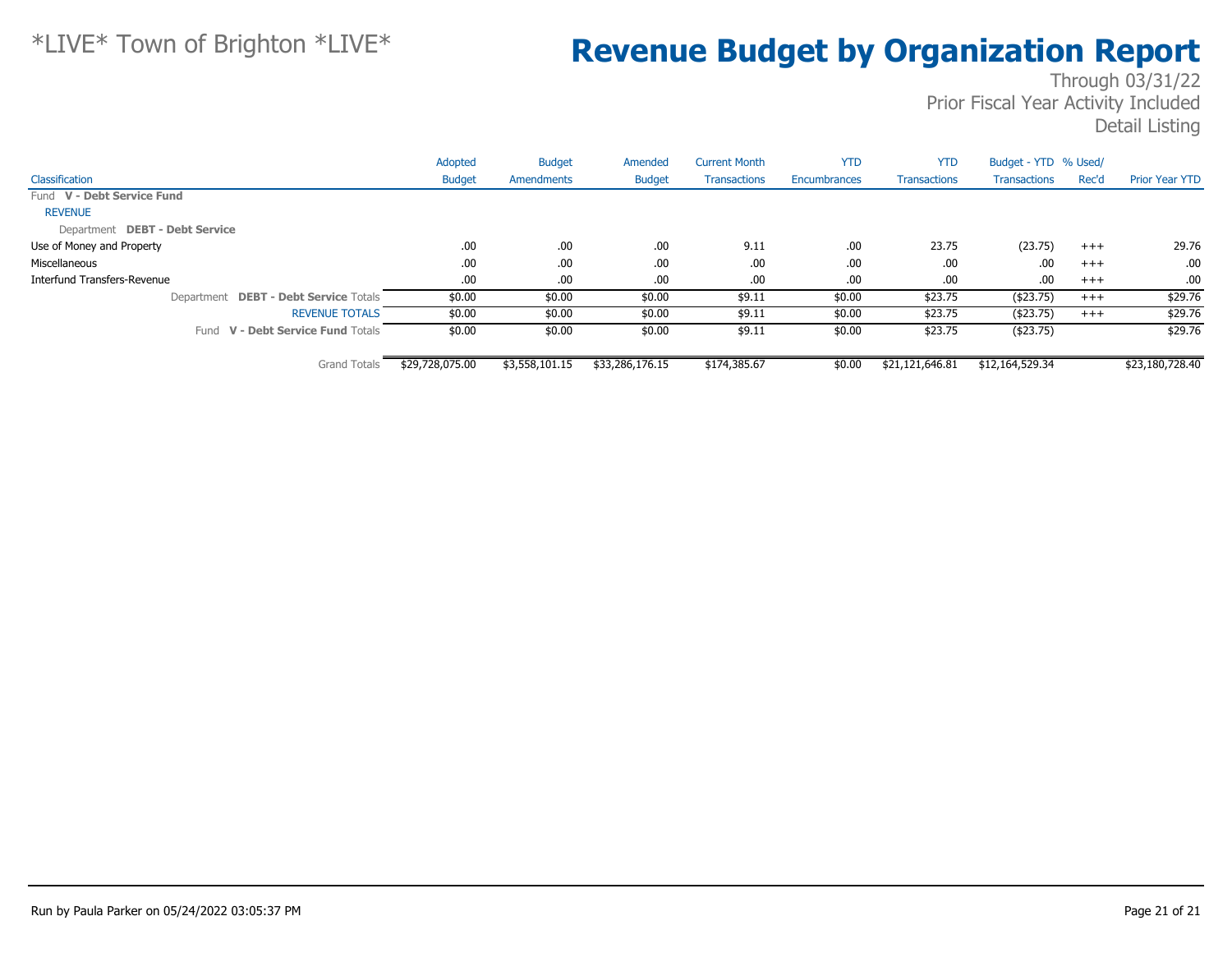|                                                     | Adopted       | <b>Budget</b>     | Amended       | <b>Current Month</b> | <b>YTD</b>          | <b>YTD</b>          | Budget - YTD % Used/ |             |                       |
|-----------------------------------------------------|---------------|-------------------|---------------|----------------------|---------------------|---------------------|----------------------|-------------|-----------------------|
| Classification                                      | <b>Budget</b> | <b>Amendments</b> | <b>Budget</b> | <b>Transactions</b>  | <b>Encumbrances</b> | <b>Transactions</b> | <b>Transactions</b>  | Rec'd       | <b>Prior Year YTD</b> |
| Fund A - General Fund                               |               |                   |               |                      |                     |                     |                      |             |                       |
| <b>EXPENSE</b>                                      |               |                   |               |                      |                     |                     |                      |             |                       |
| Department ASSOR - Town Assessor                    |               |                   |               |                      |                     |                     |                      |             |                       |
| Sub-Department 1355 - Assessor Office               |               |                   |               |                      |                     |                     |                      |             |                       |
| Personal Services - Wages                           | 163,120.00    | .00.              | 163,120.00    | 11,356.56            | .00                 | 49,118.37           | 114,001.63           | 30          | 36,508.86             |
| Equipment and Capital Outlay                        | .00           | .00.              | .00.          | .00                  | .00                 | .00                 | .00                  | $+++$       | .00                   |
| Supplies and Contractual Exp                        | 45,180.00     | 3,625.25          | 48,805.25     | 5,846.15             | 41,889.10           | 6,433.90            | 482.25               | 99          | 5,995.68              |
| <b>Utility Expenses</b>                             | 480.00        | .00.              | 480.00        | 39.99                | 400.02              | 79.98               | .00                  | 100         | 80.02                 |
| Principal on Indebtedness                           | .00.          | .00.              | .00           | .00                  | .00                 | .00                 | .00                  | $^{++}$     | .00                   |
| Interest on Indebtedness                            | .00           | .00.              | .00           | .00                  | .00                 | .00                 | .00                  | $+++$       | .00                   |
| <b>Employee Benefits</b>                            | 77,670.00     | .00               | 77,670.00     | 4,170.63             | .00                 | 17,399.56           | 60,270.44            | 22          | 22,361.80             |
| Interfund Transfers - Expense                       | .00.          | .00               | .00           | .00                  | .00                 | .00                 | .00.                 | $^{++}$     | .00                   |
| Sub-Department 1355 - Assessor Office Totals        | \$286,450.00  | \$3,625.25        | \$290,075.25  | \$21,413.33          | \$42,289.12         | \$73,031.81         | \$174,754.32         | 40%         | \$64,946.36           |
| Department ASSOR - Town Assessor Totals             | \$286,450.00  | \$3,625.25        | \$290,075.25  | \$21,413.33          | \$42,289.12         | \$73,031.81         | \$174,754.32         | 40%         | \$64,946.36           |
| Department ATTY - Town Attorney                     |               |                   |               |                      |                     |                     |                      |             |                       |
| Sub-Department 1420 - Town Attorney                 |               |                   |               |                      |                     |                     |                      |             |                       |
| Personal Services - Wages                           | 98,575.00     | .00.              | 98,575.00     | 7,582.52             | .00                 | 22,747.56           | 75,827.44            | 23          | 21,189.12             |
| Supplies and Contractual Exp                        | 152,890.00    | .00.              | 152,890.00    | 12,366.00            | 1,565.00            | 16,043.50           | 135,281.50           | 12          | 30,734.89             |
| <b>Employee Benefits</b>                            | 21,165.00     | .00               | 21,165.00     | 580.06               | .00                 | 1,740.18            | 19,424.82            | 8           | 1,620.96              |
| Sub-Department 1420 - Town Attorney Totals          | \$272,630.00  | \$0.00            | \$272,630.00  | \$20,528.58          | \$1,565.00          | \$40,531.24         | \$230,533.76         | 15%         | \$53,544.97           |
| Department ATTY - Town Attorney Totals              | \$272,630.00  | \$0.00            | \$272,630.00  | \$20,528.58          | \$1,565.00          | \$40,531.24         | \$230,533.76         | 15%         | \$53,544.97           |
| Department BOARD - Town Council                     |               |                   |               |                      |                     |                     |                      |             |                       |
| Sub-Department 1010 - Town Council                  |               |                   |               |                      |                     |                     |                      |             |                       |
| Personal Services - Wages                           | 97,885.00     | .00.              | 97,885.00     | 7,529.52             | .00                 | 22,588.56           | 75,296.44            | 23          | 22,145.52             |
| Supplies and Contractual Exp                        | 10,120.00     | .00               | 10,120.00     | 693.00               | 6,973.00            | 1,764.00            | 1,383.00             | 86          | 2,290.00              |
| <b>Employee Benefits</b>                            | 85,595.00     | .00.              | 85,595.00     | 6,021.17             | .00                 | 23,628.22           | 61,966.78            | 28          | 18,217.26             |
| Sub-Department 1010 - Town Council Totals           | \$193,600.00  | \$0.00            | \$193,600.00  | \$14,243.69          | \$6,973.00          | \$47,980.78         | \$138,646.22         | 28%         | \$42,652.78           |
| Department BOARD - Town Council Totals              | \$193,600.00  | \$0.00            | \$193,600.00  | \$14,243.69          | \$6,973.00          | \$47,980.78         | \$138,646.22         | 28%         | \$42,652.78           |
| Department CABLE - Brighton Cable Commission        |               |                   |               |                      |                     |                     |                      |             |                       |
| Sub-Department 8060 - Cable Television              |               |                   |               |                      |                     |                     |                      |             |                       |
| Equipment and Capital Outlay                        | 6,000.00      | .00               | 6,000.00      | .00                  | .00                 | .00                 | 6,000.00             | $\mathbf 0$ | .00                   |
| Supplies and Contractual Exp                        | 53,500.00     | .00.              | 53,500.00     | 4,333.33             | 43,333.34           | 8,666.66            | 1,500.00             | 97          | 8,666.66              |
| <b>Utility Expenses</b>                             | .00.          | .00               | .00.          | .00                  | .00                 | .00                 | .00                  | $^{+++}$    | .00.                  |
| Sub-Department 8060 - Cable Television Totals       | \$59,500.00   | \$0.00            | \$59,500.00   | \$4,333.33           | \$43,333.34         | \$8,666.66          | \$7,500.00           | 87%         | \$8,666.66            |
| Department CABLE - Brighton Cable Commission Totals | \$59,500.00   | \$0.00            | \$59,500.00   | \$4,333.33           | \$43,333.34         | \$8,666.66          | \$7,500.00           | 87%         | \$8,666.66            |
| Department CLERK - Town Clerk                       |               |                   |               |                      |                     |                     |                      |             |                       |
| Sub-Department 1330 - Receiver of Taxes             |               |                   |               |                      |                     |                     |                      |             |                       |
| Personal Services - Wages                           | 82,995.00     | .00.              | 82,995.00     | 6,284.46             | .00                 | 18,853.38           | 64,141.62            | 23          | 18,484.08             |
| Equipment and Capital Outlay                        | .00           | .00.              | .00.          | .00                  | .00                 | .00                 | .00                  | $+++$       | .00                   |
| Supplies and Contractual Exp                        | 13,605.00     | .00.              | 13,605.00     | 100.00               | 1,730.00            | 100.00              | 11,775.00            | 13          | 130.00                |
| Commercial Insurance                                | .00.          | .00.              | .00.          | .00                  | .00                 | .00                 | .00                  | $^{++}$     | .00.                  |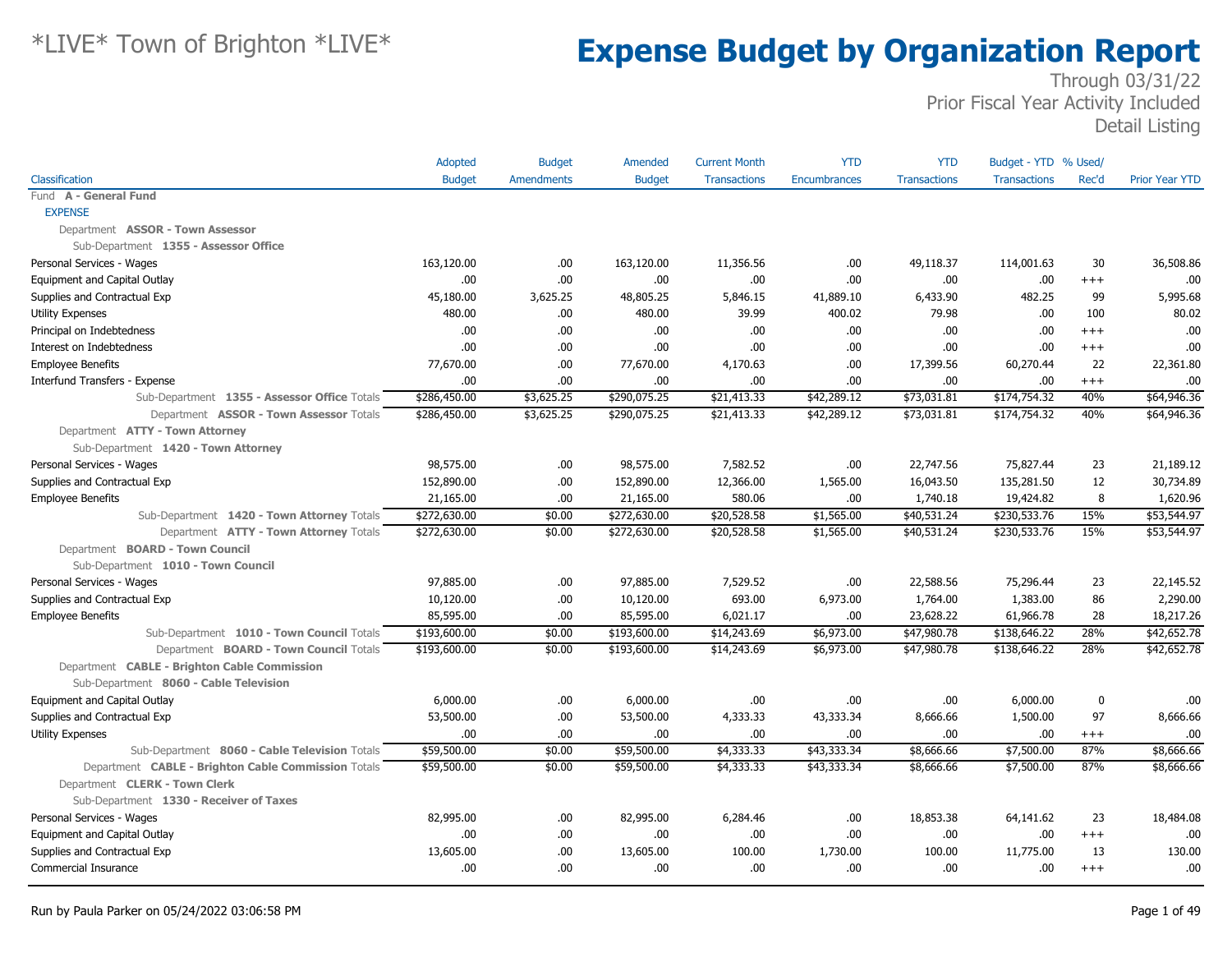|                                                  | Adopted       | <b>Budget</b> | Amended       | <b>Current Month</b> | <b>YTD</b>   | <b>YTD</b>          | Budget - YTD % Used/ |             |                       |
|--------------------------------------------------|---------------|---------------|---------------|----------------------|--------------|---------------------|----------------------|-------------|-----------------------|
| Classification                                   | <b>Budget</b> | Amendments    | <b>Budget</b> | <b>Transactions</b>  | Encumbrances | <b>Transactions</b> | <b>Transactions</b>  | Rec'd       | <b>Prior Year YTD</b> |
| Fund A - General Fund                            |               |               |               |                      |              |                     |                      |             |                       |
| <b>EXPENSE</b>                                   |               |               |               |                      |              |                     |                      |             |                       |
| Department CLERK - Town Clerk                    |               |               |               |                      |              |                     |                      |             |                       |
| Sub-Department 1330 - Receiver of Taxes          |               |               |               |                      |              |                     |                      |             |                       |
| <b>Employee Benefits</b>                         | 34,680.00     | .00           | 34,680.00     | 1,991.03             | .00          | 7,512.74            | 27,167.26            | 22          | 9,258.07              |
| Sub-Department 1330 - Receiver of Taxes Totals   | \$131,280.00  | \$0.00        | \$131,280.00  | \$8,375.49           | \$1,730.00   | \$26,466.12         | \$103,083.88         | 21%         | \$27,872.15           |
| Sub-Department 1410 - Town Clerk's Office        |               |               |               |                      |              |                     |                      |             |                       |
| Personal Services - Wages                        | 148,695.00    | .00           | 148,695.00    | 9,862.65             | .00.         | 29,534.66           | 119,160.34           | 20          | 31,620.80             |
| Equipment and Capital Outlay                     | 1,500.00      | 763.62        | 2,263.62      | .00                  | 763.62       | .00                 | 1,500.00             | 34          | .00                   |
| Supplies and Contractual Exp                     | 30,685.00     | .00.          | 30,685.00     | 2,704.52             | .00          | 4,026.18            | 26,658.82            | 13          | 6,684.73              |
| <b>Utility Expenses</b>                          | 480.00        | .00           | 480.00        | 40.01                | .00          | 80.00               | 400.00               | 17          | 55.99                 |
| <b>Employee Benefits</b>                         | 24,885.00     | .00           | 24,885.00     | 738.50               | .00          | 2,211.43            | 22,673.57            | 9           | 6,423.86              |
| Sub-Department 1410 - Town Clerk's Office Totals | \$206,245.00  | \$763.62      | \$207,008.62  | \$13,345.68          | \$763.62     | \$35,852.27         | \$170,392.73         | 18%         | \$44,785.38           |
| Sub-Department 1450 - Elections                  |               |               |               |                      |              |                     |                      |             |                       |
| Supplies and Contractual Exp                     | .00           | .00           | .00.          | .00                  | .00          | .00                 | .00                  | $^{+++}$    | .00                   |
| Sub-Department 1450 - Elections Totals           | \$0.00        | \$0.00        | \$0.00        | \$0.00               | \$0.00       | \$0.00              | \$0.00               | $+++$       | \$0.00                |
| Sub-Department 1610 - Central Services           |               |               |               |                      |              |                     |                      |             |                       |
| Personal Services - Wages                        | 32,080.00     | .00.          | 32,080.00     | 2,404.94             | .00          | 6,709.17            | 25,370.83            | 21          | 5,273.30              |
| Equipment and Capital Outlay                     | .00.          | .00.          | .00.          | .00                  | .00          | .00                 | .00                  | $+++$       | .00                   |
| Supplies and Contractual Exp                     | 39,680.00     | .00.          | 39,680.00     | 4,779.30             | .00          | 7,441.81            | 32,238.19            | 19          | 9,833.21              |
| <b>Utility Expenses</b>                          | 00.           | .00           | .00.          | .00                  | .00          | .00                 | .00                  | $+++$       | .00                   |
| <b>Employee Benefits</b>                         | 2,455.00      | .00           | 2,455.00      | 183.96               | .00          | 513.23              | 1,941,77             | 21          | 403.40                |
| Sub-Department 1610 - Central Services Totals    | \$74,215.00   | \$0.00        | \$74,215.00   | \$7,368.20           | \$0.00       | \$14,664.21         | \$59,550.79          | 20%         | \$15,509.91           |
| Department CLERK - Town Clerk Totals             | \$411,740.00  | \$763.62      | \$412,503.62  | \$29,089.37          | \$2,493.62   | \$76,982.60         | \$333,027.40         | 19%         | \$88,167.44           |
| Department DPW - Public Works Department         |               |               |               |                      |              |                     |                      |             |                       |
| Sub-Department 1490 - Public Works Office        |               |               |               |                      |              |                     |                      |             |                       |
| Personal Services - Wages                        | 377,435.00    | .00           | 377,435.00    | 28,437.20            | .00          | 85,311.60           | 292,123.40           | 23          | 81,092.88             |
| Equipment and Capital Outlay                     | 7,500.00      | (7,500.00)    | .00.          | .00                  | .00.         | .00                 | .00                  | $^{+++}$    | 763.14                |
| Supplies and Contractual Exp                     | 35,570.00     | 83,480.26     | 119,050.26    | 196.99               | 80,017.61    | 2,935.19            | 36,097.46            | 70          | 3,257.94              |
| <b>Utility Expenses</b>                          | 480.00        | .00           | 480.00        | .00                  | 480.00       | .00                 | .00                  | 100         | .00                   |
| <b>Employee Benefits</b>                         | 163,165.00    | .00           | 163,165.00    | 7,543.63             | .00          | 29,142.02           | 134,022.98           | 18          | 45,264.15             |
| Sub-Department 1490 - Public Works Office Totals | \$584,150.00  | \$75,980.26   | \$660,130.26  | \$36,177.82          | \$80,497.61  | \$117,388.81        | \$462,243.84         | 30%         | \$130,378.11          |
| Sub-Department 1620 - Facility Operations        |               |               |               |                      |              |                     |                      |             |                       |
| Personal Services - Wages                        | 154,060.00    | .00           | 154,060.00    | 11,595.04            | .00.         | 32,494.80           | 121,565.20           | 21          | 30,233.01             |
| Equipment and Capital Outlay                     | 3,600.00      | 4,700.00      | 8,300.00      | .00                  | 5,200.00     | .00                 | 3,100.00             | 63          | 3,753.45              |
| Supplies and Contractual Exp                     | 80,955.00     | 1,131.84      | 82,086.84     | 6,549.27             | 39,169.40    | 14,488.93           | 28,428.51            | 65          | 5,083.85              |
| <b>Utility Expenses</b>                          | 115,930.00    | .00           | 115,930.00    | 6,363.60             | 2,347.43     | 7,065.41            | 106,517.16           | 8           | 17,792.82             |
| Commercial Insurance                             | 18,680.00     | .00.          | 18,680.00     | .00                  | .00          | 7,280.61            | 11,399.39            | 39          | 6,389.73              |
| Principal on Indebtedness                        | 110,200.00    | .00.          | 110,200.00    | .00                  | .00          | .00                 | 110,200.00           | $\mathbf 0$ | .00                   |
| Interest on Indebtedness                         | 4,210.00      | .00.          | 4,210.00      | .00                  | .00          | .00                 | 4,210.00             | $\mathbf 0$ | .00                   |
| <b>Employee Benefits</b>                         | 65,560.00     | .00           | 65,560.00     | 3,723.80             | .00          | 14,344.03           | 51,215.97            | 22          | 18,145.42             |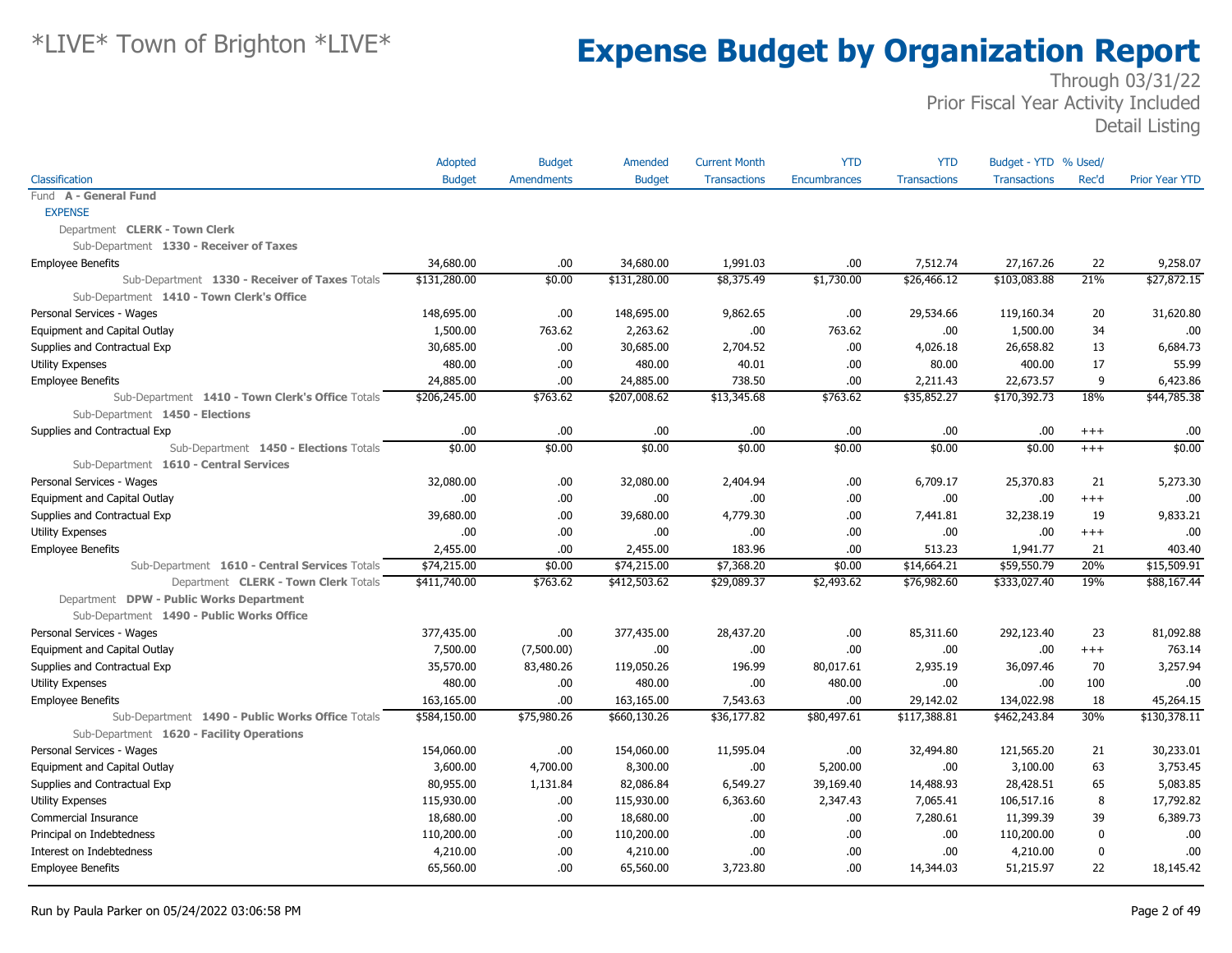|                                                         | Adopted       | <b>Budget</b>     | Amended       | <b>Current Month</b> | <b>YTD</b>          | <b>YTD</b>          | Budget - YTD % Used/ |          |                       |
|---------------------------------------------------------|---------------|-------------------|---------------|----------------------|---------------------|---------------------|----------------------|----------|-----------------------|
| Classification                                          | <b>Budget</b> | <b>Amendments</b> | <b>Budget</b> | <b>Transactions</b>  | <b>Encumbrances</b> | <b>Transactions</b> | <b>Transactions</b>  | Rec'd    | <b>Prior Year YTD</b> |
| Fund A - General Fund                                   |               |                   |               |                      |                     |                     |                      |          |                       |
| <b>EXPENSE</b>                                          |               |                   |               |                      |                     |                     |                      |          |                       |
| Department DPW - Public Works Department                |               |                   |               |                      |                     |                     |                      |          |                       |
| Sub-Department 1620 - Facility Operations               |               |                   |               |                      |                     |                     |                      |          |                       |
| Interfund Transfers - Expense                           | .00           | .00               | .00.          | .00                  | .00                 | .00                 | .00                  | $^{+++}$ | .00                   |
| Sub-Department 1620 - Facility Operations Totals        | \$553,195.00  | \$5,831.84        | \$559,026.84  | \$28,231.71          | \$46,716.83         | \$75,673.78         | \$436,636.23         | 22%      | \$81,398.28           |
| Sub-Department 3410 - Fire Marshal's Office             |               |                   |               |                      |                     |                     |                      |          |                       |
| Personal Services - Wages                               | 126,905.00    | .00.              | 126,905.00    | 8,413.22             | .00.                | 25,400.99           | 101,504.01           | 20       | 24,722.49             |
| Equipment and Capital Outlay                            | .00           | .00               | .00.          | .00                  | .00                 | .00                 | .00.                 | $+++$    | .00                   |
| Supplies and Contractual Exp                            | 12,625.00     | .00               | 12,625.00     | 1,309.62             | 2,485.69            | 3,473.96            | 6,665.35             | 47       | 1,310.97              |
| Utility Expenses                                        | 3,420.00      | .00               | 3,420.00      | 218.09               | 2,957.83            | 462.17              | .00.                 | 100      | 588.47                |
| Commercial Insurance                                    | .00           | .00               | .00.          | .00                  | .00.                | .00                 | .00.                 | $^{+++}$ | .00                   |
| <b>Employee Benefits</b>                                | 43,505.00     | .00               | 43,505.00     | 2,411.28             | .00                 | 9,047.33            | 34,457.67            | 21       | 11,884.24             |
| Sub-Department 3410 - Fire Marshal's Office Totals      | \$186,455.00  | \$0.00            | \$186,455.00  | \$12,352.21          | \$5,443.52          | \$38,384.45         | \$142,627.03         | 24%      | \$38,506.17           |
| Sub-Department 5182 - Townwide Street Lighting          |               |                   |               |                      |                     |                     |                      |          |                       |
| Equipment and Capital Outlay                            | .00           | 125,000.00        | 125,000.00    | .00                  | .00                 | .00                 | 125,000.00           | 0        | .00                   |
| Supplies and Contractual Exp                            | 11,000.00     | 12,900.00         | 23,900.00     | .00                  | 22,471.02           | 128.98              | 1,300.00             | 95       | .00                   |
| <b>Utility Expenses</b>                                 | 117,885.00    | .00               | 117,885.00    | 25,814.20            | .00.                | 25,814.20           | 92,070.80            | 22       | 19,941.72             |
| Sub-Department 5182 - Townwide Street Lighting Totals   | \$128,885.00  | \$137,900.00      | \$266,785.00  | \$25,814.20          | \$22,471.02         | \$25,943.18         | \$218,370.80         | 18%      | \$19,941.72           |
| Sub-Department 5410 - Townwide Sidewalks                |               |                   |               |                      |                     |                     |                      |          |                       |
| Equipment and Capital Outlay                            | .00           | 21,883.62         | 21,883.62     | 13,360.37            | .00.                | 13,360.37           | 8,523.25             | 61       | 3,550.00              |
| Supplies and Contractual Exp                            | 26,720.00     | 12,876.90         | 39,596.90     | .00                  | 37,876.90           | .00                 | 1,720.00             | 96       | .00                   |
| Interfund Transfers - Expense                           | .00           | .00               | .00.          | .00                  | .00                 | .00                 | .00.                 | $^{+++}$ | .00                   |
| Sub-Department 5410 - Townwide Sidewalks Totals         | \$26,720.00   | \$34,760.52       | \$61,480.52   | \$13,360.37          | \$37,876.90         | \$13,360.37         | \$10,243.25          | 83%      | \$3,550.00            |
| Sub-Department 5415 - Sidewalk Snow Removal             |               |                   |               |                      |                     |                     |                      |          |                       |
| Personal Services - Wages                               | 26,235.00     | .00.              | 26,235.00     | 4,378.96             | .00.                | 24,802.27           | 1,432.73             | 95       | 20,292.70             |
| Supplies and Contractual Exp                            | 5,040.00      | .00               | 5,040.00      | 1,266.49             | .00                 | 1,932.19            | 3,107.81             | 38       | 1,638.59              |
| Sub-Department 5415 - Sidewalk Snow Removal Totals      | \$31,275.00   | \$0.00            | \$31,275.00   | \$5,645.45           | \$0.00              | \$26,734.46         | \$4,540.54           | 85%      | \$21,931.29           |
| Sub-Department 8020 - Building & Planning Office        |               |                   |               |                      |                     |                     |                      |          |                       |
| Personal Services - Wages                               | 426,995.00    | .00               | 426,995.00    | 36,515.80            | .00.                | 100,378.20          | 326,616.80           | 24       | 90,746.32             |
| Equipment and Capital Outlay                            | 750.00        | 24,131.52         | 24,881.52     | .00                  | 24,131.52           | .00                 | 750.00               | 97       | .00                   |
| Supplies and Contractual Exp                            | 44,525.00     | 118,583.05        | 163,108.05    | 852.21               | 34,671.14           | 2,915.11            | 125,521.80           | 23       | 2,701.97              |
| <b>Utility Expenses</b>                                 | 1,080.00      | .00               | 1,080.00      | 80.07                | 918.91              | 161.09              | .00.                 | 100      | 168.98                |
| Principal on Indebtedness                               | .00           | .00               | .00.          | .00                  | .00                 | .00                 | .00.                 | $^{+++}$ | .00                   |
| Interest on Indebtedness                                | .00           | .00               | .00.          | .00                  | .00                 | .00                 | .00                  | $^{+++}$ | .00                   |
| <b>Employee Benefits</b>                                | 145,735.00    | .00               | 145,735.00    | 11,388.80            | 00.                 | 32,866.14           | 112,868.86           | 23       | 40,372.87             |
| Sub-Department 8020 - Building & Planning Office Totals | \$619,085.00  | \$142,714.57      | \$761,799.57  | \$48,836.88          | \$59,721.57         | \$136,320.54        | \$565,757.46         | 26%      | \$133,990.14          |
| Sub-Department 8510 - Streetscape Improvements          |               |                   |               |                      |                     |                     |                      |          |                       |
| Equipment and Capital Outlay                            | .00           | .00               | .00.          | .00                  | .00.                | .00                 | .00.                 | $+++$    | .00                   |
| Supplies and Contractual Exp                            | 48,990.00     | 314.25            | 49,304.25     | .00                  | 314.25              | .00                 | 48,990.00            | -1       | .00                   |
| Interfund Transfers - Expense                           | .00.          | .00               | .00.          | .00                  | 00.                 | .00                 | .00.                 | $+++$    | .00                   |
|                                                         |               |                   |               |                      |                     |                     |                      |          |                       |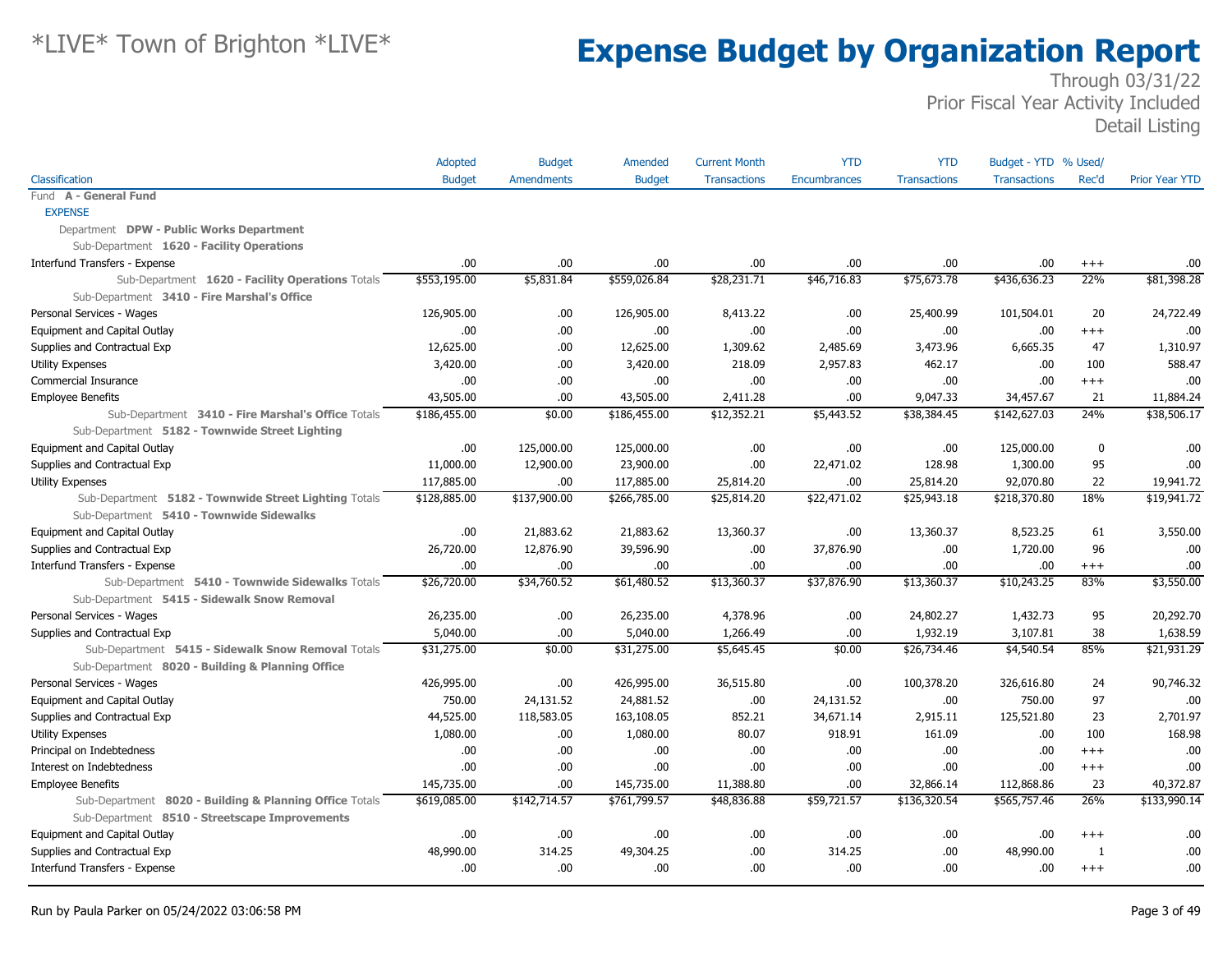|                                                                 | Adopted        | <b>Budget</b>     | Amended        | <b>Current Month</b> | <b>YTD</b>          | <b>YTD</b>          | Budget - YTD % Used/ |             |                       |
|-----------------------------------------------------------------|----------------|-------------------|----------------|----------------------|---------------------|---------------------|----------------------|-------------|-----------------------|
| Classification                                                  | <b>Budget</b>  | <b>Amendments</b> | <b>Budget</b>  | <b>Transactions</b>  | <b>Encumbrances</b> | <b>Transactions</b> | <b>Transactions</b>  | Rec'd       | <b>Prior Year YTD</b> |
| Fund A - General Fund                                           |                |                   |                |                      |                     |                     |                      |             |                       |
| <b>EXPENSE</b>                                                  |                |                   |                |                      |                     |                     |                      |             |                       |
| Department DPW - Public Works Department                        |                |                   |                |                      |                     |                     |                      |             |                       |
| Sub-Department 8510 - Streetscape Improvements<br><b>Totals</b> | \$48,990.00    | \$314.25          | \$49,304.25    | \$0.00               | \$314.25            | \$0.00              | \$48,990.00          | $1\%$       | \$0.00                |
| Sub-Department 8560 - Tree Replacement Program                  |                |                   |                |                      |                     |                     |                      |             |                       |
| Equipment and Capital Outlay                                    | .00            | 60,000.00         | 60,000.00      | .00                  | .00.                | .00                 | 60,000.00            | $\mathbf 0$ | .00                   |
| Supplies and Contractual Exp                                    | 129,970.00     | 8,244.40          | 138,214.40     | 1,250.52             | 64,404.40           | 1,359.60            | 72,450.40            | 48          | 18,924.00             |
| Sub-Department 8560 - Tree Replacement Program<br><b>Totals</b> | \$129,970.00   | \$68,244.40       | \$198,214.40   | \$1,250.52           | \$64,404.40         | \$1,359.60          | \$132,450.40         | 33%         | \$18,924.00           |
| Sub-Department 8982 - Green Brighton Task Force                 |                |                   |                |                      |                     |                     |                      |             |                       |
| Supplies and Contractual Exp                                    | .00            | .00               | .00.           | .00                  | .00                 | .00                 | .00.                 | $+++$       | .00                   |
| Sub-Department 8982 - Green Brighton Task Force Totals          | \$0.00         | \$0.00            | \$0.00         | \$0.00               | \$0.00              | \$0.00              | \$0.00               | $+++$       | \$0.00                |
| Department DPW - Public Works Department Totals                 | \$2,308,725.00 | \$465,745.84      | \$2,774,470.84 | \$171,669.16         | \$317,446.10        | \$435,165.19        | \$2,021,859.55       | 27%         | \$448,619.71          |
| Department FINCE - Finance Department                           |                |                   |                |                      |                     |                     |                      |             |                       |
| Sub-Department 1310 - Finance Office                            |                |                   |                |                      |                     |                     |                      |             |                       |
| Personal Services - Wages                                       | 299,715.00     | .00.              | 299,715.00     | 22,478.58            | .00                 | 67,435.74           | 232,279.26           | 22          | 67,376.94             |
| Equipment and Capital Outlay                                    | .00.           | .00               | 00.            | .00                  | .00                 | .00                 | .00                  | $+++$       | .00                   |
| Supplies and Contractual Exp                                    | 79,440.00      | 2,250.00          | 81,690.00      | 569.49               | 44,233.62           | 25,335.45           | 12,120.93            | 85          | 24,648.66             |
| <b>Employee Benefits</b>                                        | 110,985.00     | .00               | 110,985.00     | 4,975.93             | .00                 | 18,378.06           | 92,606.94            | 17          | 31,385.09             |
| Sub-Department 1310 - Finance Office Totals                     | \$490,140.00   | \$2,250.00        | \$492,390.00   | \$28,024.00          | \$44,233.62         | \$111,149.25        | \$337,007.13         | 32%         | \$123,410.69          |
| Sub-Department 1320 - Independent Audit                         |                |                   |                |                      |                     |                     |                      |             |                       |
| Supplies and Contractual Exp                                    | 28,200.00      | .00               | 28,200.00      | .00                  | 24,545.00           | .00                 | 3,655.00             | 87          | .00                   |
| Sub-Department 1320 - Independent Audit Totals                  | \$28,200.00    | \$0.00            | \$28,200.00    | \$0.00               | \$24,545.00         | \$0.00              | \$3,655.00           | 87%         | \$0.00                |
| Department FINCE - Finance Department Totals                    | \$518,340.00   | \$2,250.00        | \$520,590.00   | \$28,024.00          | \$68,778.62         | \$111,149.25        | \$340,662.13         | 35%         | \$123,410.69          |
| Department HIST - Town Historian                                |                |                   |                |                      |                     |                     |                      |             |                       |
| Sub-Department 7510 - Town Historian                            |                |                   |                |                      |                     |                     |                      |             |                       |
| Personal Services - Wages                                       | 5,285.00       | .00               | 5,285.00       | 406.46               | .00                 | 1,219.38            | 4,065.62             | 23          | 1,195.38              |
| Equipment and Capital Outlay                                    | .00.           | .00               | .00.           | .00                  | .00                 | .00                 | .00                  | $+++$       | .00                   |
| Supplies and Contractual Exp                                    | 850.00         | .00               | 850.00         | .00                  | .00                 | .00                 | 850.00               | $\mathbf 0$ | .00                   |
| <b>Employee Benefits</b>                                        | 10,155.00      | .00               | 10,155.00      | 794.11               | .00                 | 3,152.14            | 7,002.86             | 31          | 3,060.45              |
| Sub-Department 7510 - Town Historian Totals                     | \$16,290.00    | \$0.00            | \$16,290.00    | \$1,200.57           | \$0.00              | \$4,371.52          | \$11,918.48          | 27%         | \$4,255.83            |
| Sub-Department 7515 - Historic Preservation Com                 |                |                   |                |                      |                     |                     |                      |             |                       |
| Equipment and Capital Outlay                                    | .00            | .00               | .00.           | .00                  | .00                 | .00                 | .00.                 | $+++$       | .00                   |
| Supplies and Contractual Exp                                    | 10,100.00      | 3,500.00          | 13,600.00      | .00                  | 3,500.00            | 66.33               | 10,033.67            | 26          | 383.00                |
| Interfund Transfers - Expense                                   | .00            | .00               | .00.           | .00                  | .00.                | .00                 | .00                  | $^{+++}$    | .00                   |
| Sub-Department 7515 - Historic Preservation Com Totals          | \$10,100.00    | \$3,500.00        | \$13,600.00    | \$0.00               | \$3,500.00          | \$66.33             | \$10,033.67          | 26%         | \$383.00              |
| Department HIST - Town Historian Totals                         | \$26,390.00    | \$3,500.00        | \$29,890.00    | \$1,200.57           | \$3,500.00          | \$4,437.85          | \$21,952.15          | 27%         | \$4,638.83            |
| Department HWY - Highway Department                             |                |                   |                |                      |                     |                     |                      |             |                       |
| Sub-Department 3310 - Traffic Signs/Markings                    |                |                   |                |                      |                     |                     |                      |             |                       |
| Personal Services - Wages                                       | 46,170.00      | .00               | 46,170.00      | 7,388,30             | .00                 | 18,590.98           | 27,579.02            | 40          | 16,217.09             |
| Equipment and Capital Outlay                                    | 7,100.00       | .00               | 7,100.00       | .00                  | .00                 | .00                 | 7,100.00             | $\mathbf 0$ | .00                   |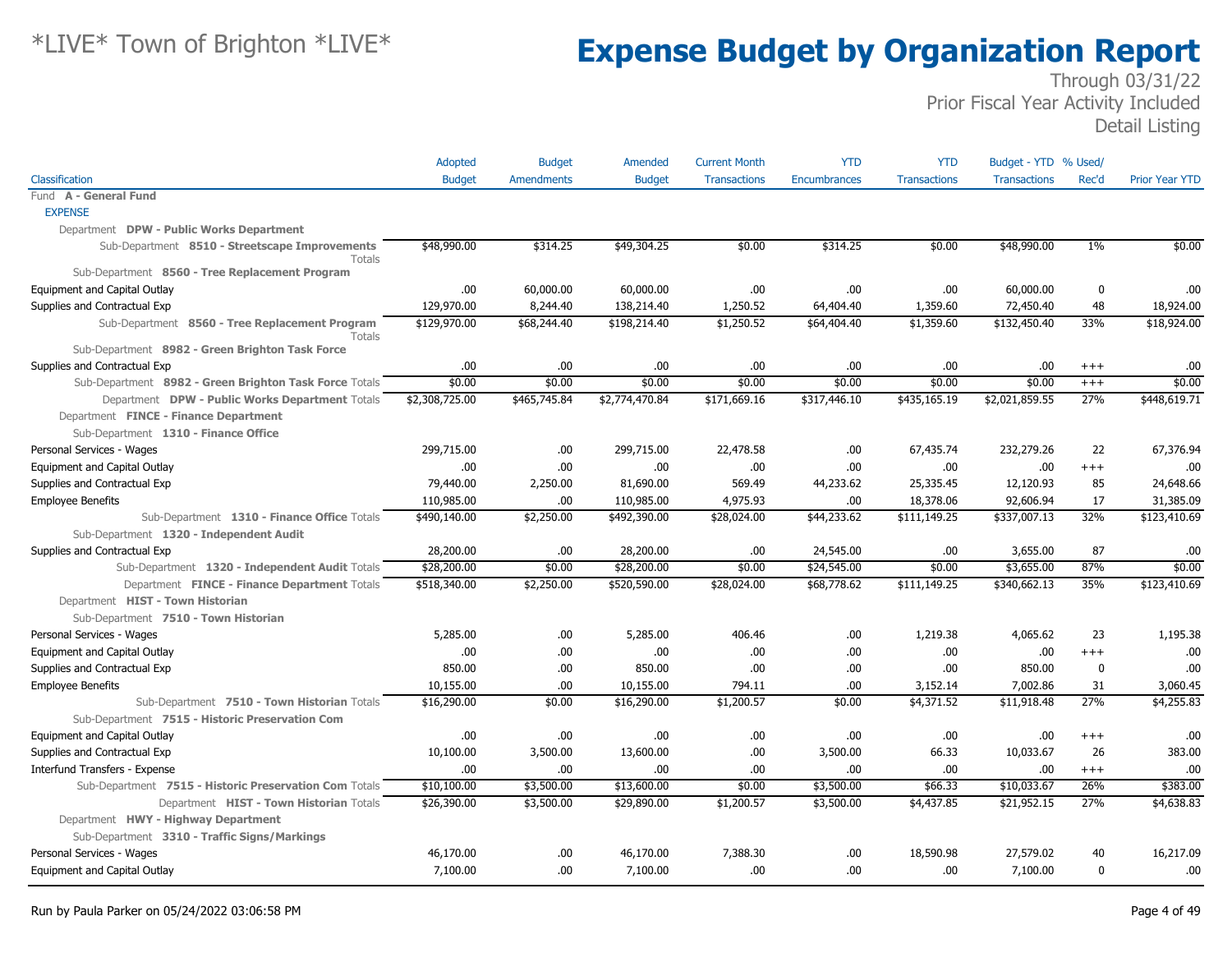|                                                     | Adopted       | <b>Budget</b>     | Amended       | <b>Current Month</b> | <b>YTD</b>   | <b>YTD</b>          | Budget - YTD % Used/ |             |                       |
|-----------------------------------------------------|---------------|-------------------|---------------|----------------------|--------------|---------------------|----------------------|-------------|-----------------------|
| Classification                                      | <b>Budget</b> | <b>Amendments</b> | <b>Budget</b> | <b>Transactions</b>  | Encumbrances | <b>Transactions</b> | <b>Transactions</b>  | Rec'd       | <b>Prior Year YTD</b> |
| Fund A - General Fund                               |               |                   |               |                      |              |                     |                      |             |                       |
| <b>EXPENSE</b>                                      |               |                   |               |                      |              |                     |                      |             |                       |
| Department HWY - Highway Department                 |               |                   |               |                      |              |                     |                      |             |                       |
| Sub-Department 3310 - Traffic Signs/Markings        |               |                   |               |                      |              |                     |                      |             |                       |
| Supplies and Contractual Exp                        | 58,050.00     | 6,654.88          | 64,704.88     | 1,925.11             | 39,607.02    | 1,925.11            | 23,172.75            | 64          | 3,312.75              |
| <b>Utility Expenses</b>                             | 150.00        | .00               | 150.00        | 43.53                | .00.         | 43.53               | 106.47               | 29          | 25.51                 |
| Sub-Department 3310 - Traffic Signs/Markings Totals | \$111,470.00  | \$6,654.88        | \$118,124.88  | \$9,356.94           | \$39,607.02  | \$20,559.62         | \$57,958.24          | 51%         | \$19,555.35           |
| Sub-Department 5010 - Highway Superintendent        |               |                   |               |                      |              |                     |                      |             |                       |
| Personal Services - Wages                           | 131,670.00    | .00               | 131,670.00    | 10,051.60            | .00.         | 30,154.80           | 101,515.20           | 23          | 29,565.72             |
| Sub-Department 5010 - Highway Superintendent Totals | \$131,670.00  | \$0.00            | \$131,670.00  | \$10,051.60          | \$0.00       | \$30,154.80         | \$101,515.20         | 23%         | \$29,565.72           |
| Sub-Department 5132 - Highway/Sewer Facility        |               |                   |               |                      |              |                     |                      |             |                       |
| Personal Services - Wages                           | 30,335.00     | .00               | 30,335.00     | 11,185.78            | .00.         | 18,173.33           | 12,161.67            | 60          | 24,163.95             |
| Equipment and Capital Outlay                        | 600.00        | 58,690.25         | 59,290.25     | .00                  | 5,410.25     | .00                 | 53,880.00            | 9           | 1,025.61              |
| Supplies and Contractual Exp                        | 58,650.00     | 27,595.00         | 86,245.00     | 21,721.98            | 24,798.40    | 26,703.18           | 34,743.42            | 60          | 13,361.04             |
| <b>Utility Expenses</b>                             | 61,190.00     | .00               | 61,190.00     | 1,889.56             | 6,718.34     | 4,137.65            | 50,334.01            | 18          | 11,899.60             |
| Commercial Insurance                                | 18,870.00     | .00               | 18,870.00     | .00.                 | .00.         | 7,201.82            | 11,668.18            | 38          | 7,602.73              |
| Principal on Indebtedness                           | 38,650.00     | .00               | 38,650.00     | .00.                 | .00.         | .00.                | 38,650.00            | 0           | .00                   |
| Interest on Indebtedness                            | 2,290.00      | .00               | 2,290.00      | .00                  | .00.         | 238.27              | 2,051.73             | 10          | 372.27                |
| <b>Employee Benefits</b>                            | 2,325.00      | .00               | 2,325.00      | 830.30               | .00.         | 1,341.33            | 983.67               | 58          | 1,817.53              |
| Interfund Transfers - Expense                       | .00.          | .00               | .00           | .00                  | .00.         | .00                 | .00.                 | $^{+++}$    | .00                   |
| Sub-Department 5132 - Highway/Sewer Facility Totals | \$212,910.00  | \$86,285.25       | \$299,195.25  | \$35,627.62          | \$36,926.99  | \$57,795.58         | \$204,472.68         | 32%         | \$60,242.73           |
| Sub-Department 7110 - Parks                         |               |                   |               |                      |              |                     |                      |             |                       |
| Personal Services - Wages                           | 31,605.00     | .00               | 31,605.00     | 1,334.96             | .00.         | 1,513.41            | 30,091.59            | 5           | 5,974.16              |
| Equipment and Capital Outlay                        | 8,575.00      | .00               | 8,575.00      | .00.                 | .00.         | .00.                | 8,575.00             | $\mathbf 0$ | .00                   |
| Supplies and Contractual Exp                        | 27,600.00     | .00               | 27,600.00     | 23.01                | 21,705.10    | 54.00               | 5,840.90             | 79          | 545.29                |
| <b>Utility Expenses</b>                             | 2,590.00      | .00               | 2,590.00      | 76.69                | 556.55       | 120.14              | 1,913.31             | 26          | 130.39                |
| Principal on Indebtedness                           | .00           | .00.              | .00.          | .00                  | .00          | .00                 | .00                  | $+++$       | .00                   |
| Interest on Indebtedness                            | .00.          | .00               | .00.          | .00.                 | .00.         | .00                 | .00.                 | $+++$       | .00                   |
| Interfund Transfers - Expense                       | .00           | .00               | .00           | .00.                 | .00.         | .00.                | .00.                 | $^{+++}$    | .00                   |
| Sub-Department 7110 - Parks Totals                  | \$70,370.00   | \$0.00            | \$70,370.00   | \$1,434.66           | \$22,261.65  | \$1,687.55          | \$46,420.80          | 34%         | \$6,649.84            |
| Sub-Department 8160 - Town Landfill                 |               |                   |               |                      |              |                     |                      |             |                       |
| Personal Services - Wages                           | 645,400.00    | .00               | 645,400.00    | 14,108.63            | .00.         | 56,967.23           | 588,432.77           | 9           | 37,315.44             |
| Equipment and Capital Outlay                        | 1,925.00      | .00               | 1,925.00      | .00.                 | .00.         | .00                 | 1,925.00             | $\mathbf 0$ | .00                   |
| Supplies and Contractual Exp                        | 41,500.00     | .00               | 41,500.00     | 1,027.88             | 22,422.12    | 1,116.88            | 17,961.00            | 57          | 1,296.46              |
| <b>Utility Expenses</b>                             | 5,200.00      | .00               | 5,200.00      | 678.09               | 1,404.16     | 885.75              | 2,910.09             | 44          | 1,087.47              |
| Commercial Insurance                                | .00.          | .00               | .00.          | .00.                 | .00          | .00                 | .00                  | $+++$       | .00                   |
| <b>Employee Benefits</b>                            | 00.           | .00               | .00           | .00                  | .00.         | .00                 | .00                  | $+++$       | .00                   |
| Interfund Transfers - Expense                       | .00.          | .00               | .00.          | .00.                 | .00.         | .00.                | .00.                 | $^{+++}$    | .00                   |
| Sub-Department 8160 - Town Landfill Totals          | \$694,025.00  | \$0.00            | \$694,025.00  | \$15,814.60          | \$23,826.28  | \$58,969.86         | \$611,228.86         | 12%         | \$39,699.37           |
| Sub-Department 8760 - Emergency Disaster            |               |                   |               |                      |              |                     |                      |             |                       |
| Personal Services - Wages                           | .00           | .00.              | .00.          | .00.                 | .00.         | .00.                | .00                  | $^{+++}$    | .00.                  |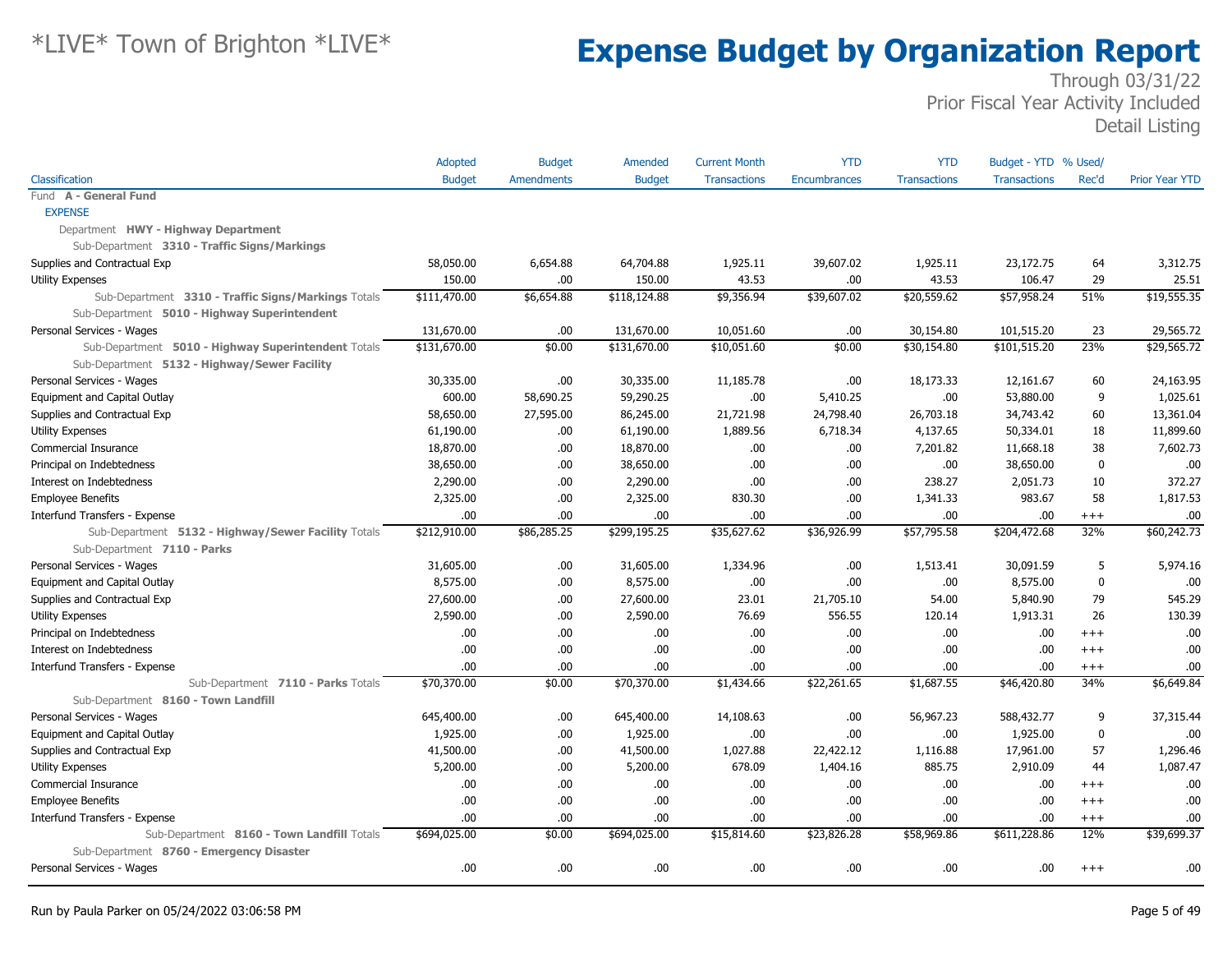|                                                  | Adopted        | <b>Budget</b>     | Amended        | <b>Current Month</b> | <b>YTD</b>          | <b>YTD</b>          | Budget - YTD % Used/ |             |                       |
|--------------------------------------------------|----------------|-------------------|----------------|----------------------|---------------------|---------------------|----------------------|-------------|-----------------------|
| Classification                                   | <b>Budget</b>  | <b>Amendments</b> | <b>Budget</b>  | <b>Transactions</b>  | <b>Encumbrances</b> | <b>Transactions</b> | <b>Transactions</b>  | Rec'd       | <b>Prior Year YTD</b> |
| Fund A - General Fund                            |                |                   |                |                      |                     |                     |                      |             |                       |
| <b>EXPENSE</b>                                   |                |                   |                |                      |                     |                     |                      |             |                       |
| Department HWY - Highway Department              |                |                   |                |                      |                     |                     |                      |             |                       |
| Sub-Department 8760 - Emergency Disaster         |                |                   |                |                      |                     |                     |                      |             |                       |
| Supplies and Contractual Exp                     | .00.           | .00               | .00.           | .00                  | .00.                | .00                 | .00.                 | $+++$       | .00                   |
| <b>Employee Benefits</b>                         | .00.           | .00.              | .00.           | .00                  | .00                 | .00                 | .00                  | $^{+++}$    | .00                   |
| Sub-Department 8760 - Emergency Disaster Totals  | \$0.00         | \$0.00            | \$0.00         | \$0.00               | \$0.00              | \$0.00              | \$0.00               | $+++$       | \$0.00                |
| Sub-Department 9000 - Employee Benefits          |                |                   |                |                      |                     |                     |                      |             |                       |
| Personal Services - Wages                        | .00.           | .00               | .00.           | .00                  | .00                 | .00                 | .00.                 | $+++$       | .00                   |
| Commercial Insurance                             | .00.           | .00.              | .00.           | .00                  | .00                 | .00                 | .00.                 | $^{+++}$    | .00                   |
| <b>Employee Benefits</b>                         | 350,920.00     | .00               | 350,920.00     | 8,768.65             | 8,573.68            | 25,179.09           | 317,167.23           | 10          | 78,493.88             |
| Sub-Department 9000 - Employee Benefits Totals   | \$350,920.00   | \$0.00            | \$350,920.00   | \$8,768.65           | \$8,573.68          | \$25,179.09         | \$317,167.23         | 10%         | \$78,493.88           |
| Department HWY - Highway Department Totals       | \$1,571,365.00 | \$92,940.13       | \$1,664,305.13 | \$81,054.07          | \$131,195.62        | \$194,346.50        | \$1,338,763.01       | 20%         | \$234,206.89          |
| Department INFO - Information Systems            |                |                   |                |                      |                     |                     |                      |             |                       |
| Sub-Department 1680 - Information Systems        |                |                   |                |                      |                     |                     |                      |             |                       |
| Personal Services - Wages                        | 158,845.00     | .00.              | 158,845.00     | 12,180.44            | .00                 | 36,541.32           | 122,303.68           | 23          | 34,085.40             |
| Equipment and Capital Outlay                     | 53,200.00      | 708.06            | 53,908.06      | 944.56               | 632.40              | 8,667.16            | 44,608.50            | 17          | 12,873.09             |
| Supplies and Contractual Exp                     | 59,940.00      | .00.              | 59,940.00      | 25,460.60            | 2,994.87            | 50,258.93           | 6,686.20             | 89          | 34,954.63             |
| <b>Utility Expenses</b>                          | 20,040.00      | .00               | 20,040.00      | 1,587.97             | 1,437.14            | 3,196.72            | 15,406.14            | 23          | 2,276.58              |
| <b>Employee Benefits</b>                         | 68,485.00      | .00.              | 68,485.00      | 4,105.98             | .00                 | 16,161.45           | 52,323.55            | 24          | 19,331.92             |
| Sub-Department 1680 - Information Systems Totals | \$360,510.00   | \$708.06          | \$361,218.06   | \$44,279.55          | \$5,064.41          | \$114,825.58        | \$241,328.07         | 33%         | \$103,521.62          |
| Department INFO - Information Systems Totals     | \$360,510.00   | \$708.06          | \$361,218.06   | \$44,279.55          | \$5,064.41          | \$114,825.58        | \$241,328.07         | 33%         | \$103,521.62          |
| Department JSTCE - Town Justices                 |                |                   |                |                      |                     |                     |                      |             |                       |
| Sub-Department 1110 - Town Justices              |                |                   |                |                      |                     |                     |                      |             |                       |
| Personal Services - Wages                        | 329,460.00     | .00.              | 329,460.00     | 21,493.40            | .00                 | 64,480.20           | 264,979.80           | 20          | 64,751.84             |
| Equipment and Capital Outlay                     | .00.           | 11,210.98         | 11,210.98      | .00                  | .00                 | .00                 | 11,210.98            | $\mathbf 0$ | .00                   |
| Supplies and Contractual Exp                     | 35,245.00      | 252.66            | 35,497.66      | 2,504.01             | 3,034.50            | 5,215.35            | 27,247.81            | 23          | 1,805.27              |
| <b>Utility Expenses</b>                          | 960.00         | .00               | 960.00         | 44.09                | 467.72              | 158.72              | 333.56               | 65          | 200.53                |
| <b>Employee Benefits</b>                         | 120,480.00     | .00               | 120,480.00     | 6,406.41             | .00.                | 24,099.66           | 96,380.34            | 20          | 37,324.63             |
| Sub-Department 1110 - Town Justices Totals       | \$486,145.00   | \$11,463.64       | \$497,608.64   | \$30,447.91          | \$3,502.22          | \$93,953.93         | \$400,152.49         | 20%         | \$104,082.27          |
| Department JSTCE - Town Justices Totals          | \$486,145.00   | \$11,463.64       | \$497,608.64   | \$30,447.91          | \$3,502.22          | \$93,953.93         | \$400,152.49         | 20%         | \$104,082.27          |
| Department PARKS - Parks                         |                |                   |                |                      |                     |                     |                      |             |                       |
| Sub-Department 7021 - Parks Dept Administration  |                |                   |                |                      |                     |                     |                      |             |                       |
| Personal Services - Wages                        | 395,040.00     | .00.              | 395,040.00     | 28,530.09            | .00                 | 81,244.27           | 313,795.73           | 21          | 73,540.43             |
| Equipment and Capital Outlay                     | 12,500.00      | 85,600.00         | 98,100.00      | .00                  | 40,600.00           | .00                 | 57,500.00            | 41          | .00                   |
| Supplies and Contractual Exp                     | 8,430.00       | 26.39             | 8,456.39       | 656.31               | 3,557.94            | 2,461.91            | 2,436.54             | 71          | 2,511.36              |
| <b>Utility Expenses</b>                          | 2,880.00       | .00.              | 2,880.00       | 235.10               | 2,409.54            | 470.46              | .00.                 | 100         | 480.50                |
| Commercial Insurance                             | 16,130.00      | .00               | 16,130.00      | .00                  | .00                 | 6,423.62            | 9,706.38             | 40          | 5,736.28              |
| Principal on Indebtedness                        | 14,165.00      | .00.              | 14,165.00      | .00                  | .00                 | .00                 | 14,165.00            | $\mathbf 0$ | .00                   |
| Interest on Indebtedness                         | 890.00         | .00               | 890.00         | .00                  | .00.                | 258.57              | 631.43               | 29          | 297.60                |
| <b>Employee Benefits</b>                         | 113,240.00     | .00.              | 113,240.00     | 5,204.17             | 2,273.90            | 15,748.89           | 95,217.21            | 16          | 28,301.73             |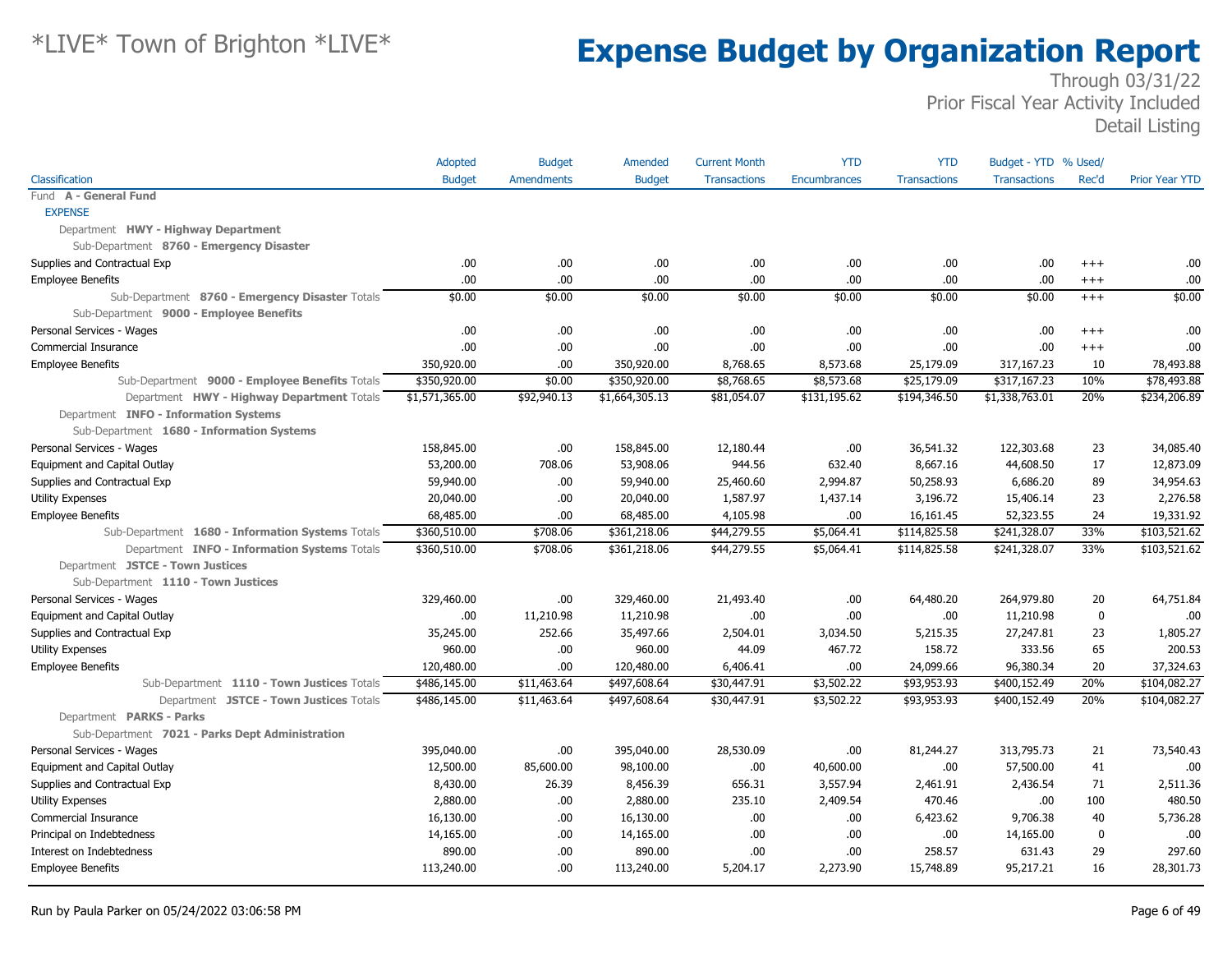|                                                                                              | Adopted       | <b>Budget</b>     | Amended       | <b>Current Month</b> | <b>YTD</b>          | <b>YTD</b>          | Budget - YTD % Used/ |                |                       |
|----------------------------------------------------------------------------------------------|---------------|-------------------|---------------|----------------------|---------------------|---------------------|----------------------|----------------|-----------------------|
| Classification                                                                               | <b>Budget</b> | <b>Amendments</b> | <b>Budget</b> | <b>Transactions</b>  | <b>Encumbrances</b> | <b>Transactions</b> | <b>Transactions</b>  | Rec'd          | <b>Prior Year YTD</b> |
| Fund A - General Fund                                                                        |               |                   |               |                      |                     |                     |                      |                |                       |
| <b>EXPENSE</b>                                                                               |               |                   |               |                      |                     |                     |                      |                |                       |
| Department PARKS - Parks                                                                     |               |                   |               |                      |                     |                     |                      |                |                       |
| Sub-Department 7021 - Parks Dept Administration Totals                                       | \$563,275.00  | \$85,626.39       | \$648,901.39  | \$34,625.67          | \$48,841.38         | \$106,607.72        | \$493,452.29         | 24%            | \$110,867.90          |
| Sub-Department 7100 - Park Acquisition & Development                                         |               |                   |               |                      |                     |                     |                      |                |                       |
| Equipment and Capital Outlay                                                                 | .00.          | .00               | .00.          | .00                  | .00.                | .00                 | .00.                 | $+++$          | .00                   |
| Principal on Indebtedness                                                                    | 445,000.00    | .00               | 445,000.00    | .00                  | .00.                | 355,000.00          | 90,000.00            | 80             | 350,000.00            |
| Interest on Indebtedness                                                                     | 50,580.00     | .00.              | 50,580.00     | .00                  | .00.                | 10,006.25           | 40,573.75            | 20             | 13,768.75             |
| Sub-Department 7100 - Park Acquisition & Development<br>Totals                               | \$495,580.00  | \$0.00            | \$495,580.00  | \$0.00               | \$0.00              | \$365,006.25        | \$130,573.75         | 74%            | \$363,768.75          |
| Sub-Department 7115 - Buckland Park                                                          |               |                   |               |                      |                     |                     |                      |                |                       |
| Personal Services - Wages                                                                    | 8,400.00      | .00.              | 8,400.00      | .00                  | .00.                | .00                 | 8,400.00             | $\bf{0}$       | .00                   |
| Equipment and Capital Outlay                                                                 | 54,000.00     | .00.              | 54,000.00     | .00                  | 50,500.00           | .00.                | 3,500.00             | 94             | .00                   |
| Supplies and Contractual Exp                                                                 | 77,495.00     | .00.              | 77,495.00     | 1,280.24             | 54,603.22           | 4,218.35            | 18,673.43            | 76             | 1,822.58              |
| Utility Expenses                                                                             | 27,775.00     | .00.              | 27,775.00     | 3,430.57             | 5,994.59            | 8,444.93            | 13,335.48            | 52             | 3,959.09              |
| Commercial Insurance                                                                         | 00.           | .00.              | .00.          | .00                  | .00                 | .00                 | .00.                 | $+++$          | .00                   |
| <b>Employee Benefits</b>                                                                     | 645.00        | .00               | 645.00        | .00                  | .00.                | .00                 | 645.00               | $\mathbf 0$    | .00                   |
| Sub-Department 7115 - Buckland Park Totals                                                   | \$168,315.00  | \$0.00            | \$168,315.00  | \$4,710.81           | \$111,097.81        | \$12,663.28         | \$44,553.91          | 74%            | \$5,781.67            |
| Sub-Department 7116 - Buckland Farmhouse                                                     |               |                   |               |                      |                     |                     |                      |                |                       |
| Equipment and Capital Outlay                                                                 | .00.          | .00.              | .00.          | .00                  | .00                 | .00                 | .00.                 | $^{+++}$       | .00                   |
| Supplies and Contractual Exp                                                                 | 5,220.00      | .00.              | 5,220.00      | 39.82                | 905.00              | 149.35              | 4,165.65             | 20             | 184.30                |
| <b>Utility Expenses</b>                                                                      | 6,745.00      | .00               | 6,745.00      | 1,407.85             | 1,222.74            | 1,716.93            | 3,805.33             | 44             | 979.33                |
| Sub-Department 7116 - Buckland Farmhouse Totals                                              | \$11,965.00   | \$0.00            | \$11,965.00   | \$1,447.67           | \$2,127.74          | \$1,866.28          | \$7,970.98           | 33%            | \$1,163.63            |
| Sub-Department 7117 - Buckland Park Expansion                                                |               |                   |               |                      |                     |                     |                      |                |                       |
| Equipment and Capital Outlay                                                                 | .00           | .00.              | .00.          | .00                  | .00.                | .00                 | .00.                 | $^{+++}$       | .00                   |
| Supplies and Contractual Exp                                                                 | .00.          | .00               | .00.          | .00                  | .00.                | .00                 | .00.                 | $^{+++}$       | .00                   |
| Sub-Department 7117 - Buckland Park Expansion Totals                                         | \$0.00        | \$0.00            | \$0.00        | \$0.00               | \$0.00              | \$0.00              | \$0.00               | $+++$          | \$0.00                |
| Sub-Department 7120 - Brighton Town Park                                                     |               |                   |               |                      |                     |                     |                      |                |                       |
| Personal Services - Wages                                                                    | 8,400.00      | .00.              | 8,400.00      | .00                  | .00.                | .00.                | 8,400.00             | 0              | .00                   |
| Equipment and Capital Outlay                                                                 | 2,500.00      | .00.              | 2,500.00      | .00                  | .00.                | 910.00              | 1,590.00             | 36             | .00                   |
| Supplies and Contractual Exp                                                                 | 41,935.00     | 11.36             | 41,946.36     | 1,355.95             | 26,420.76           | 3,621.13            | 11,904.47            | 72             | 2,191.00              |
| <b>Utility Expenses</b>                                                                      | 16,285.00     | .00.              | 16,285.00     | 2,034.88             | 2,586.85            | 3,207.44            | 10,490.71            | 36             | 1,892.88              |
| <b>Employee Benefits</b>                                                                     | 645.00        | .00               | 645.00        | .00                  | .00.                | .00                 | 645.00               | $\mathbf 0$    | .00                   |
| Interfund Transfers - Expense                                                                | 00.           | .00.              | .00.          | .00                  | .00.                | .00.                | .00.                 | $^{+++}$       | .00                   |
| Sub-Department 7120 - Brighton Town Park Totals<br>Sub-Department 7122 - Corbett's Glen Park | \$69,765.00   | \$11.36           | \$69,776.36   | \$3,390.83           | \$29,007.61         | \$7,738.57          | \$33,030.18          | 53%            | \$4,083.88            |
| Equipment and Capital Outlay                                                                 | .00.          | .00               | .00.          | .00                  | .00.                | .00                 | .00                  | $^{++}$        | .00                   |
| Supplies and Contractual Exp                                                                 | 12,500.00     | .00.              | 12,500.00     | .00                  | 849.70              | .00                 | 11,650.30            | $\overline{7}$ | .00                   |
| <b>Utility Expenses</b>                                                                      | 60.00         | .00.              | 60.00         | .00                  | .00                 | 57.88               | 2.12                 | 96             | 56.78                 |
| Sub-Department 7122 - Corbett's Glen Park Totals                                             | \$12,560.00   | \$0.00            | \$12,560.00   | \$0.00               | \$849.70            | \$57.88             | \$11,652.42          | 7%             | \$56.78               |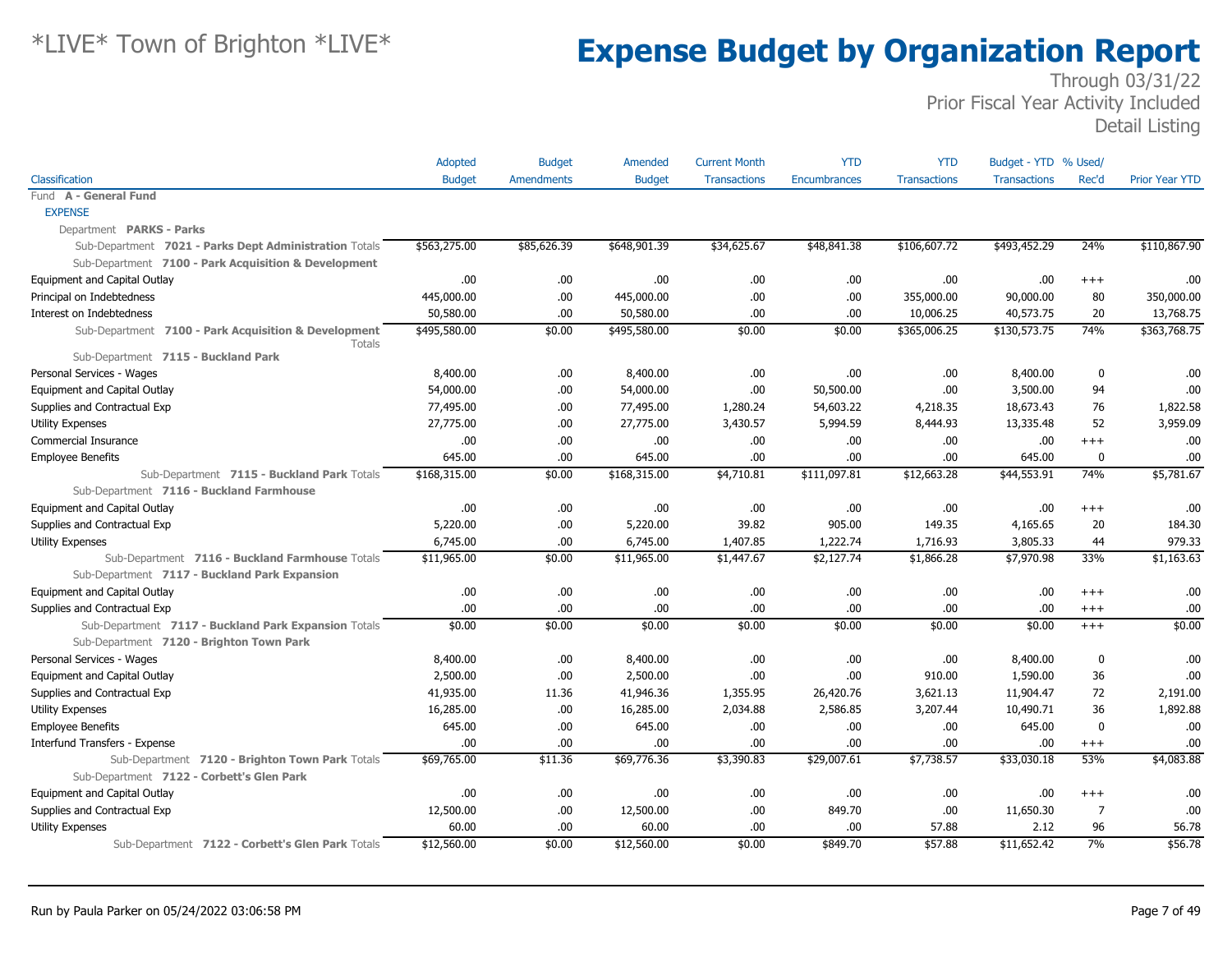|                                                      | Adopted        | <b>Budget</b>     | Amended        | <b>Current Month</b> | <b>YTD</b>   | <b>YTD</b>          | Budget - YTD % Used/ |             |                       |
|------------------------------------------------------|----------------|-------------------|----------------|----------------------|--------------|---------------------|----------------------|-------------|-----------------------|
| Classification                                       | <b>Budget</b>  | <b>Amendments</b> | <b>Budget</b>  | <b>Transactions</b>  | Encumbrances | <b>Transactions</b> | <b>Transactions</b>  | Rec'd       | <b>Prior Year YTD</b> |
| Fund A - General Fund                                |                |                   |                |                      |              |                     |                      |             |                       |
| <b>EXPENSE</b>                                       |                |                   |                |                      |              |                     |                      |             |                       |
| Department PARKS - Parks                             |                |                   |                |                      |              |                     |                      |             |                       |
| Sub-Department 7123 - Lynch Woods Nature Park        |                |                   |                |                      |              |                     |                      |             |                       |
| Supplies and Contractual Exp                         | 100.00         | .00               | 100.00         | .00.                 | .00.         | .00.                | 100.00               | 0           | .00.                  |
| <b>Utility Expenses</b>                              | 30.00          | .00               | 30.00          | .00                  | .00.         | 28.94               | 1.06                 | 96          | 28.39                 |
| Sub-Department 7123 - Lynch Woods Nature Park Totals | \$130.00       | \$0.00            | \$130.00       | \$0.00               | \$0.00       | \$28.94             | \$101.06             | 22%         | \$28.39               |
| Sub-Department 7124 - Lehigh Valley Trail            |                |                   |                |                      |              |                     |                      |             |                       |
| Supplies and Contractual Exp                         | 250.00         | .00               | 250.00         | .00                  | .00          | .00                 | 250.00               | $\mathbf 0$ | .00                   |
| Utility Expenses                                     | 5.00           | .00               | 5.00           | .00                  | .00.         | 1.00                | 4.00                 | 20          | 1.00                  |
| Sub-Department 7124 - Lehigh Valley Trail Totals     | \$255.00       | \$0.00            | \$255.00       | \$0.00               | \$0.00       | \$1.00              | \$254.00             | 0%          | \$1.00                |
| Sub-Department 7125 - Meridian Centre Park           |                |                   |                |                      |              |                     |                      |             |                       |
| Personal Services - Wages                            | 16,800.00      | .00               | 16,800.00      | .00                  | .00          | .00                 | 16,800.00            | $\mathbf 0$ | .00                   |
| Equipment and Capital Outlay                         | 00.            | .00               | .00.           | .00.                 | .00          | .00.                | .00                  | $+++$       | .00                   |
| Supplies and Contractual Exp                         | 42,080.00      | .00               | 42,080.00      | 3,050.63             | 31,177.73    | 3,653.45            | 7,248.82             | 83          | 704.95                |
| <b>Utility Expenses</b>                              | 3,055.00       | .00               | 3,055.00       | 252.10               | 770.17       | 797.70              | 1,487.13             | 51          | 357.81                |
| <b>Employee Benefits</b>                             | 1,290.00       | .00               | 1,290.00       | .00                  | .00          | .00                 | 1,290.00             | $\mathbf 0$ | .00                   |
| Sub-Department 7125 - Meridian Centre Park Totals    | \$63,225.00    | \$0.00            | \$63,225.00    | \$3,302.73           | \$31,947.90  | \$4,451.15          | \$26,825.95          | 58%         | \$1,062.76            |
| Sub-Department 7126 - Frankel Park                   |                |                   |                |                      |              |                     |                      |             |                       |
| Equipment and Capital Outlay                         | 00.            | .00               | .00.           | .00.                 | .00.         | 13.76               | (13.76)              | $^{++}$     | .00                   |
| Supplies and Contractual Exp                         | 6,000.00       | .00               | 6,000.00       | .00.                 | .00.         | .00                 | 6,000.00             | $\mathbf 0$ | .00                   |
| <b>Utility Expenses</b>                              | 60.00          | .00.              | 60.00          | .00.                 | .00.         | 57.88               | 2.12                 | 96          | 56.78                 |
| Sub-Department 7126 - Frankel Park Totals            | \$6,060.00     | \$0.00            | \$6,060.00     | \$0.00               | \$0.00       | \$71.64             | \$5,988.36           | $1\%$       | \$56.78               |
| Sub-Department 8984 - Veteran's Memorial             |                |                   |                |                      |              |                     |                      |             |                       |
| Supplies and Contractual Exp                         | 3,100.00       | .00.              | 3,100.00       | .00.                 | .00.         | .00.                | 3,100.00             | $\mathbf 0$ | .00                   |
| <b>Utility Expenses</b>                              | .00            | .00.              | .00            | .00                  | .00          | .00.                | .00                  | $^{+++}$    | .00                   |
| Sub-Department 8984 - Veteran's Memorial Totals      | \$3,100.00     | \$0.00            | \$3,100.00     | \$0.00               | \$0.00       | \$0.00              | \$3,100.00           | 0%          | \$0.00                |
| Department PARKS - Parks Totals                      | \$1,394,230.00 | \$85,637.75       | \$1,479,867.75 | \$47,477.71          | \$223,872.14 | \$498,492.71        | \$757,502.90         | 49%         | \$486,871.54          |
| Department POLCE - Police Department                 |                |                   |                |                      |              |                     |                      |             |                       |
| Sub-Department 3120 - Police Department              |                |                   |                |                      |              |                     |                      |             |                       |
| Personal Services - Wages                            | 5,138,635.00   | .00.              | 5,138,635.00   | 355,951.19           | .00          | 1,103,987.09        | 4,034,647.91         | 21          | 1,096,314.49          |
| Equipment and Capital Outlay                         | 171,600.00     | (2,939.43)        | 168,660.57     | (1,633.08)           | 23,605.60    | (643.91)            | 145,698.88           | 14          | 20,322.66             |
| Supplies and Contractual Exp                         | 279,260.00     | 13,284.14         | 292,544.14     | 17,064.03            | 131,405.26   | 52,116.28           | 109,022.60           | 63          | 49,195.68             |
| Utility Expenses                                     | 13,100.00      | 1,680.19          | 14,780.19      | 829.29               | 6,479.61     | 1,722.77            | 6,577.81             | 55          | 1,432.80              |
| Commercial Insurance                                 | 170,140.00     | .00.              | 170,140.00     | 3.30                 | .00.         | 65,212.26           | 104,927.74           | 38          | 62,664.07             |
| <b>Employee Benefits</b>                             | 3,295,700.00   | .00               | 3,295,700.00   | 157,823.09           | 25,497.40    | 594,803.33          | 2,675,399.27         | 19          | 822,160.23            |
| Interfund Transfers - Expense                        | .00.           | .00               | .00.           | .00                  | .00.         | .00                 | .00                  | $^{+++}$    | .00                   |
| Sub-Department 3120 - Police Department Totals       | \$9,068,435.00 | \$12,024.90       | \$9,080,459.90 | \$530,037.82         | \$186,987.87 | \$1,817,197.82      | \$7,076,274.21       | 22%         | \$2,052,089.93        |
| Sub-Department 3121 - Part-Time Police               |                |                   |                |                      |              |                     |                      |             |                       |
| Personal Services - Wages                            | 59,510.00      | .00               | 59,510.00      | 2,269.54             | .00.         | 8,192.31            | 51,317.69            | 14          | 4,590.01              |
| Equipment and Capital Outlay                         | 1,000.00       | .00               | 1,000.00       | .00.                 | .00.         | .00.                | 1,000.00             | $\mathbf 0$ | .00                   |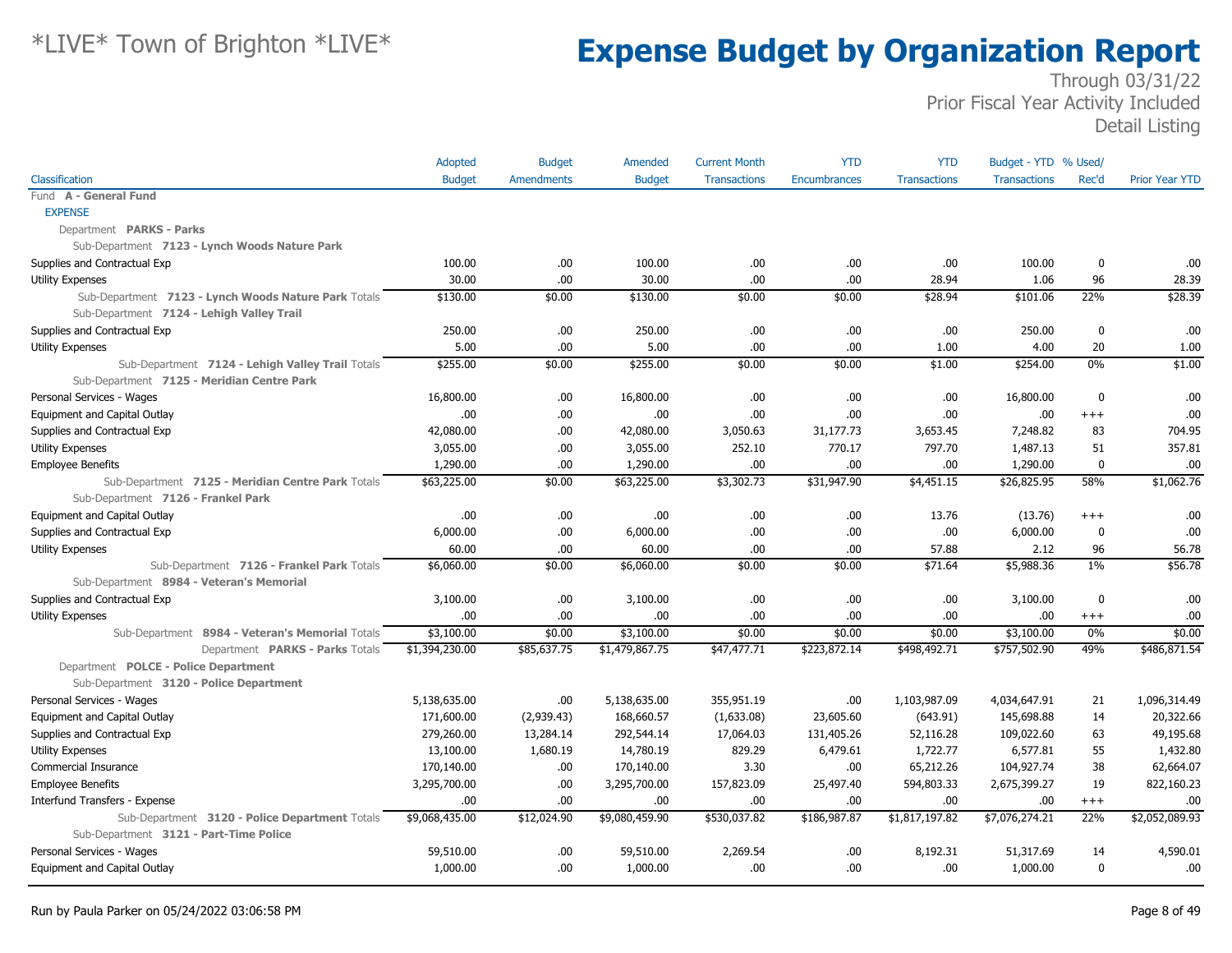|                                                                                                  | Adopted        | <b>Budget</b>     | Amended        | <b>Current Month</b> | <b>YTD</b>          | <b>YTD</b>          | Budget - YTD % Used/ |                   |                       |
|--------------------------------------------------------------------------------------------------|----------------|-------------------|----------------|----------------------|---------------------|---------------------|----------------------|-------------------|-----------------------|
| Classification                                                                                   | <b>Budget</b>  | <b>Amendments</b> | <b>Budget</b>  | <b>Transactions</b>  | <b>Encumbrances</b> | <b>Transactions</b> | <b>Transactions</b>  | Rec'd             | <b>Prior Year YTD</b> |
| Fund A - General Fund                                                                            |                |                   |                |                      |                     |                     |                      |                   |                       |
| <b>EXPENSE</b>                                                                                   |                |                   |                |                      |                     |                     |                      |                   |                       |
| Department POLCE - Police Department                                                             |                |                   |                |                      |                     |                     |                      |                   |                       |
| Sub-Department 3121 - Part-Time Police                                                           |                |                   |                |                      |                     |                     |                      |                   |                       |
| Supplies and Contractual Exp                                                                     | 7,500.00       | .00               | 7,500.00       | .00                  | .00.                | .00                 | 7,500.00             | 0                 | 569.05                |
| <b>Employee Benefits</b>                                                                         | 4,555.00       | .00               | 4,555.00       | .00                  | .00                 | .00                 | 4,555.00             | $\mathbf 0$       | .00                   |
| Sub-Department 3121 - Part-Time Police Totals<br>Sub-Department 3125 - Proceeds-Forfeited Propty | \$72,565.00    | \$0.00            | \$72,565.00    | \$2,269.54           | \$0.00              | \$8,192.31          | \$64,372.69          | 11%               | \$5,159.06            |
| Personal Services - Wages                                                                        | .00            | .00               | .00.           | .00                  | .00                 | .00                 | .00.                 | $+++$             | .00                   |
|                                                                                                  | .00.           | .00               | .00.           | .00                  | .00                 | .00                 | .00.                 | $+++$             | .00                   |
| Equipment and Capital Outlay                                                                     | .00.           | 3,500.00          | 3,500.00       | .00                  | .00                 | .00                 |                      | $\mathbf 0$       | .00                   |
| Supplies and Contractual Exp                                                                     |                |                   |                |                      |                     |                     | 3,500.00             |                   |                       |
| Utility Expenses<br><b>Employee Benefits</b>                                                     | .00<br>.00     | .00<br>.00        | .00.<br>.00.   | .00.<br>.00.         | .00<br>.00          | .00<br>.00          | .00<br>.00.          | $+++$<br>$^{+++}$ | .00<br>.00            |
| Interfund Transfers - Expense                                                                    | .00.           | .00               | .00.           | .00                  | .00                 | .00                 | .00                  |                   | .00                   |
| Sub-Department 3125 - Proceeds-Forfeited Propty Totals                                           | \$0.00         | \$3,500.00        | \$3,500.00     | \$0.00               | \$0.00              | \$0.00              | \$3,500.00           | $^{+++}$<br>0%    | \$0.00                |
| Sub-Department 3510 - Animal Control                                                             |                |                   |                |                      |                     |                     |                      |                   |                       |
| Personal Services - Wages                                                                        | 53,100.00      | .00               | 53,100.00      | 2,562.64             | .00.                | 7,001.34            | 46,098.66            | 13                | 10,925.29             |
| Equipment and Capital Outlay                                                                     | 400.00         | .00               | 400.00         | .00                  | .00                 | .00                 | 400.00               | $\mathbf 0$       | .00                   |
| Supplies and Contractual Exp                                                                     | 16,655.00      | .00               | 16,655.00      | 226.01               | 5,355.37            | 436.50              | 10,863.13            | 35                | 582.90                |
| Sub-Department 3510 - Animal Control Totals                                                      | \$70,155.00    | \$0.00            | \$70,155.00    | \$2,788.65           | \$5,355.37          | \$7,437.84          | \$57,361.79          | 18%               | \$11,508.19           |
| Department POLCE - Police Department Totals                                                      | \$9,211,155.00 | \$15,524.90       | \$9,226,679.90 | \$535,096.01         | \$192,343.24        | \$1,832,827.97      | \$7,201,508.69       | 22%               | \$2,068,757.18        |
| Department PRSNL - Personnel Department                                                          |                |                   |                |                      |                     |                     |                      |                   |                       |
| Sub-Department 1430 - Personnel Office                                                           |                |                   |                |                      |                     |                     |                      |                   |                       |
| Personal Services - Wages                                                                        | 99,245.00      | .00               | 99,245.00      | 7,540.20             | .00.                | 22,896.48           | 76,348.52            | 23                | 18,954.57             |
| Equipment and Capital Outlay                                                                     | .00.           | .00               | .00.           | .00                  | .00.                | .00                 | .00.                 | $^{+++}$          | .00                   |
| Supplies and Contractual Exp                                                                     | 29,690.00      | .00               | 29,690.00      | 1,116.69             | .00                 | 8,214.28            | 21,475.72            | 28                | 7,864.60              |
| <b>Employee Benefits</b>                                                                         | 37,120.00      | .00               | 37,120.00      | 2,162.72             | .00                 | 8,433.11            | 28,686.89            | 23                | 9,535.82              |
| Sub-Department 1430 - Personnel Office Totals                                                    | \$166,055.00   | \$0.00            | \$166,055.00   | \$10,819.61          | \$0.00              | \$39,543.87         | \$126,511.13         | 24%               | \$36,354.99           |
| Department PRSNL - Personnel Department Totals                                                   | \$166,055.00   | \$0.00            | \$166,055.00   | \$10,819.61          | \$0.00              | \$39,543.87         | \$126,511.13         | 24%               | \$36,354.99           |
| Department REC - Recreation Department                                                           |                |                   |                |                      |                     |                     |                      |                   |                       |
| Sub-Department 6772 - Senior Citizens Program                                                    |                |                   |                |                      |                     |                     |                      |                   |                       |
| Personal Services - Wages                                                                        | 97,575.00      | .00               | 97,575.00      | 6,385.13             | .00                 | 19,537.59           | 78,037.41            | 20                | 17,262.00             |
| Equipment and Capital Outlay                                                                     | 500.00         | .00               | 500.00         | .00                  | .00                 | .00                 | 500.00               | $\mathbf 0$       | .00                   |
| Supplies and Contractual Exp                                                                     | 50,480.00      | 569.18            | 51,049.18      | 60.00                | 4,224.58            | 2,221.08            | 44,603.52            | 13                | 285.60                |
| <b>Utility Expenses</b>                                                                          | .00            | .00               | .00.           | .00                  | .00                 | .00                 | .00                  | $^{+++}$          | .00                   |
| <b>Employee Benefits</b>                                                                         | 7,450.00       | .00               | 7,450.00       | 455.76               | .00                 | 1,396.49            | 6,053.51             | 19                | 1,222.70              |
| Sub-Department 6772 - Senior Citizens Program Totals                                             | \$156,005.00   | \$569.18          | \$156,574.18   | \$6,900.89           | \$4,224.58          | \$23,155.16         | \$129,194.44         | 17%               | \$18,770.30           |
| Sub-Department 7020 - Rec Dept Administration                                                    |                |                   |                |                      |                     |                     |                      |                   |                       |
| Personal Services - Wages                                                                        | 251,975.00     | .00               | 251,975.00     | 16,401.37            | .00                 | 48,465.75           | 203,509.25           | 19                | 49,003.17             |
| Equipment and Capital Outlay                                                                     | .00            | .00               | .00.           | .00                  | 00.                 | .00                 | .00.                 | $+++$             | .00                   |
| Supplies and Contractual Exp                                                                     | 106,500.00     | 32,738.57         | 139,238.57     | 8,426.25             | 24,672.44           | 14,679.86           | 99,886.27            | 28                | 8,335.45              |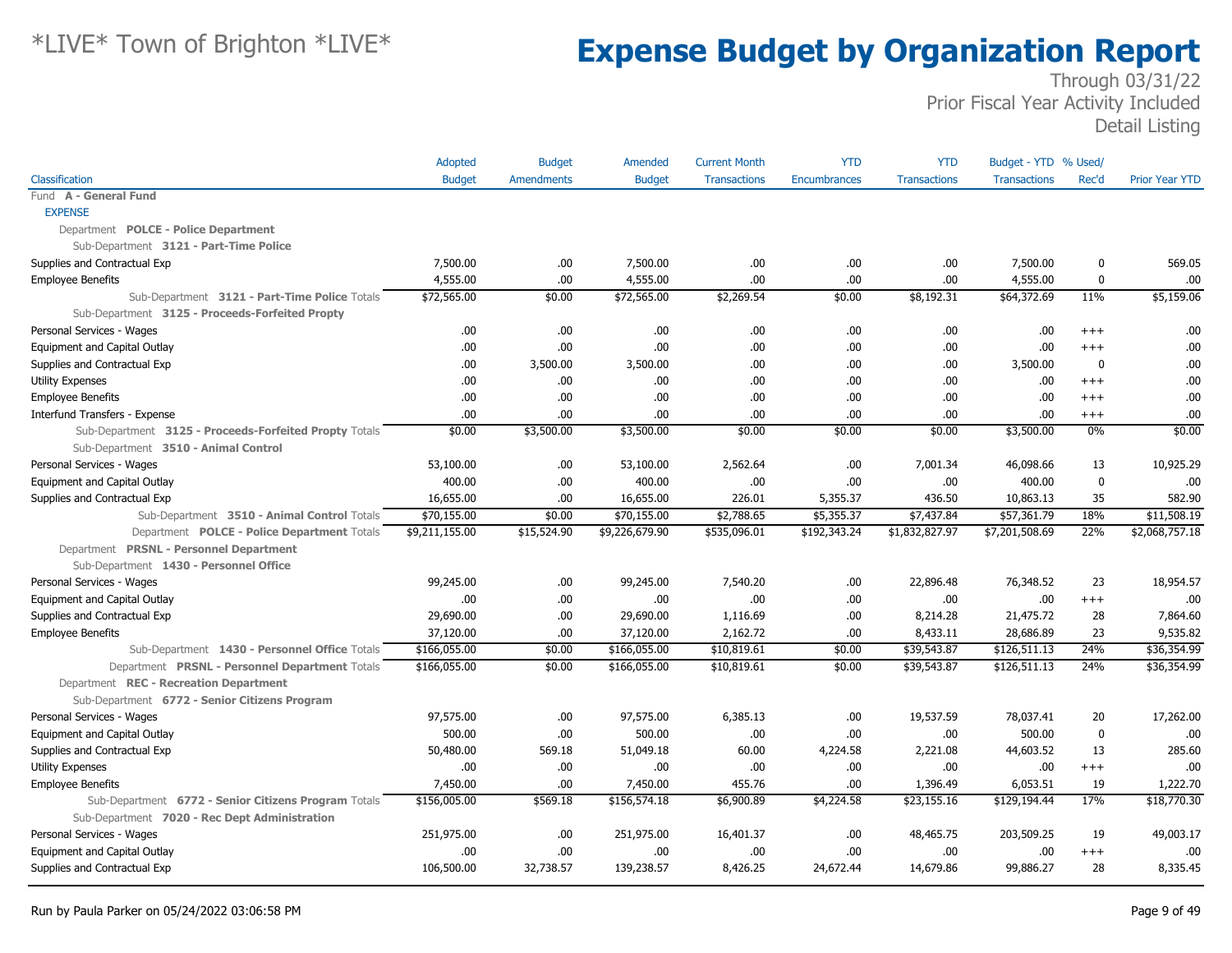|                                                      | Adopted        | <b>Budget</b>     | Amended        | <b>Current Month</b> | <b>YTD</b>          | <b>YTD</b>          | Budget - YTD % Used/ |                |                       |
|------------------------------------------------------|----------------|-------------------|----------------|----------------------|---------------------|---------------------|----------------------|----------------|-----------------------|
| Classification                                       | <b>Budget</b>  | <b>Amendments</b> | <b>Budget</b>  | <b>Transactions</b>  | <b>Encumbrances</b> | <b>Transactions</b> | <b>Transactions</b>  | Rec'd          | <b>Prior Year YTD</b> |
| Fund A - General Fund                                |                |                   |                |                      |                     |                     |                      |                |                       |
| <b>EXPENSE</b>                                       |                |                   |                |                      |                     |                     |                      |                |                       |
| Department REC - Recreation Department               |                |                   |                |                      |                     |                     |                      |                |                       |
| Sub-Department 7020 - Rec Dept Administration        |                |                   |                |                      |                     |                     |                      |                |                       |
| <b>Utility Expenses</b>                              | 9,480.00       | .00               | 9,480.00       | 741.30               | 467.72              | 1,556.91            | 7,455.37             | 21             | 1,529.99              |
| Commercial Insurance                                 | 8,060.00       | .00               | 8,060.00       | .00                  | .00.                | 3,336.09            | 4,723.91             | 41             | 3,017.46              |
| <b>Employee Benefits</b>                             | 176,715.00     | .00               | 176,715.00     | 9,825.29             | 2,907.60            | 37,052.37           | 136,755.03           | 23             | 46,467.40             |
| Interfund Transfers - Expense                        | .00            | .00.              | .00            | .00                  | .00.                | .00.                | .00.                 | $+++$          | .00                   |
| Sub-Department 7020 - Rec Dept Administration Totals | \$552,730.00   | \$32,738.57       | \$585,468.57   | \$35,394.21          | \$28,047.76         | \$105,090.98        | \$452,329.83         | 23%            | \$108,353.47          |
| Sub-Department 7140 - Playground Programs            |                |                   |                |                      |                     |                     |                      |                |                       |
| Personal Services - Wages                            | 89,790.00      | .00.              | 89,790.00      | .00                  | .00.                | .00.                | 89,790.00            | 0              | .00                   |
| Equipment and Capital Outlay                         | .00            | .00               | .00.           | .00                  | .00.                | .00                 | .00.                 | $^{+++}$       | .00                   |
| Supplies and Contractual Exp                         | 3,850.00       | .00               | 3,850.00       | .00                  | .00                 | .00.                | 3,850.00             | $\mathbf 0$    | 12.78                 |
| Utility Expenses                                     | .00            | .00               | .00            | .00                  | .00.                | .00                 | .00.                 | $^{+++}$       | .00                   |
| <b>Employee Benefits</b>                             | 6,870.00       | .00               | 6,870.00       | .00                  | .00                 | .00                 | 6,870.00             | 0              | .00                   |
| Sub-Department 7140 - Playground Programs Totals     | \$100,510.00   | \$0.00            | \$100,510.00   | \$0.00               | \$0.00              | \$0.00              | \$100,510.00         | $0\%$          | \$12.78               |
| Sub-Department 7310 - Recreation Programs            |                |                   |                |                      |                     |                     |                      |                |                       |
| Personal Services - Wages                            | 137,390.00     | .00.              | 137,390.00     | 2,973.04             | .00.                | 8,511.86            | 128,878.14           | 6              | 2,188.00              |
| Equipment and Capital Outlay                         | 1,200.00       | .00               | 1,200.00       | .00                  | .00.                | .00.                | 1,200.00             | 0              | .00                   |
| Supplies and Contractual Exp                         | 151,555.00     | .00               | 151,555.00     | 13,339.09            | 58,235.84           | 14,046.08           | 79,273.08            | 48             | 17,993.26             |
| <b>Utility Expenses</b>                              | 1,200.00       | .00.              | 1,200.00       | 980.25               | 1,157.54            | 1,001.48            | (959.02)             | 180            | 577.52                |
| <b>Employee Benefits</b>                             | 10,510.00      | .00               | 10,510.00      | 227.46               | .00.                | 651.20              | 9,858.80             | 6              | 167.37                |
| Sub-Department 7310 - Recreation Programs Totals     | \$301,855.00   | \$0.00            | \$301,855.00   | \$17,519.84          | \$59,393.38         | \$24,210.62         | \$218,251.00         | 28%            | \$20,926.15           |
| Sub-Department 7550 - Celebrations                   |                |                   |                |                      |                     |                     |                      |                |                       |
| Personal Services - Wages                            | .00            | .00.              | .00            | .00.                 | .00.                | .00.                | .00.                 | $^{++}$        | .00                   |
| Supplies and Contractual Exp                         | 23,475.00      | .00               | 23,475.00      | .00                  | .00.                | 390.00              | 23,085.00            | $\overline{2}$ | 367.00                |
| <b>Employee Benefits</b>                             | .00            | .00               | .00.           | .00                  | .00.                | .00                 | .00.                 | $++++$         | .00                   |
| Sub-Department 7550 - Celebrations Totals            | \$23,475.00    | \$0.00            | \$23,475.00    | \$0.00               | \$0.00              | \$390.00            | \$23,085.00          | 2%             | \$367.00              |
| Sub-Department 8981 - Farmers' Market                |                |                   |                |                      |                     |                     |                      |                |                       |
| Personal Services - Wages                            | 3,410.00       | .00               | 3,410.00       | .00                  | .00.                | .00                 | 3,410.00             | $\mathbf{0}$   | .00                   |
| Supplies and Contractual Exp                         | 18,205.00      | .00               | 18,205.00      | 83.88                | 531.00              | 230.88              | 17,443.12            | 4              | .00                   |
| <b>Utility Expenses</b>                              | 4,965.00       | .00.              | 4,965.00       | 659.11               | 918.54              | 961.48              | 3,084.98             | 38             | 394.57                |
| Commercial Insurance                                 | .00            | .00               | .00            | .00                  | .00.                | .00                 | .00.                 | $^{+++}$       | .00                   |
| <b>Employee Benefits</b>                             | 260.00         | .00               | 260.00         | .00                  | .00.                | .00.                | 260.00               | 0              | .00                   |
| Sub-Department 8981 - Farmers' Market Totals         | \$26,840.00    | \$0.00            | \$26,840.00    | \$742.99             | \$1,449.54          | \$1,192.36          | \$24,198.10          | 10%            | \$394.57              |
| Sub-Department 8983 - Community Garden               |                |                   |                |                      |                     |                     |                      |                |                       |
| Supplies and Contractual Exp                         | 1,150.00       | .00.              | 1,150.00       | .00                  | 1,000.00            | .00.                | 150.00               | 87             | .00                   |
| Utility Expenses                                     | .00            | .00               | .00            | .00.                 | .00.                | .00.                | .00.                 | $^{+++}$       | .00                   |
| Sub-Department 8983 - Community Garden Totals        | \$1,150.00     | \$0.00            | \$1,150.00     | \$0.00               | \$1,000.00          | \$0.00              | \$150.00             | 87%            | \$0.00                |
| Department REC - Recreation Department Totals        | \$1,162,565.00 | \$33,307.75       | \$1,195,872.75 | \$60,557.93          | \$94,115.26         | \$154,039.12        | \$947,718.37         | 21%            | \$148,824.27          |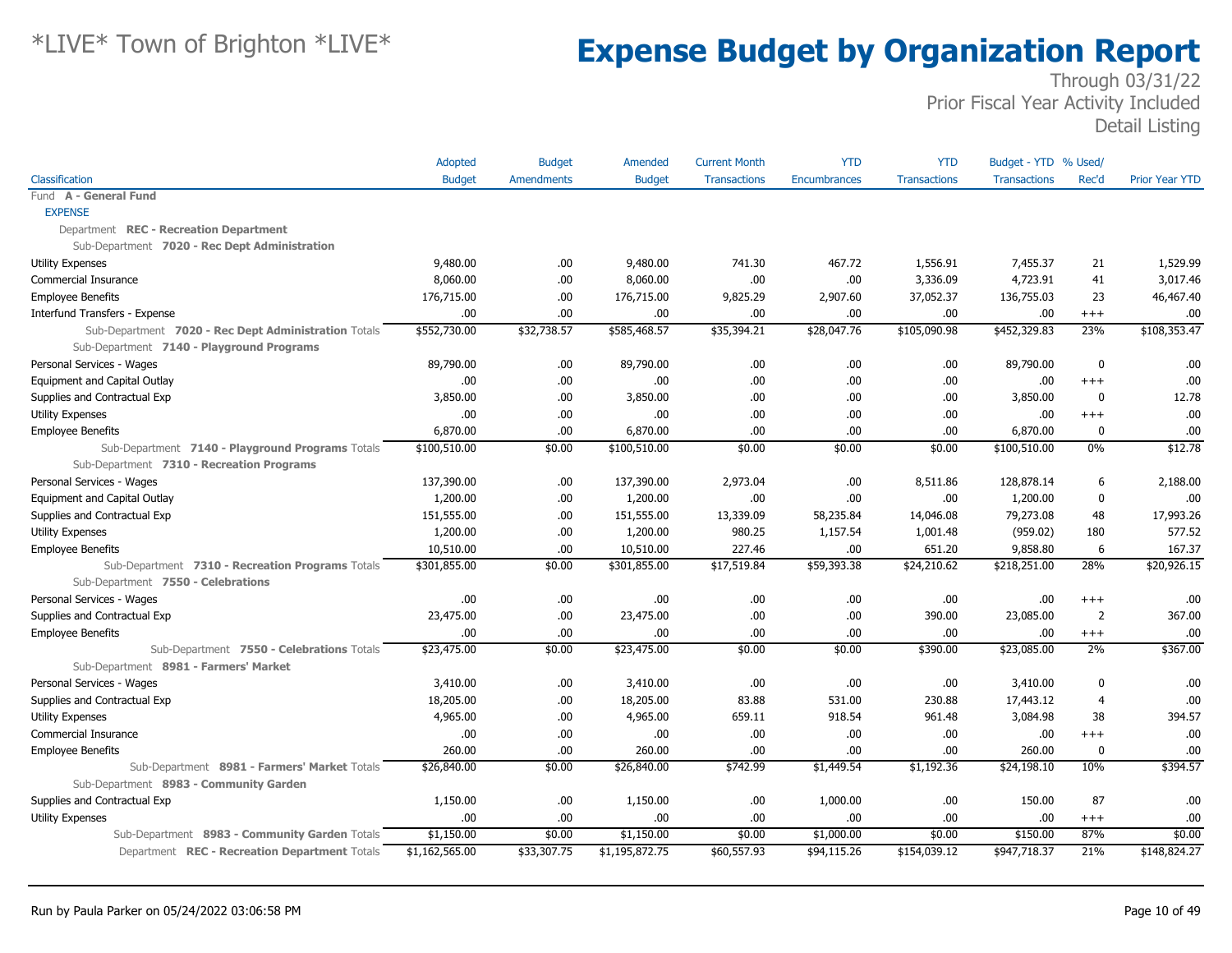|                                                    | Adopted       | <b>Budget</b>     | Amended       | <b>Current Month</b> | <b>YTD</b>          | <b>YTD</b>          | Budget - YTD % Used/ |             |                       |
|----------------------------------------------------|---------------|-------------------|---------------|----------------------|---------------------|---------------------|----------------------|-------------|-----------------------|
| Classification                                     | <b>Budget</b> | <b>Amendments</b> | <b>Budget</b> | <b>Transactions</b>  | <b>Encumbrances</b> | <b>Transactions</b> | <b>Transactions</b>  | Rec'd       | <b>Prior Year YTD</b> |
| Fund A - General Fund                              |               |                   |               |                      |                     |                     |                      |             |                       |
| <b>EXPENSE</b>                                     |               |                   |               |                      |                     |                     |                      |             |                       |
| Department SUPVR - Town Supervisor                 |               |                   |               |                      |                     |                     |                      |             |                       |
| Sub-Department 1220 - Town Supervisor              |               |                   |               |                      |                     |                     |                      |             |                       |
| Personal Services - Wages                          | 257,250.00    | .00.              | 257,250.00    | 13,633.54            | .00.                | 40,900.62           | 216,349.38           | 16          | 39,361.08             |
| Equipment and Capital Outlay                       | 500.00        | .00               | 500.00        | .00                  | .00.                | .00                 | 500.00               | $\mathbf 0$ | .00                   |
| Supplies and Contractual Exp                       | 32,480.00     | 276.07            | 32,756.07     | 425.38               | 369.00              | 575.38              | 31,811.69            | 3           | 4,398.98              |
| <b>Utility Expenses</b>                            | .00.          | .00               | .00.          | .00                  | .00.                | .00                 | .00                  | $^{+++}$    | .00                   |
| <b>Employee Benefits</b>                           | 114,460.00    | .00               | 114,460.00    | 3,995.72             | .00.                | 15,531.46           | 98,928.54            | 14          | 21,239.54             |
| Sub-Department 1220 - Town Supervisor Totals       | \$404,690.00  | \$276.07          | \$404,966.07  | \$18,054.64          | \$369.00            | \$57,007.46         | \$347,589.61         | 14%         | \$64,999.60           |
| Department SUPVR - Town Supervisor Totals          | \$404,690.00  | \$276.07          | \$404,966.07  | \$18,054.64          | \$369.00            | \$57,007.46         | \$347,589.61         | 14%         | \$64,999.60           |
| Department UNDST - Undistributed Expenses          |               |                   |               |                      |                     |                     |                      |             |                       |
| Interfund Transfers - Expense                      | .00.          | .00               | .00.          | .00                  | .00.                | .00                 | .00                  | $^{++}$     | .00                   |
| Sub-Department 1375 - Credit Card Fees             |               |                   |               |                      |                     |                     |                      |             |                       |
| Supplies and Contractual Exp                       | 16,500.00     | .00               | 16,500.00     | 811.78               | .00.                | 2,982.10            | 13,517.90            | 18          | 2,085.46              |
| Sub-Department 1375 - Credit Card Fees Totals      | \$16,500.00   | \$0.00            | \$16,500.00   | \$811.78             | \$0.00              | \$2,982.10          | \$13,517.90          | 18%         | \$2,085.46            |
| Sub-Department 1910 - Unallocated Insurance        |               |                   |               |                      |                     |                     |                      |             |                       |
| Commercial Insurance                               | 46,245.00     | .00               | 46,245.00     | .00                  | .00.                | 20,251.08           | 25,993.92            | 44          | 18,189.09             |
| Interfund Transfers - Expense                      | .00.          | .00               | .00.          | .00                  | .00.                | .00                 | .00.                 | $^{+++}$    | .00                   |
| Sub-Department 1910 - Unallocated Insurance Totals | \$46,245.00   | \$0.00            | \$46,245.00   | \$0.00               | \$0.00              | \$20,251.08         | \$25,993.92          | 44%         | \$18,189.09           |
| Sub-Department 1920 - Association Dues             |               |                   |               |                      |                     |                     |                      |             |                       |
| Supplies and Contractual Exp                       | 1,800.00      | .00.              | 1,800.00      | .00                  | .00.                | 1,650.00            | 150.00               | 92          | 1,650.00              |
| Sub-Department 1920 - Association Dues Totals      | \$1,800.00    | \$0.00            | \$1,800.00    | \$0.00               | \$0.00              | \$1,650.00          | \$150.00             | 92%         | \$1,650.00            |
| Sub-Department 1930 - Judgements and Claims        |               |                   |               |                      |                     |                     |                      |             |                       |
| Supplies and Contractual Exp                       | .00.          | .00.              | .00.          | .00                  | .00.                | .00.                | .00.                 | $^{+++}$    | .00                   |
| Sub-Department 1930 - Judgements and Claims Totals | \$0.00        | \$0.00            | \$0.00        | \$0.00               | \$0.00              | \$0.00              | \$0.00               | $+++$       | \$0.00                |
| Sub-Department 1950 - Taxes and Assessments        |               |                   |               |                      |                     |                     |                      |             |                       |
| Supplies and Contractual Exp                       | .00.          | .00               | .00.          | .00                  | .00.                | .00                 | .00.                 | $+++$       | .00                   |
| <b>Utility Expenses</b>                            | 4,700.00      | .00               | 4,700.00      | .00                  | .00.                | 3,696.22            | 1,003.78             | 79          | 3,755.41              |
| Interfund Transfers - Expense                      | .00.          | .00               | .00           | .00                  | .00.                | .00.                | .00.                 | $^{+++}$    | .00                   |
| Sub-Department 1950 - Taxes and Assessments Totals | \$4,700.00    | \$0.00            | \$4,700.00    | \$0.00               | \$0.00              | \$3,696.22          | \$1,003.78           | 79%         | \$3,755.41            |
| Sub-Department 1990 - Contingent Account           |               |                   |               |                      |                     |                     |                      |             |                       |
| Equipment and Capital Outlay                       | .00.          | .00.              | .00.          | .00                  | .00.                | .00.                | .00.                 | $^{++}$     | .00                   |
| Supplies and Contractual Exp                       | 30,000.00     | .00               | 30,000.00     | .00                  | .00.                | .00.                | 30,000.00            | 0           | .00                   |
| Sub-Department 1990 - Contingent Account Totals    | \$30,000.00   | \$0.00            | \$30,000.00   | \$0.00               | \$0.00              | \$0.00              | \$30,000.00          | 0%          | \$0.00                |
| Sub-Department 8760 - Emergency Disaster           |               |                   |               |                      |                     |                     |                      |             |                       |
| Personal Services - Wages                          | .00.          | .00               | .00.          | .00                  | .00.                | .00.                | .00                  | $^{+++}$    | .00                   |
| Supplies and Contractual Exp                       | .00.          | .00.              | .00.          | .00                  | .00.                | .00                 | .00.                 | $^{+++}$    | .00                   |
| <b>Employee Benefits</b>                           | .00.          | .00.              | .00.          | .00                  | .00.                | .00.                | .00.                 | $^{++}$     | .00                   |
| Sub-Department 8760 - Emergency Disaster Totals    | \$0.00        | \$0.00            | \$0.00        | \$0.00               | \$0.00              | \$0.00              | \$0.00               | $+++$       | \$0.00                |
|                                                    |               |                   |               |                      |                     |                     |                      |             |                       |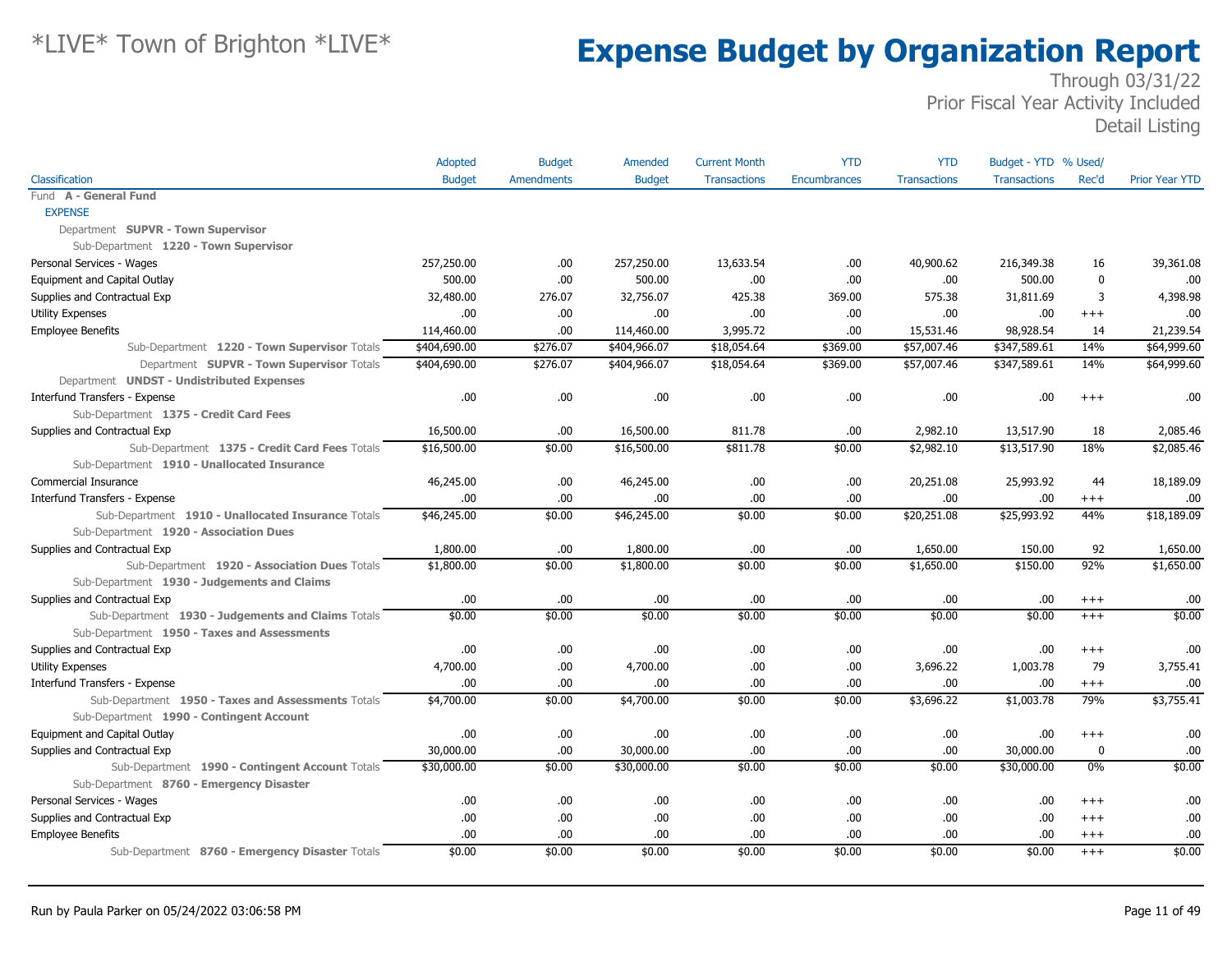|                                                            | Adopted         | <b>Budget</b> | Amended         | <b>Current Month</b> | <b>YTD</b>     | <b>YTD</b>          | Budget - YTD % Used/ |             |                       |
|------------------------------------------------------------|-----------------|---------------|-----------------|----------------------|----------------|---------------------|----------------------|-------------|-----------------------|
| Classification                                             | <b>Budget</b>   | Amendments    | <b>Budget</b>   | <b>Transactions</b>  | Encumbrances   | <b>Transactions</b> | <b>Transactions</b>  | Rec'd       | <b>Prior Year YTD</b> |
| Fund A - General Fund                                      |                 |               |                 |                      |                |                     |                      |             |                       |
| <b>EXPENSE</b>                                             |                 |               |                 |                      |                |                     |                      |             |                       |
| Department UNDST - Undistributed Expenses                  |                 |               |                 |                      |                |                     |                      |             |                       |
| Sub-Department 9000 - Employee Benefits                    |                 |               |                 |                      |                |                     |                      |             |                       |
| Personal Services - Wages                                  | 25,000.00       | .00           | 25,000.00       | .00                  | .00            | .00.                | 25,000.00            | $\mathbf 0$ | .00.                  |
| Supplies and Contractual Exp                               | .00             | .00           | .00             | 110.00               | .00            | 165.00              | (165.00)             | $+++$       | 135.00                |
| Commercial Insurance                                       | .00             | .00           | .00             | .00                  | .00            | .00                 | .00                  | $+++$       | .00                   |
| <b>Employee Benefits</b>                                   | 176,075.00      | .00           | 176,075.00      | 15,093.47            | 13,904.28      | 56,651.28           | 105,519.44           | 40          | 54,044.42             |
| Interfund Transfers - Expense                              | .00             | .00           | .00             | .00.                 | .00            | .00                 | .00.                 | $+++$       | .00                   |
| Sub-Department 9000 - Employee Benefits Totals             | \$201,075.00    | \$0.00        | \$201,075.00    | \$15,203.47          | \$13,904.28    | \$56,816.28         | \$130,354.44         | 35%         | \$54,179.42           |
| <b>UNDST - Undistributed Expenses Totals</b><br>Department | \$300,320.00    | \$0.00        | \$300,320.00    | \$16,015.25          | \$13,904.28    | \$85,395.68         | \$201,020.04         | 33%         | \$79,859.38           |
| <b>EXPENSE TOTALS</b>                                      | \$19,134,410.00 | \$715,743.01  | \$19,850,153.01 | \$1,134,304.71       | \$1,150,744.97 | \$3,868,378.20      | \$14,831,029.84      | 25%         | \$4,162,125.18        |
| <b>A - General Fund Totals</b><br>Fund                     | \$19,134,410.00 | \$715,743.01  | \$19,850,153.01 | \$1,134,304.71       | \$1,150,744.97 | \$3,868,378.20      | \$14,831,029.84      |             | \$4,162,125.18        |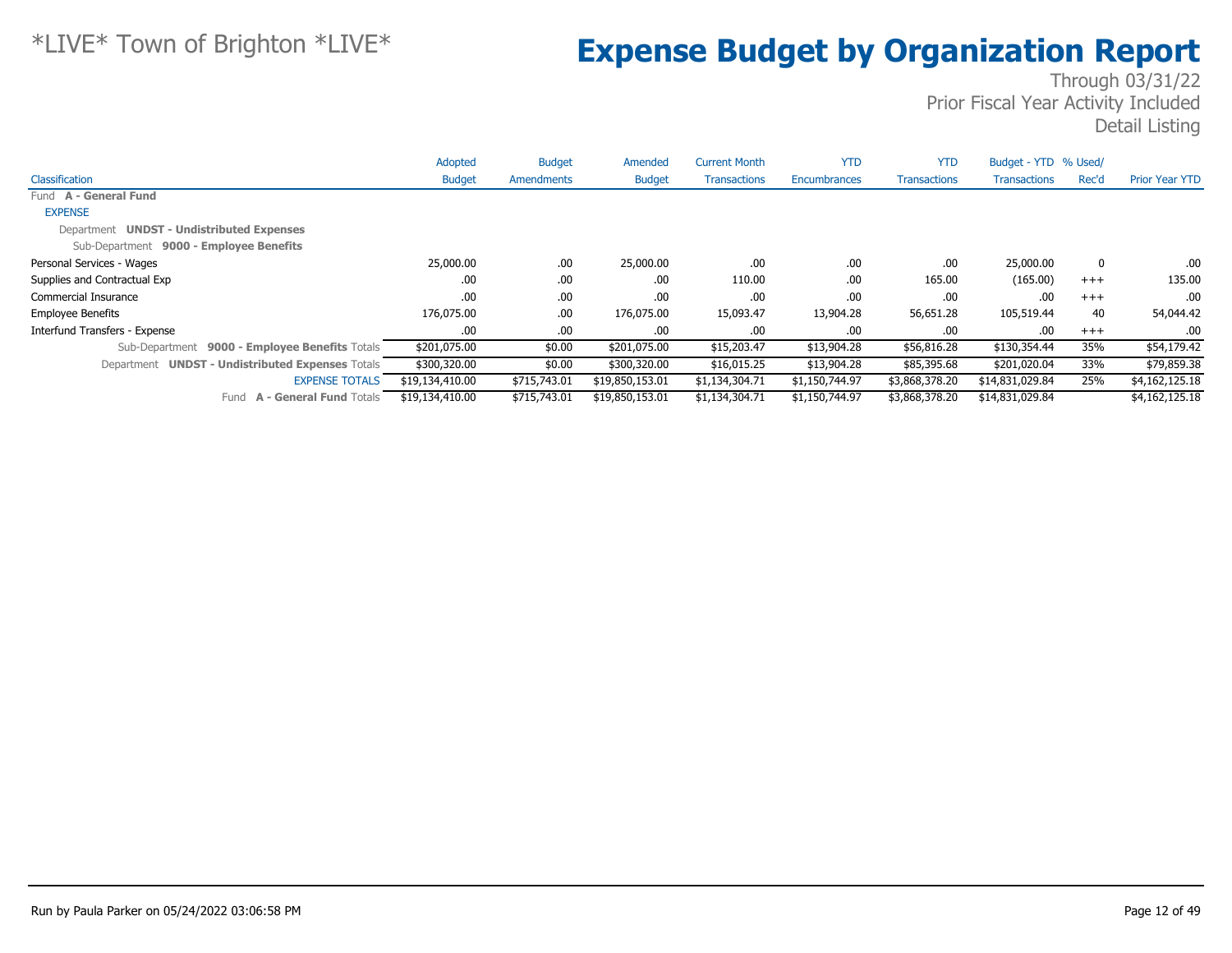|                                                                           | <b>Adopted</b> | <b>Budget</b>     | Amended        | <b>Current Month</b> | <b>YTD</b>   | <b>YTD</b>          | Budget - YTD % Used/ |             |                       |
|---------------------------------------------------------------------------|----------------|-------------------|----------------|----------------------|--------------|---------------------|----------------------|-------------|-----------------------|
| Classification                                                            | <b>Budget</b>  | <b>Amendments</b> | <b>Budget</b>  | <b>Transactions</b>  | Encumbrances | <b>Transactions</b> | <b>Transactions</b>  | Rec'd       | <b>Prior Year YTD</b> |
| Fund D - Highway Fund                                                     |                |                   |                |                      |              |                     |                      |             |                       |
| <b>EXPENSE</b>                                                            |                |                   |                |                      |              |                     |                      |             |                       |
| Department HWY - Highway Department                                       |                |                   |                |                      |              |                     |                      |             |                       |
| Sub-Department 5110 - Road Repair                                         |                |                   |                |                      |              |                     |                      |             |                       |
| Personal Services - Wages                                                 | 1,524,035.00   | .00               | 1,524,035.00   | 96,265.65            | .00.         | 212,426.76          | 1,311,608.24         | 14          | 253,694.17            |
| Equipment and Capital Outlay                                              | 230,775.00     | .00               | 230,775.00     | .00                  | .00.         | .00                 | 230,775.00           | 0           | .00                   |
| Supplies and Contractual Exp                                              | 710,755.00     | 152,004.72        | 862,759.72     | 11,629.93            | 692,929.86   | 13,094.86           | 156,735.00           | 82          | 23,505.17             |
| Commercial Insurance                                                      | .00            | .00.              | .00.           | .00                  | .00.         | .00                 | .00.                 | $^{+++}$    | .00                   |
| Principal on Indebtedness                                                 | 57,000.00      | .00               | 57,000.00      | .00                  | .00.         | .00                 | 57,000.00            | $\mathbf 0$ | .00                   |
| Interest on Indebtedness                                                  | 10,900.00      | .00               | 10,900.00      | .00                  | .00.         | 2,337.13            | 8,562.87             | 21          | 1,750.00              |
| Interfund Transfers - Expense                                             | .00            | .00               | .00.           | .00                  | .00.         | .00                 | .00.                 | $^{+++}$    | .00                   |
| Sub-Department 5110 - Road Repair Totals<br>Sub-Department 5120 - Bridges | \$2,533,465.00 | \$152,004.72      | \$2,685,469.72 | \$107,895.58         | \$692,929.86 | \$227,858.75        | \$1,764,681.11       | 34%         | \$278,949.34          |
| Personal Services - Wages                                                 | 500.00         | .00.              | 500.00         | .00.                 | .00.         | .00                 | 500.00               | 0           | .00                   |
| Supplies and Contractual Exp                                              | 450.00         | .00.              | 450.00         | .00                  | .00.         | .00.                | 450.00               | 0           | .00                   |
| Interest on Indebtedness                                                  | .00            | .00               | .00.           | .00                  | .00.         | .00                 | .00.                 | $^{+++}$    | .00                   |
| Interfund Transfers - Expense                                             | .00            | .00               | .00.           | .00                  | .00.         | .00                 | .00.                 | $^{+++}$    | .00                   |
| Sub-Department 5120 - Bridges Totals                                      | \$950.00       | \$0.00            | \$950.00       | \$0.00               | \$0.00       | \$0.00              | \$950.00             | $0\%$       | \$0.00                |
| Sub-Department 5130 - Machinery                                           |                |                   |                |                      |              |                     |                      |             |                       |
| Personal Services - Wages                                                 | 240,930.00     | .00               | 240,930.00     | 22,097.71            | .00.         | 66,272.05           | 174,657.95           | 28          | 71,976.91             |
| Equipment and Capital Outlay                                              | 21,600.00      | 105,000.00        | 126,600.00     | .00                  | .00.         | 305.28              | 126,294.72           | $\mathbf 0$ | 2,210.98              |
| Supplies and Contractual Exp                                              | 588,570.00     | 3,718.45          | 592,288.45     | 56,444.50            | 418,149.61   | 117,380.64          | 56,758.20            | 90          | 100,813.79            |
| Commercial Insurance                                                      | .00            | .00.              | .00            | .00                  | .00.         | .00                 | .00.                 | $^{+++}$    | .00                   |
| Principal on Indebtedness                                                 | 365,840.00     | .00.              | 365,840.00     | .00                  | .00.         | .00                 | 365,840.00           | 0           | .00                   |
| Interest on Indebtedness                                                  | 56,190.00      | .00               | 56,190.00      | .00                  | .00.         | 12,956.81           | 43,233.19            | 23          | 11,317.40             |
| Interfund Transfers - Expense                                             | .00            | .00               | .00            | .00                  | .00.         | .00                 | .00.                 | $^{+++}$    | .00                   |
| Sub-Department 5130 - Machinery Totals                                    | \$1,273,130.00 | \$108,718.45      | \$1,381,848.45 | \$78,542.21          | \$418,149.61 | \$196,914.78        | \$766,784.06         | 45%         | \$186,319.08          |
| Sub-Department 5140 - Highway Administration                              |                |                   |                |                      |              |                     |                      |             |                       |
| Personal Services - Wages                                                 | 90,510.00      | .00               | 90,510.00      | 6,789.07             | .00.         | 19,100.28           | 71,409.72            | 21          | 19,419.73             |
| Equipment and Capital Outlay                                              | 6,300.00       | 69.84             | 6,369.84       | .00                  | 69.84        | 1,977.71            | 4,322.29             | 32          | .00                   |
| Supplies and Contractual Exp                                              | 14,605.00      | .00               | 14,605.00      | 181.87               | 9,285.42     | 2,708.64            | 2,610.94             | 82          | 2,144.54              |
| Commercial Insurance                                                      | 72,895.00      | .00               | 72,895.00      | .00                  | .00.         | 29,612.46           | 43,282.54            | 41          | 26,696.25             |
| Interfund Transfers - Expense                                             | .00            | .00               | .00.           | .00                  | .00.         | .00                 | .00.                 | $^{+++}$    | .00                   |
| Sub-Department 5140 - Highway Administration Totals                       | \$184,310.00   | \$69.84           | \$184,379.84   | \$6,970.94           | \$9,355.26   | \$53,399.09         | \$121,625.49         | 34%         | \$48,260.52           |
| Sub-Department 5142 - Snow & Ice Control                                  |                |                   |                |                      |              |                     |                      |             |                       |
| Personal Services - Wages                                                 | 324,780.00     | .00.              | 324,780.00     | 57,110.73            | .00.         | 248,396.86          | 76,383.14            | 76          | 217,456.75            |
| Equipment and Capital Outlay                                              | .00            | .00.              | .00.           | 3,847.10             | .00.         | 3,847.10            | (3,847.10)           | $^{+++}$    | .00                   |
| Supplies and Contractual Exp                                              | 343,985.00     | .00               | 343,985.00     | 117,429.18           | 85,351.57    | 244,769.04          | 13,864.39            | 96          | 206,839.83            |
| Utility Expenses                                                          | 480.00         | .00               | 480.00         | 32.13                | 408.41       | 71.59               | .00.                 | 100         | 43.33                 |
| Interfund Transfers - Expense                                             | .00            | .00               | .00.           | .00                  | .00.         | .00                 | .00.                 | $^{+++}$    | .00                   |
| Sub-Department 5142 - Snow & Ice Control Totals                           | \$669,245.00   | \$0.00            | \$669,245.00   | \$178,419.14         | \$85,759.98  | \$497,084.59        | \$86,400.43          | 87%         | \$424,339.91          |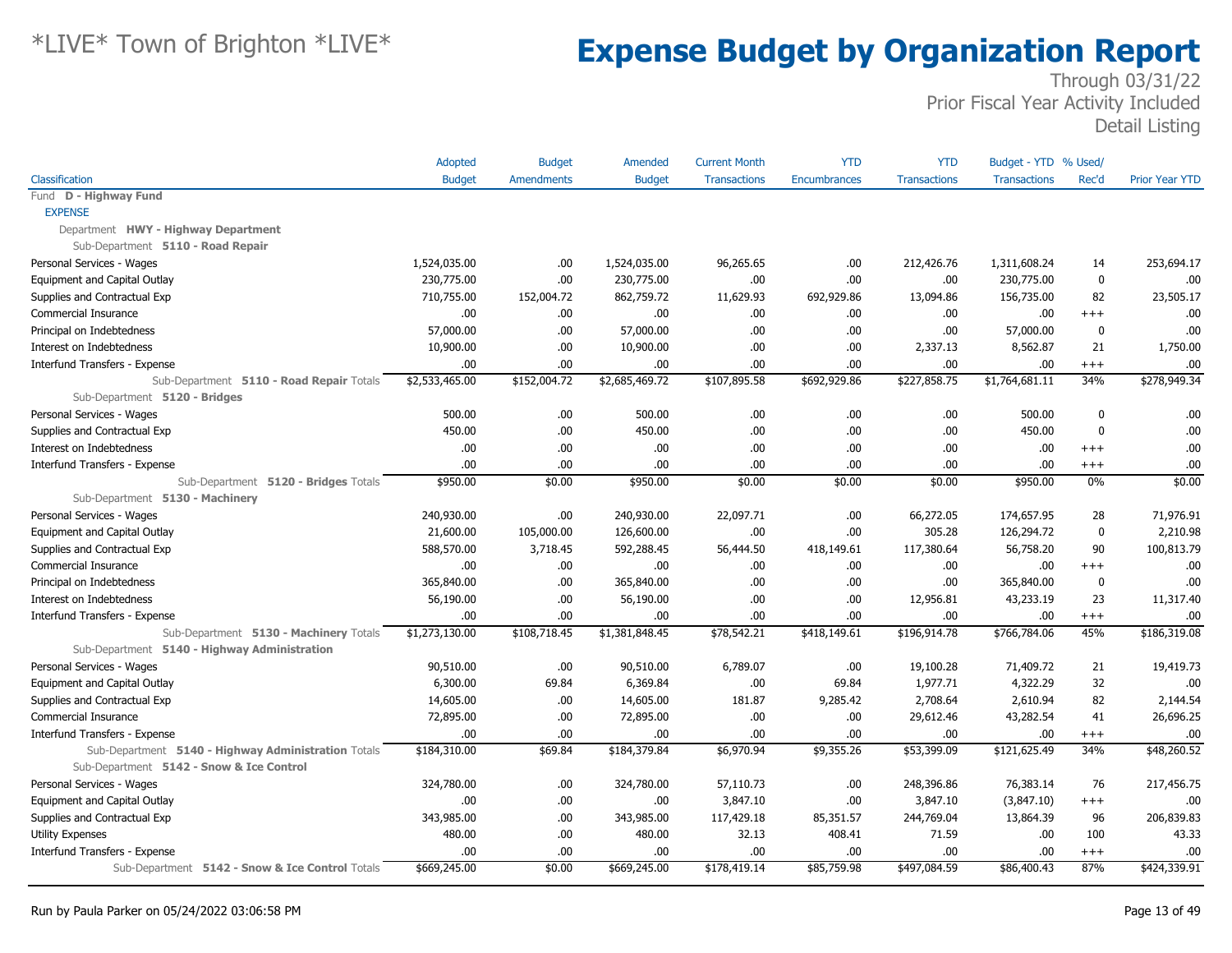|                                                   | Adopted        | <b>Budget</b> | Amended        | <b>Current Month</b> | <b>YTD</b>     | <b>YTD</b>          | Budget - YTD % Used/ |          |                       |
|---------------------------------------------------|----------------|---------------|----------------|----------------------|----------------|---------------------|----------------------|----------|-----------------------|
| Classification                                    | <b>Budget</b>  | Amendments    | <b>Budget</b>  | <b>Transactions</b>  | Encumbrances   | <b>Transactions</b> | <b>Transactions</b>  | Rec'd    | <b>Prior Year YTD</b> |
| Fund D - Highway Fund                             |                |               |                |                      |                |                     |                      |          |                       |
| <b>EXPENSE</b>                                    |                |               |                |                      |                |                     |                      |          |                       |
| Department HWY - Highway Department               |                |               |                |                      |                |                     |                      |          |                       |
| Sub-Department 8760 - Emergency Disaster          |                |               |                |                      |                |                     |                      |          |                       |
| Personal Services - Wages                         | .00.           | .00.          | .00.           | .00                  | .00            | .00                 | .00                  | $+++$    | .00.                  |
| Supplies and Contractual Exp                      | .00            | .00.          | .00            | .00                  | .00            | .00                 | .00                  | $+++$    | .00.                  |
| <b>Employee Benefits</b>                          | .00            | .00.          | .00.           | .00                  | .00            | .00                 | .00                  | $+++$    | .00.                  |
| Sub-Department 8760 - Emergency Disaster Totals   | \$0.00         | \$0.00        | \$0.00         | \$0.00               | \$0.00         | \$0.00              | \$0.00               | $+++$    | \$0.00                |
| Sub-Department 9000 - Employee Benefits           |                |               |                |                      |                |                     |                      |          |                       |
| Personal Services - Wages                         | 36,560.00      | .00.          | 36,560.00      | 3,180.51             | .00            | 23,376.15           | 13,183.85            | 64       | 17,415.00             |
| Supplies and Contractual Exp                      | 3,000.00       | .00.          | 3,000.00       | 1,186.00             | .00            | 1,186.00            | 1,814.00             | 40       | .00.                  |
| Commercial Insurance                              | .00            | .00.          | .00.           | .00                  | .00            | .00                 | .00                  | $+++$    | .00.                  |
| <b>Employee Benefits</b>                          | 1,176,385.00   | .00.          | 1,176,385.00   | 85,554.77            | 29,523.30      | 313,549.64          | 833,312.06           | 29       | 357,139.46            |
| Interfund Transfers - Expense                     | .00.           | .00.          | .00.           | .00                  | .00            | .00                 | .00                  | $^{+++}$ | .00.                  |
| 9000 - Employee Benefits Totals<br>Sub-Department | \$1,215,945.00 | \$0.00        | \$1,215,945.00 | \$89,921.28          | \$29,523.30    | \$338,111.79        | \$848,309.91         | 30%      | \$374,554.46          |
| Department HWY - Highway Department Totals        | \$5,877,045.00 | \$260,793.01  | \$6,137,838.01 | \$461,749.15         | \$1,235,718.01 | \$1,313,369.00      | \$3,588,751.00       | 42%      | \$1,312,423.31        |
| <b>EXPENSE TOTALS</b>                             | \$5,877,045.00 | \$260,793.01  | \$6,137,838.01 | \$461,749.15         | \$1,235,718.01 | \$1,313,369.00      | \$3,588,751.00       | 42%      | \$1,312,423.31        |
| <b>D - Highway Fund Totals</b><br>Fund            | \$5,877,045.00 | \$260,793.01  | \$6,137,838.01 | \$461,749.15         | \$1,235,718.01 | \$1,313,369.00      | \$3,588,751.00       |          | \$1,312,423.31        |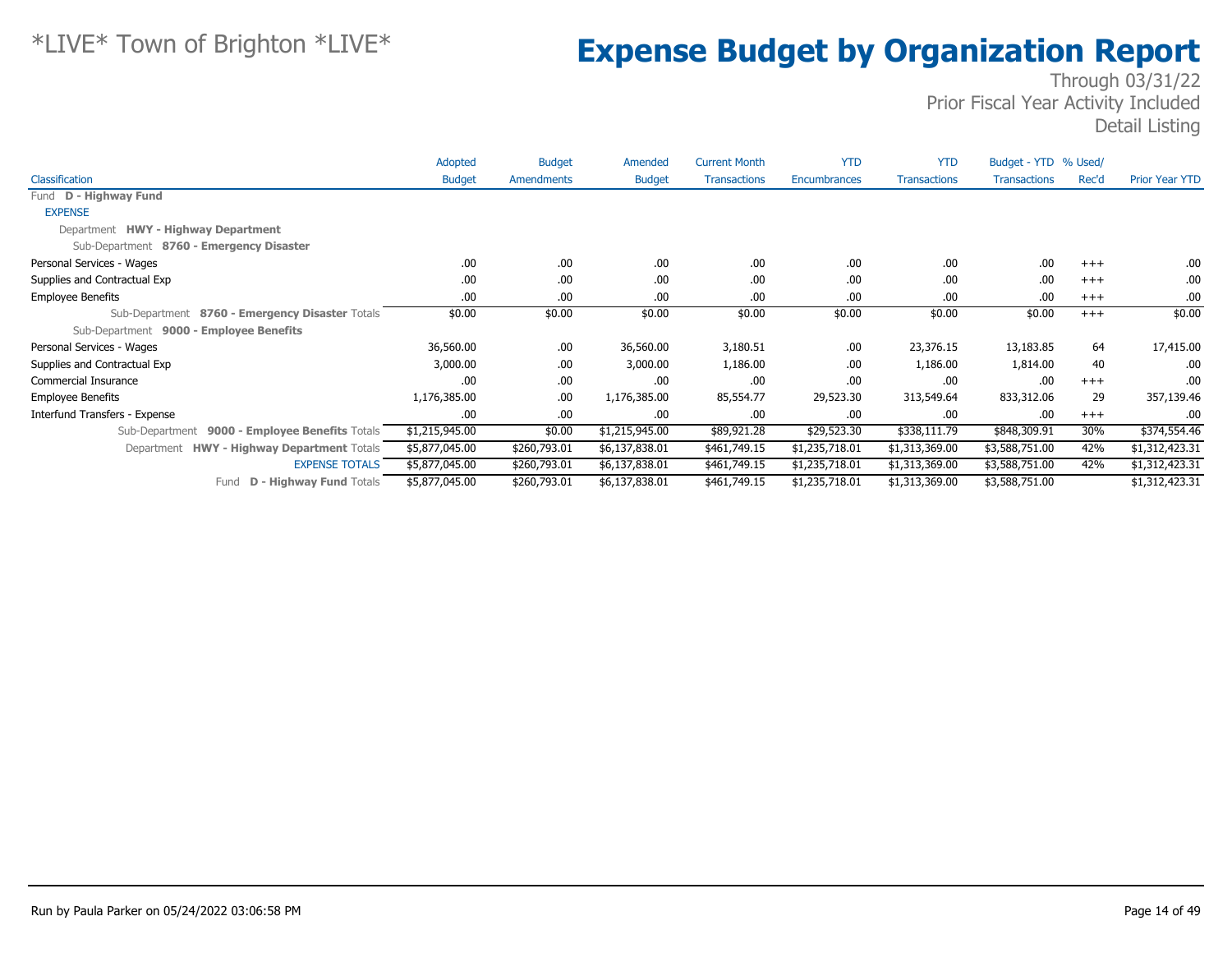|                                                            | Adopted       | <b>Budget</b>     | Amended       | <b>Current Month</b> | <b>YTD</b>          | <b>YTD</b>          | Budget - YTD % Used/ |          |                       |
|------------------------------------------------------------|---------------|-------------------|---------------|----------------------|---------------------|---------------------|----------------------|----------|-----------------------|
| Classification                                             | <b>Budget</b> | <b>Amendments</b> | <b>Budget</b> | <b>Transactions</b>  | <b>Encumbrances</b> | <b>Transactions</b> | <b>Transactions</b>  | Rec'd    | <b>Prior Year YTD</b> |
| Fund H - Capital Projects Fund                             |               |                   |               |                      |                     |                     |                      |          |                       |
| <b>EXPENSE</b>                                             |               |                   |               |                      |                     |                     |                      |          |                       |
| Department BLDGS - Facility Improvements                   |               |                   |               |                      |                     |                     |                      |          |                       |
| Sub-Department <b>ALARM - Fire Alarm</b>                   |               |                   |               |                      |                     |                     |                      |          |                       |
| Equipment and Capital Outlay                               | .00           | .00               | .00           | .00                  | .00                 | .00                 | .00                  | $^{++}$  | .00.                  |
| Supplies and Contractual Exp                               | .00           | .00.              | .00.          | .00                  | .00                 | .00                 | .00                  | $^{+++}$ | .00                   |
| Interfund Transfers - Expense                              | .00.          | .00.              | .00           | .00                  | .00                 | .00                 | .00                  | $^{+++}$ | .00                   |
| Sub-Department ALARM - Fire Alarm Totals                   | \$0.00        | \$0.00            | \$0.00        | \$0.00               | \$0.00              | \$0.00              | \$0.00               | $+++$    | \$0.00                |
| Sub-Department CONCT - Library/Town Hall Connect           |               |                   |               |                      |                     |                     |                      |          |                       |
| Supplies and Contractual Exp                               | .00.          | .00.              | .00.          | .00                  | .00                 | .00                 | .00                  | $^{+++}$ | .00.                  |
| Interfund Transfers - Expense                              | .00.          | .00.              | .00.          | .00.                 | .00                 | .00.                | .00                  | $^{++}$  | .00                   |
| Sub-Department CONCT - Library/Town Hall Connect<br>Totals | \$0.00        | \$0.00            | \$0.00        | \$0.00               | \$0.00              | \$0.00              | \$0.00               | $+++$    | \$0.00                |
| Sub-Department FUELD - Fuel Depot Replacement              |               |                   |               |                      |                     |                     |                      |          |                       |
| Equipment and Capital Outlay                               | .00           | .00.              | .00.          | .00.                 | .00.                | .00                 | .00                  | $^{++}$  | .00.                  |
| Supplies and Contractual Exp                               | .00           | .00.              | .00.          | .00                  | .00                 | .00                 | .00                  | $^{+++}$ | .00                   |
| Interfund Transfers - Expense                              | .00.          | .00.              | .00           | .00                  | .00                 | .00                 | .00                  | $^{++}$  | .00                   |
| Sub-Department FUELD - Fuel Depot Replacement Totals       | \$0.00        | \$0.00            | \$0.00        | \$0.00               | \$0.00              | \$0.00              | \$0.00               | $+++$    | \$0.00                |
| Sub-Department ROOF - Roof Replacement                     |               |                   |               |                      |                     |                     |                      |          |                       |
| Equipment and Capital Outlay                               | .00.          | .00.              | .00.          | .00                  | .00                 | .00                 | .00                  | $^{+++}$ | .00                   |
| Supplies and Contractual Exp                               | .00           | .00.              | .00.          | .00                  | .00                 | .00                 | .00                  | $+++$    | .00                   |
| Sub-Department ROOF - Roof Replacement Totals              | \$0.00        | \$0.00            | \$0.00        | \$0.00               | \$0.00              | \$0.00              | \$0.00               | $^{+++}$ | \$0.00                |
| Sub-Department SALTR - Salt Barn Roof Replacemnt           |               |                   |               |                      |                     |                     |                      |          |                       |
| Equipment and Capital Outlay                               | .00.          | .00.              | .00.          | .00                  | .00                 | .00                 | .00                  | $+++$    | .00                   |
| Supplies and Contractual Exp                               | .00.          | .00               | .00.          | .00                  | .00                 | .00                 | .00                  | $^{++}$  | .00                   |
| Interfund Transfers - Expense                              | .00.          | .00.              | .00.          | .00                  | .00                 | .00                 | .00                  | $^{++}$  | .00                   |
| Sub-Department SALTR - Salt Barn Roof Replacemnt<br>Totals | \$0.00        | \$0.00            | \$0.00        | \$0.00               | \$0.00              | \$0.00              | \$0.00               | $^{+++}$ | \$0.00                |
| Department BLDGS - Facility Improvements Totals            | \$0.00        | \$0.00            | \$0.00        | \$0.00               | \$0.00              | \$0.00              | \$0.00               | $+++$    | \$0.00                |
| Department BRIDG - Bridge Construction/Repar               |               |                   |               |                      |                     |                     |                      |          |                       |
| Sub-Department CORWN - CORWIN RD BRIDGE                    |               |                   |               |                      |                     |                     |                      |          |                       |
| Equipment and Capital Outlay                               | .00.          | .00.              | .00.          | .00                  | .00                 | .00                 | .00                  | $^{++}$  | .00                   |
| Supplies and Contractual Exp                               | .00.          | .00               | .00.          | .00                  | .00.                | .00.                | .00.                 | $^{+++}$ | .00.                  |
| Sub-Department CORWN - CORWIN RD BRIDGE Totals             | \$0.00        | \$0.00            | \$0.00        | \$0.00               | \$0.00              | \$0.00              | \$0.00               | $+++$    | \$0.00                |
| Department BRIDG - Bridge Construction/Repar Totals        | \$0.00        | \$0.00            | \$0.00        | \$0.00               | \$0.00              | \$0.00              | \$0.00               | $^{+++}$ | \$0.00                |
| Department CANAL - Canal Development                       |               |                   |               |                      |                     |                     |                      |          |                       |
| Sub-Department DOCK - Boat Dock and Put                    |               |                   |               |                      |                     |                     |                      |          |                       |
| Equipment and Capital Outlay                               | .00.          | .00.              | .00.          | .00                  | .00                 | .00                 | .00                  | $^{+++}$ | .00                   |
| Sub-Department DOCK - Boat Dock and Put Totals             | \$0.00        | \$0.00            | \$0.00        | \$0.00               | \$0.00              | \$0.00              | \$0.00               | $+++$    | \$0.00                |
| Department CANAL - Canal Development Totals                | \$0.00        | \$0.00            | \$0.00        | \$0.00               | \$0.00              | \$0.00              | \$0.00               | $+++$    | \$0.00                |
| Department CAPRJ - Capital Projects                        |               |                   |               |                      |                     |                     |                      |          |                       |
| Interfund Transfers - Expense                              | .00           | .00               | .00           | .00                  | .00                 | .00                 | .00                  | $^{++}$  | .00                   |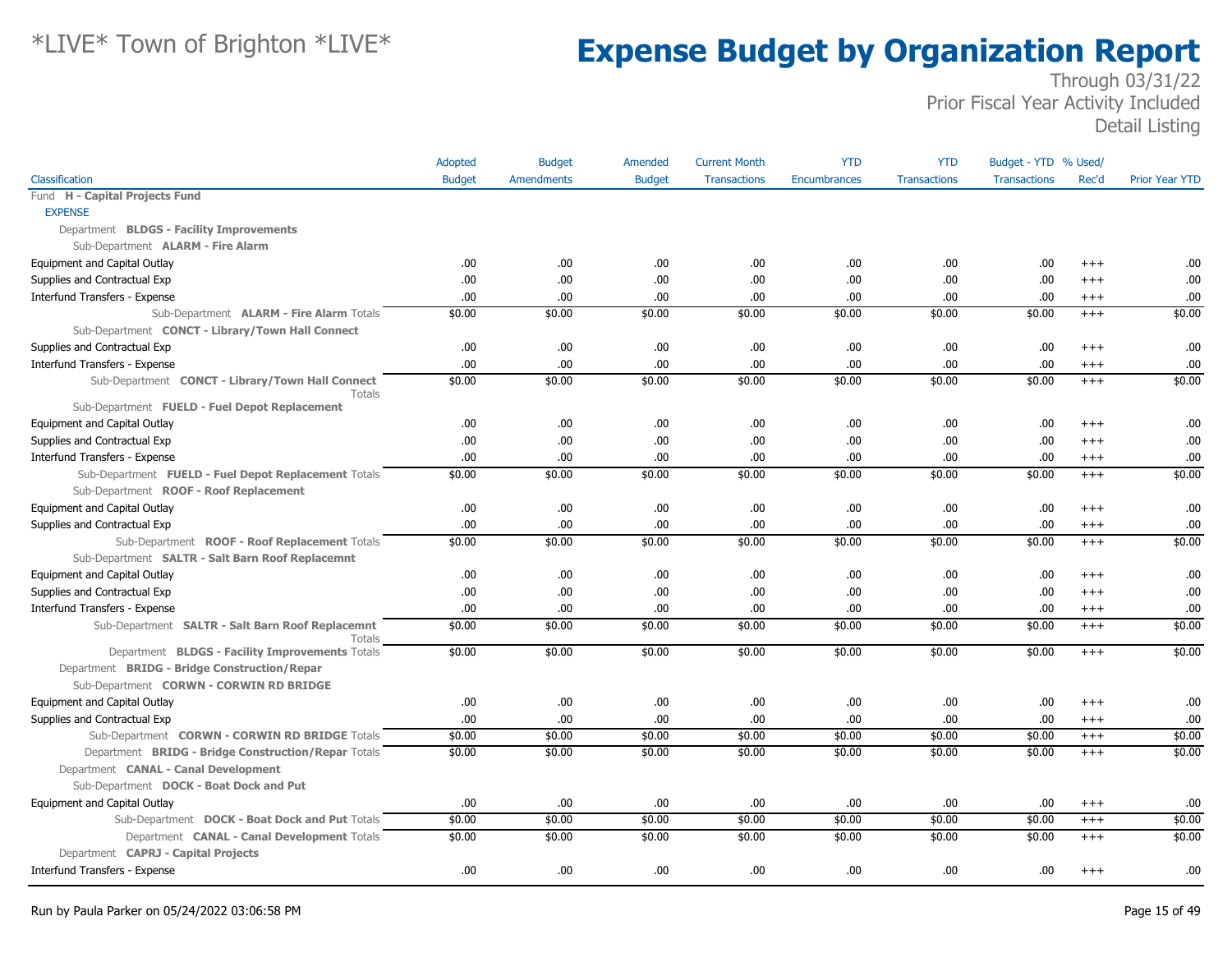|                                                       | Adopted       | <b>Budget</b>     | Amended       | <b>Current Month</b> | <b>YTD</b>          | <b>YTD</b>          | Budget - YTD % Used/ |          |                       |
|-------------------------------------------------------|---------------|-------------------|---------------|----------------------|---------------------|---------------------|----------------------|----------|-----------------------|
| Classification                                        | <b>Budget</b> | <b>Amendments</b> | <b>Budget</b> | <b>Transactions</b>  | <b>Encumbrances</b> | <b>Transactions</b> | <b>Transactions</b>  | Rec'd    | <b>Prior Year YTD</b> |
| Fund H - Capital Projects Fund                        |               |                   |               |                      |                     |                     |                      |          |                       |
| <b>EXPENSE</b>                                        |               |                   |               |                      |                     |                     |                      |          |                       |
| Department CAPRJ - Capital Projects                   |               |                   |               |                      |                     |                     |                      |          |                       |
| Sub-Department SNKTG - Const Sen. Keating Blvd        |               |                   |               |                      |                     |                     |                      |          |                       |
| Supplies and Contractual Exp                          | .00.          | .00.              | .00.          | .00                  | .00                 | .00.                | .00.                 | $+++$    | .00                   |
| Interfund Transfers - Expense                         | .00.          | .00               | .00.          | .00                  | .00                 | .00                 | .00.                 | $+++$    | .00                   |
| Sub-Department SNKTG - Const Sen. Keating Blvd Totals | \$0.00        | \$0.00            | \$0.00        | \$0.00               | \$0.00              | \$0.00              | \$0.00               | $+++$    | \$0.00                |
| Department CAPRJ - Capital Projects Totals            | \$0.00        | \$0.00            | \$0.00        | \$0.00               | \$0.00              | \$0.00              | \$0.00               | $^{+++}$ | \$0.00                |
| Department CULVT - Culvert                            |               |                   |               |                      |                     |                     |                      |          |                       |
| Sub-Department FAIR - Fairfield Rd. Culvert           |               |                   |               |                      |                     |                     |                      |          |                       |
| Equipment and Capital Outlay                          | .00.          | .00.              | .00.          | .00                  | .00                 | .00.                | .00.                 | $^{+++}$ | .00                   |
| Supplies and Contractual Exp                          | .00           | .00               | .00.          | .00                  | .00                 | .00                 | .00.                 | $^{+++}$ | .00                   |
| Interfund Transfers - Expense                         | .00.          | .00               | .00           | .00                  | .00                 | .00                 | .00.                 | $^{+++}$ | .00                   |
| Sub-Department FAIR - Fairfield Rd. Culvert Totals    | \$0.00        | \$0.00            | \$0.00        | \$0.00               | \$0.00              | \$0.00              | \$0.00               | $+++$    | \$0.00                |
| Department CULVT - Culvert Totals                     | \$0.00        | \$0.00            | \$0.00        | \$0.00               | \$0.00              | \$0.00              | \$0.00               | $^{+++}$ | \$0.00                |
| Department DPWOP - DPW Operations Center              |               |                   |               |                      |                     |                     |                      |          |                       |
| Sub-Department HVAC - HVAC                            |               |                   |               |                      |                     |                     |                      |          |                       |
| Equipment and Capital Outlay                          | .00.          | .00.              | .00.          | .00                  | .00                 | .00                 | .00.                 | $^{+++}$ | .00                   |
| Supplies and Contractual Exp                          | .00           | .00               | .00.          | .00                  | .00                 | .00                 | .00.                 | $+++$    | .00                   |
| Interfund Transfers - Expense                         | .00.          | .00.              | .00           | .00                  | .00                 | .00                 | .00.                 | $^{+++}$ | .00                   |
| Sub-Department HVAC - HVAC Totals                     | \$0.00        | \$0.00            | \$0.00        | \$0.00               | \$0.00              | \$0.00              | \$0.00               | $^{+++}$ | \$0.00                |
| Sub-Department ROOF - Roof Replacement                |               |                   |               |                      |                     |                     |                      |          |                       |
| Equipment and Capital Outlay                          | .00.          | .00.              | .00.          | .00                  | .00                 | .00.                | .00.                 | $+++$    | .00                   |
| Supplies and Contractual Exp                          | .00.          | .00               | .00.          | .00                  | .00                 | .00                 | .00.                 | $^{+++}$ | .00                   |
| Interfund Transfers - Expense                         | .00.          | .00.              | .00.          | .00                  | .00                 | .00.                | .00.                 | $^{+++}$ | .00                   |
| Sub-Department ROOF - Roof Replacement Totals         | \$0.00        | \$0.00            | \$0.00        | \$0.00               | \$0.00              | \$0.00              | \$0.00               | $+++$    | \$0.00                |
| Sub-Department SIDE - Siding                          |               |                   |               |                      |                     |                     |                      |          |                       |
| Equipment and Capital Outlay                          | .00           | .00               | .00.          | .00                  | .00                 | .00                 | .00.                 | $+++$    | .00                   |
| Supplies and Contractual Exp                          | .00           | .00.              | .00           | .00                  | .00                 | .00                 | .00.                 | $+++$    | .00                   |
| Interfund Transfers - Expense                         | .00           | .00.              | .00           | .00                  | .00                 | .00.                | .00.                 | $+++$    | .00                   |
| Sub-Department SIDE - Siding Totals                   | \$0.00        | \$0.00            | \$0.00        | \$0.00               | \$0.00              | \$0.00              | \$0.00               | $^{+++}$ | \$0.00                |
| Sub-Department WIND - Windows Replacement             |               |                   |               |                      |                     |                     |                      |          |                       |
| Equipment and Capital Outlay                          | .00.          | .00               | .00.          | .00                  | .00                 | .00.                | .00                  | $^{++}$  | .00                   |
| Supplies and Contractual Exp                          | .00.          | .00               | .00.          | .00                  | .00                 | .00                 | .00.                 | $^{+++}$ | .00                   |
| Interfund Transfers - Expense                         | .00.          | .00               | .00.          | .00                  | .00                 | .00                 | .00.                 | $^{+++}$ | .00                   |
| Sub-Department WIND - Windows Replacement Totals      | \$0.00        | \$0.00            | \$0.00        | \$0.00               | \$0.00              | \$0.00              | \$0.00               | $^{+++}$ | \$0.00                |
| Department DPWOP - DPW Operations Center Totals       | \$0.00        | \$0.00            | \$0.00        | \$0.00               | \$0.00              | \$0.00              | \$0.00               | $^{+++}$ | \$0.00                |
| Department DRAIN - Drainage Project                   |               |                   |               |                      |                     |                     |                      |          |                       |
| Sub-Department SUSQU - Susquehanna Drainage Proj      |               |                   |               |                      |                     |                     |                      |          |                       |
| Supplies and Contractual Exp                          | .00.          | .00               | .00.          | .00                  | .00                 | .00                 | .00                  | $+++$    | .00                   |
| Interfund Transfers - Expense                         | .00.          | .00               | .00           | .00                  | .00                 | .00.                | .00.                 | $^{+++}$ | .00                   |
|                                                       |               |                   |               |                      |                     |                     |                      |          |                       |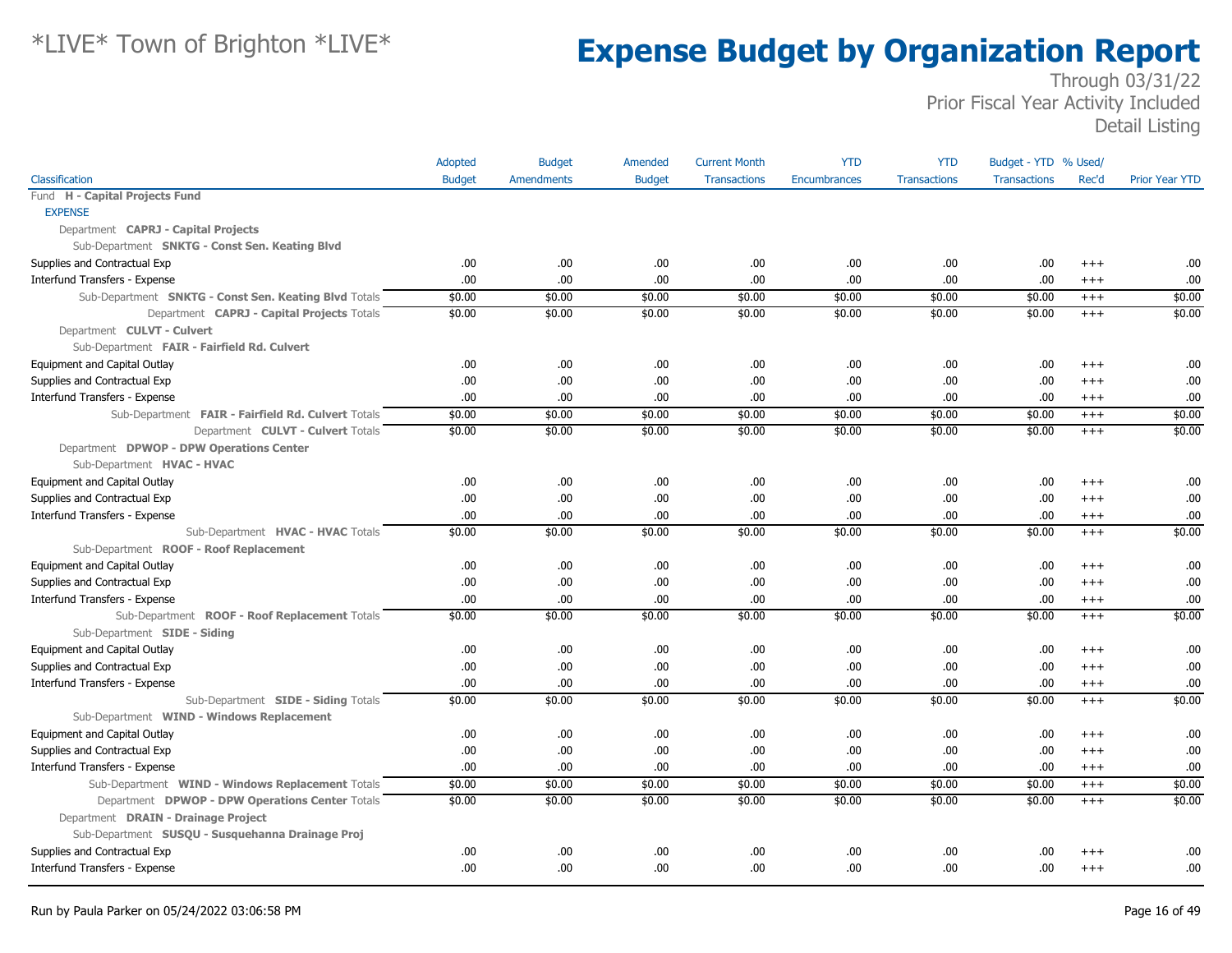|                                                                   | Adopted       | <b>Budget</b>     | Amended       | <b>Current Month</b> | <b>YTD</b>   | <b>YTD</b>          | Budget - YTD % Used/ |             |                       |
|-------------------------------------------------------------------|---------------|-------------------|---------------|----------------------|--------------|---------------------|----------------------|-------------|-----------------------|
| Classification                                                    | <b>Budget</b> | <b>Amendments</b> | <b>Budget</b> | <b>Transactions</b>  | Encumbrances | <b>Transactions</b> | <b>Transactions</b>  | Rec'd       | <b>Prior Year YTD</b> |
| Fund H - Capital Projects Fund                                    |               |                   |               |                      |              |                     |                      |             |                       |
| <b>EXPENSE</b>                                                    |               |                   |               |                      |              |                     |                      |             |                       |
| Department DRAIN - Drainage Project                               |               |                   |               |                      |              |                     |                      |             |                       |
| Sub-Department SUSQU - Susquehanna Drainage Proj<br><b>Totals</b> | \$0.00        | \$0.00            | \$0.00        | \$0.00               | \$0.00       | \$0.00              | \$0.00               | $^{+++}$    | \$0.00                |
| Department DRAIN - Drainage Project Totals                        | \$0.00        | \$0.00            | \$0.00        | \$0.00               | \$0.00       | \$0.00              | \$0.00               | $+++$       | \$0.00                |
| Department GIGP - Green Innovation GrantPrg                       |               |                   |               |                      |              |                     |                      |             |                       |
| Sub-Department MAGSP - Monroe Ave Green St. Prog                  |               |                   |               |                      |              |                     |                      |             |                       |
| Equipment and Capital Outlay                                      | .00.          | .00.              | .00           | .00.                 | .00          | .00                 | .00                  | $^{+++}$    | .00                   |
| Supplies and Contractual Exp                                      | .00           | .00.              | .00           | .00                  | .00          | .00                 | .00                  | $^{+++}$    | .00                   |
| Sub-Department MAGSP - Monroe Ave Green St. Prog<br>Totals        | \$0.00        | \$0.00            | \$0.00        | \$0.00               | \$0.00       | \$0.00              | \$0.00               | $+++$       | \$0.00                |
| Department GIGP - Green Innovation GrantPrg Totals                | \$0.00        | \$0.00            | \$0.00        | \$0.00               | \$0.00       | \$0.00              | \$0.00               | $+++$       | \$0.00                |
| Department LIBRY - Brighton Memorial Library                      |               |                   |               |                      |              |                     |                      |             |                       |
| Sub-Department CONCT - Library/Town Hall Connect                  |               |                   |               |                      |              |                     |                      |             |                       |
| Supplies and Contractual Exp                                      | .00           | .00.              | .00           | .00.                 | .00          | .00                 | .00                  | $^{+++}$    | .00                   |
| Sub-Department CONCT - Library/Town Hall Connect<br><b>Totals</b> | \$0.00        | \$0.00            | \$0.00        | \$0.00               | \$0.00       | \$0.00              | \$0.00               | $+++$       | \$0.00                |
| Sub-Department HVAC - HVAC                                        |               |                   |               |                      |              |                     |                      |             |                       |
| Equipment and Capital Outlay                                      | .00           | .00.              | .00           | .00.                 | .00          | .00                 | .00                  | $+++$       | .00                   |
| Supplies and Contractual Exp                                      | .00           | .00.              | .00           | .00.                 | .00          | .00                 | .00                  | $+++$       | .00                   |
| Interfund Transfers - Expense                                     | .00           | .00.              | .00           | .00                  | .00          | .00                 | .00                  | $^{+++}$    | .00                   |
| Sub-Department HVAC - HVAC Totals                                 | \$0.00        | \$0.00            | \$0.00        | \$0.00               | \$0.00       | \$0.00              | \$0.00               | $^{+++}$    | \$0.00                |
| Sub-Department HVAC2 - HVAC Replacement 2016                      |               |                   |               |                      |              |                     |                      |             |                       |
| Equipment and Capital Outlay                                      | .00           | .00.              | .00           | .00.                 | .00          | .00                 | .00                  | $+++$       | .00                   |
| Supplies and Contractual Exp                                      | .00           | .00.              | .00           | .00.                 | .00          | .00                 | .00                  | $^{+++}$    | .00                   |
| Sub-Department HVAC2 - HVAC Replacement 2016 Totals               | \$0.00        | \$0.00            | \$0.00        | \$0.00               | \$0.00       | \$0.00              | \$0.00               | $^{+++}$    | \$0.00                |
| Sub-Department ROOF - Roof Replacement                            |               |                   |               |                      |              |                     |                      |             |                       |
| Equipment and Capital Outlay                                      | .00.          | 727,000.00        | 727,000.00    | 6,460.00             | 651,140.00   | 6,460.00            | 69,400.00            | 90          | .00                   |
| Supplies and Contractual Exp                                      | .00           | 3,958.06          | 3,958.06      | .00.                 | .00          | .00                 | 3,958.06             | $\mathbf 0$ | .00                   |
| Sub-Department ROOF - Roof Replacement Totals                     | \$0.00        | \$730,958.06      | \$730,958.06  | \$6,460.00           | \$651,140.00 | \$6,460.00          | \$73,358.06          | 90%         | \$0.00                |
| Department LIBRY - Brighton Memorial Library Totals               | \$0.00        | \$730,958.06      | \$730,958.06  | \$6,460.00           | \$651,140.00 | \$6,460.00          | \$73,358.06          | 90%         | \$0.00                |
| Department LOAD - Loader Purchase                                 |               |                   |               |                      |              |                     |                      |             |                       |
| Sub-Department LDR17 - Loader 2017                                |               |                   |               |                      |              |                     |                      |             |                       |
| Equipment and Capital Outlay                                      | .00           | .00.              | .00           | .00.                 | .00          | .00                 | .00                  | $++++$      | .00                   |
| Supplies and Contractual Exp                                      | .00           | .00.              | .00.          | .00.                 | .00          | .00                 | .00                  | $++++$      | .00                   |
| Interfund Transfers - Expense                                     | .00           | .00.              | .00           | .00.                 | .00          | .00                 | .00                  | $+++$       | .00                   |
| Sub-Department LDR17 - Loader 2017 Totals                         | \$0.00        | \$0.00            | \$0.00        | \$0.00               | \$0.00       | \$0.00              | \$0.00               | $^{+++}$    | \$0.00                |
| Sub-Department LDR20 - Loader 2020                                |               |                   |               |                      |              |                     |                      |             |                       |
| Equipment and Capital Outlay                                      | .00           | .00.              | .00           | .00.                 | .00          | .00                 | .00                  | $+++$       | .00                   |
| Supplies and Contractual Exp                                      | .00           | .00.              | .00           | .00                  | .00          | .00                 | .00                  | $^{+++}$    | .00                   |
| Interfund Transfers - Expense                                     | .00.          | .00.              | .00.          | .00.                 | .00.         | .00                 | .00.                 | $+++$       | .00                   |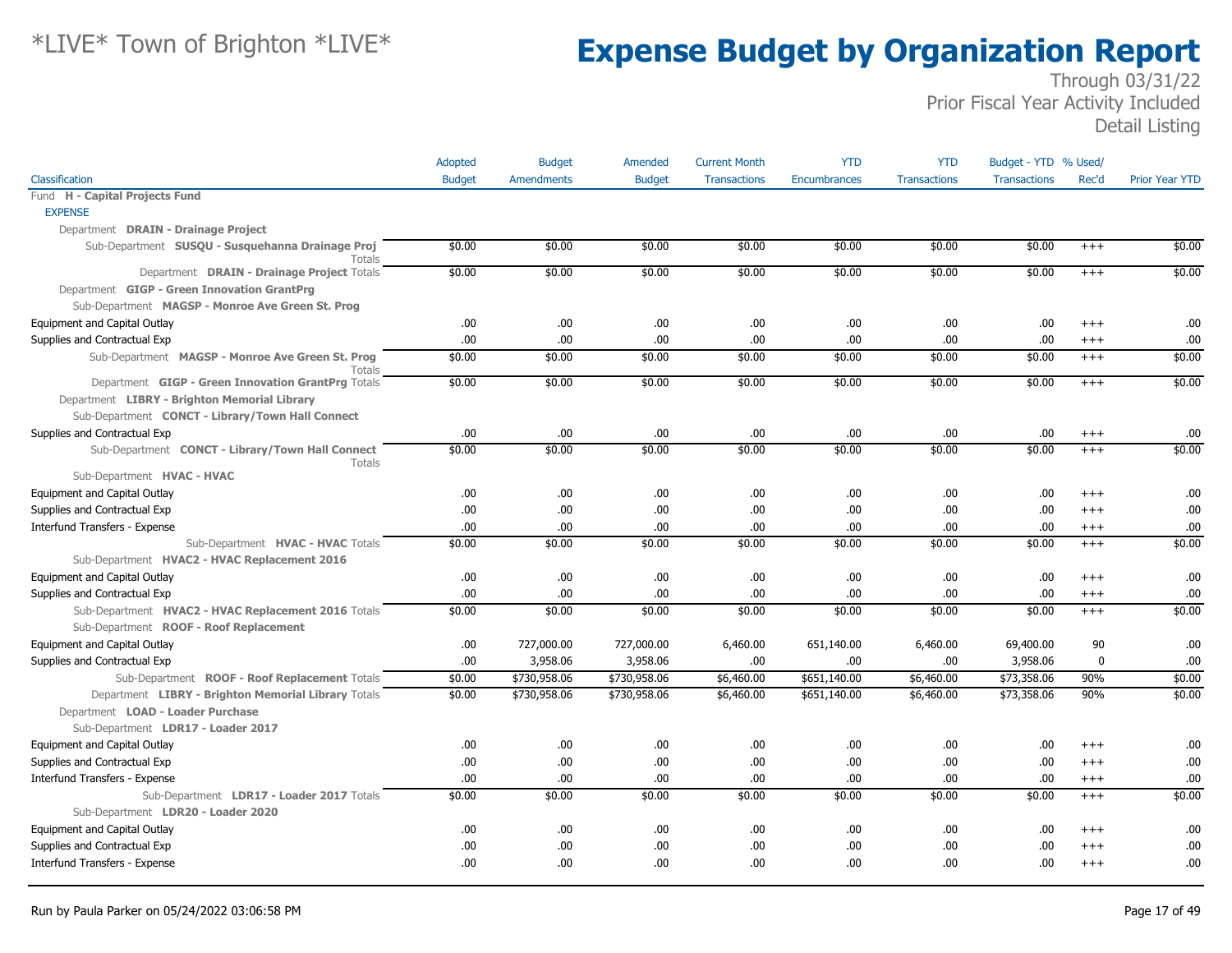|                                                                  | Adopted       | <b>Budget</b>     | Amended       | <b>Current Month</b> | <b>YTD</b>          | <b>YTD</b>          | Budget - YTD % Used/ |                |                       |
|------------------------------------------------------------------|---------------|-------------------|---------------|----------------------|---------------------|---------------------|----------------------|----------------|-----------------------|
| Classification                                                   | <b>Budget</b> | <b>Amendments</b> | <b>Budget</b> | <b>Transactions</b>  | <b>Encumbrances</b> | <b>Transactions</b> | <b>Transactions</b>  | Rec'd          | <b>Prior Year YTD</b> |
| Fund H - Capital Projects Fund                                   |               |                   |               |                      |                     |                     |                      |                |                       |
| <b>EXPENSE</b>                                                   |               |                   |               |                      |                     |                     |                      |                |                       |
| Department LOAD - Loader Purchase                                |               |                   |               |                      |                     |                     |                      |                |                       |
| Sub-Department LDR20 - Loader 2020 Totals                        | \$0.00        | \$0.00            | \$0.00        | \$0.00               | \$0.00              | \$0.00              | \$0.00               | $^{+++}$       | \$0.00                |
| Department LOAD - Loader Purchase Totals                         | \$0.00        | \$0.00            | \$0.00        | \$0.00               | \$0.00              | \$0.00              | \$0.00               | $+++$          | \$0.00                |
| Department PARKS - Parks                                         |               |                   |               |                      |                     |                     |                      |                |                       |
| Sub-Department BPAME - Buckland Park Amenities                   |               |                   |               |                      |                     |                     |                      |                |                       |
| Equipment and Capital Outlay                                     | .00.          | .00               | .00.          | .00                  | .00                 | .00                 | .00.                 | $^{++}$        | .00                   |
| Supplies and Contractual Exp                                     | .00           | .00               | .00.          | .00                  | .00                 | .00                 | .00.                 | $^{+++}$       | .00                   |
| Sub-Department BPAME - Buckland Park Amenities<br><b>Totals</b>  | \$0.00        | \$0.00            | \$0.00        | \$0.00               | \$0.00              | \$0.00              | \$0.00               | $^{+++}$       | \$0.00                |
| Sub-Department CGLEN - Corbett's Glen Acquir/Dev                 |               |                   |               |                      |                     |                     |                      |                |                       |
| Equipment and Capital Outlay                                     | .00.          | .00.              | .00.          | .00                  | .00                 | .00                 | .00.                 | $^{+++}$       | .00                   |
| Supplies and Contractual Exp                                     | .00           | .00               | .00.          | .00                  | .00                 | .00                 | .00                  | $^{+++}$       | .00                   |
| Sub-Department CGLEN - Corbett's Glen Acquir/Dev<br>Totals       | \$0.00        | \$0.00            | \$0.00        | \$0.00               | \$0.00              | \$0.00              | \$0.00               | $+++$          | \$0.00                |
| Sub-Department EWTRL - Elmwood/Westfall Trail                    |               |                   |               |                      |                     |                     |                      |                |                       |
| Equipment and Capital Outlay                                     | .00           | .00.              | .00           | .00                  | .00                 | .00                 | .00.                 | $^{+++}$       | .00                   |
| Supplies and Contractual Exp                                     | .00           | .00.              | .00.          | .00                  | .00.                | .00                 | .00                  | $^{++}$        | .00                   |
| Interfund Transfers - Expense                                    | .00           | .00               | .00.          | .00                  | .00                 | .00                 | .00.                 | $^{+++}$       | .00.                  |
| Sub-Department EWTRL - Elmwood/Westfall Trail Totals             | \$0.00        | \$0.00            | \$0.00        | \$0.00               | \$0.00              | \$0.00              | \$0.00               | $^{+++}$       | \$0.00                |
| Sub-Department FARMH - Restore Gonsen. Farmhouse                 |               |                   |               |                      |                     |                     |                      |                |                       |
| Equipment and Capital Outlay                                     | .00           | .00               | .00.          | .00                  | .00                 | .00                 | .00.                 | $+++$          | .00                   |
| Supplies and Contractual Exp                                     | .00.          | .00               | .00.          | .00                  | .00                 | .00                 | .00.                 | $^{+++}$       | .00                   |
| Sub-Department FARMH - Restore Gonsen. Farmhouse<br>Totals       | \$0.00        | \$0.00            | \$0.00        | \$0.00               | \$0.00              | \$0.00              | \$0.00               | $+++$          | \$0.00                |
| Sub-Department FMRKT - Farmers Market Building                   |               |                   |               |                      |                     |                     |                      |                |                       |
| Equipment and Capital Outlay                                     | .00.          | 791,376.21        | 791,376.21    | .00                  | 14,734.00           | .00                 | 776,642.21           | $\overline{2}$ | 25,835.25             |
| Supplies and Contractual Exp                                     | .00           | 200,343.29        | 200,343.29    | 6,325.00             | 118,053.29          | 6,325.00            | 75,965.00            | 62             | .00                   |
| Sub-Department FMRKT - Farmers Market Building Totals            | \$0.00        | \$991,719.50      | \$991,719.50  | \$6,325.00           | \$132,787.29        | \$6,325.00          | \$852,607.21         | 14%            | \$25,835.25           |
| Sub-Department PLAN - Park Planning/Investigate                  |               |                   |               |                      |                     |                     |                      |                |                       |
| Supplies and Contractual Exp                                     | .00           | .00               | .00.          | .00                  | .00.                | .00                 | .00.                 | $^{+++}$       | .00                   |
| Interfund Transfers - Expense                                    | .00           | .00               | .00.          | .00                  | .00                 | .00                 | .00.                 | $^{+++}$       | .00                   |
| Sub-Department PLAN - Park Planning/Investigate<br><b>Totals</b> | \$0.00        | \$0.00            | \$0.00        | \$0.00               | \$0.00              | \$0.00              | \$0.00               | $+++$          | \$0.00                |
| Sub-Department PRK03 - 2003 Parkland Purch/Dev                   |               |                   |               |                      |                     |                     |                      |                |                       |
| Equipment and Capital Outlay                                     | .00.          | .00               | .00.          | .00                  | .00.                | .00                 | .00.                 | $^{++}$        | .00                   |
| Supplies and Contractual Exp                                     | .00           | .00               | .00.          | .00                  | .00.                | .00                 | .00                  | $^{+++}$       | .00                   |
| Interfund Transfers - Expense                                    | .00.          | 139,312.07        | 139,312.07    | .00                  | .00                 | .00                 | 139,312.07           | 0              | .00                   |
| Sub-Department PRK03 - 2003 Parkland Purch/Dev<br>Totals         | \$0.00        | \$139,312.07      | \$139,312.07  | \$0.00               | \$0.00              | \$0.00              | \$139,312.07         | 0%             | \$0.00                |
| Sub-Department PRK18 - 2018 Parkland Purchase                    |               |                   |               |                      |                     |                     |                      |                |                       |
| Equipment and Capital Outlay                                     | .00.          | .00               | .00.          | .00                  | .00                 | .00                 | .00.                 | $^{++}$        | .00                   |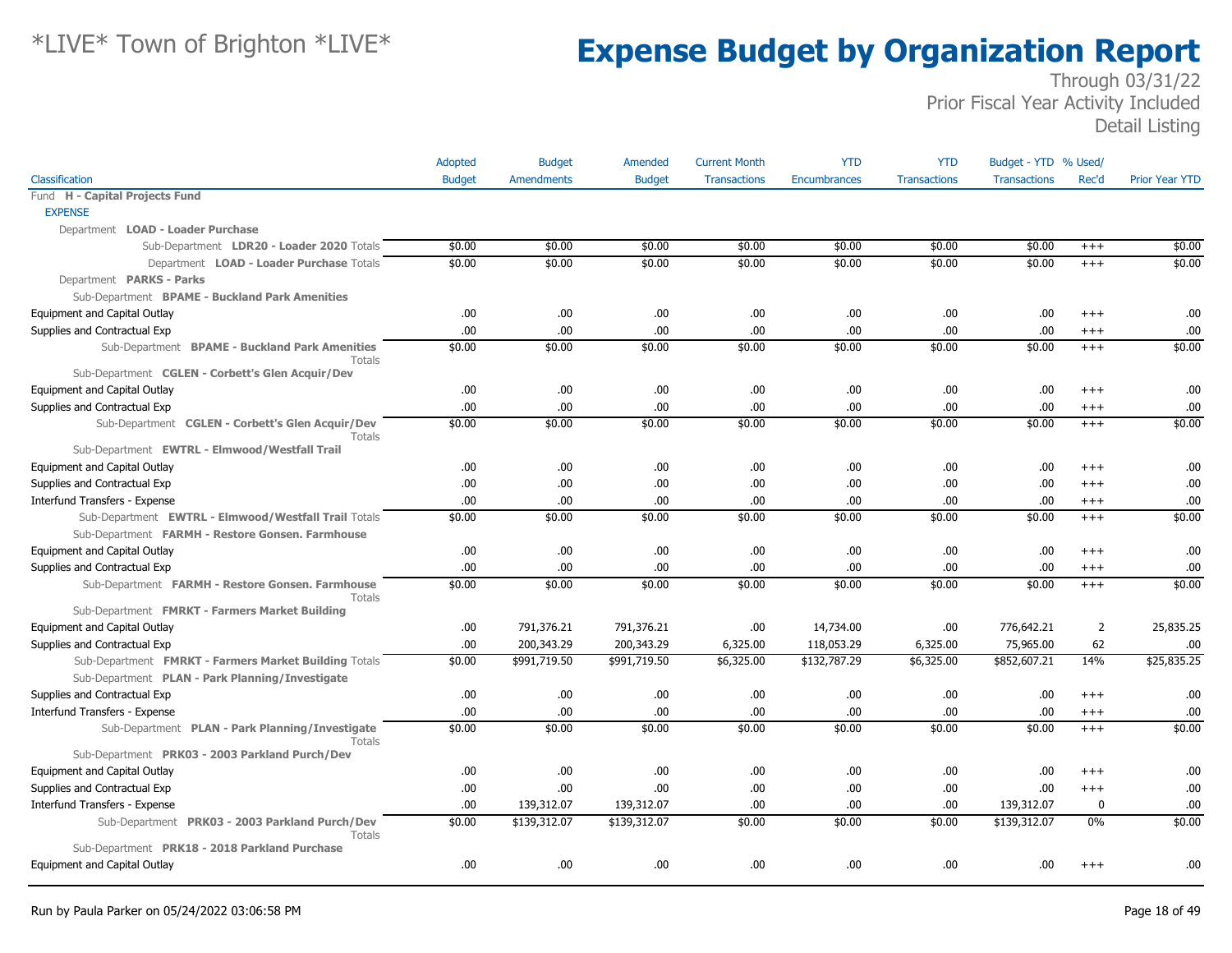|                                                         | Adopted       | <b>Budget</b>     | Amended        | <b>Current Month</b> | <b>YTD</b>   | <b>YTD</b>          | Budget - YTD % Used/ |             |                       |
|---------------------------------------------------------|---------------|-------------------|----------------|----------------------|--------------|---------------------|----------------------|-------------|-----------------------|
| Classification                                          | <b>Budget</b> | <b>Amendments</b> | <b>Budget</b>  | <b>Transactions</b>  | Encumbrances | <b>Transactions</b> | <b>Transactions</b>  | Rec'd       | <b>Prior Year YTD</b> |
| Fund H - Capital Projects Fund                          |               |                   |                |                      |              |                     |                      |             |                       |
| <b>EXPENSE</b>                                          |               |                   |                |                      |              |                     |                      |             |                       |
| Department PARKS - Parks                                |               |                   |                |                      |              |                     |                      |             |                       |
| Sub-Department PRK18 - 2018 Parkland Purchase           |               |                   |                |                      |              |                     |                      |             |                       |
| Supplies and Contractual Exp                            | .00.          | .00.              | .00            | .00.                 | .00          | .00                 | .00.                 | $^{+++}$    | .00                   |
| Interfund Transfers - Expense                           | .00.          | .00.              | .00            | .00.                 | .00          | .00                 | .00.                 | $^{+++}$    | .00                   |
| Sub-Department PRK18 - 2018 Parkland Purchase Totals    | \$0.00        | \$0.00            | \$0.00         | \$0.00               | \$0.00       | \$0.00              | \$0.00               | $+++$       | \$0.00                |
| Sub-Department PRK22 - 2022 Parkland Purchase           |               |                   |                |                      |              |                     |                      |             |                       |
| Equipment and Capital Outlay                            | .00.          | 1,845,000.00      | 1,845,000.00   | .00.                 | .00          | .00                 | 1,845,000.00         | 0           | .00                   |
| Supplies and Contractual Exp                            | .00.          | 50,000.00         | 50,000.00      | .00.                 | .00.         | .00                 | 50,000.00            | 0           | .00                   |
| Sub-Department PRK22 - 2022 Parkland Purchase Totals    | \$0.00        | \$1,895,000.00    | \$1,895,000.00 | \$0.00               | \$0.00       | \$0.00              | \$1,895,000.00       | $0\%$       | \$0.00                |
| Sub-Department TPTRL - Highland/Canal Trail             |               |                   |                |                      |              |                     |                      |             |                       |
| Equipment and Capital Outlay                            | .00           | .00.              | .00            | .00.                 | .00          | .00                 | .00.                 | $+++$       | .00                   |
| Supplies and Contractual Exp                            | .00.          | 1,556.07          | 1,556.07       | .00.                 | 1,556.07     | .00                 | .00.                 | 100         | .00                   |
| Interfund Transfers - Expense                           | .00           | 374,123.35        | 374,123.35     | .00.                 | .00          | .00                 | 374,123.35           | $\mathbf 0$ | .00                   |
| Sub-Department TPTRL - Highland/Canal Trail Totals      | \$0.00        | \$375,679.42      | \$375,679.42   | \$0.00               | \$1,556.07   | \$0.00              | \$374,123.35         | $0\%$       | \$0.00                |
| Department PARKS - Parks Totals                         | \$0.00        | \$3,401,710.99    | \$3,401,710.99 | \$6,325.00           | \$134,343.36 | \$6,325.00          | \$3,261,042.63       | 4%          | \$25,835.25           |
| Department PSFTY - Public Safety Wing                   |               |                   |                |                      |              |                     |                      |             |                       |
| Sub-Department HVAC - HVAC                              |               |                   |                |                      |              |                     |                      |             |                       |
| Equipment and Capital Outlay                            | .00.          | .00.              | .00.           | .00.                 | .00          | .00                 | .00.                 | $+++$       | .00                   |
| Supplies and Contractual Exp                            | .00           | .00.              | .00            | .00                  | .00          | .00                 | .00.                 | $^{+++}$    | .00                   |
| Interfund Transfers - Expense                           | .00.          | .00.              | .00            | .00.                 | .00          | .00                 | .00.                 | $^{+++}$    | .00                   |
| Sub-Department HVAC - HVAC Totals                       | \$0.00        | \$0.00            | \$0.00         | \$0.00               | \$0.00       | \$0.00              | \$0.00               | $^{+++}$    | \$0.00                |
| Department PSFTY - Public Safety Wing Totals            | \$0.00        | \$0.00            | \$0.00         | \$0.00               | \$0.00       | \$0.00              | \$0.00               | $^{+++}$    | \$0.00                |
| Department REVAL - Revaluation Project                  |               |                   |                |                      |              |                     |                      |             |                       |
| Supplies and Contractual Exp                            | .00           | .00.              | .00            | .00.                 | .00          | .00                 | .00.                 | $+++$       | .00                   |
| Sub-Department UPD07 - 2007 Assessment Update           |               |                   |                |                      |              |                     |                      |             |                       |
| Supplies and Contractual Exp                            | .00           | .00.              | .00            | .00.                 | .00          | .00                 | .00.                 | $^{+++}$    | .00                   |
| Interfund Transfers - Expense                           | .00           | .00.              | .00.           | .00.                 | .00          | .00                 | .00.                 | $^{+++}$    | .00                   |
| Sub-Department UPD07 - 2007 Assessment Update           | \$0.00        | \$0.00            | \$0.00         | \$0.00               | \$0.00       | \$0.00              | \$0.00               | $+++$       | \$0.00                |
| Totals<br>Sub-Department UPD18 - 2018 Assessment Update |               |                   |                |                      |              |                     |                      |             |                       |
| Equipment and Capital Outlay                            | .00           | .00.              | .00            | .00.                 | .00          | .00                 | .00.                 | $+++$       | .00                   |
| Supplies and Contractual Exp                            | .00           | .00.              | .00            | .00                  | .00          | .00                 | .00.                 | $^{+++}$    | .00                   |
| Interfund Transfers - Expense                           | .00           | .00.              | .00.           | .00.                 | .00.         | .00.                | .00.                 | $^{+++}$    | .00                   |
| Sub-Department UPD18 - 2018 Assessment Update           | \$0.00        | \$0.00            | \$0.00         | \$0.00               | \$0.00       | \$0.00              | \$0.00               | $+++$       | \$0.00                |
| Totals                                                  |               |                   |                |                      |              |                     |                      |             |                       |
| Department REVAL - Revaluation Project Totals           | \$0.00        | \$0.00            | \$0.00         | \$0.00               | \$0.00       | \$0.00              | \$0.00               | $+++$       | \$0.00                |
| Department ROADS - Road Construction/Repair             |               |                   |                |                      |              |                     |                      |             |                       |
| Sub-Department ACHIT - Ashbourne/Chelmsford/HillsideInt |               |                   |                |                      |              |                     |                      |             |                       |
| Equipment and Capital Outlay                            | .00.          | .00.              | .00            | .00                  | .00          | .00                 | .00.                 | $++++$      | .00                   |
| Supplies and Contractual Exp                            | .00.          | 00.               | .00.           | .00                  | .00.         | .00                 | .00.                 | $+++$       | .00                   |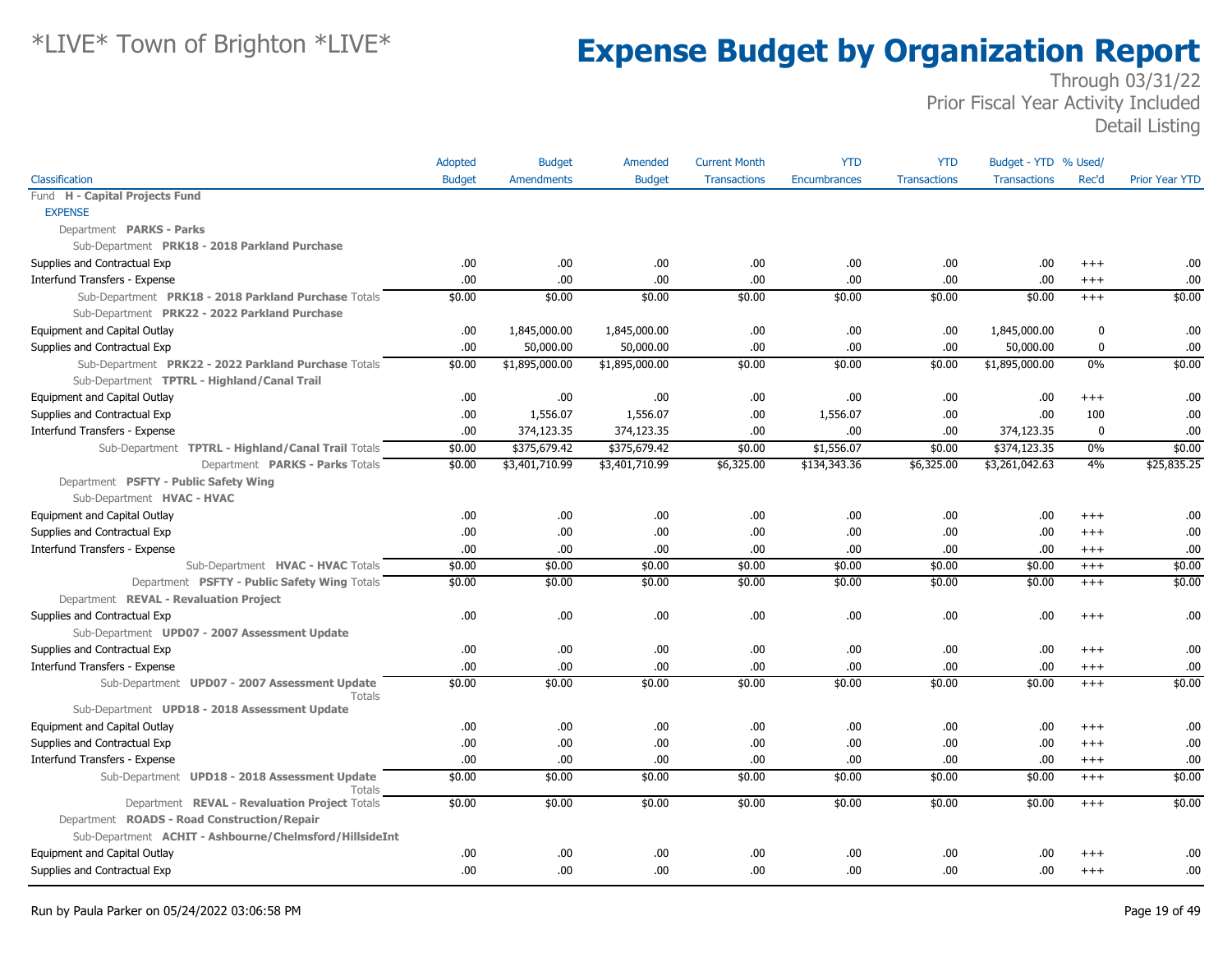|                                                                                                                                                   | Adopted       | <b>Budget</b>     | Amended       | <b>Current Month</b> | <b>YTD</b>          | <b>YTD</b>          | Budget - YTD % Used/ |          |                       |
|---------------------------------------------------------------------------------------------------------------------------------------------------|---------------|-------------------|---------------|----------------------|---------------------|---------------------|----------------------|----------|-----------------------|
| Classification                                                                                                                                    | <b>Budget</b> | <b>Amendments</b> | <b>Budget</b> | <b>Transactions</b>  | <b>Encumbrances</b> | <b>Transactions</b> | <b>Transactions</b>  | Rec'd    | <b>Prior Year YTD</b> |
| Fund H - Capital Projects Fund                                                                                                                    |               |                   |               |                      |                     |                     |                      |          |                       |
| <b>EXPENSE</b>                                                                                                                                    |               |                   |               |                      |                     |                     |                      |          |                       |
| Department ROADS - Road Construction/Repair                                                                                                       |               |                   |               |                      |                     |                     |                      |          |                       |
| Sub-Department <b>ACHIT -</b><br>Ashbourne/Chelmsford/HillsideInt Totals<br>Sub-Department DUFF - Duffield&Dartford Rds Reconstruc                | \$0.00        | \$0.00            | \$0.00        | \$0.00               | \$0.00              | \$0.00              | \$0.00               | $+++$    | \$0.00                |
| Equipment and Capital Outlay                                                                                                                      | .00           | .00               | .00.          | .00                  | .00                 | .00.                | .00.                 | $^{++}$  | 5,970.00              |
| Supplies and Contractual Exp                                                                                                                      | .00           | .00               | .00           | .00                  | .00                 | .00                 | .00.                 | $^{+++}$ | .00                   |
| Sub-Department DUFF - Duffield&Dartford Rds<br><b>Reconstruc Totals</b>                                                                           | \$0.00        | \$0.00            | \$0.00        | \$0.00               | \$0.00              | \$0.00              | \$0.00               | $+++$    | \$5,970.00            |
| Sub-Department HAVEN - Havens Road Repaving                                                                                                       |               |                   |               |                      |                     |                     |                      |          |                       |
| Equipment and Capital Outlay                                                                                                                      | .00           | .00.              | .00.          | .00                  | .00<br>.00          | .00.<br>.00.        | .00.<br>.00.         | $+++$    | .00                   |
| Supplies and Contractual Exp                                                                                                                      | .00.          | .00<br>.00        | .00.<br>.00   | .00                  | .00                 |                     |                      | $+++$    | .00<br>.00            |
| Interfund Transfers - Expense                                                                                                                     | .00<br>\$0.00 | \$0.00            | \$0.00        | .00                  | \$0.00              | .00<br>\$0.00       | .00.<br>\$0.00       | $^{+++}$ | \$0.00                |
| Sub-Department HAVEN - Havens Road Repaving Totals                                                                                                |               |                   |               | \$0.00               |                     |                     |                      | $^{+++}$ |                       |
| Sub-Department HGLND - Highland Ave Reconstruct<br>Equipment and Capital Outlay                                                                   | .00           | .00               | .00.          | .00                  | .00                 | .00                 | .00.                 | $+++$    | .00                   |
| Supplies and Contractual Exp                                                                                                                      | .00.          | .00               | .00           | .00                  | .00                 | .00                 | .00.                 | $+++$    | .00                   |
| Interfund Transfers - Expense                                                                                                                     | .00           | .00               | .00.          | .00                  | .00                 | .00                 | .00.                 | $^{+++}$ | .00                   |
| Sub-Department HGLND - Highland Ave Reconstruct                                                                                                   | \$0.00        | \$0.00            | \$0.00        | \$0.00               | \$0.00              | \$0.00              | \$0.00               | $+++$    | \$0.00                |
| Totals                                                                                                                                            |               |                   |               |                      |                     |                     |                      |          |                       |
| Sub-Department NIDHA - Homeacres Entranceway                                                                                                      | .00.          |                   |               |                      |                     | .00.                | .00.                 |          | .00                   |
| Equipment and Capital Outlay                                                                                                                      |               | .00               | .00.          | .00                  | .00                 |                     |                      | $+++$    |                       |
| Supplies and Contractual Exp                                                                                                                      | .00.          | .00               | .00.          | .00                  | .00                 | .00.                | .00.                 | $^{+++}$ | .00                   |
| Sub-Department NIDHA - Homeacres Entranceway Totals<br>Sub-Department NLIMP - NrthLandImp-BlsmToBrncrft                                           | \$0.00        | \$0.00            | \$0.00        | \$0.00               | \$0.00              | \$0.00              | \$0.00               | $^{+++}$ | \$0.00                |
| Supplies and Contractual Exp                                                                                                                      | .00.          | .00               | .00.          | .00                  | .00                 | .00.                | .00.                 | $^{+++}$ | .00                   |
| Interfund Transfers - Expense                                                                                                                     | .00           | .00.              | .00.          | .00                  | .00                 | .00.                | .00.                 | $^{+++}$ | .00                   |
| Sub-Department NLIMP - NrthLandImp-BlsmToBrncrft<br>Totals                                                                                        | \$0.00        | \$0.00            | \$0.00        | \$0.00               | \$0.00              | \$0.00              | \$0.00               | $^{+++}$ | \$0.00                |
| Department ROADS - Road Construction/Repair Totals<br>Department SEWER - Consolidated Sewer Dist<br>Sub-Department BLOSM - Blossom Rd Sewer Valve | \$0.00        | \$0.00            | \$0.00        | \$0.00               | \$0.00              | \$0.00              | \$0.00               | $+++$    | \$5,970.00            |
| <b>Equipment and Capital Outlay</b>                                                                                                               | .00.          | .00               | .00           | .00                  | .00                 | .00                 | .00.                 | $+++$    | .00                   |
| Supplies and Contractual Exp                                                                                                                      | .00.          | .00.              | .00           | .00                  | .00                 | .00                 | .00.                 | $^{+++}$ | .00                   |
| Interfund Transfers - Expense                                                                                                                     | .00           | .00               | .00           | .00                  | .00                 | .00                 | .00.                 | $+++$    | .00                   |
| Sub-Department BLOSM - Blossom Rd Sewer Valve Totals                                                                                              | \$0.00        | \$0.00            | \$0.00        | \$0.00               | \$0.00              | \$0.00              | \$0.00               | $^{+++}$ | \$0.00                |
| Sub-Department EARS2 - Elmwood Ave Swr Phase II                                                                                                   |               |                   |               |                      |                     |                     |                      |          |                       |
| <b>Equipment and Capital Outlay</b>                                                                                                               | .00.          | .00.              | .00           | .00                  | .00                 | .00                 | .00.                 | $+++$    | .00                   |
| Supplies and Contractual Exp                                                                                                                      | .00           | .00               | .00.          | .00                  | .00                 | .00                 | .00.                 | $++++$   | .00                   |
| Interfund Transfers - Expense                                                                                                                     | .00           | .00.              | .00           | .00                  | .00                 | .00.                | .00.                 | $+++$    | .00                   |
| Sub-Department EARS2 - Elmwood Ave Swr Phase II                                                                                                   | \$0.00        | \$0.00            | \$0.00        | \$0.00               | \$0.00              | \$0.00              | \$0.00               | $+++$    | \$0.00                |
| Totals                                                                                                                                            |               |                   |               |                      |                     |                     |                      |          |                       |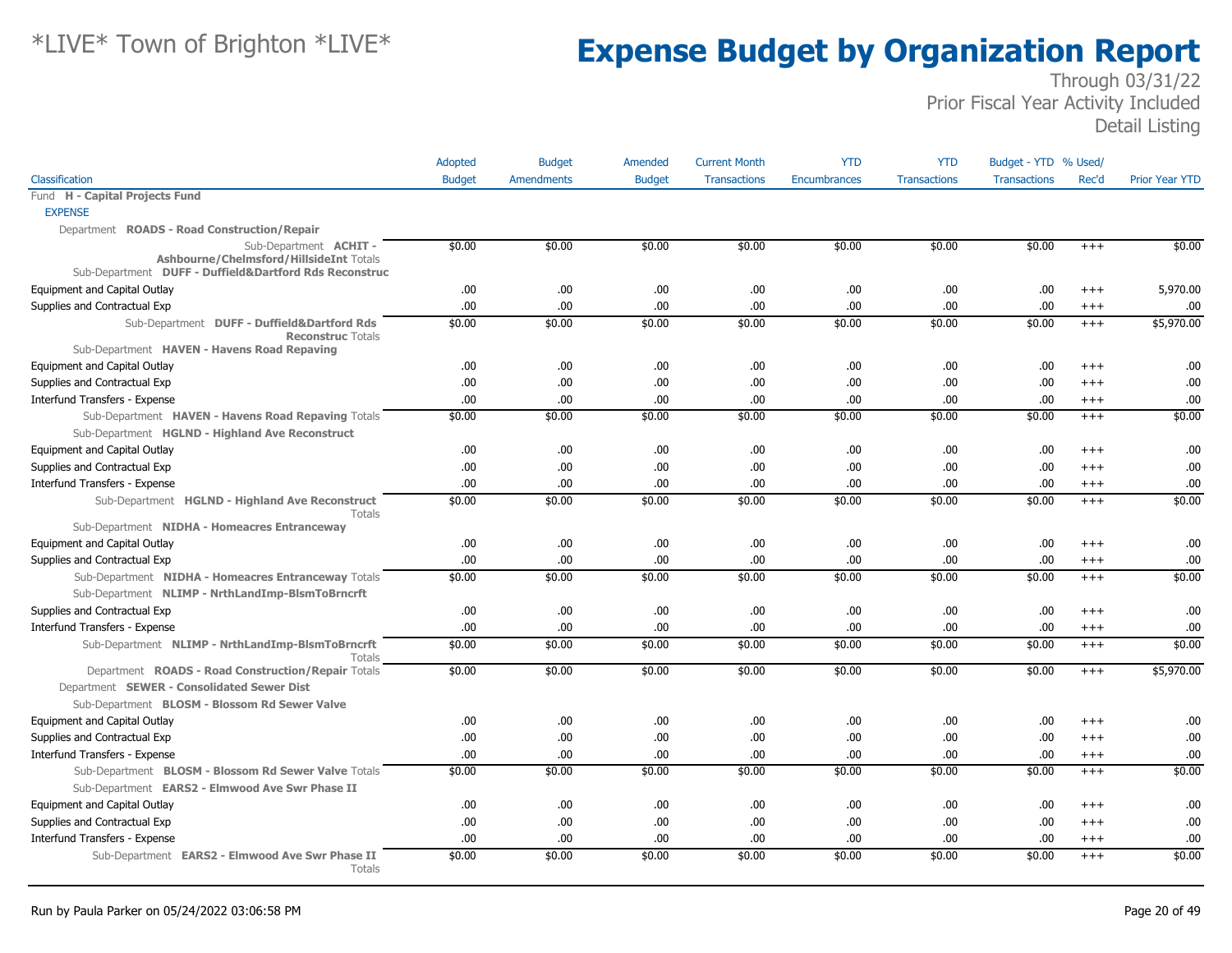|                                                                                                            | <b>Adopted</b> | <b>Budget</b>     | Amended       | <b>Current Month</b> | <b>YTD</b>          | <b>YTD</b>          | Budget - YTD % Used/ |          |                       |
|------------------------------------------------------------------------------------------------------------|----------------|-------------------|---------------|----------------------|---------------------|---------------------|----------------------|----------|-----------------------|
| Classification                                                                                             | <b>Budget</b>  | <b>Amendments</b> | <b>Budget</b> | <b>Transactions</b>  | <b>Encumbrances</b> | <b>Transactions</b> | <b>Transactions</b>  | Rec'd    | <b>Prior Year YTD</b> |
| Fund H - Capital Projects Fund                                                                             |                |                   |               |                      |                     |                     |                      |          |                       |
| <b>EXPENSE</b>                                                                                             |                |                   |               |                      |                     |                     |                      |          |                       |
| Department SEWER - Consolidated Sewer Dist                                                                 |                |                   |               |                      |                     |                     |                      |          |                       |
| Sub-Department EASWR - Elmwood Ave Sanitary Sewr                                                           |                |                   |               |                      |                     |                     |                      |          |                       |
| Equipment and Capital Outlay                                                                               | .00            | .00               | .00           | .00                  | .00.                | .00                 | .00.                 | $+++$    | .00                   |
| Supplies and Contractual Exp                                                                               | .00            | .00               | .00.          | .00                  | .00                 | .00                 | .00.                 | $+++$    | .00                   |
| Interfund Transfers - Expense                                                                              | 00.            | .00.              | .00.          | .00                  | .00.                | .00                 | .00.                 | $+++$    | .00                   |
| Sub-Department EASWR - Elmwood Ave Sanitary Sewr<br>Totals                                                 | \$0.00         | \$0.00            | \$0.00        | \$0.00               | \$0.00              | \$0.00              | \$0.00               | $^{+++}$ | \$0.00                |
| Sub-Department ELINE - East Ave. Sewer Relining                                                            |                |                   |               |                      |                     |                     |                      |          |                       |
| Equipment and Capital Outlay                                                                               | .00            | .00               | .00.          | .00                  | .00                 | .00                 | .00.                 | $+++$    | .00                   |
| Supplies and Contractual Exp                                                                               | .00            | .00               | .00.          | .00                  | .00.                | .00                 | .00.                 | $^{+++}$ | .00                   |
| Interfund Transfers - Expense                                                                              | .00            | .00               | .00.          | .00                  | .00.                | .00                 | .00.                 | $^{+++}$ | .00                   |
| Sub-Department ELINE - East Ave. Sewer Relining Totals<br>Sub-Department STORM - STORM SWR REPAIR/CONSTRUC | \$0.00         | \$0.00            | \$0.00        | \$0.00               | \$0.00              | \$0.00              | \$0.00               | $+++$    | \$0.00                |
| Equipment and Capital Outlay                                                                               | .00            | .00               | .00.          | .00                  | .00.                | .00                 | .00.                 | $+++$    | .00                   |
| Supplies and Contractual Exp                                                                               | .00.           | .00.              | .00.          | .00                  | .00.                | .00                 | .00.                 | $+++$    | .00                   |
| Interfund Transfers - Expense                                                                              | .00            | .00               | .00.          | .00                  | .00                 | .00                 | .00.                 | $+++$    | .00                   |
| Sub-Department STORM - STORM SWR<br><b>REPAIR/CONSTRUC Totals</b>                                          | \$0.00         | \$0.00            | \$0.00        | \$0.00               | \$0.00              | \$0.00              | \$0.00               | $+++$    | \$0.00                |
| Sub-Department WDRSS - Western Dr. Sanitary Swr                                                            |                |                   |               |                      |                     |                     |                      |          |                       |
| Equipment and Capital Outlay                                                                               | .00.<br>.00    | .00<br>.00        | .00.<br>.00.  | .00                  | .00.<br>.00.        | .00<br>.00          | .00.<br>.00.         | $+++$    | .00<br>.00            |
| Supplies and Contractual Exp                                                                               |                |                   |               | .00                  |                     |                     |                      | $+++$    |                       |
| Sub-Department WDRSS - Western Dr. Sanitary Swr<br>Totals                                                  | \$0.00         | \$0.00            | \$0.00        | \$0.00               | \$0.00              | \$0.00              | \$0.00               | $^{+++}$ | \$0.00                |
| Department SEWER - Consolidated Sewer Dist Totals                                                          | \$0.00         | \$0.00            | \$0.00        | \$0.00               | \$0.00              | \$0.00              | \$0.00               | $^{+++}$ | \$0.00                |
| Department SWALK - Townwide Sidewalk Network                                                               |                |                   |               |                      |                     |                     |                      |          |                       |
| Sub-Department EASTA - East Ave Sidewalk Project 2022                                                      |                |                   |               |                      |                     |                     |                      |          |                       |
| Equipment and Capital Outlay                                                                               | .00.           | .00               | .00.          | .00                  | .00                 | .00                 | .00.                 | $+++$    | .00                   |
| Supplies and Contractual Exp                                                                               | .00.           | .00               | .00.          | .00                  | .00.                | .00                 | .00.                 | $+++$    | .00                   |
| Sub-Department EASTA - East Ave Sidewalk Project<br>2022 Totals                                            | \$0.00         | \$0.00            | \$0.00        | \$0.00               | \$0.00              | \$0.00              | \$0.00               | $+++$    | \$0.00                |
| Sub-Department TWALK - Townwide Sidewalk Constr                                                            |                |                   |               |                      |                     |                     |                      |          |                       |
| Equipment and Capital Outlay                                                                               | .00            | .00.              | .00           | .00                  | .00.                | .00                 | .00                  | $+++$    | .00                   |
| Supplies and Contractual Exp                                                                               | .00            | .00               | .00.          | .00                  | .00.                | .00                 | .00.                 | $^{+++}$ | .00                   |
| Sub-Department TWALK - Townwide Sidewalk Constr<br>Totals                                                  | \$0.00         | \$0.00            | \$0.00        | \$0.00               | \$0.00              | \$0.00              | \$0.00               | $^{+++}$ | \$0.00                |
| Department SWALK - Townwide Sidewalk Network Totals<br>Department SWEEP - Street Sweeper                   | \$0.00         | \$0.00            | \$0.00        | \$0.00               | \$0.00              | \$0.00              | \$0.00               | $+++$    | \$0.00                |
| Sub-Department SWP14 - St. Sweeper 2014                                                                    |                |                   |               |                      |                     |                     |                      |          |                       |
| Equipment and Capital Outlay                                                                               | .00            | .00               | .00.          | .00                  | .00                 | .00                 | .00                  | $+++$    | .00                   |
| Supplies and Contractual Exp                                                                               | .00            | .00               | .00.          | .00                  | .00                 | .00                 | .00                  | $+++$    | .00                   |
| Interfund Transfers - Expense                                                                              | .00.           | .00               | .00.          | .00                  | .00.                | .00                 | .00                  | $^{+++}$ | .00                   |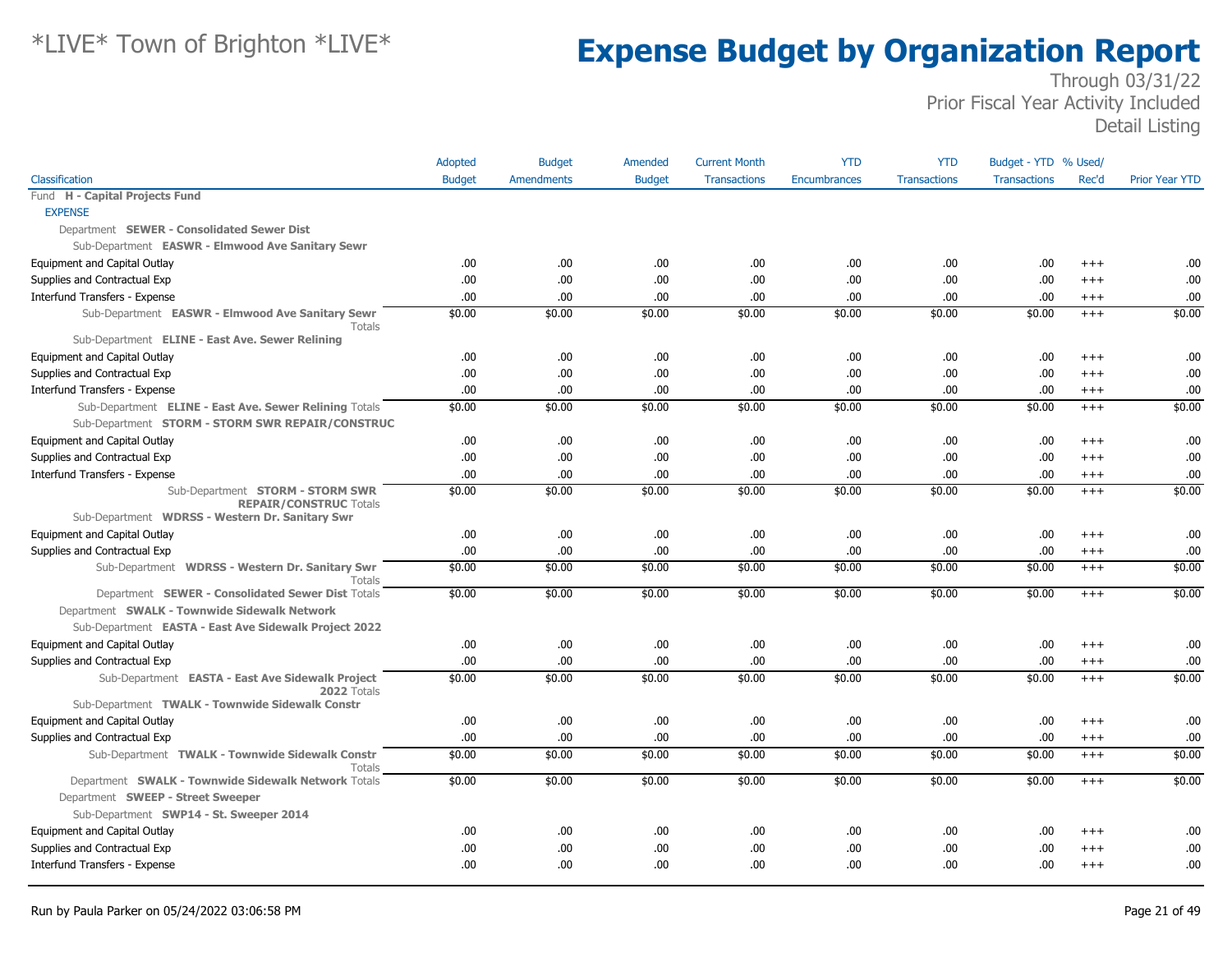|                                                  | Adopted       | <b>Budget</b>     | Amended       | <b>Current Month</b> | <b>YTD</b>          | <b>YTD</b>          | Budget - YTD % Used/ |          |                       |
|--------------------------------------------------|---------------|-------------------|---------------|----------------------|---------------------|---------------------|----------------------|----------|-----------------------|
| Classification                                   | <b>Budget</b> | <b>Amendments</b> | <b>Budget</b> | <b>Transactions</b>  | <b>Encumbrances</b> | <b>Transactions</b> | <b>Transactions</b>  | Rec'd    | <b>Prior Year YTD</b> |
| Fund H - Capital Projects Fund                   |               |                   |               |                      |                     |                     |                      |          |                       |
| <b>EXPENSE</b>                                   |               |                   |               |                      |                     |                     |                      |          |                       |
| Department SWEEP - Street Sweeper                |               |                   |               |                      |                     |                     |                      |          |                       |
| Sub-Department SWP14 - St. Sweeper 2014 Totals   | \$0.00        | \$0.00            | \$0.00        | \$0.00               | \$0.00              | \$0.00              | \$0.00               | $+++$    | \$0.00                |
| Sub-Department SWP15 - St. Sweeper 2015          |               |                   |               |                      |                     |                     |                      |          |                       |
| Equipment and Capital Outlay                     | .00.          | .00.              | .00.          | .00                  | .00                 | .00                 | .00                  | $^{+++}$ | .00                   |
| Supplies and Contractual Exp                     | .00.          | .00               | .00           | .00                  | .00.                | .00                 | .00                  | $+++$    | .00                   |
| Interfund Transfers - Expense                    | .00           | .00               | .00           | .00                  | .00                 | .00                 | .00                  | $^{+++}$ | .00                   |
| Sub-Department SWP15 - St. Sweeper 2015 Totals   | \$0.00        | \$0.00            | \$0.00        | \$0.00               | \$0.00              | \$0.00              | \$0.00               | $+++$    | \$0.00                |
| Department SWEEP - Street Sweeper Totals         | \$0.00        | \$0.00            | \$0.00        | \$0.00               | \$0.00              | \$0.00              | \$0.00               | $+++$    | \$0.00                |
| Department THALL - Town Hall                     |               |                   |               |                      |                     |                     |                      |          |                       |
| Sub-Department HVAC - HVAC                       |               |                   |               |                      |                     |                     |                      |          |                       |
| Equipment and Capital Outlay                     | .00.          | .00.              | .00           | .00                  | .00.                | .00                 | .00                  | $^{+++}$ | .00                   |
| Supplies and Contractual Exp                     | .00           | 116,660.00        | 116,660.00    | .00                  | 116,660.00          | .00                 | .00.                 | 100      | .00                   |
| Sub-Department HVAC - HVAC Totals                | \$0.00        | \$116,660.00      | \$116,660.00  | \$0.00               | \$116,660.00        | \$0.00              | \$0.00               | 100%     | \$0.00                |
| Department THALL - Town Hall Totals              | \$0.00        | \$116,660.00      | \$116,660.00  | \$0.00               | \$116,660.00        | \$0.00              | \$0.00               | 100%     | \$0.00                |
| Department TRACT - Tractor Purchase              |               |                   |               |                      |                     |                     |                      |          |                       |
| Sub-Department TR17 - Tractor 2017               |               |                   |               |                      |                     |                     |                      |          |                       |
| Equipment and Capital Outlay                     | .00.          | .00.              | .00           | .00                  | .00.                | .00                 | .00                  | $^{++}$  | .00                   |
| Supplies and Contractual Exp                     | .00           | .00.              | .00.          | .00                  | .00.                | .00                 | .00.                 | $+++$    | .00                   |
| Interfund Transfers - Expense                    | .00.          | .00               | .00           | .00                  | .00.                | .00                 | .00.                 | $+++$    | .00                   |
| Sub-Department TR17 - Tractor 2017 Totals        | \$0.00        | \$0.00            | \$0.00        | \$0.00               | \$0.00              | \$0.00              | \$0.00               | $+++$    | \$0.00                |
| Department TRACT - Tractor Purchase Totals       | \$0.00        | \$0.00            | \$0.00        | \$0.00               | \$0.00              | \$0.00              | \$0.00               | $+++$    | \$0.00                |
| Department TRUCK - Truck Purchase                |               |                   |               |                      |                     |                     |                      |          |                       |
| Sub-Department DMP16 - Dump Truck 2016           |               |                   |               |                      |                     |                     |                      |          |                       |
| Equipment and Capital Outlay                     | .00.          | .00.              | .00           | .00                  | .00.                | .00                 | .00.                 | $+++$    | .00                   |
| Supplies and Contractual Exp                     | .00           | .00               | .00.          | .00                  | .00.                | .00                 | .00.                 | $+++$    | .00                   |
| Interfund Transfers - Expense                    | .00.          | .00               | .00           | .00                  | .00.                | .00                 | .00.                 | $^{+++}$ | .00                   |
| Sub-Department DMP16 - Dump Truck 2016 Totals    | \$0.00        | \$0.00            | \$0.00        | \$0.00               | \$0.00              | \$0.00              | \$0.00               | $+++$    | \$0.00                |
| Sub-Department DMP17 - Dump Truck 2017           |               |                   |               |                      |                     |                     |                      |          |                       |
| Equipment and Capital Outlay                     | .00.          | .00.              | .00.          | .00                  | .00.                | .00                 | .00                  | $^{++}$  | .00                   |
| Supplies and Contractual Exp                     | .00.          | .00               | .00.          | .00                  | .00.                | .00                 | .00.                 | $+++$    | .00                   |
| Interfund Transfers - Expense                    | .00           | .00.              | .00           | .00                  | .00                 | .00                 | .00.                 | $^{+++}$ | .00                   |
| Sub-Department DMP17 - Dump Truck 2017 Totals    | \$0.00        | \$0.00            | \$0.00        | \$0.00               | \$0.00              | \$0.00              | \$0.00               | $+++$    | \$0.00                |
| Sub-Department FLUSH - Flusher Truck 2016        |               |                   |               |                      |                     |                     |                      |          |                       |
| Equipment and Capital Outlay                     | .00.          | .00.              | .00           | .00                  | .00                 | .00                 | .00.                 | $^{+++}$ | .00                   |
| Supplies and Contractual Exp                     | .00.          | .00               | .00           | .00                  | .00                 | .00                 | .00.                 | $+++$    | .00                   |
| Interfund Transfers - Expense                    | .00.          | .00.              | .00.          | .00                  | .00.                | .00                 | .00.                 | $^{+++}$ | .00                   |
| Sub-Department FLUSH - Flusher Truck 2016 Totals | \$0.00        | \$0.00            | \$0.00        | \$0.00               | \$0.00              | \$0.00              | \$0.00               | $+++$    | \$0.00                |
| Sub-Department HWY18 - Highway Trucks 2018       |               |                   |               |                      |                     |                     |                      |          |                       |
| Equipment and Capital Outlay                     | .00           | .00               | .00           | .00                  | .00                 | .00                 | .00.                 | $^{+++}$ | .00                   |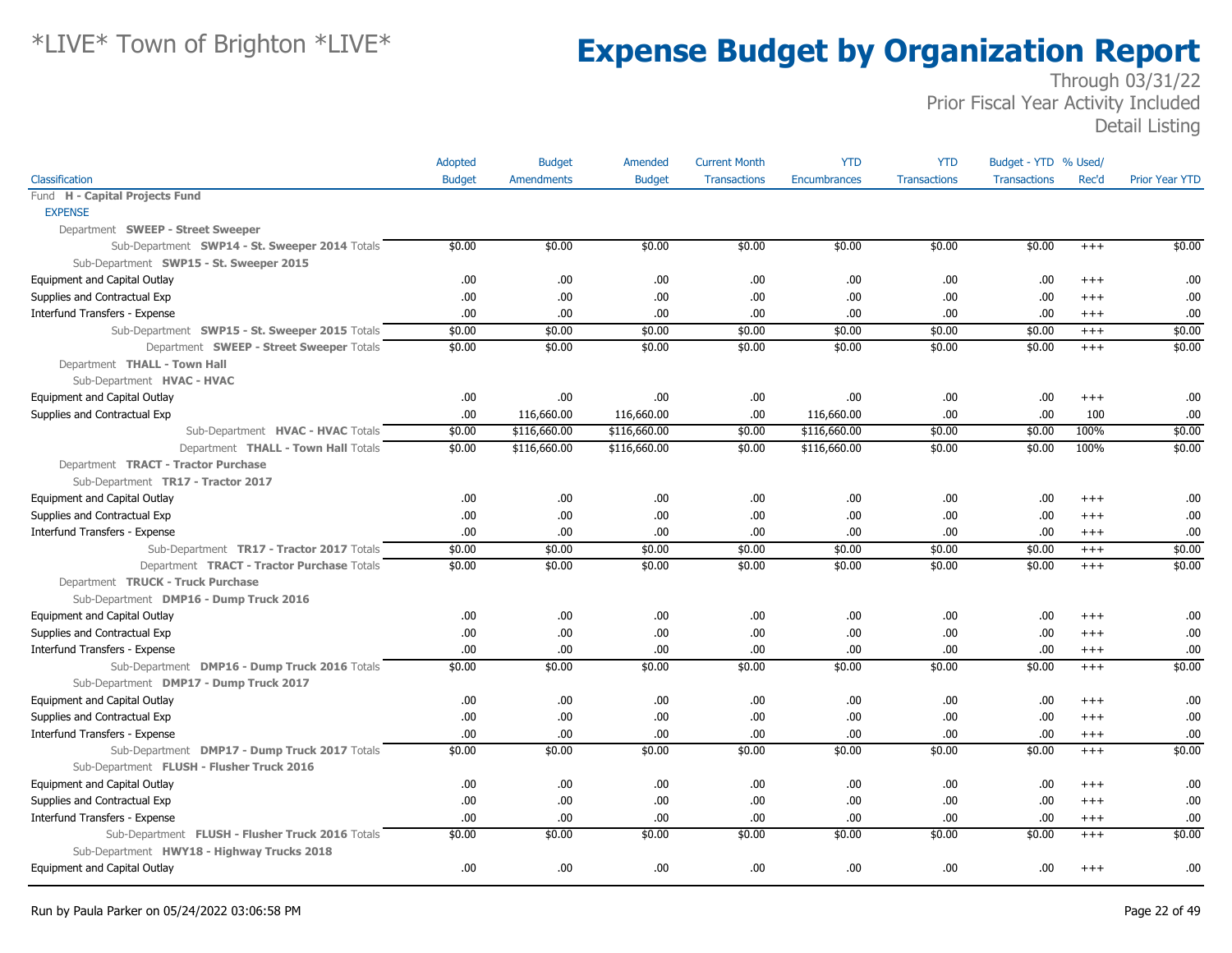|                                                                                             | Adopted       | <b>Budget</b>     | Amended       | <b>Current Month</b> | <b>YTD</b>          | <b>YTD</b>          | Budget - YTD % Used/ |          |                       |
|---------------------------------------------------------------------------------------------|---------------|-------------------|---------------|----------------------|---------------------|---------------------|----------------------|----------|-----------------------|
| Classification                                                                              | <b>Budget</b> | <b>Amendments</b> | <b>Budget</b> | <b>Transactions</b>  | <b>Encumbrances</b> | <b>Transactions</b> | <b>Transactions</b>  | Rec'd    | <b>Prior Year YTD</b> |
| Fund H - Capital Projects Fund                                                              |               |                   |               |                      |                     |                     |                      |          |                       |
| <b>EXPENSE</b>                                                                              |               |                   |               |                      |                     |                     |                      |          |                       |
| Department TRUCK - Truck Purchase                                                           |               |                   |               |                      |                     |                     |                      |          |                       |
| Sub-Department HWY18 - Highway Trucks 2018                                                  |               |                   |               |                      |                     |                     |                      |          |                       |
| Supplies and Contractual Exp                                                                | .00.          | .00.              | .00.          | .00                  | .00                 | .00.                | .00                  | $^{+++}$ | .00                   |
| Interfund Transfers - Expense                                                               | .00           | .00               | .00           | .00                  | .00                 | .00.                | .00                  | $+++$    | .00                   |
| Sub-Department HWY18 - Highway Trucks 2018 Totals                                           | \$0.00        | \$0.00            | \$0.00        | \$0.00               | \$0.00              | \$0.00              | \$0.00               | $^{+++}$ | \$0.00                |
| Sub-Department HWY19 - Highway Trucks 2019                                                  |               |                   |               |                      |                     |                     |                      |          |                       |
| Equipment and Capital Outlay                                                                | .00           | .00.              | .00.          | .00                  | .00                 | .00                 | .00                  | $^{+++}$ | .00                   |
| Supplies and Contractual Exp                                                                | .00           | .00               | .00.          | .00                  | .00                 | .00.                | .00                  | $^{+++}$ | .00                   |
| Interfund Transfers - Expense                                                               | .00           | .00.              | .00           | .00                  | .00.                | .00                 | .00                  | $^{++}$  | .00                   |
| Sub-Department HWY19 - Highway Trucks 2019 Totals                                           | \$0.00        | \$0.00            | \$0.00        | \$0.00               | \$0.00              | \$0.00              | \$0.00               | $^{+++}$ | \$0.00                |
| Sub-Department HWY20 - Highway Trucks 2020                                                  |               |                   |               |                      |                     |                     |                      |          |                       |
| Equipment and Capital Outlay                                                                | .00           | .00               | .00.          | .00                  | .00                 | .00.                | .00                  | $^{+++}$ | 417,767.41            |
| Supplies and Contractual Exp                                                                | .00.          | .00.              | .00.          | .00                  | .00                 | .00.                | .00                  | $+++$    | .00                   |
| Interfund Transfers - Expense                                                               | .00           | .00               | .00           | .00                  | .00                 | .00.                | .00                  | $^{+++}$ | .00                   |
| Sub-Department HWY20 - Highway Trucks 2020 Totals                                           | \$0.00        | \$0.00            | \$0.00        | \$0.00               | \$0.00              | \$0.00              | \$0.00               | $+++$    | \$417,767.41          |
| Sub-Department HWY21 - Highway Trucks/Tractor 2021                                          |               |                   |               |                      |                     |                     |                      |          |                       |
| Equipment and Capital Outlay                                                                | .00           | 545,500.00        | 545,500.00    | .00                  | 535,615.06          | .00.                | 9,884.94             | 98       | .00                   |
| Supplies and Contractual Exp                                                                | .00           | 877.65            | 877.65        | .00                  | .00                 | .00                 | 877.65               | 0        | .00                   |
| Sub-Department HWY21 - Highway Trucks/Tractor 2021<br>Totals                                | \$0.00        | \$546,377.65      | \$546,377.65  | \$0.00               | \$535,615.06        | \$0.00              | \$10,762.59          | 98%      | \$0.00                |
| Sub-Department PKU15 - PickUp Truck 2015                                                    |               |                   |               |                      |                     |                     |                      |          |                       |
| Equipment and Capital Outlay                                                                | .00.          | .00               | .00.          | .00                  | .00                 | .00.                | .00                  | $+++$    | .00                   |
| Supplies and Contractual Exp                                                                | .00           | .00               | .00.          | .00                  | .00                 | .00.                | .00                  | $^{+++}$ | .00                   |
| Interfund Transfers - Expense                                                               | .00           | .00               | .00           | .00                  | .00.                | .00.                | .00                  | $+++$    | .00                   |
| Sub-Department PKU15 - PickUp Truck 2015 Totals<br>Sub-Department PKU17 - Pickup Truck 2017 | \$0.00        | \$0.00            | \$0.00        | \$0.00               | \$0.00              | \$0.00              | \$0.00               | $+++$    | \$0.00                |
| Equipment and Capital Outlay                                                                | .00           | .00               | .00.          | .00                  | .00                 | .00.                | .00                  | $^{+++}$ | .00                   |
| Supplies and Contractual Exp                                                                | .00           | .00               | .00           | .00                  | .00                 | .00.                | .00                  | $^{++}$  | .00                   |
| Interfund Transfers - Expense                                                               | .00           | .00               | .00.          | .00                  | .00                 | .00.                | .00                  | $^{+++}$ | .00                   |
| Sub-Department PKU17 - Pickup Truck 2017 Totals                                             | \$0.00        | \$0.00            | \$0.00        | \$0.00               | \$0.00              | \$0.00              | \$0.00               | $^{+++}$ | \$0.00                |
| Sub-Department PKU20 - Pickup Truck 2020 (Parks)                                            |               |                   |               |                      |                     |                     |                      |          |                       |
| Equipment and Capital Outlay                                                                | .00           | .00               | .00           | .00                  | .00                 | .00.                | .00                  | $^{++}$  | .00                   |
| Supplies and Contractual Exp                                                                | .00.          | .00.              | .00.          | .00                  | .00                 | .00.                | .00                  | $^{+++}$ | .00                   |
| Interfund Transfers - Expense                                                               | .00           | .00               | .00.          | .00                  | .00                 | .00.                | .00                  | $^{+++}$ | .00                   |
| Sub-Department PKU20 - Pickup Truck 2020 (Parks)                                            | \$0.00        | \$0.00            | \$0.00        | \$0.00               | \$0.00              | \$0.00              | \$0.00               | $^{+++}$ | \$0.00                |
| <b>Totals</b><br>Sub-Department PMP03 - Pumper Fire Truck                                   |               |                   |               |                      |                     |                     |                      |          |                       |
| Equipment and Capital Outlay                                                                | .00.          | .00.              | .00           | .00                  | .00                 | .00.                | .00                  | $+++$    | .00                   |
| Supplies and Contractual Exp                                                                | .00           | .00               | .00.          | .00                  | .00                 | .00.                | .00                  | $^{+++}$ | .00                   |
| Sub-Department PMP03 - Pumper Fire Truck Totals                                             | \$0.00        | \$0.00            | \$0.00        | \$0.00               | \$0.00              | \$0.00              | \$0.00               | $+++$    | \$0.00                |
|                                                                                             |               |                   |               |                      |                     |                     |                      |          |                       |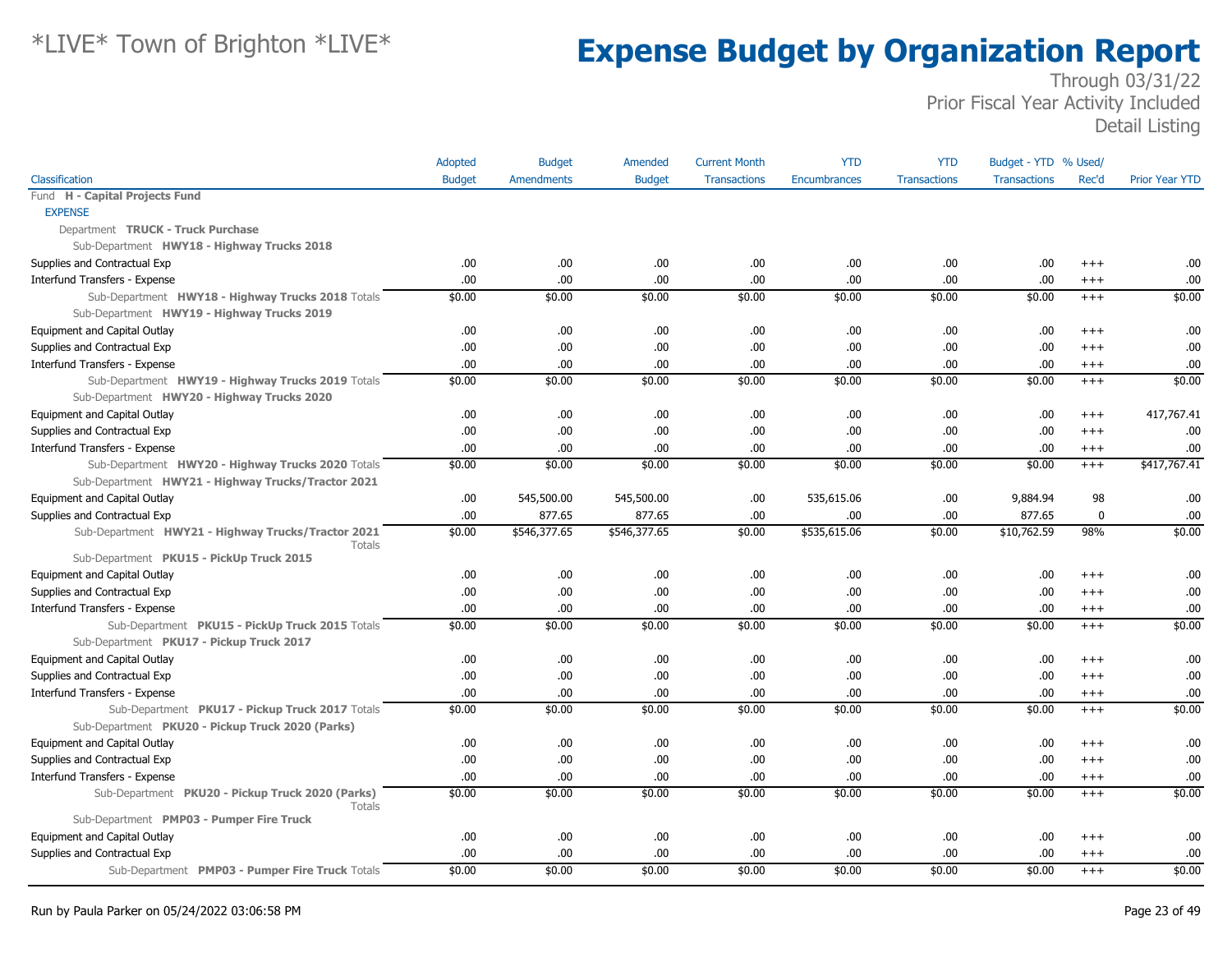|                                                                                                    | Adopted       | <b>Budget</b>  | Amended        | <b>Current Month</b> | <b>YTD</b>          | <b>YTD</b>          | Budget - YTD % Used/ |       |                       |
|----------------------------------------------------------------------------------------------------|---------------|----------------|----------------|----------------------|---------------------|---------------------|----------------------|-------|-----------------------|
| Classification                                                                                     | <b>Budget</b> | Amendments     | <b>Budget</b>  | <b>Transactions</b>  | <b>Encumbrances</b> | <b>Transactions</b> | <b>Transactions</b>  | Rec'd | <b>Prior Year YTD</b> |
| Fund H - Capital Projects Fund                                                                     |               |                |                |                      |                     |                     |                      |       |                       |
| <b>EXPENSE</b>                                                                                     |               |                |                |                      |                     |                     |                      |       |                       |
| Department TRUCK - Truck Purchase                                                                  |               |                |                |                      |                     |                     |                      |       |                       |
| Sub-Department SWR17 - Sewer Dump Truck 2017                                                       |               |                |                |                      |                     |                     |                      |       |                       |
| Equipment and Capital Outlay                                                                       | .00           | .00            | .00.           | .00                  | .00                 | .00                 | .00                  | $+++$ | .00.                  |
| Supplies and Contractual Exp                                                                       | .00           | .00            | .00            | .00                  | .00                 | .00                 | .00                  | $+++$ | .00                   |
| Interfund Transfers - Expense                                                                      | .00.          | .00            | .00            | .00                  | .00                 | .00                 | .00                  | $+++$ | .00                   |
| Sub-Department SWR17 - Sewer Dump Truck 2017<br><b>Totals</b>                                      | \$0.00        | \$0.00         | \$0.00         | \$0.00               | \$0.00              | \$0.00              | \$0.00               | $+++$ | \$0.00                |
| Sub-Department SWR18 - Sewer Equipment 2018                                                        |               |                |                |                      |                     |                     |                      |       |                       |
| Equipment and Capital Outlay                                                                       | .00.          | .00.           | .00.           | .00                  | .00                 | .00                 | .00                  | $+++$ | .00.                  |
| Supplies and Contractual Exp                                                                       | .00           | .00            | .00            | .00                  | .00                 | .00                 | .00                  | $+++$ | .00.                  |
| Interfund Transfers - Expense                                                                      | .00           | .00            | .00.           | .00                  | .00                 | .00                 | .00                  | $+++$ | .00.                  |
| Sub-Department SWR18 - Sewer Equipment 2018 Totals<br>Sub-Department TRK17 - Small Dump Truck 2017 | \$0.00        | \$0.00         | \$0.00         | \$0.00               | \$0.00              | \$0.00              | \$0.00               | $+++$ | \$0.00                |
| Equipment and Capital Outlay                                                                       | .00           | .00            | .00            | .00                  | .00                 | .00                 | .00                  | $+++$ | .00.                  |
| Supplies and Contractual Exp                                                                       | .00           | .00            | .00            | .00                  | .00                 | .00                 | .00                  | $+++$ | .00                   |
| Interfund Transfers - Expense                                                                      | .00.          | .00            | .00            | .00                  | .00                 | .00                 | .00                  | $+++$ | .00                   |
| Sub-Department TRK17 - Small Dump Truck 2017 Totals                                                | \$0.00        | \$0.00         | \$0.00         | \$0.00               | \$0.00              | \$0.00              | \$0.00               | $+++$ | \$0.00                |
| Department TRUCK - Truck Purchase Totals                                                           | \$0.00        | \$546,377.65   | \$546,377.65   | \$0.00               | \$535,615.06        | \$0.00              | \$10,762.59          | 98%   | \$417,767.41          |
| <b>EXPENSE TOTALS</b>                                                                              | \$0.00        | \$4,795,706.70 | \$4,795,706.70 | \$12,785.00          | \$1,437,758.42      | \$12,785.00         | \$3,345,163.28       | 30%   | \$449,572.66          |
| H - Capital Projects Fund Totals<br>Fund                                                           | \$0.00        | \$4,795,706.70 | \$4,795,706.70 | \$12,785.00          | \$1,437,758.42      | \$12,785.00         | \$3,345,163.28       |       | \$449,572.66          |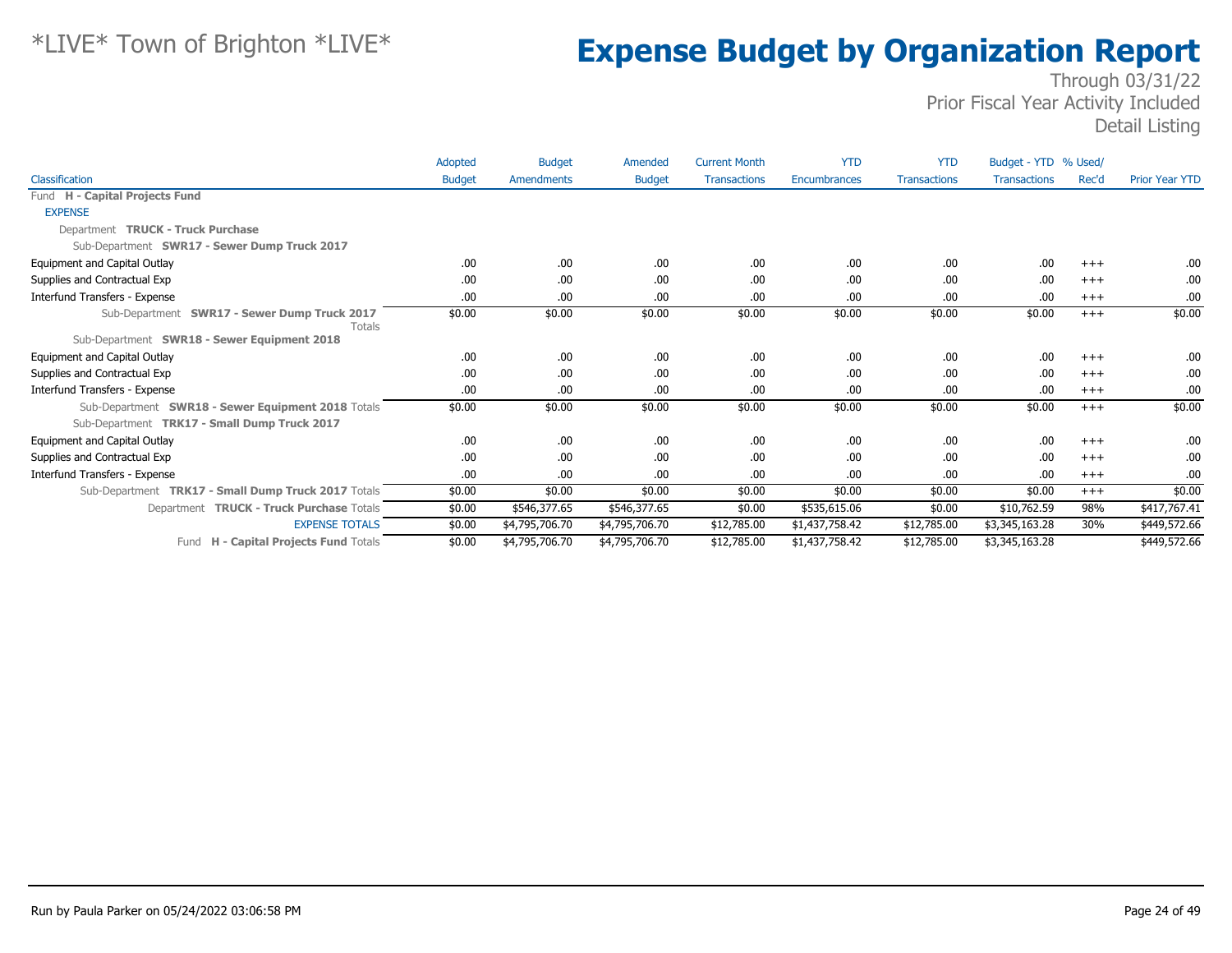|                                                     | Adopted        | <b>Budget</b> | Amended        | <b>Current Month</b> | <b>YTD</b>   | <b>YTD</b>          | Budget - YTD % Used/ |       |                       |
|-----------------------------------------------------|----------------|---------------|----------------|----------------------|--------------|---------------------|----------------------|-------|-----------------------|
| Classification                                      | <b>Budget</b>  | Amendments    | <b>Budget</b>  | <b>Transactions</b>  | Encumbrances | <b>Transactions</b> | <b>Transactions</b>  | Rec'd | <b>Prior Year YTD</b> |
| Fund L - Library Fund                               |                |               |                |                      |              |                     |                      |       |                       |
| <b>EXPENSE</b>                                      |                |               |                |                      |              |                     |                      |       |                       |
| Department LIBRY - Brighton Memorial Library        |                |               |                |                      |              |                     |                      |       |                       |
| Interfund Transfers - Expense                       | .00            | .00.          | .00.           | .00                  | .00.         | .00.                | .00                  | $+++$ | .00.                  |
| Sub-Department 7410 - Library                       |                |               |                |                      |              |                     |                      |       |                       |
| Personal Services - Wages                           | 1,445,675.00   | .00.          | 1,445,675.00   | 105,159.23           | .00          | 304,845.70          | 1,140,829.30         | 21    | 278,387.88            |
| Equipment and Capital Outlay                        | 21,410.00      | 45,323.00     | 66,733.00      | .00                  | 37,649.60    | .00                 | 29,083.40            | 56    | .00                   |
| Supplies and Contractual Exp                        | 291,925.00     | 13,090.49     | 305,015.49     | 20,524.86            | 170,406.94   | 30,613.96           | 103,994.59           | 66    | 17,477.95             |
| Utility Expenses                                    | 1,020.00       | .00.          | 1,020.00       | .00                  | .00.         | 79.30               | 940.70               | 8     | 202.62                |
| Commercial Insurance                                | 30,950.00      | .00.          | 30,950.00      | .00                  | .00.         | 12,956.04           | 17,993.96            | 42    | 11,495.97             |
| Principal on Indebtedness                           | 55,000.00      | .00.          | 55,000.00      | .00                  | .00.         | .00.                | 55,000.00            | 0     | .00.                  |
| Interest on Indebtedness                            | 4,890.00       | .00.          | 4,890.00       | .00                  | .00          | .00                 | 4,890.00             | 0     | .00.                  |
| <b>Employee Benefits</b>                            | 442,940.00     | .00.          | 442,940.00     | 23,319.18            | 2,833.04     | 84,940.85           | 355,166.11           | 20    | 121,685.32            |
| Interfund Transfers - Expense                       | .00            | .00.          | .00.           | .00                  | .00          | .00.                | .00                  | $+++$ | .00.                  |
| Sub-Department 7410 - Library Totals                | \$2,293,810.00 | \$58,413.49   | \$2,352,223.49 | \$149,003.27         | \$210,889.58 | \$433,435.85        | \$1,707,898.06       | 27%   | \$429,249.74          |
| Department LIBRY - Brighton Memorial Library Totals | \$2,293,810.00 | \$58,413.49   | \$2,352,223.49 | \$149,003.27         | \$210,889.58 | \$433,435.85        | \$1,707,898.06       | 27%   | \$429,249.74          |
| <b>EXPENSE TOTALS</b>                               | \$2,293,810.00 | \$58,413.49   | \$2,352,223.49 | \$149,003.27         | \$210,889.58 | \$433,435.85        | \$1,707,898.06       | 27%   | \$429,249.74          |
| L - Library Fund Totals<br>Fund                     | \$2,293,810.00 | \$58,413.49   | \$2,352,223.49 | \$149,003.27         | \$210,889.58 | \$433,435.85        | \$1,707,898.06       |       | \$429,249.74          |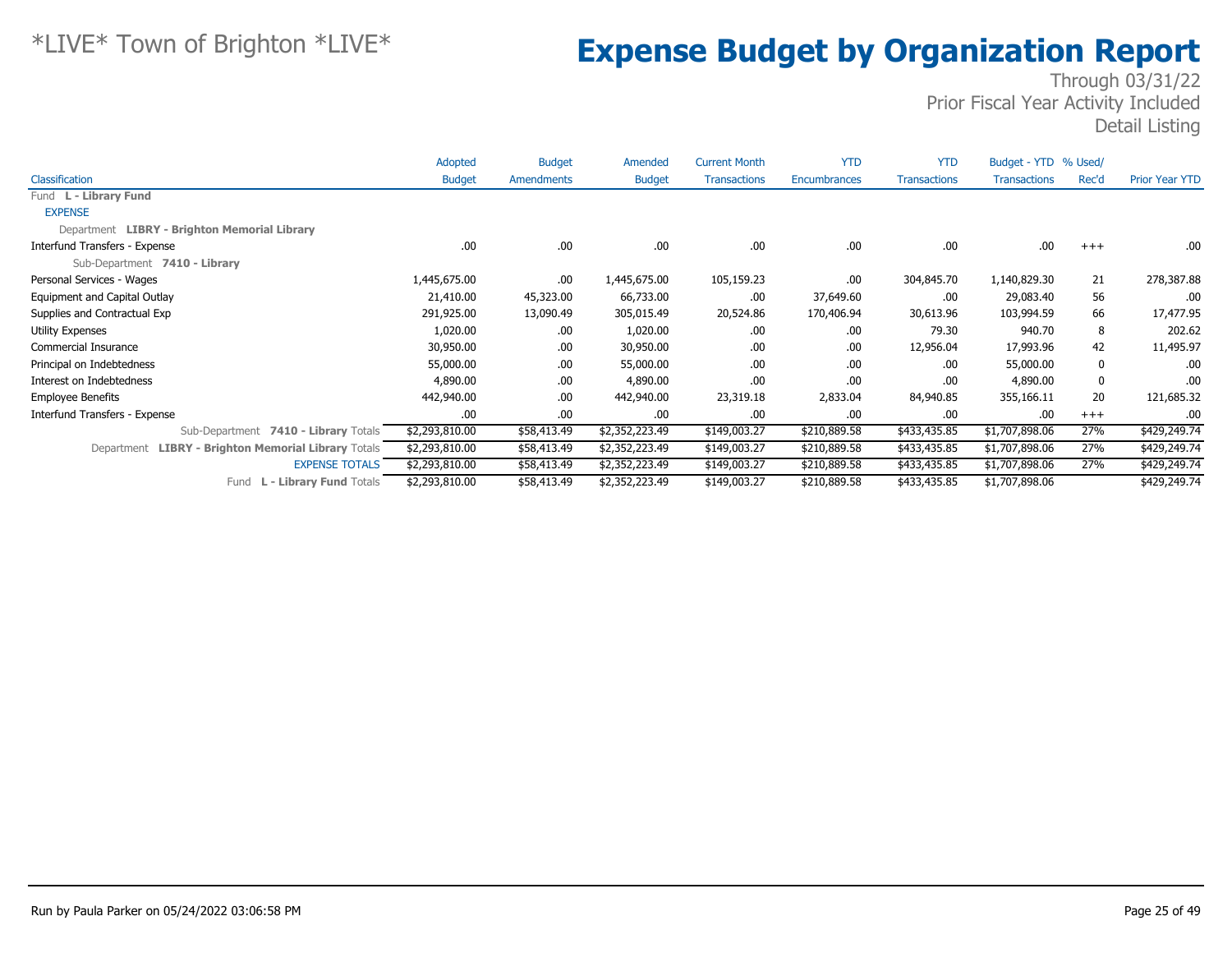|                                                         | Adopted       | <b>Budget</b>     | Amended       | <b>Current Month</b> | <b>YTD</b>   | <b>YTD</b>          | Budget - YTD % Used/ |       |                       |
|---------------------------------------------------------|---------------|-------------------|---------------|----------------------|--------------|---------------------|----------------------|-------|-----------------------|
| Classification                                          | <b>Budget</b> | <b>Amendments</b> | <b>Budget</b> | <b>Transactions</b>  | Encumbrances | <b>Transactions</b> | <b>Transactions</b>  | Rec'd | <b>Prior Year YTD</b> |
| Fund SA - Ambulance Special Dist                        |               |                   |               |                      |              |                     |                      |       |                       |
| <b>EXPENSE</b>                                          |               |                   |               |                      |              |                     |                      |       |                       |
| Department <b>AMBUD - Ambulance Special Dist</b>        |               |                   |               |                      |              |                     |                      |       |                       |
| Sub-Department 3600 - Ambulance District                |               |                   |               |                      |              |                     |                      |       |                       |
| Equipment and Capital Outlay                            | 70,000.00     | .00               | 70,000.00     | .00                  | .00          | .00.                | 70,000.00            | 0     | .00.                  |
| Supplies and Contractual Exp                            | 372,050.00    | .00               | 372,050.00    | 337,241.56           | .00          | 341,085.66          | 30,964.34            | 92    | 288,852.31            |
| Commercial Insurance                                    | .00           | .00               | .00.          | .00.                 | .00          | .00.                | .00                  | $+++$ | .00.                  |
| Principal on Indebtedness                               | .00           | .00               | .00           | .00                  | .00          | .00.                | .00                  | $+++$ | .00                   |
| Interest on Indebtedness                                | .00           | .00               | .00.          | .00                  | .00          | .00.                | .00                  | $+++$ | .00.                  |
| Interfund Transfers - Expense                           | .00           | .00               | .00.          | .00.                 | .00          | .00.                | .00                  | $+++$ | .00                   |
| 3600 - Ambulance District Totals<br>Sub-Department      | \$442,050.00  | \$0.00            | \$442,050.00  | \$337,241.56         | \$0.00       | \$341,085.66        | \$100,964.34         | 77%   | \$288,852.31          |
| Department <b>AMBUD - Ambulance Special Dist Totals</b> | \$442,050.00  | \$0.00            | \$442,050.00  | \$337,241.56         | \$0.00       | \$341,085.66        | \$100,964.34         | 77%   | \$288,852.31          |
| <b>EXPENSE TOTALS</b>                                   | \$442,050.00  | \$0.00            | \$442,050.00  | \$337,241.56         | \$0.00       | \$341,085.66        | \$100,964.34         | 77%   | \$288,852.31          |
| <b>SA - Ambulance Special Dist Totals</b><br>Fund       | \$442,050.00  | \$0.00            | \$442,050.00  | \$337,241.56         | \$0.00       | \$341,085.66        | \$100,964.34         |       | \$288,852.31          |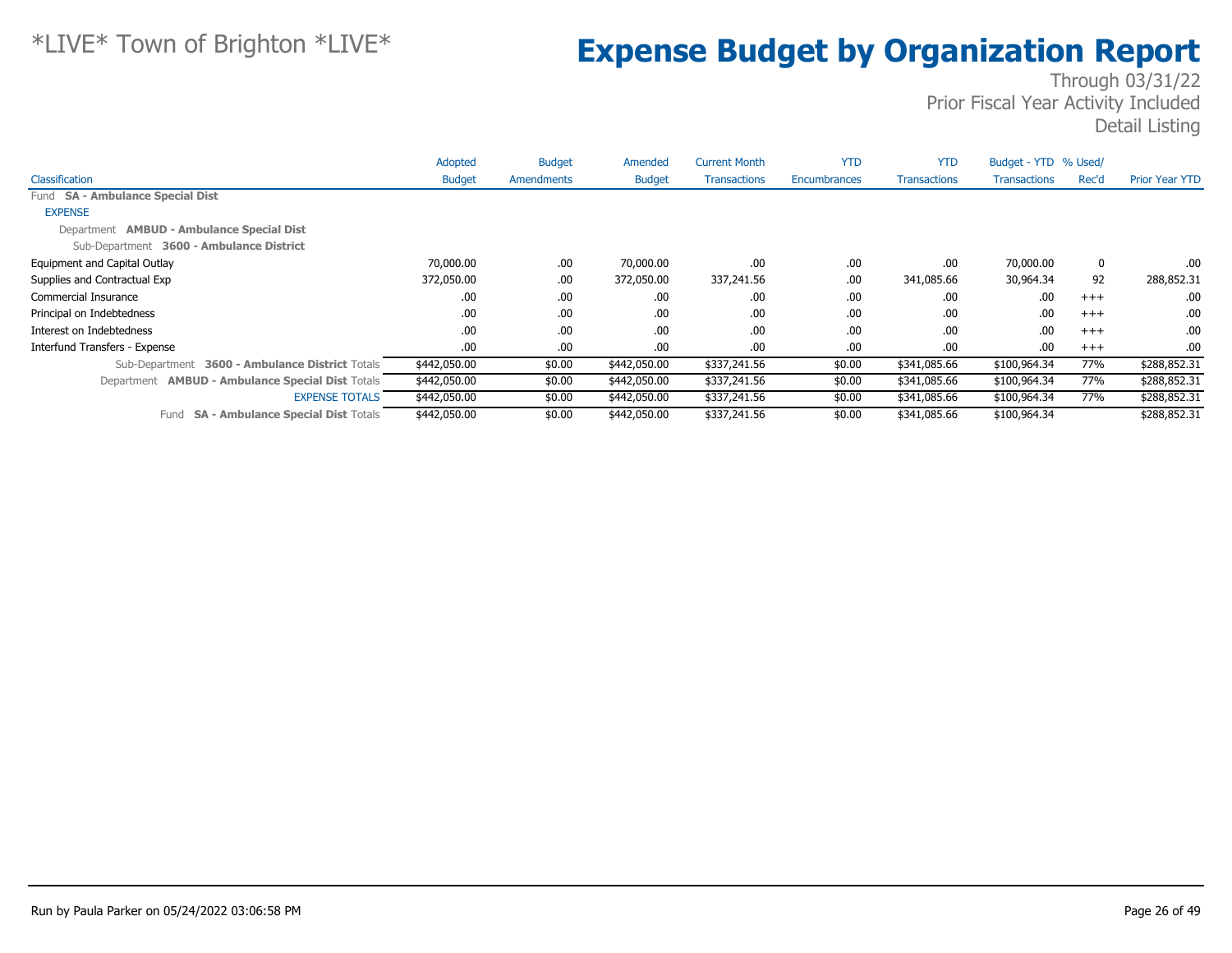|                                                                          | Adopted       | <b>Budget</b> | Amended       | <b>Current Month</b> | <b>YTD</b>   | <b>YTD</b>          | Budget - YTD % Used/ |       |                       |
|--------------------------------------------------------------------------|---------------|---------------|---------------|----------------------|--------------|---------------------|----------------------|-------|-----------------------|
| Classification                                                           | <b>Budget</b> | Amendments    | <b>Budget</b> | <b>Transactions</b>  | Encumbrances | <b>Transactions</b> | <b>Transactions</b>  | Rec'd | <b>Prior Year YTD</b> |
| Fund SB - Business Improvement Dist                                      |               |               |               |                      |              |                     |                      |       |                       |
| <b>EXPENSE</b>                                                           |               |               |               |                      |              |                     |                      |       |                       |
| Department BID - Business Improvement Dist                               |               |               |               |                      |              |                     |                      |       |                       |
| Sub-Department BID01 - Monroe Ave Business Improv Dst#1                  |               |               |               |                      |              |                     |                      |       |                       |
| Supplies and Contractual Exp                                             | 1,635.00      | .00           | 1,635.00      | .00.                 | 1,250.00     | .00.                | 385.00               | 76    | .00.                  |
| Utility Expenses                                                         | .00           | .00           | .00           | .00.                 | .00          | .00.                | .00                  | $+++$ | .00.                  |
| Principal on Indebtedness                                                | .00           | .00           | .00           | .00.                 | .00          | .00.                | .00                  | $+++$ | .00.                  |
| Interest on Indebtedness                                                 | .00           | .00           | .00           | .00.                 | .00          | .00.                | .00                  | $+++$ | .00.                  |
| Sub-Department BID01 - Monroe Ave Business Improv<br><b>Dst#1</b> Totals | \$1,635.00    | \$0.00        | \$1,635.00    | \$0.00               | \$1,250.00   | \$0.00              | \$385.00             | 76%   | \$0.00                |
| Department BID - Business Improvement Dist Totals                        | \$1,635.00    | \$0.00        | \$1,635.00    | \$0.00               | \$1,250.00   | \$0.00              | \$385.00             | 76%   | \$0.00                |
| <b>EXPENSE TOTALS</b>                                                    | \$1,635.00    | \$0.00        | \$1,635.00    | \$0.00               | \$1,250.00   | \$0.00              | \$385.00             | 76%   | \$0.00                |
| <b>SB - Business Improvement Dist Totals</b><br>Fund                     | \$1,635.00    | \$0.00        | \$1,635.00    | \$0.00               | \$1,250.00   | \$0.00              | \$385.00             |       | \$0.00                |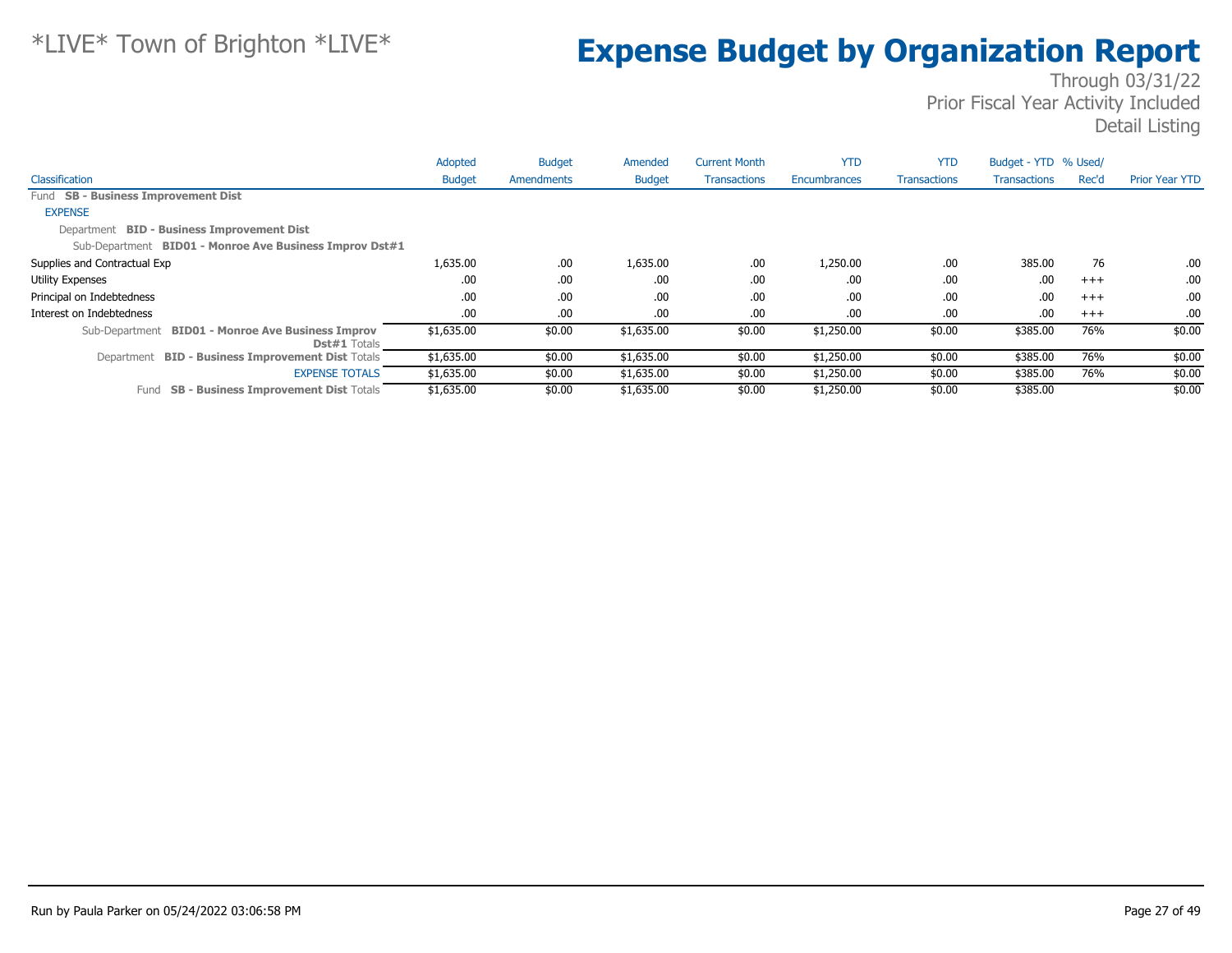|                                                                                                 | Adopted       | <b>Budget</b>     | Amended       | <b>Current Month</b> | <b>YTD</b>          | <b>YTD</b>          | Budget - YTD % Used/ |                  |                       |
|-------------------------------------------------------------------------------------------------|---------------|-------------------|---------------|----------------------|---------------------|---------------------|----------------------|------------------|-----------------------|
| Classification                                                                                  | <b>Budget</b> | <b>Amendments</b> | <b>Budget</b> | <b>Transactions</b>  | <b>Encumbrances</b> | <b>Transactions</b> | <b>Transactions</b>  | Rec'd            | <b>Prior Year YTD</b> |
| Fund SD - Drainage District Funds                                                               |               |                   |               |                      |                     |                     |                      |                  |                       |
| <b>EXPENSE</b>                                                                                  |               |                   |               |                      |                     |                     |                      |                  |                       |
| Department DRAND - Drainage Special Dists                                                       |               |                   |               |                      |                     |                     |                      |                  |                       |
| Sub-Department 8540 - Brighton Meadows Drainage                                                 |               |                   |               |                      |                     |                     |                      |                  |                       |
| Equipment and Capital Outlay                                                                    | .00.          | .00.              | .00.          | .00                  | .00                 | .00                 | .00                  | $^{++}$          | .00                   |
| Supplies and Contractual Exp                                                                    | 595.00        | .00.              | 595.00        | .00                  | .00                 | .00                 | 595.00               | $\mathbf 0$      | .00                   |
| <b>Utility Expenses</b>                                                                         | 5.00          | .00.              | 5.00          | .00                  | .00                 | 1.00                | 4.00                 | 20               | 1.00                  |
| Interfund Transfers - Expense                                                                   | .00.          | .00               | .00           | .00                  | .00                 | .00                 | .00                  | $+++$            | .00                   |
| Sub-Department 8540 - Brighton Meadows Drainage<br><b>Totals</b>                                | \$600.00      | \$0.00            | \$600.00      | \$0.00               | \$0.00              | \$1.00              | \$599.00             | 0%               | \$1.00                |
| Sub-Department 8541 - Heatherstone Drainage                                                     |               |                   |               |                      |                     |                     |                      |                  |                       |
| Supplies and Contractual Exp                                                                    | 850.00        | .00.              | 850.00        | .00                  | 800.00              | .00                 | 50.00                | 94               | .00                   |
| Utility Expenses                                                                                | 30.00         | .00               | 30.00         | .00                  | .00                 | 28.94               | 1.06                 | 96               | 28.39                 |
| Sub-Department 8541 - Heatherstone Drainage Totals                                              | \$880.00      | \$0.00            | \$880.00      | \$0.00               | \$800.00            | \$28.94             | \$51.06              | 94%              | \$28.39               |
| Sub-Department 8542 - Meridian Centre Drainage                                                  |               |                   |               |                      |                     |                     |                      |                  |                       |
| Supplies and Contractual Exp                                                                    | 80.00         | .00.              | 80.00         | .00                  | .00                 | .00                 | 80.00                | $\mathbf 0$      | .00                   |
| Interfund Transfers - Expense                                                                   | .00           | .00               | .00           | .00                  | .00                 | .00                 | .00                  | $^{+++}$         | .00                   |
| Sub-Department 8542 - Meridian Centre Drainage Totals                                           | \$80.00       | \$0.00            | \$80.00       | \$0.00               | \$0.00              | \$0.00              | \$80.00              | 0%               | \$0.00                |
| Sub-Department 8543 - Deerfield Woods Drainage                                                  |               |                   |               |                      |                     |                     |                      |                  |                       |
| Supplies and Contractual Exp                                                                    | 1,725.00      | .00.              | 1,725.00      | .00                  | 800.00              | .00                 | 925.00               | 46               | .00                   |
| Sub-Department 8543 - Deerfield Woods Drainage Totals                                           | \$1,725.00    | \$0.00            | \$1,725.00    | \$0.00               | \$800.00            | \$0.00              | \$925.00             | 46%              | \$0.00                |
| Sub-Department 8544 - LacDeVil/SnKeatng Drainag                                                 |               |                   |               |                      |                     |                     |                      |                  |                       |
| Supplies and Contractual Exp                                                                    | 85.00         | .00               | 85.00         | .00                  | .00                 | .00                 | 85.00                | $\mathbf 0$      | .00                   |
| Sub-Department 8544 - LacDeVil/SnKeatng Drainag<br>Totals                                       | \$85.00       | \$0.00            | \$85.00       | \$0.00               | \$0.00              | \$0.00              | \$85.00              | 0%               | \$0.00                |
| Sub-Department 8545 - Barclay Drainage                                                          |               |                   |               |                      |                     |                     |                      |                  |                       |
| Supplies and Contractual Exp                                                                    | 300.00        | .00               | 300.00        | .00                  | .00                 | .00                 | 300.00               | $\mathbf 0$      | .00                   |
| Utility Expenses                                                                                | 30.00         | .00               | 30.00         | .00                  | .00                 | 28.94               | 1.06                 | 96               | 28.39                 |
| Sub-Department 8545 - Barclay Drainage Totals                                                   | \$330.00      | \$0.00            | \$330.00      | \$0.00               | \$0.00              | \$28.94             | \$301.06             | 9%               | \$28.39               |
| Sub-Department 8546 - Mercy Park Drainage                                                       |               |                   |               |                      |                     |                     |                      |                  |                       |
| Supplies and Contractual Exp                                                                    | 155.00        | .00               | 155.00        | .00                  | .00                 | .00                 | 155.00               | $\mathbf 0$      | .00                   |
| Sub-Department 8546 - Mercy Park Drainage Totals<br>Sub-Department 8547 - Reserve Drainage Dist | \$155.00      | \$0.00            | \$155.00      | \$0.00               | \$0.00              | \$0.00              | \$155.00             | 0%               | \$0.00                |
| Supplies and Contractual Exp                                                                    | 610.00        | .00.              | 610.00        | .00                  | .00                 | .00                 | 610.00               | $\mathbf 0$      | .00.                  |
| Sub-Department 8547 - Reserve Drainage Dist Totals                                              | \$610.00      | \$0.00            | \$610.00      | \$0.00               | \$0.00              | \$0.00              | \$610.00             | 0%               | \$0.00                |
| Sub-Department 8548 - Susquehanna Drainage Dist                                                 |               |                   |               |                      |                     |                     |                      |                  |                       |
| Supplies and Contractual Exp                                                                    | 60.00         | .00.              | 60.00         | .00                  | .00                 | .00                 | 60.00                | $\boldsymbol{0}$ | .00                   |
| Principal on Indebtedness                                                                       | 1,000.00      | .00.              | 1,000.00      | .00                  | .00                 | .00                 | 1,000.00             | 0                | .00                   |
| Interest on Indebtedness                                                                        | 600.00        | .00               | 600.00        | .00.                 | .00                 | .00                 | 600.00               | $\mathbf 0$      | .00                   |
| Sub-Department 8548 - Susquehanna Drainage Dist<br>Totals                                       | \$1,660.00    | \$0.00            | \$1,660.00    | \$0.00               | \$0.00              | \$0.00              | \$1,660.00           | 0%               | \$0.00                |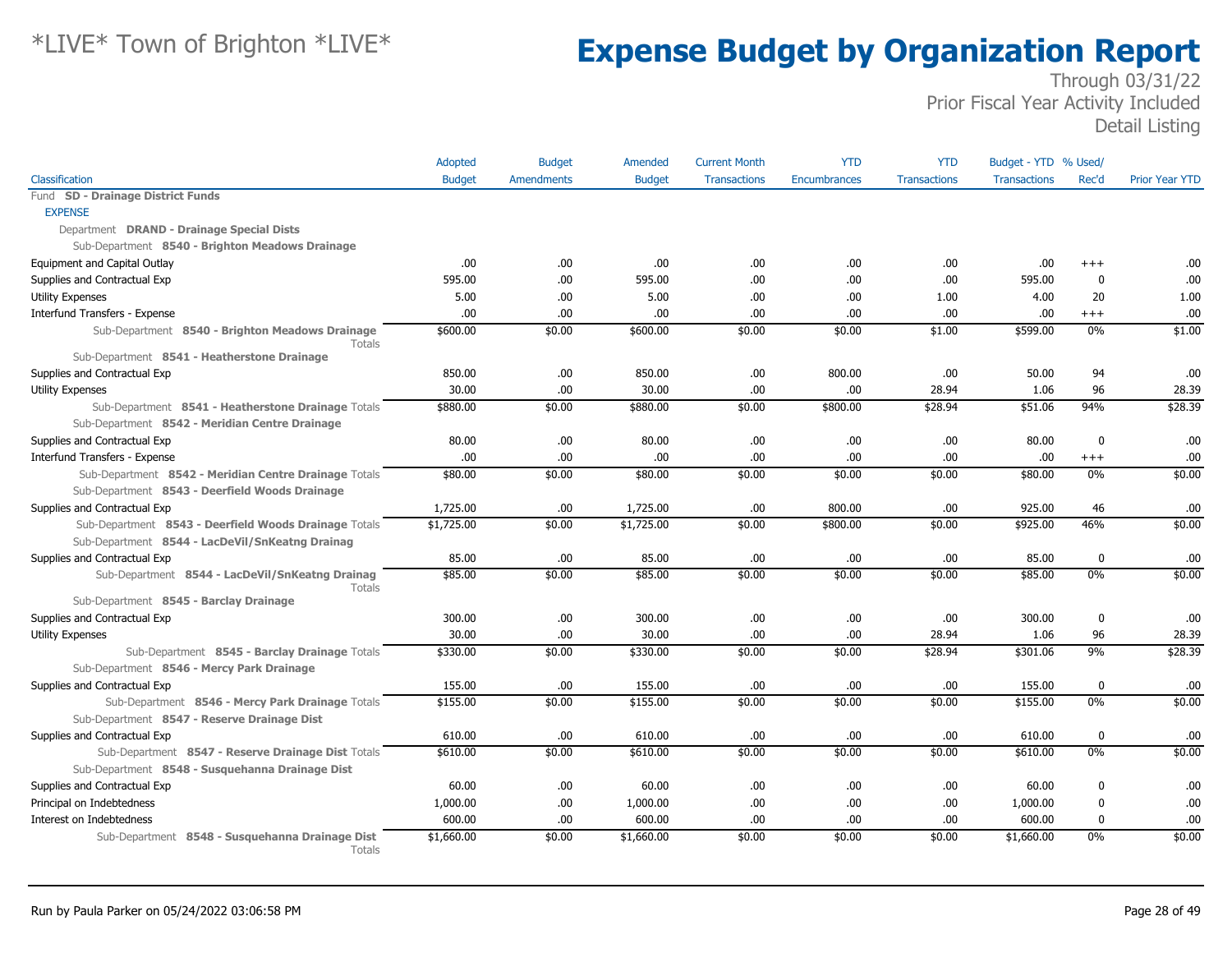|                                                              | Adopted       | <b>Budget</b> | Amended       | <b>Current Month</b> | <b>YTD</b>   | <b>YTD</b>          | Budget - YTD % Used/ |       |                       |
|--------------------------------------------------------------|---------------|---------------|---------------|----------------------|--------------|---------------------|----------------------|-------|-----------------------|
| Classification                                               | <b>Budget</b> | Amendments    | <b>Budget</b> | <b>Transactions</b>  | Encumbrances | <b>Transactions</b> | <b>Transactions</b>  | Rec'd | <b>Prior Year YTD</b> |
| Fund SD - Drainage District Funds                            |               |               |               |                      |              |                     |                      |       |                       |
| <b>EXPENSE</b>                                               |               |               |               |                      |              |                     |                      |       |                       |
| Department DRAND - Drainage Special Dists                    |               |               |               |                      |              |                     |                      |       |                       |
| Sub-Department 8549 - Pinnacle Hills Drainage Dist           |               |               |               |                      |              |                     |                      |       |                       |
| Supplies and Contractual Exp                                 | 210.00        | .00           | 210.00        | .00                  | .00          | .00.                | 210.00               | 0     | .00                   |
| Sub-Department 8549 - Pinnacle Hills Drainage Dist<br>Totals | \$210.00      | \$0.00        | \$210.00      | \$0.00               | \$0.00       | \$0.00              | \$210.00             | $0\%$ | \$0.00                |
| Department DRAND - Drainage Special Dists Totals             | \$6,335.00    | \$0.00        | \$6,335.00    | \$0.00               | \$1,600.00   | \$58.88             | \$4,676.12           | 26%   | \$57.78               |
| <b>EXPENSE TOTALS</b>                                        | \$6,335.00    | \$0.00        | \$6,335.00    | \$0.00               | \$1,600.00   | \$58.88             | \$4,676.12           | 26%   | \$57.78               |
| <b>SD - Drainage District Funds Totals</b><br>Fund           | \$6,335.00    | \$0.00        | \$6,335.00    | \$0.00               | \$1,600.00   | \$58.88             | \$4,676.12           |       | \$57.78               |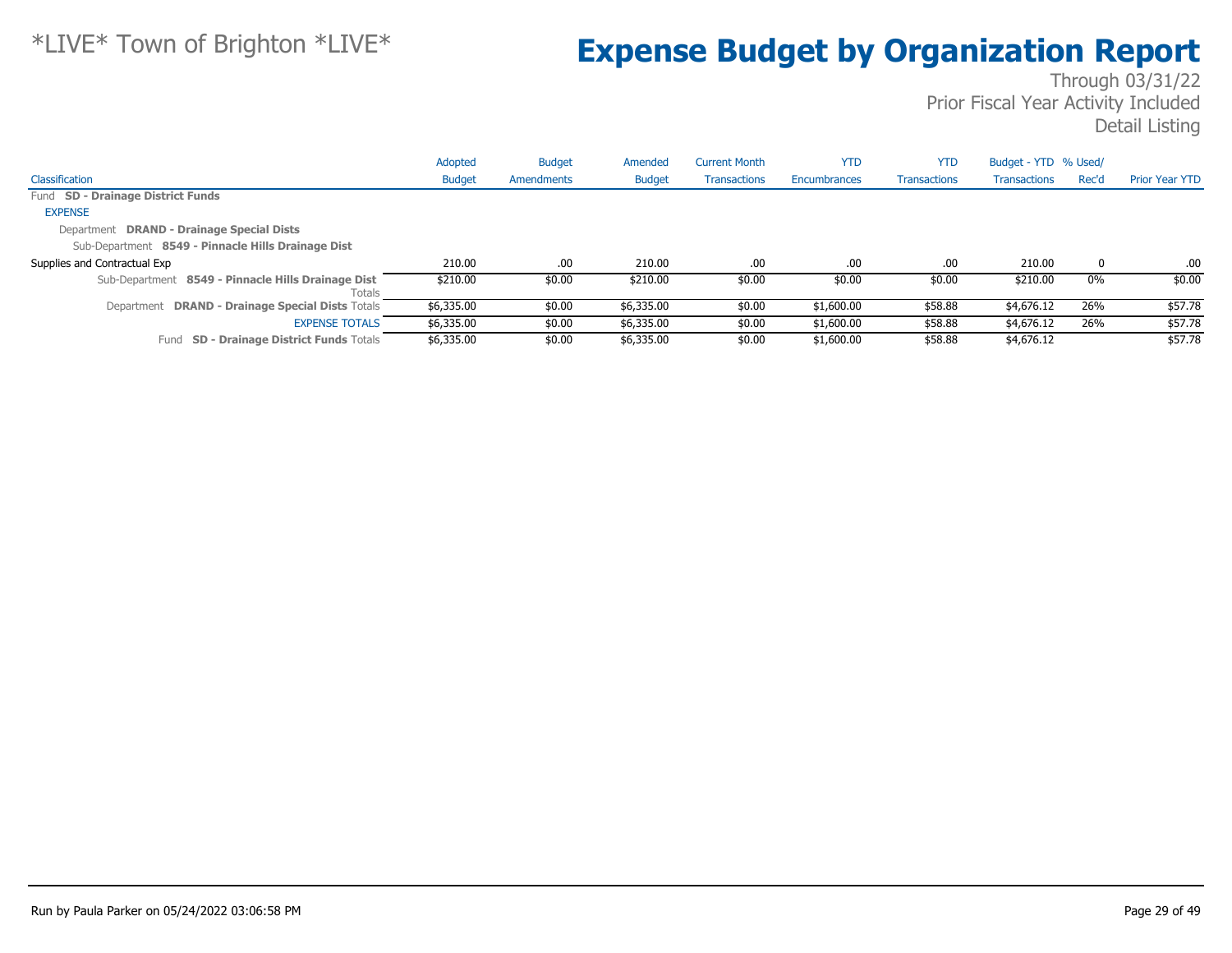|                                                               | Adopted       | <b>Budget</b> | Amended       | <b>Current Month</b> | <b>YTD</b>   | <b>YTD</b>          | Budget - YTD % Used/ |              |                       |
|---------------------------------------------------------------|---------------|---------------|---------------|----------------------|--------------|---------------------|----------------------|--------------|-----------------------|
| Classification                                                | <b>Budget</b> | Amendments    | <b>Budget</b> | <b>Transactions</b>  | Encumbrances | <b>Transactions</b> | <b>Transactions</b>  | Rec'd        | <b>Prior Year YTD</b> |
| Fund SF - Fire Prevention Districts                           |               |               |               |                      |              |                     |                      |              |                       |
| <b>EXPENSE</b>                                                |               |               |               |                      |              |                     |                      |              |                       |
| Department FIRED - Fire Control Special Dsts                  |               |               |               |                      |              |                     |                      |              |                       |
| Sub-Department 3415 - W Brighton Fire Prot Dist               |               |               |               |                      |              |                     |                      |              |                       |
| Personal Services - Wages                                     | .00           | 5,275.00      | 5,275.00      | 405.68               | .00          | 1,217.04            | 4,057.96             | 23           | 1,193.70              |
| Equipment and Capital Outlay                                  | .00           | .00.          | .00           | .00                  | .00          | .00                 | .00                  | $+++$        | .00                   |
| Supplies and Contractual Exp                                  | .00           | 21,000.00     | 21,000.00     | 2,500.00             | .00          | 2,500.00            | 18,500.00            | 12           | 782,066.40            |
| <b>Utility Expenses</b>                                       | .00           | 7.00          | 7.00          | .00                  | .00          | 6.98                | .02                  | 100          | 10,520.53             |
| Commercial Insurance                                          | .00           | .00.          | .00           | .00                  | .00          | .00                 | .00                  | $+++$        | .00                   |
| Principal on Indebtedness                                     | 100,000.00    | .00.          | 100,000.00    | .00                  | .00          | .00                 | 100,000.00           | 0            | .00                   |
| Interest on Indebtedness                                      | 3,750.00      | .00.          | 3,750.00      | .00                  | .00          | .00                 | 3,750.00             | $\mathbf{0}$ | 129.17                |
| <b>Employee Benefits</b>                                      | .00           | 380.00        | 380.00        | 28.84                | .00          | 86.52               | 293.48               | 23           | 292.14                |
| Interfund Transfers - Expense                                 | .00           | .00.          | .00           | .00                  | .00          | .00                 | .00                  | $+++$        | .00                   |
| Sub-Department<br>3415 - W Brighton Fire Prot Dist Totals     | \$103,750.00  | \$26,662.00   | \$130,412.00  | \$2,934.52           | \$0.00       | \$3,810.54          | \$126,601.46         | 3%           | \$794,201.94          |
| <b>FIRED - Fire Control Special Dsts Totals</b><br>Department | \$103,750.00  | \$26,662.00   | \$130,412.00  | \$2,934.52           | \$0.00       | \$3,810.54          | \$126,601.46         | 3%           | \$794,201.94          |
| <b>EXPENSE TOTALS</b>                                         | \$103,750.00  | \$26,662.00   | \$130,412.00  | \$2,934.52           | \$0.00       | \$3,810.54          | \$126,601.46         | 3%           | \$794,201.94          |
| <b>SF - Fire Prevention Districts Totals</b><br>Fund          | \$103,750.00  | \$26,662.00   | \$130,412.00  | \$2,934.52           | \$0.00       | \$3,810.54          | \$126,601.46         |              | \$794,201.94          |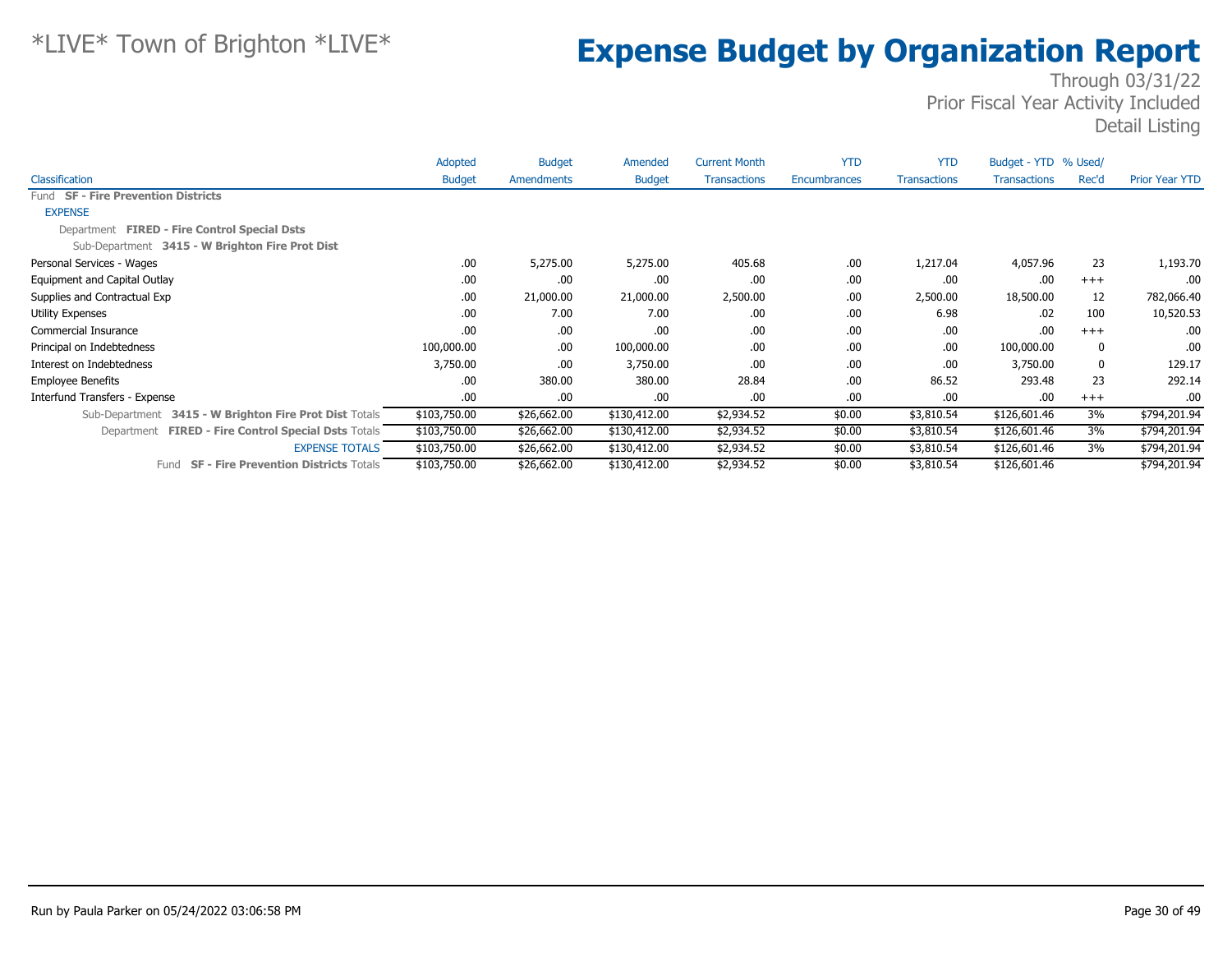|                                                       | Adopted       | <b>Budget</b> | Amended       | <b>Current Month</b> | <b>YTD</b>   | <b>YTD</b>          | Budget - YTD % Used/ |       |                       |
|-------------------------------------------------------|---------------|---------------|---------------|----------------------|--------------|---------------------|----------------------|-------|-----------------------|
| Classification                                        | <b>Budget</b> | Amendments    | <b>Budget</b> | <b>Transactions</b>  | Encumbrances | <b>Transactions</b> | Transactions         | Rec'd | <b>Prior Year YTD</b> |
| Fund SK - Sidewalk District                           |               |               |               |                      |              |                     |                      |       |                       |
| <b>EXPENSE</b>                                        |               |               |               |                      |              |                     |                      |       |                       |
| Department SWLKD - Consolidated Sidewalk Dst          |               |               |               |                      |              |                     |                      |       |                       |
| Sub-Department 5411 - Sidewalk District               |               |               |               |                      |              |                     |                      |       |                       |
| Equipment and Capital Outlay                          | 200,000.00    | 13,871.15     | 213,871.15    | .00.                 | 213,871.15   | .00.                | .00                  | 100   | .00.                  |
| Supplies and Contractual Exp                          | 26,215.00     | .00.          | 26,215.00     | .00                  | .00          | .00                 | 26,215.00            | 0     | .00                   |
| Principal on Indebtedness                             | .00.          | .00.          | .00.          | .00                  | .00          | .00                 | .00                  | $+++$ | .00.                  |
| Interest on Indebtedness                              | .00.          | .00.          | .00           | .00                  | .00.         | .00.                | .00                  | $+++$ | .00.                  |
| Sub-Department 5411 - Sidewalk District Totals        | \$226,215.00  | \$13,871.15   | \$240,086.15  | \$0.00               | \$213,871.15 | \$0.00              | \$26,215.00          | 89%   | \$0.00                |
| Sub-Department 5412 - Mercy Park Sidewalk Dist        |               |               |               |                      |              |                     |                      |       |                       |
| Supplies and Contractual Exp                          | 10.00         | .00.          | 10.00         | .00                  | .00.         | .00.                | 10.00                | 0     | .00.                  |
| Sub-Department 5412 - Mercy Park Sidewalk Dist Totals | \$10.00       | \$0.00        | \$10.00       | \$0.00               | \$0.00       | \$0.00              | \$10.00              | 0%    | \$0.00                |
| Sub-Department 5413 - Reserve Sidewalk Dist           |               |               |               |                      |              |                     |                      |       |                       |
| Supplies and Contractual Exp                          | 200.00        | .00.          | 200.00        | .00                  | .00.         | .00                 | 200.00               | 0     | .00                   |
| Sub-Department 5413 - Reserve Sidewalk Dist Totals    | \$200.00      | \$0.00        | \$200.00      | \$0.00               | \$0.00       | \$0.00              | \$200.00             | 0%    | \$0.00                |
| Department SWLKD - Consolidated Sidewalk Dst Totals   | \$226,425.00  | \$13,871.15   | \$240,296.15  | \$0.00               | \$213,871.15 | \$0.00              | \$26,425.00          | 89%   | \$0.00                |
| <b>EXPENSE TOTALS</b>                                 | \$226,425.00  | \$13,871.15   | \$240,296.15  | \$0.00               | \$213,871.15 | \$0.00              | \$26,425.00          | 89%   | \$0.00                |
| Fund SK - Sidewalk District Totals                    | \$226,425.00  | \$13,871.15   | \$240,296.15  | \$0.00               | \$213,871.15 | \$0.00              | \$26,425.00          |       | \$0.00                |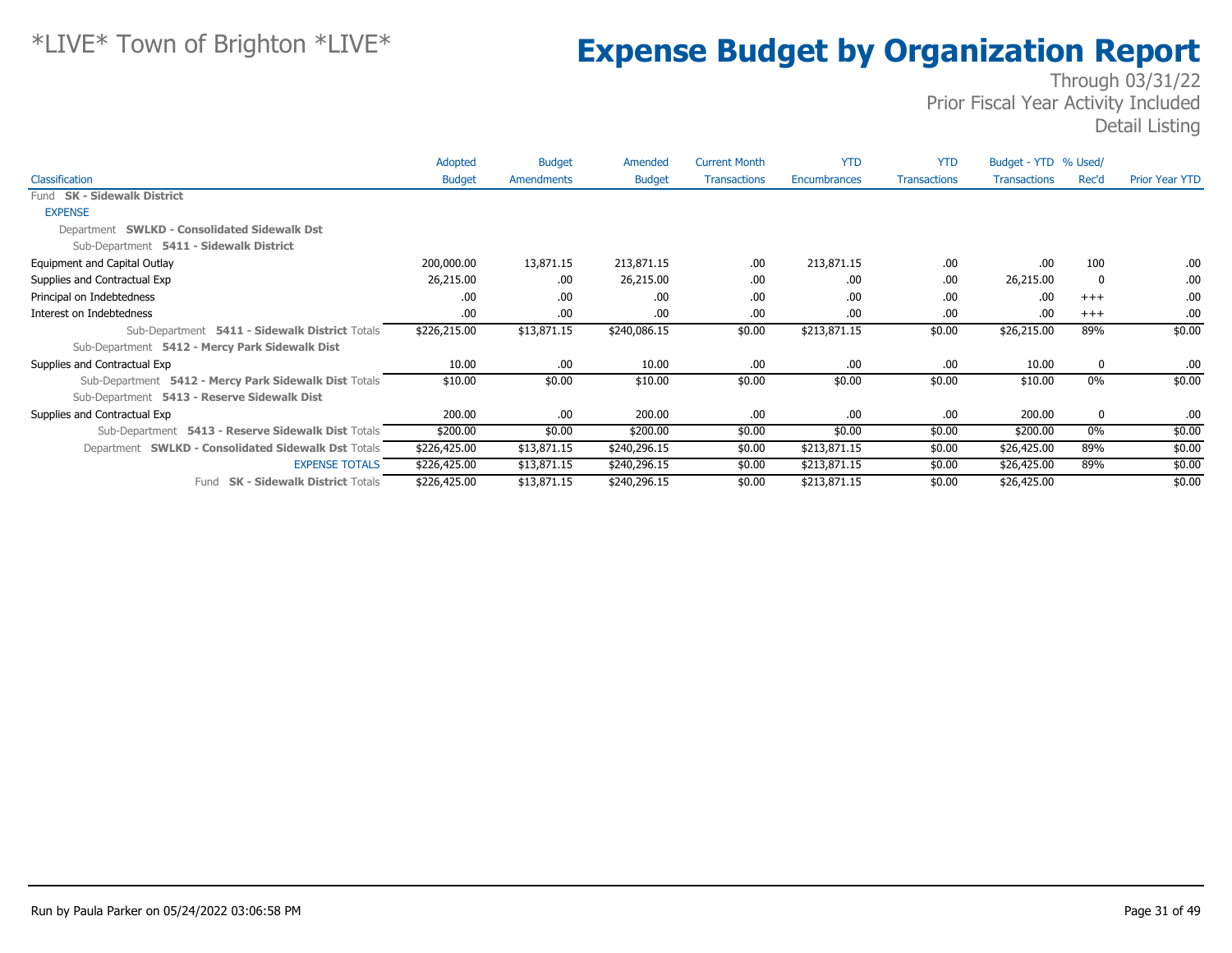|                                                        | Adopted       | <b>Budget</b>     | Amended       | <b>Current Month</b> | <b>YTD</b>   | <b>YTD</b>          | Budget - YTD % Used/ |             |                       |
|--------------------------------------------------------|---------------|-------------------|---------------|----------------------|--------------|---------------------|----------------------|-------------|-----------------------|
| Classification                                         | <b>Budget</b> | <b>Amendments</b> | <b>Budget</b> | <b>Transactions</b>  | Encumbrances | <b>Transactions</b> | <b>Transactions</b>  | Rec'd       | <b>Prior Year YTD</b> |
| Fund SL - Street Lighting Districts                    |               |                   |               |                      |              |                     |                      |             |                       |
| <b>EXPENSE</b>                                         |               |                   |               |                      |              |                     |                      |             |                       |
| Department LGHTD - Lighting Special Dists              |               |                   |               |                      |              |                     |                      |             |                       |
| Sub-Department 5201 - Bel-Air Lighting District        |               |                   |               |                      |              |                     |                      |             |                       |
| Supplies and Contractual Exp                           | 2,275.00      | .00               | 2,275.00      | .00                  | .00.         | .00.                | 2,275.00             | 0           | .00                   |
| <b>Utility Expenses</b>                                | 36,990.00     | .00               | 36,990.00     | 7,386.71             | .00.         | 7,386.71            | 29,603.29            | 20          | 6,060.28              |
| Sub-Department 5201 - Bel-Air Lighting District Totals | \$39,265.00   | \$0.00            | \$39,265.00   | \$7,386.71           | \$0.00       | $\sqrt{57,386.71}$  | \$31,878.29          | 19%         | \$6,060.28            |
| Sub-Department 5202 - Council Rock Lighting Dst        |               |                   |               |                      |              |                     |                      |             |                       |
| Supplies and Contractual Exp                           | 270.00        | .00               | 270.00        | .00                  | .00.         | .00                 | 270.00               | 0           | .00                   |
| Utility Expenses                                       | 1,335.00      | .00               | 1,335.00      | 275.66               | .00.         | 275.66              | 1,059.34             | 21          | 219.77                |
| Sub-Department 5202 - Council Rock Lighting Dst Totals | \$1,605.00    | \$0.00            | \$1,605.00    | \$275.66             | \$0.00       | \$275.66            | \$1,329.34           | 17%         | \$219.77              |
| Sub-Department 5203 - Councl Rock Est Light Dst        |               |                   |               |                      |              |                     |                      |             |                       |
| Supplies and Contractual Exp                           | 785.00        | .00               | 785.00        | .00                  | .00.         | .00                 | 785.00               | 0           | .00                   |
| <b>Utility Expenses</b>                                | 10,995.00     | .00               | 10,995.00     | 2,165.99             | .00.         | 2,165.99            | 8,829.01             | 20          | 1,798.54              |
| Sub-Department 5203 - Councl Rock Est Light Dst Totals | \$11,780.00   | \$0.00            | \$11,780.00   | \$2,165.99           | \$0.00       | \$2,165.99          | \$9,614.01           | 18%         | \$1,798.54            |
| Sub-Department 5204 - East Ave Light Dist              |               |                   |               |                      |              |                     |                      |             |                       |
| Supplies and Contractual Exp                           | 1,845.00      | .00               | 1,845.00      | .00                  | .00.         | .00                 | 1,845.00             | 0           | .00                   |
| <b>Utility Expenses</b>                                | 17,800.00     | .00.              | 17,800.00     | 3,555.96             | .00.         | 3,555.96            | 14,244.04            | 20          | 2,837.35              |
| Sub-Department 5204 - East Ave Light Dist Totals       | \$19,645.00   | \$0.00            | \$19,645.00   | \$3,555.96           | \$0.00       | \$3,555.96          | \$16,089.04          | 18%         | \$2,837.35            |
| Sub-Department 5205 - Houston Barnard Light Dst        |               |                   |               |                      |              |                     |                      |             |                       |
| Supplies and Contractual Exp                           | 1,165.00      | .00               | 1,165.00      | .00                  | .00.         | .00.                | 1,165.00             | 0           | .00                   |
| <b>Utility Expenses</b>                                | 15,920.00     | .00               | 15,920.00     | 3,151.02             | .00.         | 3,151.02            | 12,768.98            | 20          | 2,612.16              |
| Sub-Department 5205 - Houston Barnard Light Dst Totals | \$17,085.00   | \$0.00            | \$17,085.00   | \$3,151.02           | \$0.00       | \$3,151.02          | \$13,933.98          | 18%         | \$2,612.16            |
| Sub-Department 5206 - Ferndale Manor Light Dist        |               |                   |               |                      |              |                     |                      |             |                       |
| Supplies and Contractual Exp                           | 280.00        | .00               | 280.00        | .00                  | .00.         | .00.                | 280.00               | 0           | .00                   |
| <b>Utility Expenses</b>                                | 1,040.00      | .00               | 1,040.00      | 208.31               | .00.         | 208.31              | 831.69               | 20          | 170.40                |
| Sub-Department 5206 - Ferndale Manor Light Dist Totals | \$1,320.00    | \$0.00            | \$1,320.00    | \$208.31             | \$0.00       | \$208.31            | \$1,111.69           | 16%         | \$170.40              |
| Sub-Department 5207 - Home Acres Light Dist            |               |                   |               |                      |              |                     |                      |             |                       |
| Equipment and Capital Outlay                           | .00           | .00.              | .00           | .00                  | .00.         | .00                 | .00.                 | $^{+++}$    | .00                   |
| Supplies and Contractual Exp                           | 2,030.00      | .00               | 2,030.00      | .00                  | .00.         | .00                 | 2,030.00             | 0           | .00                   |
| Utility Expenses                                       | 47,130.00     | .00               | 47,130.00     | 9,174.36             | .00.         | 9,174.36            | 37,955.64            | 19          | 7,696.43              |
| Sub-Department 5207 - Home Acres Light Dist Totals     | \$49,160.00   | \$0.00            | \$49,160.00   | \$9,174.36           | \$0.00       | \$9,174.36          | \$39,985.64          | 19%         | \$7,696.43            |
| Sub-Department 5208 - Malvern Light Dist               |               |                   |               |                      |              |                     |                      |             |                       |
| Supplies and Contractual Exp                           | 505.00        | .00               | 505.00        | .00                  | .00.         | .00                 | 505.00               | $\mathbf 0$ | .00                   |
| Utility Expenses                                       | 5,350.00      | .00               | 5,350.00      | 1,052.01             | .00.         | 1,052.01            | 4,297.99             | 20          | 865.86                |
| Sub-Department 5208 - Malvern Light Dist Totals        | \$5,855.00    | \$0.00            | \$5,855.00    | \$1,052.01           | \$0.00       | \$1,052.01          | \$4,802.99           | 18%         | \$865.86              |
| Sub-Department 5209 - Meadowbrook Light Dist           |               |                   |               |                      |              |                     |                      |             |                       |
| Equipment and Capital Outlay                           | .00           | .00.              | .00           | .00                  | .00.         | .00.                | .00.                 | $^{+++}$    | .00                   |
| Supplies and Contractual Exp                           | 1,640.00      | .00               | 1,640.00      | .00                  | .00.         | .00.                | 1,640.00             | 0           | .00                   |
| <b>Utility Expenses</b>                                | 25,920.00     | .00               | 25,920.00     | 4,904.19             | .00.         | 4,904.19            | 21,015.81            | 19          | 4,248.07              |
| Sub-Department 5209 - Meadowbrook Light Dist Totals    | \$27,560.00   | \$0.00            | \$27,560.00   | \$4,904.19           | \$0.00       | \$4,904.19          | \$22,655.81          | 18%         | $\sqrt{4,248.07}$     |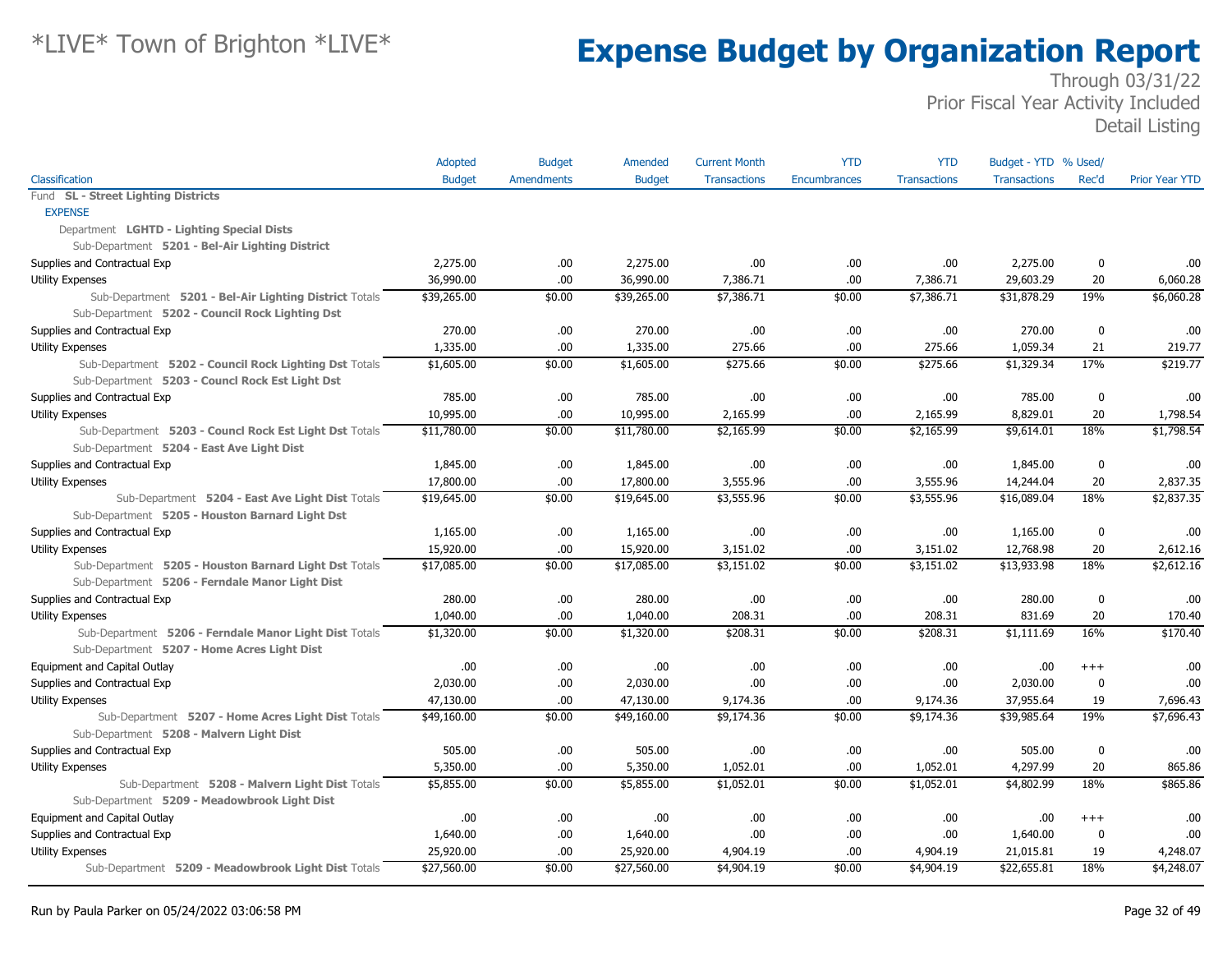|                                                        | Adopted       | <b>Budget</b>     | Amended       | <b>Current Month</b> | <b>YTD</b>   | <b>YTD</b>          | Budget - YTD % Used/ |          |                       |
|--------------------------------------------------------|---------------|-------------------|---------------|----------------------|--------------|---------------------|----------------------|----------|-----------------------|
| Classification                                         | <b>Budget</b> | <b>Amendments</b> | <b>Budget</b> | <b>Transactions</b>  | Encumbrances | <b>Transactions</b> | <b>Transactions</b>  | Rec'd    | <b>Prior Year YTD</b> |
| Fund SL - Street Lighting Districts                    |               |                   |               |                      |              |                     |                      |          |                       |
| <b>EXPENSE</b>                                         |               |                   |               |                      |              |                     |                      |          |                       |
| Department LGHTD - Lighting Special Dists              |               |                   |               |                      |              |                     |                      |          |                       |
| Sub-Department 5210 - Roselawn Light Dist              |               |                   |               |                      |              |                     |                      |          |                       |
| Supplies and Contractual Exp                           | 3,040.00      | .00               | 3,040.00      | .00                  | .00.         | .00                 | 3,040.00             | 0        | .00                   |
| <b>Utility Expenses</b>                                | 46,475.00     | .00               | 46,475.00     | 9,341.00             | .00.         | 9,341.00            | 37,134.00            | 20       | 7,637.77              |
| Sub-Department 5210 - Roselawn Light Dist Totals       | \$49,515.00   | \$0.00            | \$49,515.00   | \$9,341.00           | \$0.00       | \$9,341.00          | \$40,174.00          | 19%      | \$7,637.77            |
| Sub-Department 5211 - Stuckmar Light Dist              |               |                   |               |                      |              |                     |                      |          |                       |
| Supplies and Contractual Exp                           | 1,690.00      | .00               | 1,690.00      | .00                  | .00.         | .00                 | 1,690.00             | $\bf{0}$ | .00                   |
| Utility Expenses                                       | 25,835.00     | .00               | 25,835.00     | 5,194.77             | .00          | 5,194.77            | 20,640.23            | 20       | 4,236.46              |
| Sub-Department 5211 - Stuckmar Light Dist Totals       | \$27,525.00   | \$0.00            | \$27,525.00   | \$5,194.77           | \$0.00       | \$5,194.77          | \$22,330.23          | 19%      | \$4,236.46            |
| Sub-Department 5212 - Sunnymede Light Dist             |               |                   |               |                      |              |                     |                      |          |                       |
| Supplies and Contractual Exp                           | 610.00        | .00               | 610.00        | .00                  | .00.         | .00                 | 610.00               | 0        | .00                   |
| <b>Utility Expenses</b>                                | 7,490.00      | .00               | 7,490.00      | 1,477.04             | .00.         | 1,477.04            | 6,012.96             | 20       | 1,225.91              |
| Sub-Department 5212 - Sunnymede Light Dist Totals      | \$8,100.00    | \$0.00            | \$8,100.00    | \$1,477.04           | \$0.00       | \$1,477.04          | \$6,622.96           | 18%      | \$1,225.91            |
| Sub-Department 5213 - Penfield Lnding Light Dst        |               |                   |               |                      |              |                     |                      |          |                       |
| Supplies and Contractual Exp                           | 590.00        | .00               | 590.00        | .00                  | .00.         | .00                 | 590.00               | 0        | .00                   |
| <b>Utility Expenses</b>                                | 2,430.00      | .00               | 2,430.00      | 453.98               | .00.         | 453.98              | 1,976.02             | 19       | 382.17                |
| Sub-Department 5213 - Penfield Lnding Light Dst Totals | \$3,020.00    | \$0.00            | \$3,020.00    | \$453.98             | \$0.00       | \$453.98            | \$2,566.02           | 15%      | \$382.17              |
| Sub-Department 5214 - Victory Lane Light Dist          |               |                   |               |                      |              |                     |                      |          |                       |
| Supplies and Contractual Exp                           | 475.00        | .00               | 475.00        | .00                  | .00.         | .00                 | 475.00               | 0        | .00                   |
| Utility Expenses                                       | 2,095.00      | .00               | 2,095.00      | 400.58               | .00.         | 400.58              | 1,694.42             | 19       | 341.35                |
| Sub-Department 5214 - Victory Lane Light Dist Totals   | \$2,570.00    | \$0.00            | \$2,570.00    | \$400.58             | \$0.00       | \$400.58            | \$2,169.42           | 16%      | \$341.35              |
| Sub-Department 5215 - Clover-Elmwood Light Dist        |               |                   |               |                      |              |                     |                      |          |                       |
| Supplies and Contractual Exp                           | .00           | .00               | .00.          | .00                  | .00.         | .00                 | .00                  | $^{++}$  | .00                   |
| <b>Utility Expenses</b>                                | .00.          | .00               | .00.          | .00                  | .00.         | .00                 | .00.                 | $^{+++}$ | .00                   |
| Sub-Department 5215 - Clover-Elmwood Light Dist Totals | \$0.00        | \$0.00            | \$0.00        | \$0.00               | \$0.00       | \$0.00              | \$0.00               | $+++$    | \$0.00                |
| Sub-Department 5216 - Elmwood Manor Light Dist         |               |                   |               |                      |              |                     |                      |          |                       |
| Supplies and Contractual Exp                           | 350.00        | .00               | 350.00        | .00                  | .00.         | .00                 | 350.00               | $\bf{0}$ | .00                   |
| <b>Utility Expenses</b>                                | 4,010.00      | .00               | 4,010.00      | 714.70               | .00.         | 714.70              | 3,295.30             | 18       | 647.93                |
| Sub-Department 5216 - Elmwood Manor Light Dist Totals  | \$4,360.00    | \$0.00            | \$4,360.00    | \$714.70             | \$0.00       | \$714.70            | \$3,645.30           | 16%      | \$647.93              |
| Sub-Department 5217 - MCC Complex Light Dist           |               |                   |               |                      |              |                     |                      |          |                       |
| Supplies and Contractual Exp                           | 610.00        | .00               | 610.00        | .00                  | .00.         | .00                 | 610.00               | 0        | .00                   |
| Utility Expenses                                       | 10,270.00     | .00               | 10,270.00     | 1,869.54             | .00.         | 1,869.54            | 8,400.46             | 18       | 1,665.06              |
| Sub-Department 5217 - MCC Complex Light Dist Totals    | \$10,880.00   | \$0.00            | \$10,880.00   | \$1,869.54           | \$0.00       | \$1,869.54          | \$9,010.46           | 17%      | \$1,665.06            |
| Sub-Department 5218 - Dunn & Paul Light Dist           |               |                   |               |                      |              |                     |                      |          |                       |
| Supplies and Contractual Exp                           | 260.00        | .00               | 260.00        | .00                  | .00.         | .00                 | 260.00               | 0        | .00                   |
| <b>Utility Expenses</b>                                | 1,000.00      | .00               | 1,000.00      | 201.29               | .00.         | 201.29              | 798.71               | 20       | 163.62                |
| Sub-Department 5218 - Dunn & Paul Light Dist Totals    | \$1,260.00    | \$0.00            | \$1,260.00    | \$201.29             | \$0.00       | \$201.29            | \$1,058.71           | 16%      | \$163.62              |
| Sub-Department 5219 - Metro Indst Pk Light Dist        |               |                   |               |                      |              |                     |                      |          |                       |
| Supplies and Contractual Exp                           | 565.00        | .00               | 565.00        | .00                  | .00.         | .00                 | 565.00               | 0        | .00                   |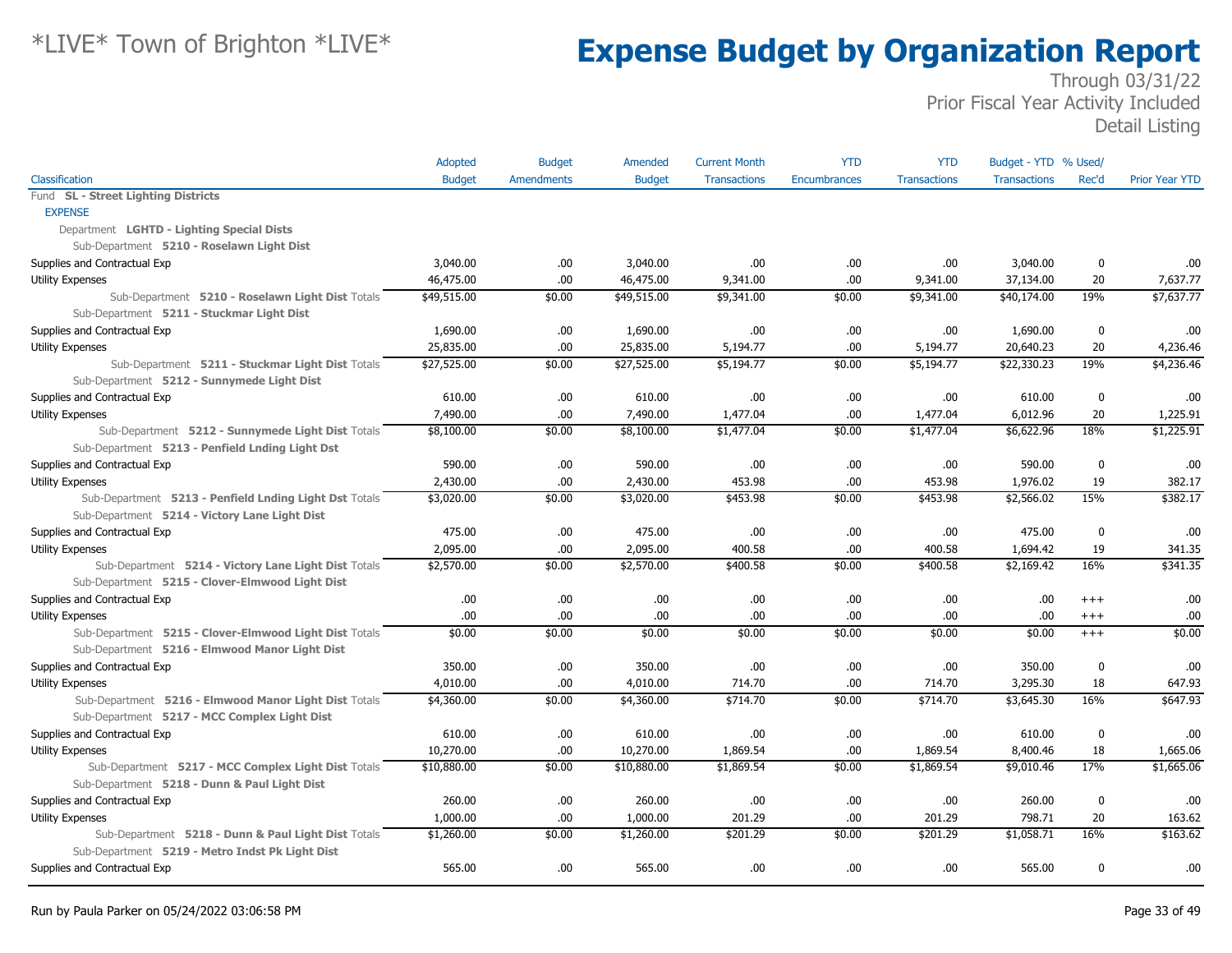|                                                        | Adopted       | <b>Budget</b>     | Amended       | <b>Current Month</b> | <b>YTD</b>   | <b>YTD</b>          | Budget - YTD % Used/ |             |                       |
|--------------------------------------------------------|---------------|-------------------|---------------|----------------------|--------------|---------------------|----------------------|-------------|-----------------------|
| Classification                                         | <b>Budget</b> | <b>Amendments</b> | <b>Budget</b> | <b>Transactions</b>  | Encumbrances | <b>Transactions</b> | <b>Transactions</b>  | Rec'd       | <b>Prior Year YTD</b> |
| Fund SL - Street Lighting Districts                    |               |                   |               |                      |              |                     |                      |             |                       |
| <b>EXPENSE</b>                                         |               |                   |               |                      |              |                     |                      |             |                       |
| Department LGHTD - Lighting Special Dists              |               |                   |               |                      |              |                     |                      |             |                       |
| Sub-Department 5219 - Metro Indst Pk Light Dist        |               |                   |               |                      |              |                     |                      |             |                       |
| <b>Utility Expenses</b>                                | 14,000.00     | .00               | 14,000.00     | 2,575.92             | .00          | 2,575.92            | 11,424.08            | 18          | 2,283.23              |
| Sub-Department 5219 - Metro Indst Pk Light Dist Totals | \$14,565.00   | \$0.00            | \$14,565.00   | \$2,575.92           | \$0.00       | \$2,575.92          | \$11,989.08          | 18%         | $\sqrt{2,283.23}$     |
| Sub-Department 5220 - Meridian Centr Light Dist        |               |                   |               |                      |              |                     |                      |             |                       |
| Supplies and Contractual Exp                           | 290.00        | .00.              | 290.00        | .00                  | .00.         | .00.                | 290.00               | 0           | .00                   |
| <b>Utility Expenses</b>                                | 2,320.00      | .00               | 2,320.00      | 534.08               | .00.         | 534.08              | 1,785.92             | 23          | 387.33                |
| Sub-Department 5220 - Meridian Centr Light Dist Totals | \$2,610.00    | \$0.00            | \$2,610.00    | \$534.08             | \$0.00       | \$534.08            | \$2,075.92           | 20%         | \$387.33              |
| Sub-Department 5221 - Elmwood Terr Light Dist          |               |                   |               |                      |              |                     |                      |             |                       |
| Supplies and Contractual Exp                           | 270.00        | .00.              | 270.00        | .00                  | .00.         | .00.                | 270.00               | 0           | .00                   |
| <b>Utility Expenses</b>                                | 1,245.00      | .00               | 1,245.00      | 231.41               | .00.         | 231.41              | 1,013.59             | 19          | 201.51                |
| Sub-Department 5221 - Elmwood Terr Light Dist Totals   | \$1,515.00    | \$0.00            | \$1,515.00    | \$231.41             | \$0.00       | \$231.41            | \$1,283.59           | 15%         | \$201.51              |
| Sub-Department 5222 - Lac-de-Vil/Sn Keating Lgt        |               |                   |               |                      |              |                     |                      |             |                       |
| Supplies and Contractual Exp                           | 435.00        | .00.              | 435.00        | .00                  | .00.         | .00                 | 435.00               | 0           | .00                   |
| <b>Utility Expenses</b>                                | 4,490.00      | .00               | 4,490.00      | 989.88               | .00.         | 989.88              | 3,500.12             | 22          | 745.48                |
| Sub-Department 5222 - Lac-de-Vil/Sn Keating Lgt Totals | \$4,925.00    | \$0.00            | \$4,925.00    | \$989.88             | \$0.00       | \$989.88            | \$3,935.12           | 20%         | \$745.48              |
| Sub-Department 5223 - Deerfield Woods Light Dst        |               |                   |               |                      |              |                     |                      |             |                       |
| Supplies and Contractual Exp                           | 630.00        | .00.              | 630.00        | .00                  | .00.         | .00.                | 630.00               | 0           | .00                   |
| <b>Utility Expenses</b>                                | 6,430.00      | .00               | 6,430.00      | 1,257.09             | .00.         | 1,257.09            | 5,172.91             | 20          | 1,052.45              |
| Sub-Department 5223 - Deerfield Woods Light Dst Totals | \$7,060.00    | \$0.00            | \$7,060.00    | \$1,257.09           | \$0.00       | \$1,257.09          | \$5,802.91           | 18%         | \$1,052.45            |
| Sub-Department 5224 - Penfield Rd Light Dist           |               |                   |               |                      |              |                     |                      |             |                       |
| Supplies and Contractual Exp                           | 1,000.00      | .00               | 1,000.00      | .00                  | .00.         | .00                 | 1,000.00             | 0           | .00                   |
| Utility Expenses                                       | 11,350.00     | .00               | 11,350.00     | 1,695.65             | .00.         | 1,695.65            | 9,654.35             | 15          | 1,393.71              |
| Sub-Department 5224 - Penfield Rd Light Dist Totals    | \$12,350.00   | \$0.00            | \$12,350.00   | \$1,695.65           | \$0.00       | \$1,695.65          | \$10,654.35          | 14%         | \$1,393.71            |
| Sub-Department 5225 - Mercy Park Lighting Dist         |               |                   |               |                      |              |                     |                      |             |                       |
| Supplies and Contractual Exp                           | 340.00        | .00.              | 340.00        | .00                  | .00.         | .00                 | 340.00               | $\mathbf 0$ | .00                   |
| Utility Expenses                                       | 855.00        | .00               | 855.00        | 252.42               | .00.         | 252.42              | 602.58               | 30          | 156.80                |
| Sub-Department 5225 - Mercy Park Lighting Dist Totals  | \$1,195.00    | \$0.00            | \$1,195.00    | \$252.42             | \$0.00       | \$252.42            | \$942.58             | 21%         | \$156.80              |
| Sub-Department 5226 - Reserve Lighting Dist            |               |                   |               |                      |              |                     |                      |             |                       |
| Supplies and Contractual Exp                           | 2,480.00      | .00               | 2,480.00      | .00                  | .00.         | .00                 | 2,480.00             | $\mathbf 0$ | .00                   |
| Utility Expenses                                       | 39,770.00     | .00               | 39,770.00     | 7,773.89             | .00.         | 7,773.89            | 31,996.11            | 20          | 6,676.51              |
| Sub-Department 5226 - Reserve Lighting Dist Totals     | \$42,250.00   | \$0.00            | \$42,250.00   | \$7,773.89           | \$0.00       | \$7,773.89          | \$34,476.11          | 18%         | \$6,676.51            |
| Sub-Department 5227 - Browncroft Light Dist            |               |                   |               |                      |              |                     |                      |             |                       |
| Equipment and Capital Outlay                           | .00           | .00.              | .00           | .00                  | .00.         | .00.                | .00                  | $++++$      | .00                   |
| Supplies and Contractual Exp                           | 280.00        | .00               | 280.00        | .00                  | .00.         | .00                 | 280.00               | 0           | .00                   |
| <b>Utility Expenses</b>                                | 800.00        | .00               | 800.00        | .00                  | .00.         | .00                 | 800.00               | $\mathbf 0$ | .00                   |
| Principal on Indebtedness                              | 1,400.00      | .00               | 1,400.00      | .00                  | .00.         | .00                 | 1,400.00             | 0           | .00                   |
| Interest on Indebtedness                               | 1,210.00      | .00               | 1,210.00      | .00                  | .00.         | 1,206.00            | 4.00                 | 100         | 1,212.00              |
| Sub-Department 5227 - Browncroft Light Dist Totals     | \$3,690.00    | \$0.00            | \$3,690.00    | \$0.00               | \$0.00       | \$1,206.00          | \$2,484.00           | 33%         | \$1,212.00            |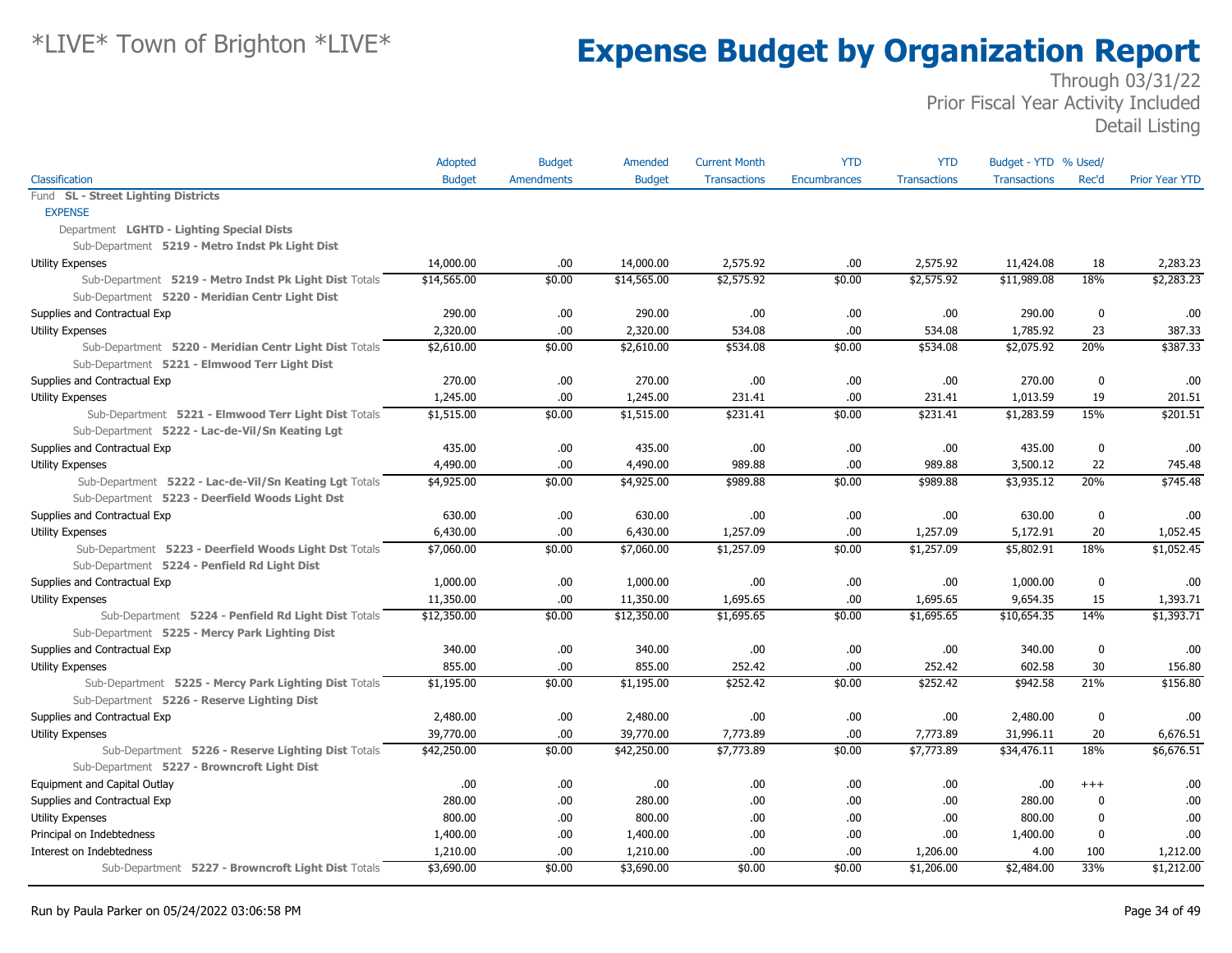|                |                                                  | Adopted       | <b>Budget</b> | Amended       | <b>Current Month</b> | YTD          | YTD                 | Budget - YTD % Used/ |       |                       |
|----------------|--------------------------------------------------|---------------|---------------|---------------|----------------------|--------------|---------------------|----------------------|-------|-----------------------|
| Classification |                                                  | <b>Budget</b> | Amendments    | <b>Budget</b> | <b>Transactions</b>  | Encumbrances | <b>Transactions</b> | <b>Transactions</b>  | Rec'd | <b>Prior Year YTD</b> |
|                | Fund SL - Street Lighting Districts              |               |               |               |                      |              |                     |                      |       |                       |
| <b>EXPENSE</b> |                                                  |               |               |               |                      |              |                     |                      |       |                       |
|                | Department LGHTD - Lighting Special Dists Totals | \$370,665.00  | \$0.00        | \$370,665.00  | \$66,837.45          | \$0.00       | \$68,043.45         | \$302,621.55         | 18%   | \$56,918.15           |
|                | <b>EXPENSE TOTALS</b>                            | \$370,665.00  | \$0.00        | \$370,665.00  | \$66,837.45          | \$0.00       | \$68,043.45         | \$302,621.55         | 18%   | \$56,918.15           |
|                | Fund SL - Street Lighting Districts Totals       | \$370,665.00  | \$0.00        | \$370,665.00  | \$66,837.45          | \$0.00       | \$68,043.45         | \$302,621.55         |       | \$56,918.15           |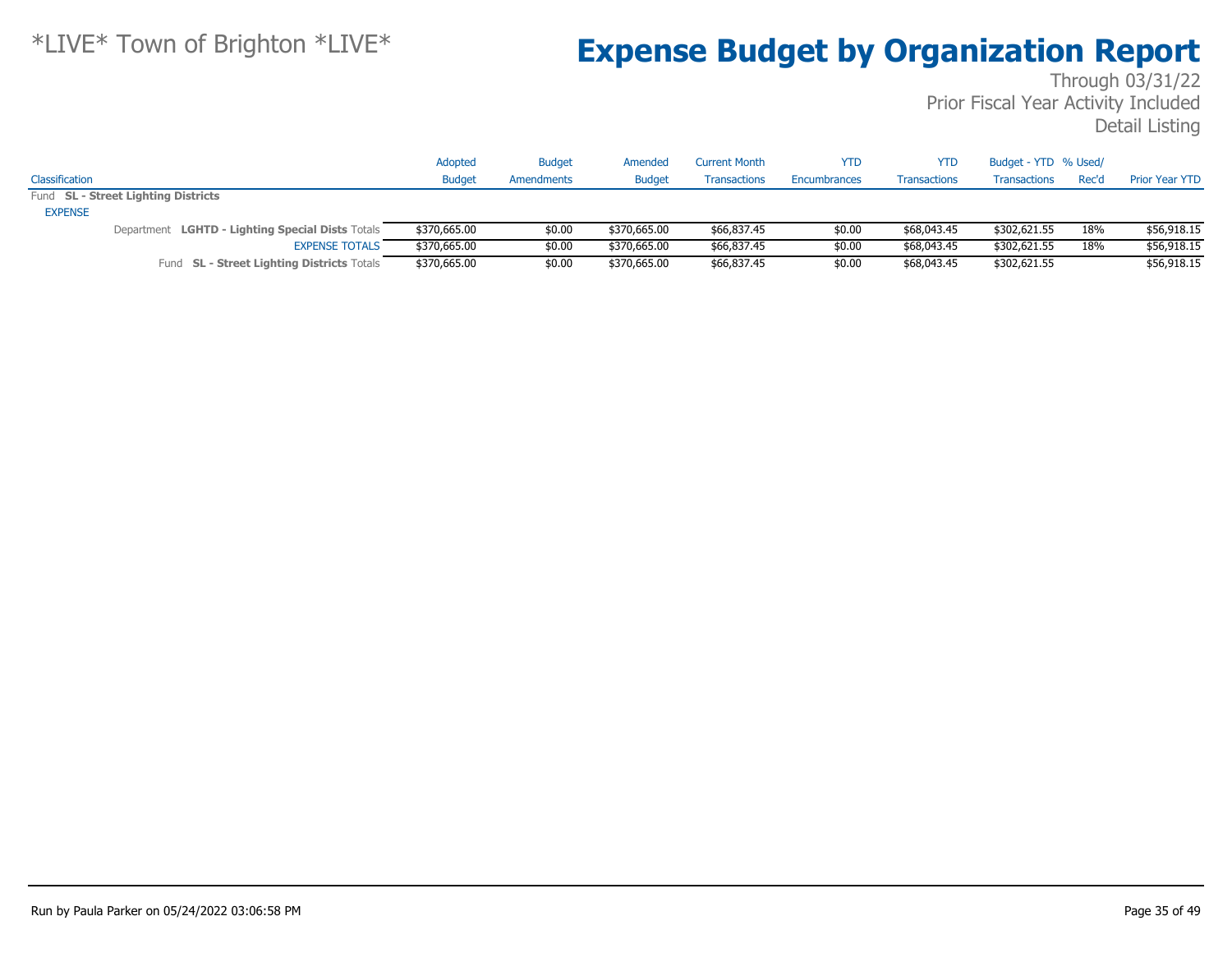|                                                           | Adopted       | <b>Budget</b>     | Amended       | <b>Current Month</b> | <b>YTD</b>          | <b>YTD</b>          | Budget - YTD % Used/ |             |                       |
|-----------------------------------------------------------|---------------|-------------------|---------------|----------------------|---------------------|---------------------|----------------------|-------------|-----------------------|
| Classification                                            | <b>Budget</b> | <b>Amendments</b> | <b>Budget</b> | <b>Transactions</b>  | <b>Encumbrances</b> | <b>Transactions</b> | <b>Transactions</b>  | Rec'd       | <b>Prior Year YTD</b> |
| Fund SM - Sidewalk Snow Removal Dst                       |               |                   |               |                      |                     |                     |                      |             |                       |
| <b>EXPENSE</b>                                            |               |                   |               |                      |                     |                     |                      |             |                       |
| Department SNOWD - Sidewalk Snow Removl Dist              |               |                   |               |                      |                     |                     |                      |             |                       |
| Sub-Department 5421 - Bel-Air Snow Remvl Dist             |               |                   |               |                      |                     |                     |                      |             |                       |
| Supplies and Contractual Exp                              | 8,925.00      | .00               | 8,925.00      | .00                  | .00                 | .00                 | 8,925.00             | 0           | .00                   |
| Sub-Department 5421 - Bel-Air Snow Remvl Dist Totals      | \$8,925.00    | \$0.00            | \$8,925.00    | \$0.00               | \$0.00              | \$0.00              | \$8,925.00           | $0\%$       | \$0.00                |
| Sub-Department 5422 - Fairhaven Snow Remvl Dist           |               |                   |               |                      |                     |                     |                      |             |                       |
| Supplies and Contractual Exp                              | 1,130.00      | .00.              | 1,130.00      | .00.                 | .00.                | .00.                | 1,130.00             | $\mathbf 0$ | .00                   |
| Sub-Department 5422 - Fairhaven Snow Remvl Dist<br>Totals | \$1,130.00    | \$0.00            | \$1,130.00    | \$0.00               | \$0.00              | \$0.00              | \$1,130.00           | $0\%$       | \$0.00                |
| Sub-Department 5423 - Home Acres Snow Remvl Dst           |               |                   |               |                      |                     |                     |                      |             |                       |
| Supplies and Contractual Exp                              | 8,145.00      | .00.              | 8,145.00      | .00.                 | .00.                | .00.                | 8,145.00             | $\mathbf 0$ | .00                   |
| Sub-Department 5423 - Home Acres Snow Remvl Dst<br>Totals | \$8,145.00    | \$0.00            | \$8,145.00    | \$0.00               | \$0.00              | \$0.00              | \$8,145.00           | $0\%$       | \$0.00                |
| Sub-Department 5424 - Medowbrok Snow Remvl Dist           |               |                   |               |                      |                     |                     |                      |             |                       |
| Supplies and Contractual Exp                              | 8,050.00      | .00.              | 8,050.00      | .00                  | .00                 | .00                 | 8,050.00             | $\mathbf 0$ | .00                   |
| Sub-Department 5424 - Medowbrok Snow Remvl Dist<br>Totals | \$8,050.00    | \$0.00            | \$8,050.00    | \$0.00               | \$0.00              | \$0.00              | \$8,050.00           | 0%          | \$0.00                |
| Sub-Department 5425 - Roselawn Snow Remvl Dist            |               |                   |               |                      |                     |                     |                      |             |                       |
| Supplies and Contractual Exp                              | 7,755.00      | .00               | 7,755.00      | .00                  | .00                 | .00.                | 7,755.00             | $\mathbf 0$ | .00                   |
| Sub-Department 5425 - Roselawn Snow Remvl Dist<br>Totals  | \$7,755.00    | \$0.00            | \$7,755.00    | \$0.00               | \$0.00              | \$0.00              | \$7,755.00           | $0\%$       | \$0.00                |
| Sub-Department 5426 - Struckmar Snow Remvl Dist           |               |                   |               |                      |                     |                     |                      |             |                       |
| Supplies and Contractual Exp                              | 7,430.00      | .00               | 7,430.00      | .00.                 | .00.                | .00.                | 7,430.00             | $\mathbf 0$ | .00                   |
| Sub-Department 5426 - Struckmar Snow Remvl Dist<br>Totals | \$7,430.00    | \$0.00            | \$7,430.00    | \$0.00               | \$0.00              | \$0.00              | \$7,430.00           | 0%          | \$0.00                |
| Sub-Department 5427 - Rowlands Snow Remvl Dist            |               |                   |               |                      |                     |                     |                      |             |                       |
| Supplies and Contractual Exp                              | .00.          | .00               | .00           | .00.                 | .00.                | .00.                | .00                  | $^{+++}$    | .00                   |
| Sub-Department 5427 - Rowlands Snow Remvl Dist<br>Totals  | \$0.00        | \$0.00            | \$0.00        | \$0.00               | \$0.00              | \$0.00              | \$0.00               | $+++$       | \$0.00                |
| Sub-Department 5428 - N Roselawn Snow Remvl Dst           |               |                   |               |                      |                     |                     |                      |             |                       |
| Supplies and Contractual Exp                              | 2,180.00      | .00               | 2,180.00      | .00.                 | .00.                | .00.                | 2,180.00             | $\mathbf 0$ | .00.                  |
| Sub-Department 5428 - N Roselawn Snow Remvl Dst<br>Totals | \$2,180.00    | \$0.00            | \$2,180.00    | \$0.00               | \$0.00              | \$0.00              | \$2,180.00           | $0\%$       | \$0.00                |
| Sub-Department 5429 - Brookside Snow Remvl Dist           |               |                   |               |                      |                     |                     |                      |             |                       |
| Supplies and Contractual Exp                              | 1,370.00      | .00.              | 1,370.00      | .00.                 | .00.                | .00                 | 1,370.00             | $\bf{0}$    | .00                   |
| Sub-Department 5429 - Brookside Snow Remvl Dist<br>Totals | \$1,370.00    | \$0.00            | \$1,370.00    | \$0.00               | \$0.00              | \$0.00              | \$1,370.00           | $0\%$       | \$0.00                |
| Sub-Department 5430 - Council Rock Snow RmvlDst           |               |                   |               |                      |                     |                     |                      |             |                       |
| Supplies and Contractual Exp                              | 3,675.00      | .00.              | 3,675.00      | .00.                 | .00.                | .00.                | 3,675.00             | $\mathbf 0$ | .00                   |
| Sub-Department 5430 - Council Rock Snow RmvlDst<br>Totals | \$3,675.00    | \$0.00            | \$3,675.00    | \$0.00               | \$0.00              | \$0.00              | \$3,675.00           | 0%          | \$0.00                |
| Sub-Department 5431 - Pelham Rd Snow Remvl Dist           |               |                   |               |                      |                     |                     |                      |             |                       |
| Supplies and Contractual Exp                              | 1,925.00      | .00.              | 1,925.00      | .00.                 | .00                 | .00                 | 1,925.00             | $\mathbf 0$ | .00                   |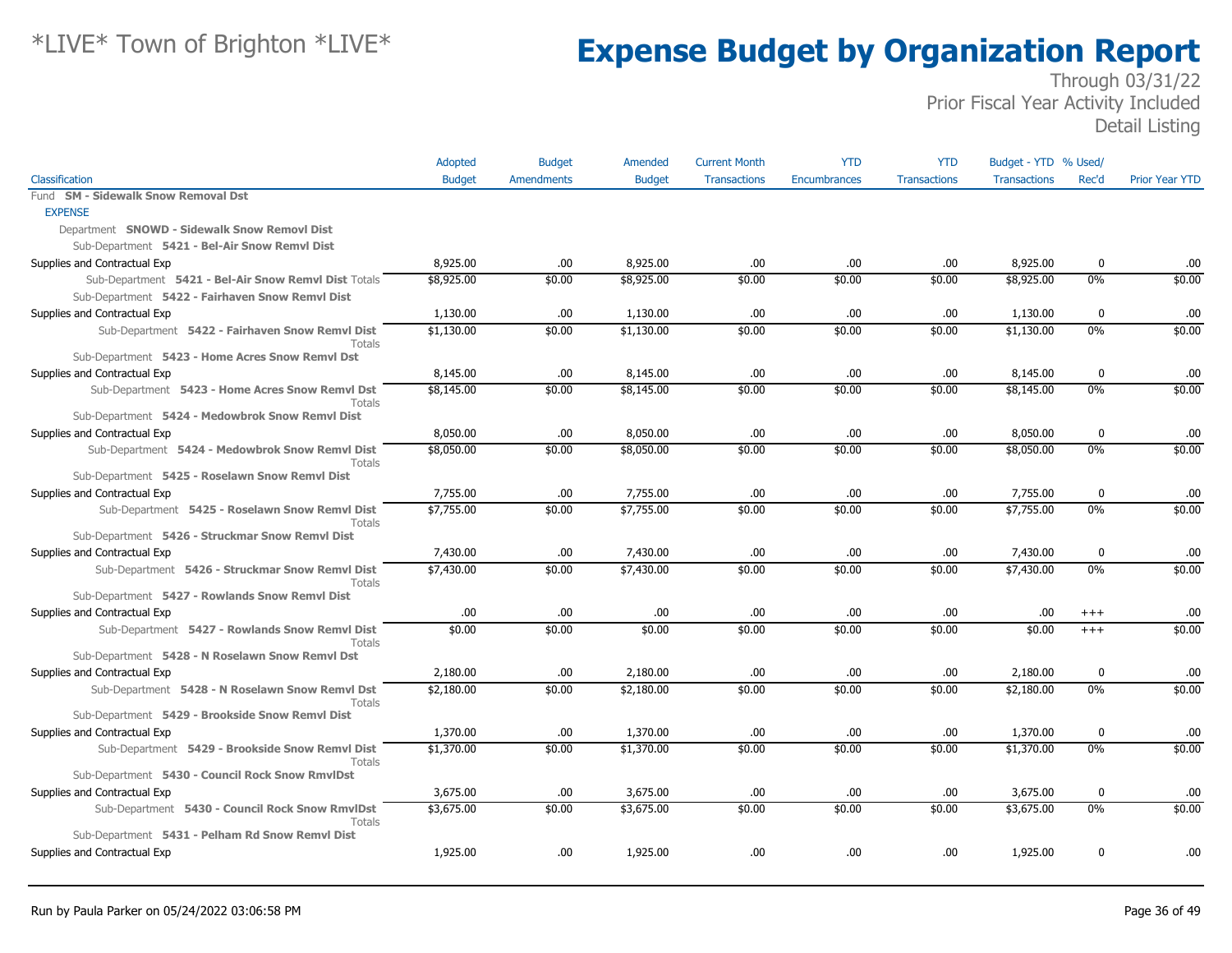|                                                                 | Adopted       | <b>Budget</b> | Amended       | <b>Current Month</b> | <b>YTD</b>          | <b>YTD</b>          | Budget - YTD % Used/ |          |                       |
|-----------------------------------------------------------------|---------------|---------------|---------------|----------------------|---------------------|---------------------|----------------------|----------|-----------------------|
| Classification                                                  | <b>Budget</b> | Amendments    | <b>Budget</b> | <b>Transactions</b>  | <b>Encumbrances</b> | <b>Transactions</b> | <b>Transactions</b>  | Rec'd    | <b>Prior Year YTD</b> |
| Fund SM - Sidewalk Snow Removal Dst                             |               |               |               |                      |                     |                     |                      |          |                       |
| <b>EXPENSE</b>                                                  |               |               |               |                      |                     |                     |                      |          |                       |
| Department SNOWD - Sidewalk Snow Removl Dist                    |               |               |               |                      |                     |                     |                      |          |                       |
| Sub-Department 5431 - Pelham Rd Snow Remvl Dist<br>Totals       | \$1,925.00    | \$0.00        | \$1,925.00    | \$0.00               | \$0.00              | \$0.00              | \$1,925.00           | 0%       | \$0.00                |
| Sub-Department 5432 - Grosvenor Rd Snow Removal                 |               |               |               |                      |                     |                     |                      |          |                       |
| Supplies and Contractual Exp                                    | 915.00        | .00           | 915.00        | .00                  | .00.                | .00                 | 915.00               | 0        | .00                   |
| Sub-Department 5432 - Grosvenor Rd Snow Removal<br>Totals       | \$915.00      | \$0.00        | \$915.00      | \$0.00               | \$0.00              | \$0.00              | \$915.00             | 0%       | \$0.00                |
| Sub-Department 5433 - Ambassador Dr Snow Remvl                  |               |               |               |                      |                     |                     |                      |          |                       |
| Supplies and Contractual Exp                                    | 1,645.00      | .00.          | 1,645.00      | .00                  | .00                 | .00                 | 1,645.00             | 0        | .00                   |
| Sub-Department 5433 - Ambassador Dr Snow Remvl<br>Totals        | \$1,645.00    | \$0.00        | \$1,645.00    | \$0.00               | \$0.00              | \$0.00              | \$1,645.00           | $0\%$    | \$0.00                |
| Sub-Department 5434 - Sandringham Rd. Snow Rmvl                 |               |               |               |                      |                     |                     |                      |          |                       |
| Supplies and Contractual Exp                                    | 2,600.00      | .00.          | 2,600.00      | .00.                 | .00                 | .00                 | 2,600.00             | $\bf{0}$ | .00                   |
| Sub-Department 5434 - Sandringham Rd. Snow Rmvl<br>Totals       | \$2,600.00    | \$0.00        | \$2,600.00    | \$0.00               | \$0.00              | \$0.00              | \$2,600.00           | 0%       | \$0.00                |
| Sub-Department 5435 - Reserve Snow Removal                      |               |               |               |                      |                     |                     |                      |          |                       |
| Supplies and Contractual Exp                                    | 1,180.00      | .00.          | 1,180.00      | .00                  | .00.                | .00                 | 1,180.00             | 0        | .00                   |
| Sub-Department 5435 - Reserve Snow Removal Totals               | \$1,180.00    | \$0.00        | \$1,180.00    | \$0.00               | \$0.00              | \$0.00              | \$1,180.00           | 0%       | \$0.00                |
| Sub-Department 5436 - Rowlands Snow RemovalDist                 |               |               |               |                      |                     |                     |                      |          |                       |
| Supplies and Contractual Exp                                    | 6,260.00      | .00.          | 6,260.00      | .00                  | .00                 | .00                 | 6,260.00             | 0        | .00                   |
| Sub-Department 5436 - Rowlands Snow RemovalDist<br>Totals       | \$6,260.00    | \$0.00        | \$6,260.00    | \$0.00               | \$0.00              | \$0.00              | \$6,260.00           | $0\%$    | \$0.00                |
| Sub-Department 5437 - Clovercrest Snow Removal                  |               |               |               |                      |                     |                     |                      |          |                       |
| Supplies and Contractual Exp                                    | 3,290.00      | .00           | 3,290.00      | .00                  | .00                 | .00                 | 3,290.00             | $\bf{0}$ | .00                   |
| Sub-Department 5437 - Clovercrest Snow Removal Totals           | \$3,290.00    | \$0.00        | \$3,290.00    | \$0.00               | \$0.00              | \$0.00              | \$3,290.00           | $0\%$    | \$0.00                |
| Sub-Department 5438 - Thackery Rd Snow Removal                  |               |               |               |                      |                     |                     |                      |          |                       |
| Supplies and Contractual Exp                                    | 1,545.00      | .00           | 1,545.00      | .00                  | .00                 | .00                 | 1,545.00             | 0        | .00                   |
| Sub-Department 5438 - Thackery Rd Snow Removal<br><b>Totals</b> | \$1,545.00    | \$0.00        | \$1,545.00    | \$0.00               | \$0.00              | \$0.00              | \$1,545.00           | $0\%$    | \$0.00                |
| Sub-Department 5439 - Trevor Court Snow Removal                 |               |               |               |                      |                     |                     |                      |          |                       |
| Supplies and Contractual Exp                                    | 1,345.00      | .00.          | 1,345.00      | .00                  | .00.                | .00                 | 1,345.00             | 0        | .00                   |
| Sub-Department 5439 - Trevor Court Snow Removal<br>Totals       | \$1,345.00    | \$0.00        | \$1,345.00    | \$0.00               | \$0.00              | \$0.00              | \$1,345.00           | $0\%$    | \$0.00                |
| Department SNOWD - Sidewalk Snow Removl Dist Totals             | \$69,365.00   | \$0.00        | \$69,365.00   | \$0.00               | \$0.00              | \$0.00              | \$69,365.00          | 0%       | \$0.00                |
| <b>EXPENSE TOTALS</b>                                           | \$69,365.00   | \$0.00        | \$69,365.00   | \$0.00               | \$0.00              | \$0.00              | \$69,365.00          | $0\%$    | \$0.00                |
| Fund SM - Sidewalk Snow Removal Dst Totals                      | \$69,365.00   | \$0.00        | \$69,365.00   | \$0.00               | \$0.00              | \$0.00              | \$69,365.00          |          | \$0.00                |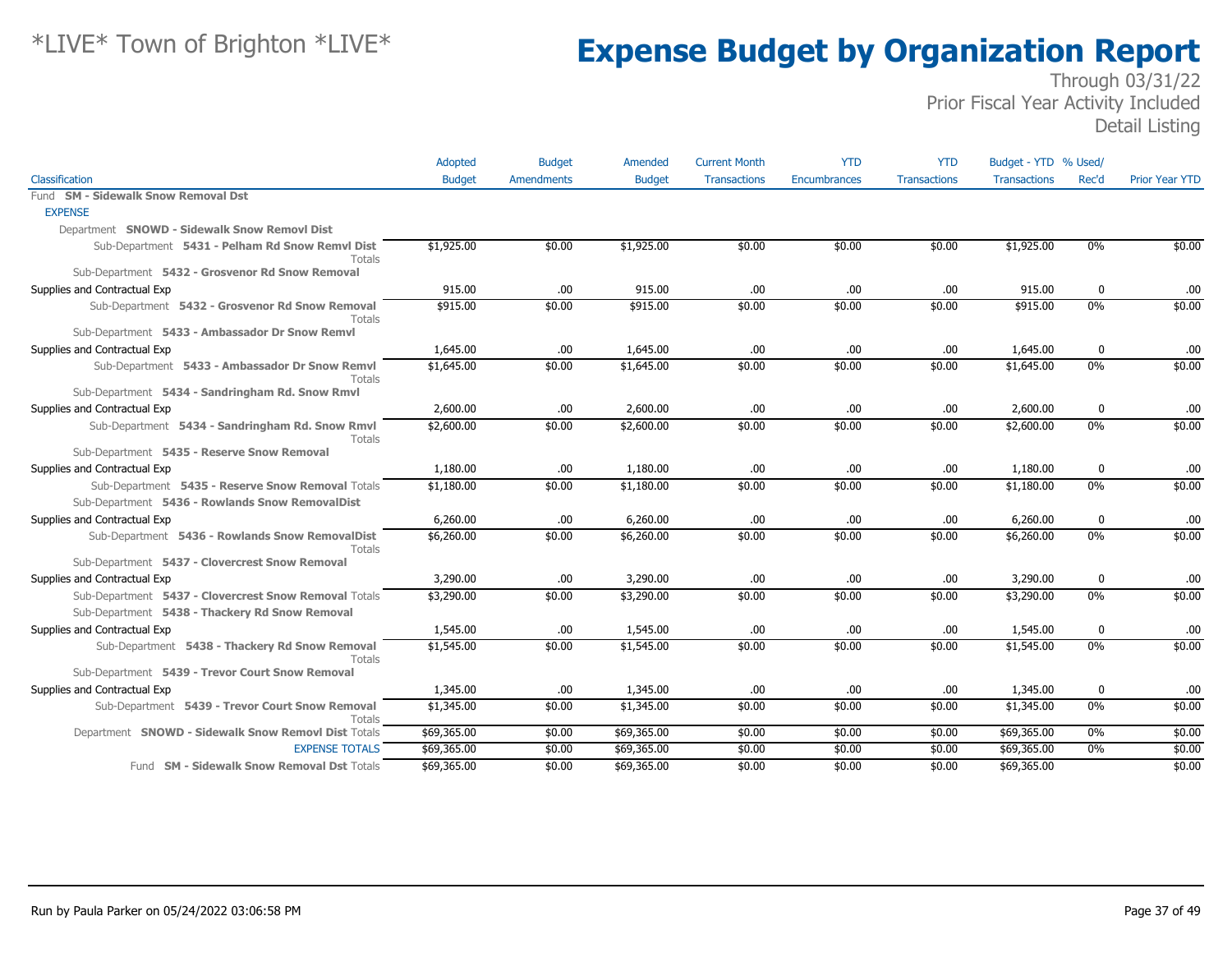|                                                      | Adopted       | <b>Budget</b> | Amended       | <b>Current Month</b> | <b>YTD</b>   | <b>YTD</b>          | Budget - YTD % Used/ |       |                       |
|------------------------------------------------------|---------------|---------------|---------------|----------------------|--------------|---------------------|----------------------|-------|-----------------------|
| Classification                                       | <b>Budget</b> | Amendments    | <b>Budget</b> | <b>Transactions</b>  | Encumbrances | <b>Transactions</b> | <b>Transactions</b>  | Rec'd | <b>Prior Year YTD</b> |
| Fund SN - Neighborhood Improve Dist                  |               |               |               |                      |              |                     |                      |       |                       |
| <b>EXPENSE</b>                                       |               |               |               |                      |              |                     |                      |       |                       |
| Department NID - Neighborhood Improve Dist           |               |               |               |                      |              |                     |                      |       |                       |
| Sub-Department NIDHA - Homeacres Entranceway         |               |               |               |                      |              |                     |                      |       |                       |
| Supplies and Contractual Exp                         | 5,450.00      | 11,200.00     | 16,650.00     | .00.                 | .00          | .00                 | 16,650.00            | 0     | .00                   |
| Principal on Indebtedness                            | .00.          | .00           | .00           | .00.                 | .00          | .00                 | .00.                 | $+++$ | .00                   |
| Interest on Indebtedness                             | .00.          | .00.          | .00.          | .00.                 | .00          | .00                 | .00.                 | $+++$ | .00                   |
| Sub-Department NIDHA - Homeacres Entranceway Totals  | \$5,450.00    | \$11,200.00   | \$16,650.00   | \$0.00               | \$0.00       | \$0.00              | \$16,650.00          | $0\%$ | \$0.00                |
| Department NID - Neighborhood Improve Dist Totals    | \$5,450.00    | \$11,200.00   | \$16,650.00   | \$0.00               | \$0.00       | \$0.00              | \$16,650.00          | 0%    | \$0.00                |
| <b>EXPENSE TOTALS</b>                                | \$5,450.00    | \$11,200.00   | \$16,650.00   | \$0.00               | \$0.00       | \$0.00              | \$16,650.00          | $0\%$ | \$0.00                |
| <b>SN - Neighborhood Improve Dist Totals</b><br>Fund | \$5,450.00    | \$11,200.00   | \$16,650.00   | \$0.00               | \$0.00       | \$0.00              | \$16,650.00          |       | \$0.00                |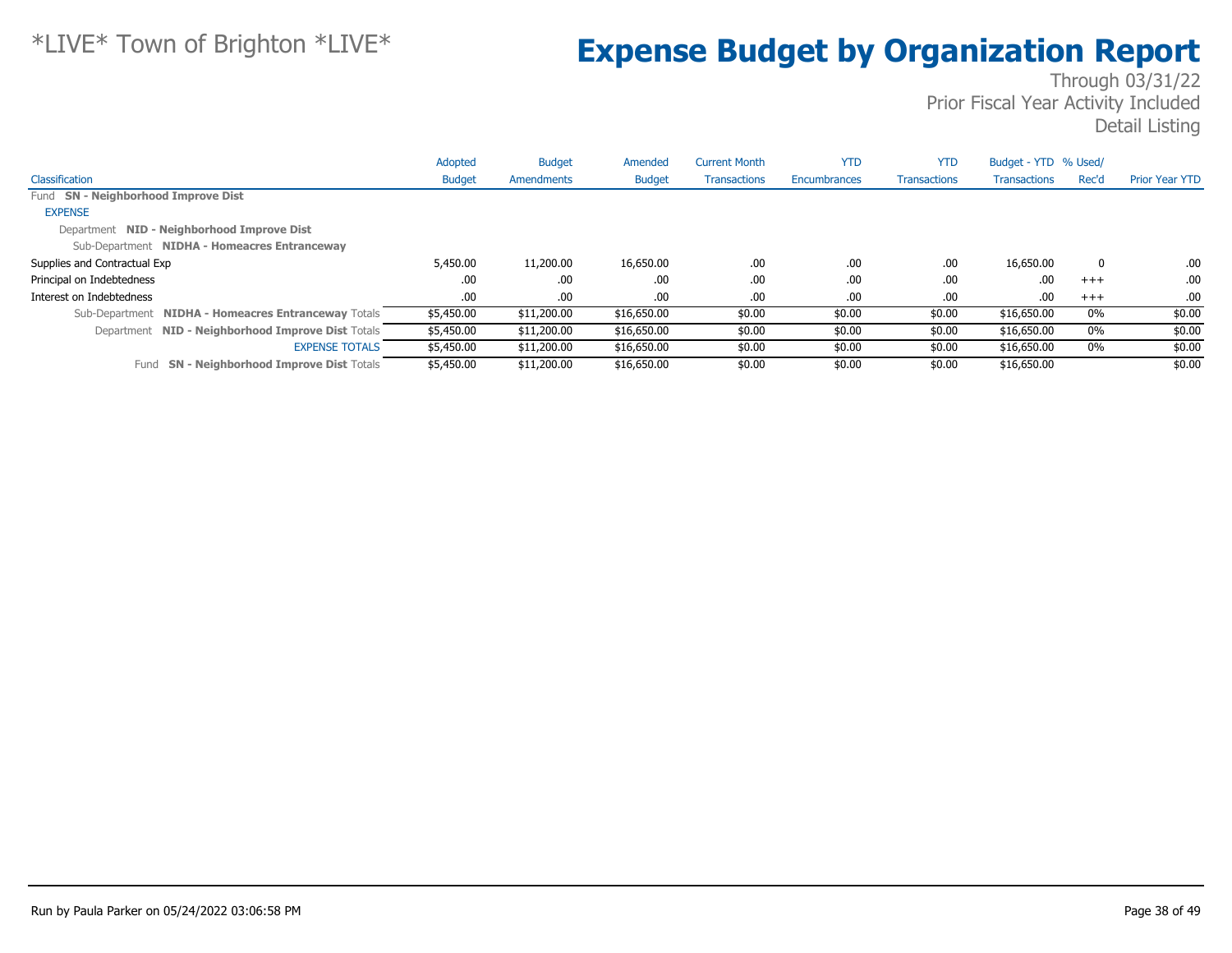|                                                       | Adopted       | <b>Budget</b> | Amended       | <b>Current Month</b> | <b>YTD</b>   | <b>YTD</b>          | Budget - YTD % Used/ |       |                       |
|-------------------------------------------------------|---------------|---------------|---------------|----------------------|--------------|---------------------|----------------------|-------|-----------------------|
| Classification                                        | <b>Budget</b> | Amendments    | <b>Budget</b> | <b>Transactions</b>  | Encumbrances | <b>Transactions</b> | <b>Transactions</b>  | Rec'd | <b>Prior Year YTD</b> |
| Fund SP - Park Special District                       |               |               |               |                      |              |                     |                      |       |                       |
| <b>EXPENSE</b>                                        |               |               |               |                      |              |                     |                      |       |                       |
| Department PARKD - Park Special District              |               |               |               |                      |              |                     |                      |       |                       |
| Sub-Department 7201 - Kirk-Astor Park District        |               |               |               |                      |              |                     |                      |       |                       |
| Supplies and Contractual Exp                          | 5,175,00      | .00.          | 5,175,00      | .00.                 | 3,925.00     | .00                 | 1,250.00             | 76    | .00                   |
| Sub-Department 7201 - Kirk-Astor Park District Totals | \$5,175.00    | \$0.00        | \$5,175.00    | \$0.00               | \$3,925.00   | \$0.00              | \$1,250.00           | 76%   | \$0.00                |
| Department PARKD - Park Special District Totals       | \$5,175.00    | \$0.00        | \$5,175.00    | \$0.00               | \$3,925.00   | \$0.00              | \$1,250.00           | 76%   | \$0.00                |
| <b>EXPENSE TOTALS</b>                                 | \$5,175.00    | \$0.00        | \$5,175.00    | \$0.00               | \$3,925.00   | \$0.00              | \$1,250.00           | 76%   | \$0.00                |
| <b>SP - Park Special District Totals</b><br>Fund      | \$5,175.00    | \$0.00        | \$5,175.00    | \$0.00               | \$3,925.00   | \$0.00              | \$1,250.00           |       | \$0.00                |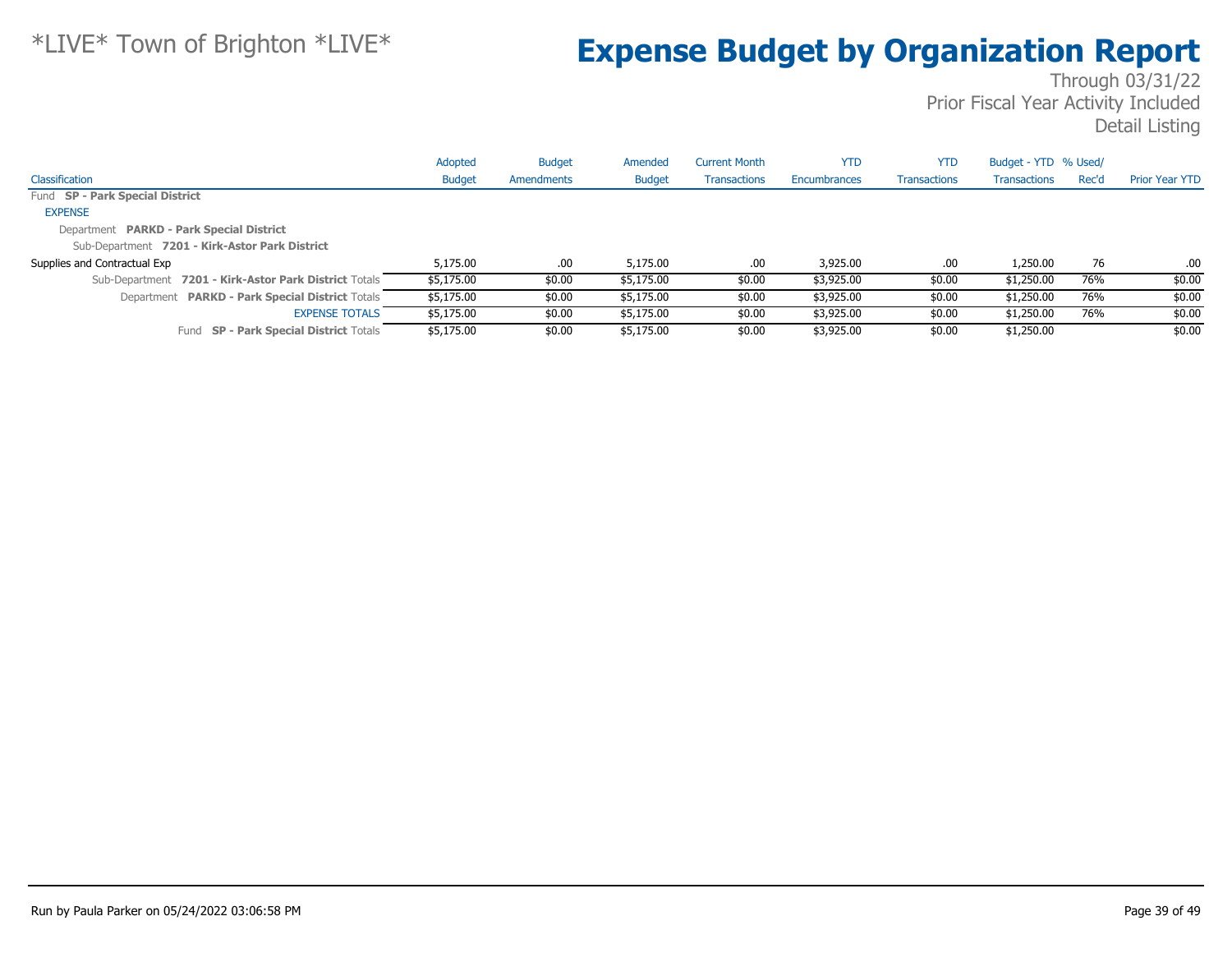|                                                        | Adopted       | <b>Budget</b>     | Amended       | <b>Current Month</b> | <b>YTD</b>          | <b>YTD</b>          | Budget - YTD % Used/ |       |                       |
|--------------------------------------------------------|---------------|-------------------|---------------|----------------------|---------------------|---------------------|----------------------|-------|-----------------------|
| Classification                                         | <b>Budget</b> | <b>Amendments</b> | <b>Budget</b> | <b>Transactions</b>  | <b>Encumbrances</b> | <b>Transactions</b> | <b>Transactions</b>  | Rec'd | <b>Prior Year YTD</b> |
| Fund SR - Refuse Removal Districts                     |               |                   |               |                      |                     |                     |                      |       |                       |
| <b>EXPENSE</b>                                         |               |                   |               |                      |                     |                     |                      |       |                       |
| Department RFUSD - Refuse Removal Districts            |               |                   |               |                      |                     |                     |                      |       |                       |
| Sub-Department 8161 - Bel-Air Refuse Dist              |               |                   |               |                      |                     |                     |                      |       |                       |
| Supplies and Contractual Exp                           | 88,580.00     | .00.              | 88,580.00     | 7,193.04             | 71,930.40           | 14,386.08           | 2,263.52             | 97    | 13,838.30             |
| Sub-Department 8161 - Bel-Air Refuse Dist Totals       | \$88,580.00   | \$0.00            | \$88,580.00   | \$7,193.04           | \$71,930,40         | \$14,386.08         | \$2,263,52           | 97%   | \$13,838.30           |
| Sub-Department 8162 - Home Acres Refuse Dist           |               |                   |               |                      |                     |                     |                      |       |                       |
| Supplies and Contractual Exp                           | 66,975.00     | .00               | 66,975.00     | 5,438.64             | 54,386.40           | 10,877.28           | 1,711.32             | 97    | 10,463.10             |
| Sub-Department 8162 - Home Acres Refuse Dist Totals    | \$66,975.00   | \$0.00            | \$66,975.00   | \$5,438.64           | \$54,386.40         | \$10,877.28         | \$1,711.32           | 97%   | \$10,463.10           |
| Sub-Department 8163 - Roselawn Refuse Dist             |               |                   |               |                      |                     |                     |                      |       |                       |
| Supplies and Contractual Exp                           | 118,015.00    | .00               | 118,015.00    | 9,583.41             | 95,834.10           | 19,166.82           | 3,014.08             | 97    | 18,437.02             |
| Sub-Department 8163 - Roselawn Refuse Dist Totals      | \$118,015.00  | \$0.00            | \$118,015.00  | \$9,583.41           | \$95,834.10         | \$19,166.82         | \$3,014.08           | 97%   | \$18,437.02           |
| Sub-Department 8164 - Struckmar Refuse Dist            |               |                   |               |                      |                     |                     |                      |       |                       |
| Supplies and Contractual Exp                           | 55,365.00     | .00               | 55,365.00     | 4,495.65             | 44,956.50           | 8,991.30            | 1,417.20             | 97    | 8,648.94              |
| Sub-Department 8164 - Struckmar Refuse Dist Totals     | \$55,365.00   | \$0.00            | \$55,365.00   | \$4,495.65           | \$44,956.50         | \$8,991.30          | \$1,417.20           | 97%   | \$8,648.94            |
| Sub-Department 8165 - Dunrovin Refuse Dist             |               |                   |               |                      |                     |                     |                      |       |                       |
| Supplies and Contractual Exp                           | 13,235.00     | .00               | 13,235.00     | 1,074.57             | 10,745.70           | 2,149.14            | 340.16               | 97    | 2,067.32              |
| Sub-Department 8165 - Dunrovin Refuse Dist Totals      | \$13,235.00   | \$0.00            | \$13,235.00   | \$1,074.57           | \$10,745.70         | \$2,149.14          | \$340.16             | 97%   | \$2,067.32            |
| Sub-Department 8166 - Hemingway Refuse Dist            |               |                   |               |                      |                     |                     |                      |       |                       |
| Supplies and Contractual Exp                           | 20,255.00     | .00               | 20,255.00     | 1,644.75             | 16,447.50           | 3,289.50            | 518.00               | 97    | 3,164.26              |
| Sub-Department 8166 - Hemingway Refuse Dist Totals     | \$20,255.00   | \$0.00            | \$20,255.00   | \$1,644.75           | \$16,447.50         | \$3,289.50          | \$518.00             | 97%   | \$3,164.26            |
| Sub-Department 8167 - Ledgerock Refuse Dist            |               |                   |               |                      |                     |                     |                      |       |                       |
| Supplies and Contractual Exp                           | 6,755.00      | .00.              | 6,755.00      | 548.25               | 5,482.50            | 1,096.50            | 176.00               | 97    | 1,054.76              |
| Sub-Department 8167 - Ledgerock Refuse Dist Totals     | \$6,755.00    | \$0.00            | \$6,755.00    | \$548.25             | \$5,482.50          | \$1,096.50          | \$176.00             | 97%   | \$1,054.76            |
| Sub-Department 8168 - Rockhill Refuse Dist             |               |                   |               |                      |                     |                     |                      |       |                       |
| Supplies and Contractual Exp                           | 18,635.00     | .00               | 18,635.00     | 1,513.17             | 15,131.70           | 3,026.34            | 476.96               | 97    | 2,911.12              |
| Sub-Department 8168 - Rockhill Refuse Dist Totals      | \$18,635.00   | \$0.00            | \$18,635.00   | \$1,513.17           | \$15,131.70         | \$3,026.34          | \$476.96             | 97%   | \$2,911.12            |
| Sub-Department 8169 - Fairhaven Refuse Dist            |               |                   |               |                      |                     |                     |                      |       |                       |
| Supplies and Contractual Exp                           | 17,285.00     | .00.              | 17,285.00     | 1,403.52             | 14,035.20           | 2,807.04            | 442.76               | 97    | 2,700.16              |
| Sub-Department 8169 - Fairhaven Refuse Dist Totals     | \$17,285.00   | \$0.00            | \$17,285.00   | \$1,403.52           | \$14,035.20         | \$2,807.04          | \$442.76             | 97%   | \$2,700.16            |
| Sub-Department 8170 - Mandy/Woodgate Refuse Dst        |               |                   |               |                      |                     |                     |                      |       |                       |
| Supplies and Contractual Exp                           | 7,830.00      | .00.              | 7,830.00      | 635.97               | 6,359.70            | 1,271.94            | 198.36               | 97    | 1,223.52              |
| Sub-Department 8170 - Mandy/Woodgate Refuse Dst        | \$7,830.00    | \$0.00            | \$7,830.00    | \$635.97             | \$6,359.70          | \$1,271.94          | \$198.36             | 97%   | \$1,223.52            |
| Totals                                                 |               |                   |               |                      |                     |                     |                      |       |                       |
| Sub-Department 8171 - East Ave Refuse Dist             |               |                   |               |                      |                     |                     |                      |       |                       |
| Supplies and Contractual Exp                           | 18,905.00     | .00               | 18,905.00     | 1,535.10             | 15,351.00           | 3,070.20            | 483.80               | 97    | 2,953.30              |
| Sub-Department 8171 - East Ave Refuse Dist Totals      | \$18,905.00   | \$0.00            | \$18,905.00   | \$1,535.10           | \$15,351.00         | \$3,070.20          | \$483.80             | 97%   | \$2,953.30            |
| Sub-Department 8172 - Houston/Barnard Ref. Dist        |               |                   |               |                      |                     |                     |                      |       |                       |
| Supplies and Contractual Exp                           | 28,355.00     | .00               | 28,355.00     | 2,302.65             | 23,026.50           | 4,605.30            | 723.20               | 97    | 4,429.94              |
| Sub-Department 8172 - Houston/Barnard Ref. Dist Totals | \$28,355.00   | \$0.00            | \$28,355.00   | \$2,302.65           | \$23,026.50         | \$4,605.30          | \$723.20             | 97%   | \$4,429.94            |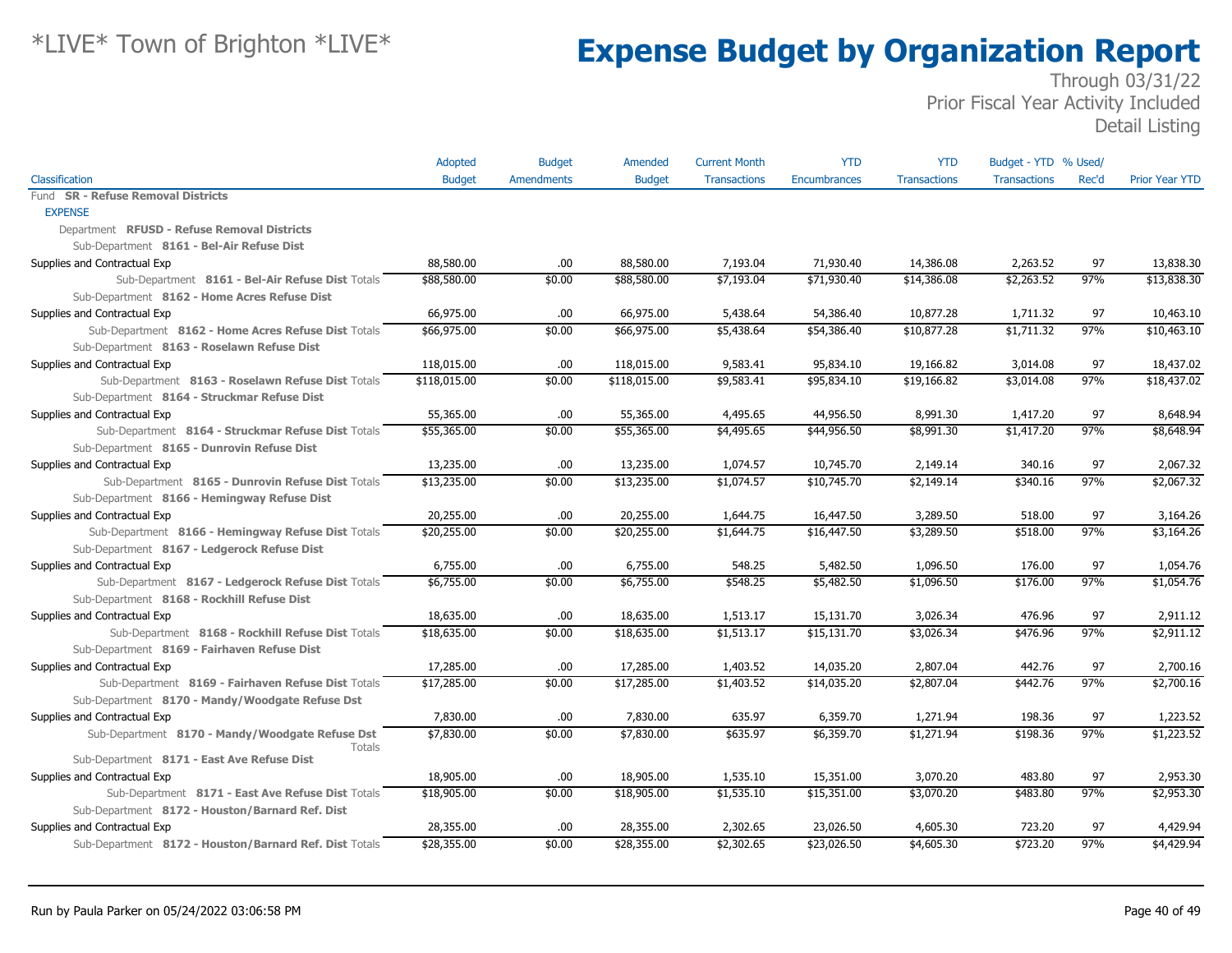|                                                           | Adopted       | <b>Budget</b>     | Amended       | <b>Current Month</b> | <b>YTD</b>   | <b>YTD</b>          | Budget - YTD % Used/ |       |                        |
|-----------------------------------------------------------|---------------|-------------------|---------------|----------------------|--------------|---------------------|----------------------|-------|------------------------|
| Classification                                            | <b>Budget</b> | <b>Amendments</b> | <b>Budget</b> | <b>Transactions</b>  | Encumbrances | <b>Transactions</b> | <b>Transactions</b>  | Rec'd | <b>Prior Year YTD</b>  |
| Fund SR - Refuse Removal Districts                        |               |                   |               |                      |              |                     |                      |       |                        |
| <b>EXPENSE</b>                                            |               |                   |               |                      |              |                     |                      |       |                        |
| Department RFUSD - Refuse Removal Districts               |               |                   |               |                      |              |                     |                      |       |                        |
| Sub-Department 8173 - Kirk/Astor Refuse Dist.             |               |                   |               |                      |              |                     |                      |       |                        |
| Supplies and Contractual Exp                              | 16,200.00     | .00.              | 16,200.00     | 1,315.80             | 13,158.00    | 2,631.60            | 410.40               | 97    | 2,531.40               |
| Sub-Department 8173 - Kirk/Astor Refuse Dist. Totals      | \$16,200.00   | \$0.00            | \$16,200.00   | \$1,315.80           | \$13,158.00  | \$2,631.60          | \$410.40             | 97%   | \$2,531.40             |
| Sub-Department 8174 - Far View Hills Refuse Dst           |               |                   |               |                      |              |                     |                      |       |                        |
| Supplies and Contractual Exp                              | 1,890.00      | .00.              | 1,890.00      | 153.51               | 1,535.10     | 307.02              | 47.88                | 97    | 295.34                 |
| Sub-Department 8174 - Far View Hills Refuse Dst Totals    | \$1,890.00    | \$0.00            | \$1,890.00    | \$153.51             | \$1,535.10   | \$307.02            | \$47.88              | 97%   | \$295.34               |
| Sub-Department 8175 - Monroe Meadows Refuse Dst           |               |                   |               |                      |              |                     |                      |       |                        |
| Supplies and Contractual Exp                              | 27,005.00     | .00.              | 27,005.00     | 2,193.00             | 21,930.00    | 4,386.00            | 689.00               | 97    | 4,218.98               |
| Sub-Department 8175 - Monroe Meadows Refuse Dst<br>Totals | \$27,005.00   | \$0.00            | \$27,005.00   | \$2,193.00           | \$21,930.00  | \$4,386.00          | \$689.00             | 97%   | \$4,218.98             |
| Sub-Department 8176 - Rowlands Refuse Dist                |               |                   |               |                      |              |                     |                      |       |                        |
| Supplies and Contractual Exp                              | 61,845.00     | .00.              | 61,845.00     | 5,021.97             | 50,219.70    | 10,043.94           | 1,581.36             | 97    | 10,162.62              |
| Sub-Department 8176 - Rowlands Refuse Dist Totals         | \$61,845.00   | \$0.00            | \$61,845.00   | \$5,021.97           | \$50,219.70  | \$10,043.94         | \$1,581.36           | 97%   | \$10,162.62            |
| Sub-Department 8177 - Spier Ave Refuse Dist               |               |                   |               |                      |              |                     |                      |       |                        |
| Supplies and Contractual Exp                              | 4,595.00      | .00.              | 4,595.00      | 372.81               | 3,728.10     | 745.62              | 121.28               | 97    | 717.24                 |
| Sub-Department 8177 - Spier Ave Refuse Dist Totals        | \$4,595.00    | \$0.00            | \$4,595.00    | \$372.81             | \$3,728.10   | \$745.62            | \$121.28             | 97%   | \$717.24               |
| Sub-Department 8178 - S.Landing Rd Refuse Dist            |               |                   |               |                      |              |                     |                      |       |                        |
| Supplies and Contractual Exp                              | 14,850.00     | .00.              | 14,850.00     | 1,206.15             | 12,061.50    | 2,412.30            | 376.20               | 97    | 2,320.46               |
| Sub-Department 8178 - S.Landing Rd Refuse Dist Totals     | \$14,850.00   | \$0.00            | \$14,850.00   | \$1,206.15           | \$12,061.50  | \$2,412.30          | \$376.20             | 97%   | \$2,320.46             |
| Sub-Department 8179 - Ashley Dr Refuse District           |               |                   |               |                      |              |                     |                      |       |                        |
| Supplies and Contractual Exp                              | 6,210.00      | .00.              | 6,210.00      | 504.39               | 5,043.90     | 1,008.78            | 157.32               | 97    | 970.38                 |
| Sub-Department 8179 - Ashley Dr Refuse District Totals    | \$6,210.00    | \$0.00            | \$6,210.00    | \$504.39             | \$5,043.90   | \$1,008.78          | \$157.32             | 97%   | \$970.38               |
| Sub-Department 8180 - Brittany-Markay RefuseDst           |               |                   |               |                      |              |                     |                      |       |                        |
| Supplies and Contractual Exp                              | 13,775.00     | .00.              | 13,775.00     | 1,118.43             | 11,184.30    | 2,236.86            | 353.84               | 97    | 2,151.70               |
| Sub-Department 8180 - Brittany-Markay RefuseDst           | \$13,775.00   | \$0.00            | \$13,775.00   | \$1,118.43           | \$11,184.30  | \$2,236.86          | \$353.84             | 97%   | $\sqrt{2,151.70}$      |
| Totals                                                    |               |                   |               |                      |              |                     |                      |       |                        |
| Sub-Department 8181 - Bronsonwood Refuse Dist             |               |                   |               |                      |              |                     |                      |       |                        |
| Supplies and Contractual Exp                              | 13,235.00     | .00.              | 13,235.00     | 1,074.57             | 10,745.70    | 2,149.14            | 340.16               | 97    | 2,067.32               |
| Sub-Department 8181 - Bronsonwood Refuse Dist Totals      | \$13,235.00   | \$0.00            | \$13,235.00   | \$1,074.57           | \$10,745.70  | \$2,149.14          | \$340.16             | 97%   | \$2,067.32             |
| Sub-Department 8182 - Coventry Green RefuseDist           |               |                   |               |                      |              |                     |                      |       |                        |
| Supplies and Contractual Exp                              | 4,595.00      | .00.              | 4,595.00      | 372.81               | 3,728.10     | 745.62              | 121.28               | 97    | 717.24                 |
| Sub-Department 8182 - Coventry Green RefuseDist<br>Totals | \$4,595.00    | \$0.00            | \$4,595.00    | \$372.81             | \$3,728.10   | \$745.62            | \$121.28             | 97%   | \$717.24               |
| Sub-Department 8183 - Evan Farm Refuse District           |               |                   |               |                      |              |                     |                      |       |                        |
| Supplies and Contractual Exp                              | 37,270.00     | .00.              | 37,270.00     | 3,026.34             | 30,263.40    | 6,052.68            | 953.92               | 97    | 5,822.20               |
| Sub-Department 8183 - Evan Farm Refuse District Totals    | \$37,270.00   | \$0.00            | \$37,270.00   | \$3,026.34           | \$30,263.40  | \$6,052.68          | \$953.92             | 97%   | \$5,822.20             |
| Sub-Department 8184 - Fairways Refuse District            |               |                   |               |                      |              |                     |                      |       |                        |
| Supplies and Contractual Exp                              | 6,755.00      | .00.              | 6,755.00      | 548.25               | 5,482.50     | 1,096.50            | 176.00               | 97    | 1,054.76               |
| Sub-Department 8184 - Fairways Refuse District Totals     | \$6,755.00    | \$0.00            | \$6,755.00    | \$548.25             | \$5,482.50   | \$1,096.50          | \$176.00             | 97%   | $$1,054.\overline{76}$ |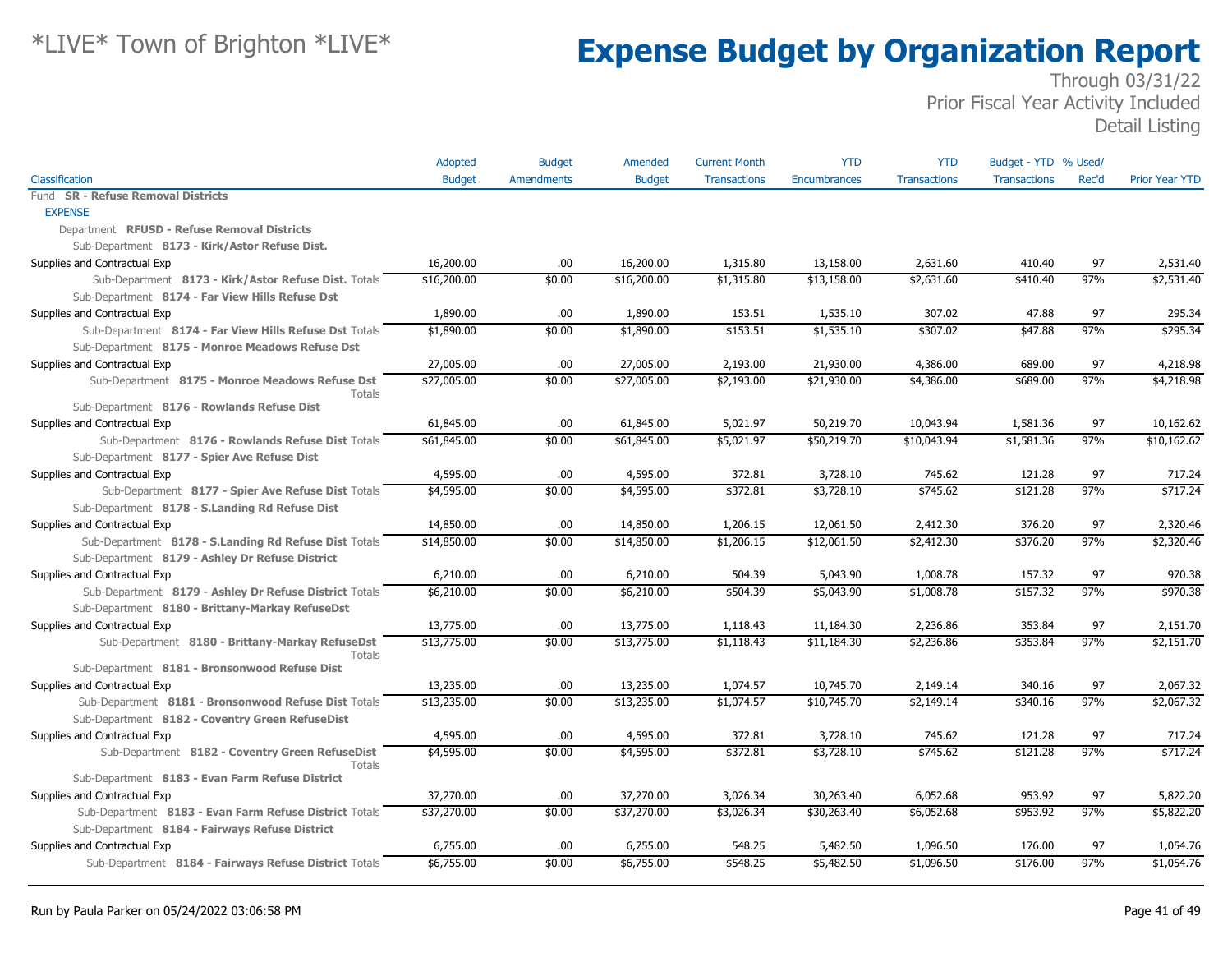|                                                           | Adopted       | <b>Budget</b>     | Amended       | <b>Current Month</b> | <b>YTD</b>   | <b>YTD</b>          | Budget - YTD % Used/ |       |                       |
|-----------------------------------------------------------|---------------|-------------------|---------------|----------------------|--------------|---------------------|----------------------|-------|-----------------------|
| Classification                                            | <b>Budget</b> | <b>Amendments</b> | <b>Budget</b> | <b>Transactions</b>  | Encumbrances | <b>Transactions</b> | <b>Transactions</b>  | Rec'd | <b>Prior Year YTD</b> |
| Fund SR - Refuse Removal Districts                        |               |                   |               |                      |              |                     |                      |       |                       |
| <b>EXPENSE</b>                                            |               |                   |               |                      |              |                     |                      |       |                       |
| Department RFUSD - Refuse Removal Districts               |               |                   |               |                      |              |                     |                      |       |                       |
| Sub-Department 8185 - Forest Hills Refuse Dist            |               |                   |               |                      |              |                     |                      |       |                       |
| Supplies and Contractual Exp                              | 9,990.00      | .00.              | 9,990.00      | 811.41               | 8,114.10     | 1,622.82            | 253.08               | 97    | 1,561.04              |
| Sub-Department 8185 - Forest Hills Refuse Dist Totals     | \$9,990.00    | \$0.00            | \$9,990.00    | \$811.41             | \$8,114.10   | \$1,622.82          | \$253.08             | 97%   | \$1,561.04            |
| Sub-Department 8186 - Frankland Refuse District           |               |                   |               |                      |              |                     |                      |       |                       |
| Supplies and Contractual Exp                              | 19,985.00     | .00.              | 19,985.00     | 1,622.82             | 16,228.20    | 3,245.64            | 511.16               | 97    | 3,122.06              |
| Sub-Department 8186 - Frankland Refuse District Totals    | \$19,985.00   | \$0.00            | \$19,985.00   | \$1,622.82           | \$16,228.20  | \$3,245.64          | \$511.16             | 97%   | \$3,122.06            |
| Sub-Department 8187 - Gailhaven Court RefuseDst           |               |                   |               |                      |              |                     |                      |       |                       |
| Supplies and Contractual Exp                              | 2,700.00      | .00.              | 2,700.00      | 219.30               | 2,193,00     | 438.60              | 68.40                | 97    | 421.90                |
| Sub-Department 8187 - Gailhaven Court RefuseDst<br>Totals | \$2,700.00    | \$0.00            | \$2,700.00    | \$219.30             | \$2,193.00   | \$438.60            | \$68.40              | 97%   | \$421.90              |
| Sub-Department 8188 - Howland Ave Refuse Dist             |               |                   |               |                      |              |                     |                      |       |                       |
| Supplies and Contractual Exp                              | 14,315.00     | .00.              | 14,315.00     | 1,162.29             | 11,622.90    | 2,324.58            | 367.52               | 97    | 2,236.08              |
| Sub-Department 8188 - Howland Ave Refuse Dist Totals      | \$14,315.00   | \$0.00            | \$14,315.00   | \$1,162.29           | \$11,622.90  | \$2,324.58          | \$367.52             | 97%   | \$2,236.08            |
| Sub-Department 8189 - Meadow View Refuse Dist             |               |                   |               |                      |              |                     |                      |       |                       |
| Supplies and Contractual Exp                              | 3,780.00      | .00.              | 3,780.00      | 307.02               | 3,070.20     | 614.04              | 95.76                | 97    | 590.66                |
| Sub-Department 8189 - Meadow View Refuse Dist Totals      | \$3,780.00    | \$0.00            | \$3,780.00    | \$307.02             | \$3,070.20   | \$614.04            | \$95.76              | 97%   | \$590.66              |
| Sub-Department 8190 - Meadowbrook Refuse Dist             |               |                   |               |                      |              |                     |                      |       |                       |
| Supplies and Contractual Exp                              | 101,005.00    | .00.              | 101,005.00    | 8,201.82             | 82,018.20    | 16,403.64           | 2,583.16             | 97    | 15,779.04             |
| Sub-Department 8190 - Meadowbrook Refuse Dist Totals      | \$101,005.00  | \$0.00            | \$101,005.00  | \$8,201.82           | \$82,018.20  | \$16,403.64         | \$2,583.16           | 97%   | \$15,779.04           |
| Sub-Department 8191 - Parkwood Ave Refuse Dist            |               |                   |               |                      |              |                     |                      |       |                       |
| Supplies and Contractual Exp                              | 8,640.00      | .00.              | 8,640.00      | 701.76               | 7.017.60     | 1,403.52            | 218.88               | 97    | 1,350.08              |
| Sub-Department 8191 - Parkwood Ave Refuse Dist Totals     | \$8,640.00    | \$0.00            | \$8,640.00    | \$701.76             | \$7,017.60   | \$1,403.52          | \$218.88             | 97%   | \$1,350.08            |
| Sub-Department 8192 - Pelham Rd Refuse District           |               |                   |               |                      |              |                     |                      |       |                       |
| Supplies and Contractual Exp                              | 15,395.00     | .00.              | 15,395.00     | 1,250.01             | 12,500.10    | 2,500.02            | 394.88               | 97    | 2,404.84              |
| Sub-Department 8192 - Pelham Rd Refuse District Totals    | \$15,395.00   | \$0.00            | \$15,395.00   | \$1,250.01           | \$12,500.10  | \$2,500.02          | \$394.88             | 97%   | \$2,404.84            |
| Sub-Department 8193 - Rawlingswood Refuse Dist            |               |                   |               |                      |              |                     |                      |       |                       |
| Supplies and Contractual Exp                              | 10,805.00     | .00.              | 10,805.00     | 877.20               | 8,772.00     | 1,754.40            | 278.60               | 97    | 1,687.60              |
| Sub-Department 8193 - Rawlingswood Refuse Dist Totals     | \$10,805.00   | \$0.00            | \$10,805.00   | \$877.20             | \$8,772.00   | \$1,754.40          | \$278.60             | 97%   | \$1,687.60            |
| Sub-Department 8194 - Village Ln Refuse Dist              |               |                   |               |                      |              |                     |                      |       |                       |
| Supplies and Contractual Exp                              | 23,230.00     | .00.              | 23,230.00     | 1,885.98             | 18,859.80    | 3,771.96            | 598.24               | 97    | 3,628.32              |
| Sub-Department 8194 - Village Ln Refuse Dist Totals       | \$23,230.00   | \$0.00            | \$23,230.00   | \$1,885.98           | \$18,859.80  | \$3,771.96          | \$598.24             | 97%   | \$3,628.32            |
| Sub-Department 8195 - Westerloe Ave Refuse Dist           |               |                   |               |                      |              |                     |                      |       |                       |
| Supplies and Contractual Exp                              | 10,265.00     | .00.              | 10,265.00     | 833.34               | 8,333.40     | 1,666.68            | 264.92               | 97    | 1,603.22              |
| Sub-Department 8195 - Westerloe Ave Refuse Dist Totals    | \$10,265.00   | \$0.00            | \$10,265.00   | \$833.34             | \$8,333.40   | \$1,666.68          | \$264.92             | 97%   | \$1,603.22            |
| Sub-Department 8196 - Wyatt Dr Refuse District            |               |                   |               |                      |              |                     |                      |       |                       |
| Supplies and Contractual Exp                              | 7,020.00      | .00.              | 7,020.00      | 570.18               | 5,701.80     | 1,140.36            | 177.84               | 97    | 1,096.94              |
| Sub-Department 8196 - Wyatt Dr Refuse District Totals     | \$7,020.00    | \$0.00            | \$7,020.00    | \$570.18             | \$5,701.80   | \$1,140.36          | \$177.84             | 97%   | \$1,096.94            |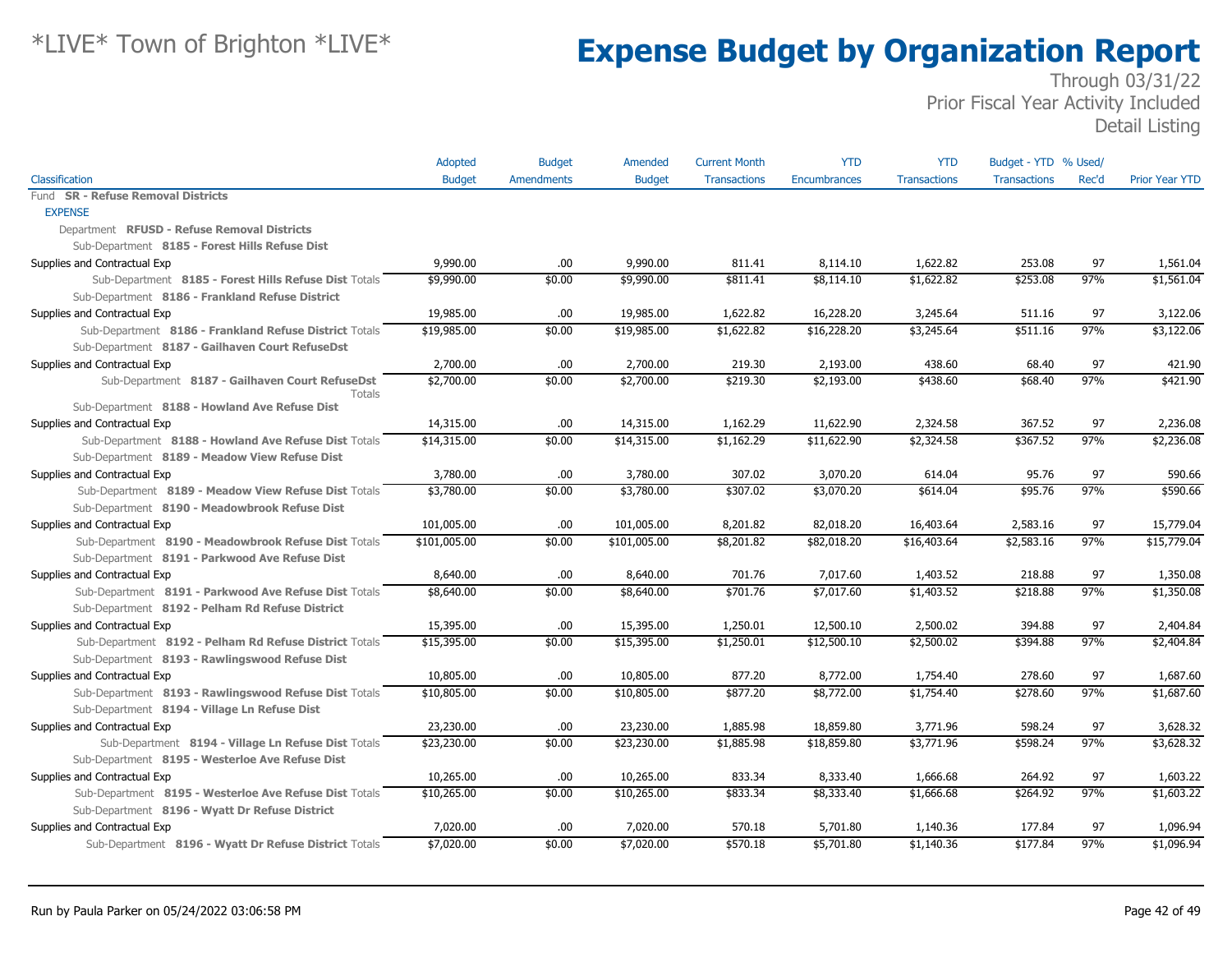|                                                           | Adopted       | <b>Budget</b>     | Amended       | <b>Current Month</b> | <b>YTD</b>   | <b>YTD</b>          | Budget - YTD % Used/ |       |                       |
|-----------------------------------------------------------|---------------|-------------------|---------------|----------------------|--------------|---------------------|----------------------|-------|-----------------------|
| Classification                                            | <b>Budget</b> | <b>Amendments</b> | <b>Budget</b> | <b>Transactions</b>  | Encumbrances | <b>Transactions</b> | <b>Transactions</b>  | Rec'd | <b>Prior Year YTD</b> |
| <b>SR - Refuse Removal Districts</b><br>Fund              |               |                   |               |                      |              |                     |                      |       |                       |
| <b>EXPENSE</b>                                            |               |                   |               |                      |              |                     |                      |       |                       |
| Department RFUSD - Refuse Removal Districts               |               |                   |               |                      |              |                     |                      |       |                       |
| Sub-Department 8197 - Council Rock Refuse Dist            |               |                   |               |                      |              |                     |                      |       |                       |
| Supplies and Contractual Exp                              | 7,830.00      | .00               | 7,830.00      | 635.97               | 6,359.70     | 1,271.94            | 198.36               | 97    | 1,223.52              |
| Sub-Department 8197 - Council Rock Refuse Dist Totals     | \$7,830.00    | \$0.00            | \$7,830.00    | \$635.97             | \$6,359.70   | \$1,271.94          | \$198.36             | 97%   | \$1,223.52            |
| Sub-Department 8198 - Thornwood Dr Refuse Dist            |               |                   |               |                      |              |                     |                      |       |                       |
| Supplies and Contractual Exp                              | 2,435.00      | .00.              | 2,435.00      | 197.37               | 1,973.70     | 394.74              | 66.56                | 97    | 379.72                |
| Sub-Department 8198 - Thornwood Dr Refuse Dist Totals     | \$2,435.00    | \$0.00            | \$2,435.00    | \$197.37             | \$1,973.70   | \$394.74            | \$66.56              | 97%   | \$379.72              |
| Sub-Department 8199 - Greenaway Refuse District           |               |                   |               |                      |              |                     |                      |       |                       |
| Supplies and Contractual Exp                              | 22,955.00     | .00.              | 22,955.00     | 1,864.05             | 18,640.50    | 3,728.10            | 586.40               | 97    | 3,586.14              |
| Sub-Department 8199 - Greenaway Refuse District Totals    | \$22,955.00   | \$0.00            | \$22,955.00   | \$1,864.05           | \$18,640.50  | \$3,728.10          | \$586.40             | 97%   | \$3,586.14            |
| Sub-Department 8200 - Schoolhouse Refuse Dist             |               |                   |               |                      |              |                     |                      |       |                       |
| Supplies and Contractual Exp                              | 4,050.00      | .00.              | 4,050.00      | 328.95               | 3,289.50     | 657.90              | 102.60               | 97    | 632.86                |
| Sub-Department 8200 - Schoolhouse Refuse Dist Totals      | \$4,050.00    | \$0.00            | \$4,050.00    | \$328.95             | \$3,289.50   | \$657.90            | \$102.60             | 97%   | \$632.86              |
| Sub-Department 8201 - Klink-Burkedale RefuseDst           |               |                   |               |                      |              |                     |                      |       |                       |
| Supplies and Contractual Exp                              | 20,795.00     | .00.              | 20,795.00     | 1,688.61             | 16,886.10    | 3,377.22            | 531.68               | 97    | 3,248.62              |
| Sub-Department 8201 - Klink-Burkedale RefuseDst<br>Totals | \$20,795.00   | \$0.00            | \$20,795.00   | \$1,688.61           | \$16,886.10  | \$3,377.22          | \$531.68             | 97%   | \$3,248.62            |
| Sub-Department 8202 - Maywood Refuse Dist                 |               |                   |               |                      |              |                     |                      |       |                       |
| Supplies and Contractual Exp                              | 16,745.00     | .00.              | 16,745.00     | 1,359.66             | 13,596.60    | 2,719.32            | 429.08               | 97    | 2,615.78              |
| Sub-Department 8202 - Maywood Refuse Dist Totals          | \$16,745.00   | \$0.00            | \$16,745.00   | \$1,359.66           | \$13,596.60  | \$2,719.32          | \$429.08             | 97%   | \$2,615.78            |
| Sub-Department 8203 - Modelane Refuse Dist                |               |                   |               |                      |              |                     |                      |       |                       |
| Supplies and Contractual Exp                              | 10,265.00     | .00               | 10,265.00     | 833.34               | 8,333.40     | 1,666.68            | 264.92               | 97    | 1,603.22              |
| Sub-Department 8203 - Modelane Refuse Dist Totals         | \$10,265.00   | \$0.00            | \$10,265.00   | \$833.34             | \$8,333.40   | \$1,666.68          | \$264.92             | 97%   | \$1,603.22            |
| Sub-Department 8204 - Pickford Refuse Dist                |               |                   |               |                      |              |                     |                      |       |                       |
| Supplies and Contractual Exp                              | 8,105.00      | .00               | 8,105.00      | 657.90               | 6,579.00     | 1,315.80            | 210.20               | 97    | 1,265.70              |
| Sub-Department 8204 - Pickford Refuse Dist Totals         | \$8,105.00    | \$0.00            | \$8,105.00    | \$657.90             | \$6,579.00   | \$1,315.80          | \$210.20             | 97%   | \$1,265.70            |
| Sub-Department 8205 - Shalimar Refuse Dist                |               |                   |               |                      |              |                     |                      |       |                       |
| Supplies and Contractual Exp                              | 14,040.00     | .00.              | 14,040.00     | 1,140.36             | 11,403.60    | 2,280.72            | 355.68               | 97    | 2,193.88              |
| Sub-Department 8205 - Shalimar Refuse Dist Totals         | \$14,040.00   | \$0.00            | \$14,040.00   | \$1,140.36           | \$11,403.60  | \$2,280.72          | \$355.68             | 97%   | \$2,193.88            |
| Sub-Department 8206 - Willowbend Refuse Dist              |               |                   |               |                      |              |                     |                      |       |                       |
| Supplies and Contractual Exp                              | 8,105.00      | .00.              | 8,105.00      | 657.90               | 6,579.00     | 1,315.80            | 210.20               | 97    | 1,265.70              |
| Sub-Department 8206 - Willowbend Refuse Dist Totals       | \$8,105.00    | \$0.00            | \$8,105.00    | \$657.90             | \$6,579.00   | \$1,315.80          | \$210.20             | 97%   | \$1,265.70            |
| Sub-Department 8207 - Bri. Meadows Refuse Dist            |               |                   |               |                      |              |                     |                      |       |                       |
| Supplies and Contractual Exp                              | 21,605.00     | .00.              | 21,605.00     | 1,754.40             | 17,544.00    | 3,508.80            | 552.20               | 97    | 3,375.18              |
| Sub-Department 8207 - Bri. Meadows Refuse Dist Totals     | \$21,605.00   | \$0.00            | \$21,605.00   | \$1,754.40           | \$17,544.00  | \$3,508.80          | \$552.20             | 97%   | \$3,375.18            |
| Sub-Department 8208 - Warren&Branch Refuse Dist           |               |                   |               |                      |              |                     |                      |       |                       |
| Supplies and Contractual Exp                              | 19,715.00     | .00               | 19,715.00     | 1,600.89             | 16,008.90    | 3,201.78            | 504.32               | 97    | 3,079.86              |
| Sub-Department 8208 - Warren&Branch Refuse Dist<br>Totals | \$19,715.00   | \$0.00            | \$19,715.00   | \$1,600.89           | \$16,008.90  | \$3,201.78          | \$504.32             | 97%   | \$3,079.86            |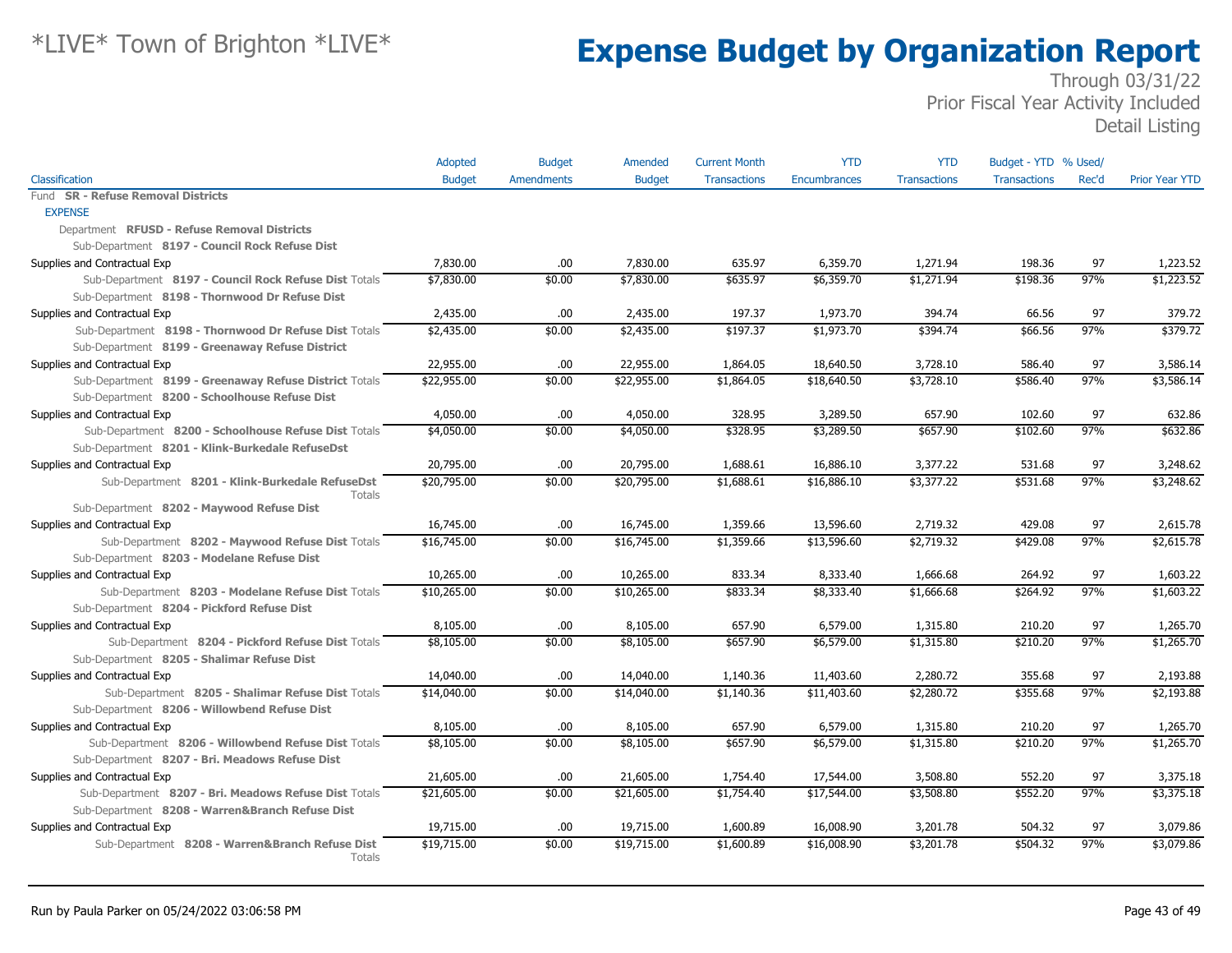|                                                               | Adopted        | <b>Budget</b>     | Amended        | <b>Current Month</b> | <b>YTD</b>   | <b>YTD</b>          | Budget - YTD % Used/ |       |                       |
|---------------------------------------------------------------|----------------|-------------------|----------------|----------------------|--------------|---------------------|----------------------|-------|-----------------------|
| Classification                                                | <b>Budget</b>  | <b>Amendments</b> | <b>Budget</b>  | <b>Transactions</b>  | Encumbrances | <b>Transactions</b> | <b>Transactions</b>  | Rec'd | <b>Prior Year YTD</b> |
| Fund SR - Refuse Removal Districts                            |                |                   |                |                      |              |                     |                      |       |                       |
| <b>EXPENSE</b>                                                |                |                   |                |                      |              |                     |                      |       |                       |
| Department RFUSD - Refuse Removal Districts                   |                |                   |                |                      |              |                     |                      |       |                       |
| Sub-Department 8209 - Continental Dr RefuseDist               |                |                   |                |                      |              |                     |                      |       |                       |
| Supplies and Contractual Exp                                  | 4,595.00       | .00               | 4,595.00       | 372.81               | 3,728.10     | 745.62              | 121.28               | 97    | 717.24                |
| Sub-Department 8209 - Continental Dr RefuseDist Totals        | \$4,595.00     | \$0.00            | \$4,595.00     | \$372.81             | \$3,728.10   | \$745.62            | \$121.28             | 97%   | \$717.24              |
| Sub-Department 8210 - Thackery Rd Refuse Dist                 |                |                   |                |                      |              |                     |                      |       |                       |
| Supplies and Contractual Exp                                  | 9,455.00       | .00               | 9,455.00       | 767.55               | 7,675.50     | 1,535.10            | 244.40               | 97    | 1,476.66              |
| Sub-Department 8210 - Thackery Rd Refuse Dist Totals          | \$9,455.00     | \$0.00            | \$9,455.00     | \$767.55             | \$7,675.50   | \$1,535.10          | \$244.40             | 97%   | \$1,476.66            |
| Sub-Department 8211 - Colonial Village Refuse                 |                |                   |                |                      |              |                     |                      |       |                       |
| Supplies and Contractual Exp                                  | 7,295.00       | .00               | 7,295.00       | 592.11               | 5,921.10     | 1,184.22            | 189.68               | 97    | 1,139.14              |
| Sub-Department 8211 - Colonial Village Refuse Totals          | \$7,295.00     | \$0.00            | \$7,295.00     | \$592.11             | \$5,921.10   | \$1,184.22          | \$189.68             | 97%   | \$1,139.14            |
| Sub-Department 8212 - Dale Rd E. Refuse Dist                  |                |                   |                |                      |              |                     |                      |       |                       |
| Supplies and Contractual Exp                                  | 1,620.00       | .00               | 1,620.00       | 131.58               | 1,315.80     | 263.16              | 41.04                | 97    | 253.14                |
| Sub-Department 8212 - Dale Rd E. Refuse Dist Totals           | \$1,620.00     | \$0.00            | \$1,620.00     | \$131.58             | \$1,315.80   | \$263.16            | \$41.04              | 97%   | \$253.14              |
| Sub-Department 8213 - Whitney Ln Refuse Dist                  |                |                   |                |                      |              |                     |                      |       |                       |
| Supplies and Contractual Exp                                  | 2,160.00       | .00               | 2,160.00       | 175.44               | 1,754.40     | 350.88              | 54.72                | 97    | 337.52                |
| Sub-Department 8213 - Whitney Ln Refuse Dist Totals           | \$2,160.00     | \$0.00            | \$2,160.00     | \$175.44             | \$1,754.40   | \$350.88            | \$54.72              | 97%   | \$337.52              |
| Sub-Department 8214 - Park Lane Refuse District               |                |                   |                |                      |              |                     |                      |       |                       |
| Supplies and Contractual Exp                                  | 8,915.00       | .00               | 8,915.00       | 723.69               | 7,236.90     | 1,447.38            | 230.72               | 97    | 1,392.28              |
| Sub-Department 8214 - Park Lane Refuse District Totals        | \$8,915.00     | \$0.00            | \$8,915.00     | \$723.69             | \$7,236.90   | \$1,447.38          | \$230.72             | 97%   | \$1,392.28            |
| Sub-Department 8215 - Edgewood Refuse Dist                    |                |                   |                |                      |              |                     |                      |       |                       |
| Supplies and Contractual Exp                                  | 3,240.00       | .00               | 3,240.00       | 263.16               | 2,631.60     | 526.32              | 82.08                | 97    | 506.28                |
| Sub-Department 8215 - Edgewood Refuse Dist Totals             | \$3,240.00     | \$0.00            | \$3,240.00     | \$263.16             | \$2,631.60   | \$526.32            | \$82.08              | 97%   | \$506.28              |
| Sub-Department 8216 - Barclay Square Dr Refuse Dist           |                |                   |                |                      |              |                     |                      |       |                       |
| Supplies and Contractual Exp                                  | 19,445.00      | .00.              | 19,445.00      | 1,578.96             | 15,789.60    | 3,157.92            | 497.48               | 97    | 3,037.66              |
| Sub-Department 8216 - Barclay Square Dr Refuse Dist<br>Totals | \$19,445.00    | \$0.00            | \$19,445.00    | \$1,578.96           | \$15,789.60  | \$3,157.92          | \$497.48             | 97%   | \$3,037.66            |
| Sub-Department 8217 - Stonybrook Dr Refuse Dist               |                |                   |                |                      |              |                     |                      |       |                       |
| Supplies and Contractual Exp                                  | 4,320.00       | .00               | 4,320.00       | 350.88               | 3,508.80     | 701.76              | 109.44               | 97    | 675.04                |
| Sub-Department 8217 - Stonybrook Dr Refuse Dist Totals        | \$4,320.00     | \$0.00            | \$4,320.00     | \$350.88             | \$3,508.80   | \$701.76            | \$109.44             | 97%   | \$675.04              |
| Sub-Department 8218 - Penarrow Rd Refuse Dist                 |                |                   |                |                      |              |                     |                      |       |                       |
| Supplies and Contractual Exp                                  | 9,990.00       | .00               | 9,990.00       | 811.41               | 8,114.10     | 1,622.82            | 253.08               | 97    | 1,561.04              |
| Sub-Department 8218 - Penarrow Rd Refuse Dist Totals          | \$9,990.00     | \$0.00            | \$9,990.00     | \$811.41             | \$8,114.10   | \$1,622.82          | \$253.08             | 97%   | \$1,561.04            |
| Sub-Department 8219 - Hibiscus Dr Refuse Dist                 |                |                   |                |                      |              |                     |                      |       |                       |
| Supplies and Contractual Exp                                  | 30,215.00      | .00               | 30,215.00      | 2,324.58             | 23,245.80    | 4,649.16            | 2,320.04             | 92    | .00                   |
| Sub-Department 8219 - Hibiscus Dr Refuse Dist Totals          | \$30,215.00    | \$0.00            | \$30,215.00    | \$2,324.58           | \$23,245.80  | \$4,649.16          | \$2,320.04           | 92%   | \$0.00                |
| Sub-Department 8220 - Terrain Dr Refuse Dist                  |                |                   |                |                      |              |                     |                      |       |                       |
| Supplies and Contractual Exp                                  | 4,850.00       | .00.              | 4,850.00       | 372.81               | 3,728.10     | 745.62              | 376.28               | 92    | .00                   |
| Sub-Department 8220 - Terrain Dr Refuse Dist Totals           | \$4,850.00     | \$0.00            | \$4,850.00     | \$372.81             | \$3,728.10   | \$745.62            | \$376.28             | 92%   | \$0.00                |
| Department RFUSD - Refuse Removal Districts Totals            | \$1,158,290.00 | \$0.00            | \$1,158,290.00 | \$93,904.26          | \$939,042.60 | \$187,808.52        | \$31,438.88          | 97%   | \$175,969.34          |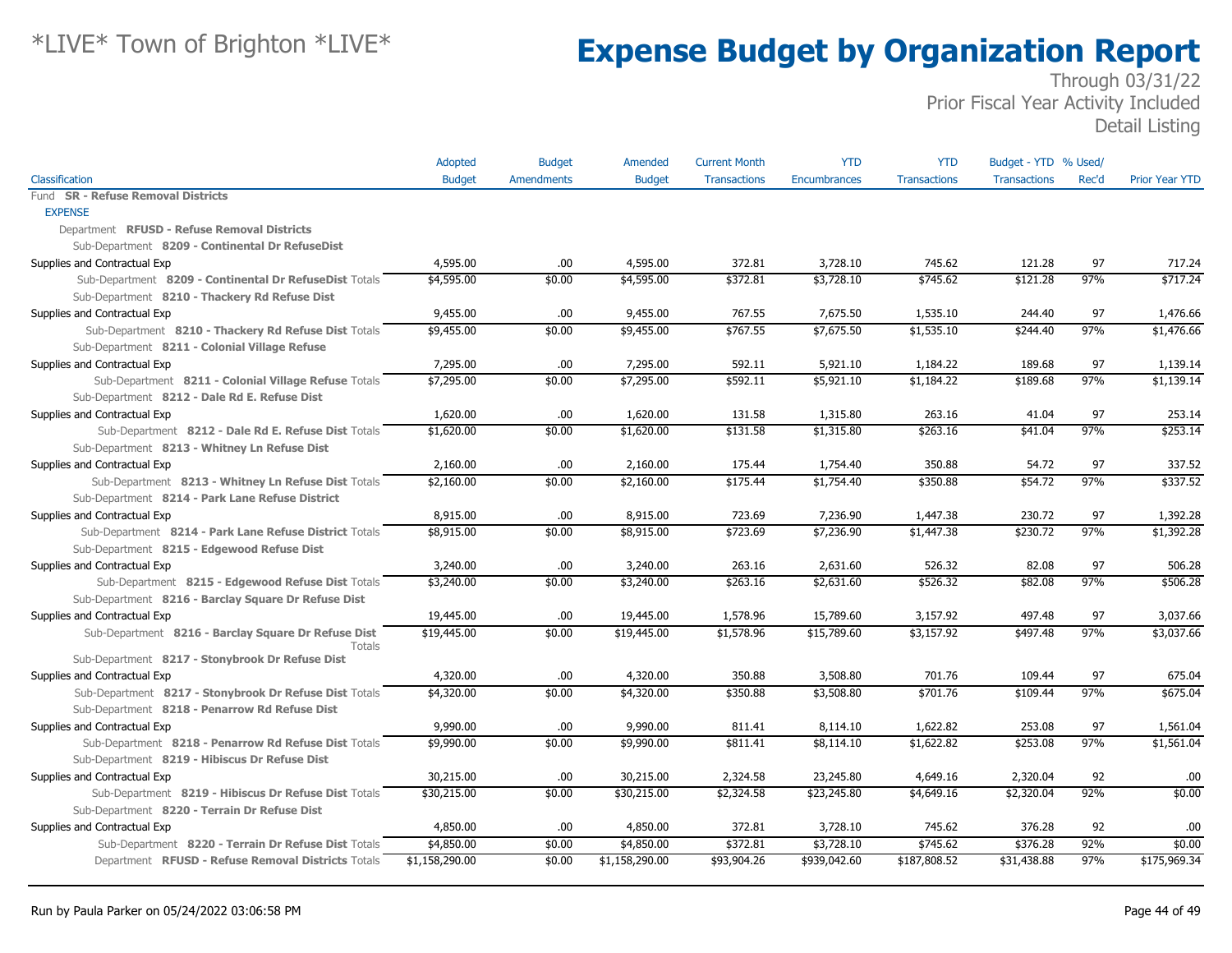|                                           | Adopted        | <b>Budget</b> | Amended        | <b>Current Month</b> | <b>YTD</b>   | YTD                 | Budget - YTD % Used/ |       |                |
|-------------------------------------------|----------------|---------------|----------------|----------------------|--------------|---------------------|----------------------|-------|----------------|
| Classification                            | <b>Budget</b>  | Amendments    | <b>Budget</b>  | <b>Transactions</b>  | Encumbrances | <b>Transactions</b> | Transactions         | Rec'd | Prior Year YTD |
| Fund SR - Refuse Removal Districts        |                |               |                |                      |              |                     |                      |       |                |
| <b>EXPENSE TOTALS</b>                     | \$1,158,290.00 | \$0.00        | \$1,158,290.00 | \$93,904.26          | \$939,042,60 | \$187,808.52        | \$31,438.88          | 97%   | \$175,969.34   |
| Fund SR - Refuse Removal Districts Totals | \$1,158,290.00 | \$0.00        | \$1,158,290.00 | \$93,904.26          | \$939,042,60 | \$187,808.52        | \$31,438.88          |       | \$175,969.34   |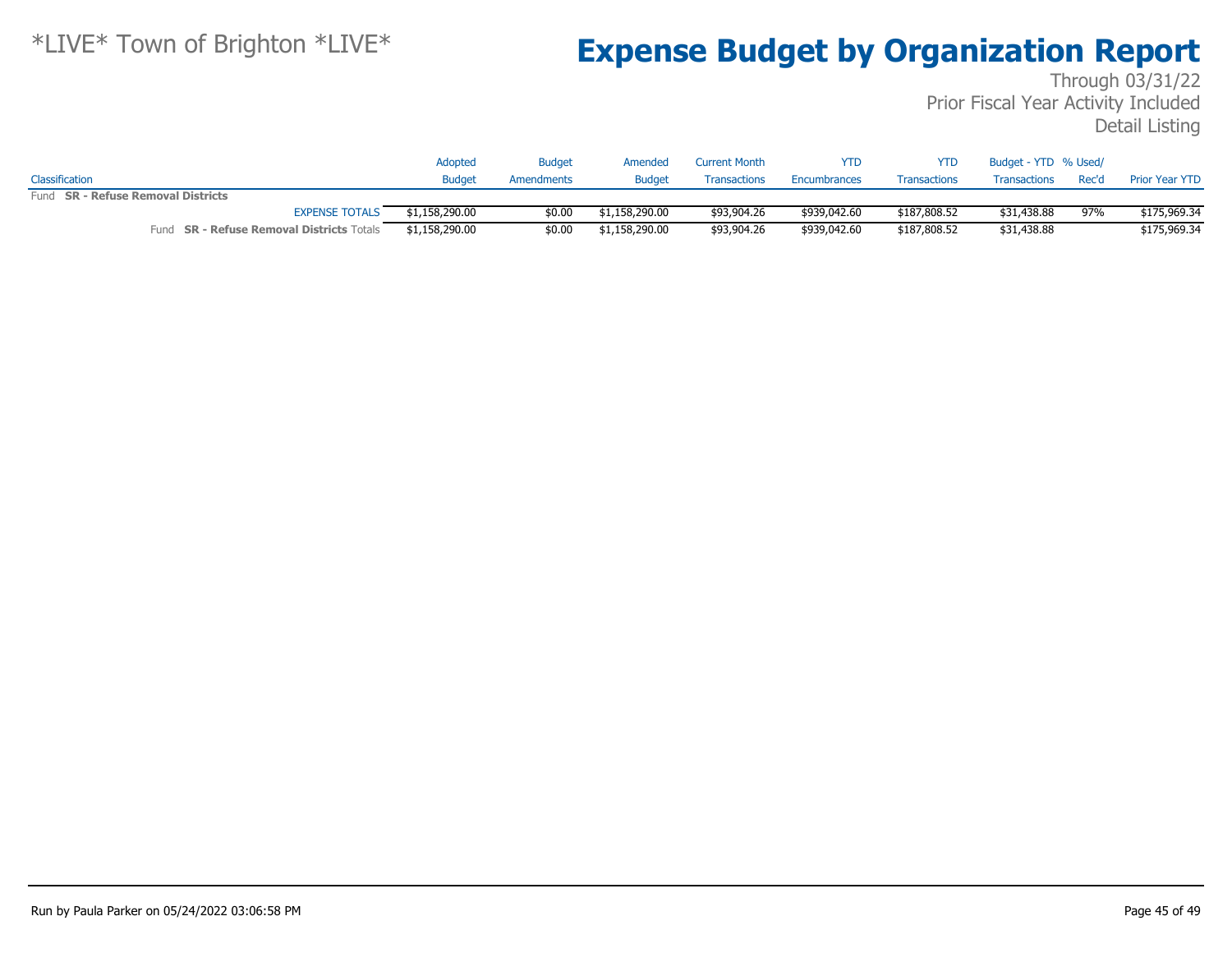|                                                           | Adopted        | <b>Budget</b>     | Amended        | <b>Current Month</b> | <b>YTD</b>          | <b>YTD</b>          | Budget - YTD % Used/ |              |                       |
|-----------------------------------------------------------|----------------|-------------------|----------------|----------------------|---------------------|---------------------|----------------------|--------------|-----------------------|
| Classification                                            | <b>Budget</b>  | <b>Amendments</b> | <b>Budget</b>  | <b>Transactions</b>  | <b>Encumbrances</b> | <b>Transactions</b> | <b>Transactions</b>  | Rec'd        | <b>Prior Year YTD</b> |
| <b>SS - Consolidated Sewer Dist</b><br>Fund               |                |                   |                |                      |                     |                     |                      |              |                       |
| <b>EXPENSE</b>                                            |                |                   |                |                      |                     |                     |                      |              |                       |
| Department SEWER - Consolidated Sewer Dist                |                |                   |                |                      |                     |                     |                      |              |                       |
| Sub-Department 8120 - Sewer Operations                    |                |                   |                |                      |                     |                     |                      |              |                       |
| Personal Services - Wages                                 | 658,465.00     | .00               | 658,465.00     | 44,711.15            | .00                 | 125,490.66          | 532,974.34           | 19           | 146,510.34            |
| Equipment and Capital Outlay                              | 308,290.00     | 141,253.19        | 449,543.19     | 1,800.00             | 260,732.12          | 1,838.89            | 186,972.18           | 58           | 2,314.57              |
| Supplies and Contractual Exp                              | 389,265.00     | 387.91            | 389,652.91     | 9,105.65             | 219,418.18          | 20,473.86           | 149,760.87           | 62           | 35,593.76             |
| Utility Expenses                                          | 4,600.00       | .00.              | 4,600.00       | 526.89               | 3,317.94            | 951.84              | 330.22               | 93           | 799.67                |
| Commercial Insurance                                      | 23,960.00      | .00               | 23,960.00      | .00                  | .00                 | 9,695.08            | 14,264.92            | 40           | 8,641.14              |
| Principal on Indebtedness                                 | 123,150.00     | .00.              | 123,150.00     | .00                  | .00                 | .00                 | 123,150.00           | $\mathbf 0$  | .00                   |
| Interest on Indebtedness                                  | 25,480.00      | .00.              | 25,480.00      | 2,311.00             | .00                 | 3,018.97            | 22,461.03            | 12           | 3,620.95              |
| <b>Employee Benefits</b>                                  | 314,350.00     | .00.              | 314,350.00     | 21,315.45            | 12,897.80           | 71,066.10           | 230,386.10           | 27           | 101,284.90            |
| Interfund Transfers - Expense                             | 10,000.00      | 20,000.00         | 30,000.00      | .00                  | .00                 | .00                 | 30,000.00            | $\mathbf 0$  | .00                   |
| Sub-Department 8120 - Sewer Operations Totals             | \$1,857,560.00 | \$161,641.10      | \$2,019,201.10 | \$79,770.14          | \$496,366.04        | \$232,535.40        | \$1,290,299.66       | 36%          | \$298,765.33          |
| Sub-Department 8121 - Sewer Pump Stations                 |                |                   |                |                      |                     |                     |                      |              |                       |
| Equipment and Capital Outlay                              | .00.           | .00.              | .00            | .00                  | .00                 | .00                 | .00.                 | $^{+++}$     | .00                   |
| Supplies and Contractual Exp                              | 7,205.00       | .00.              | 7,205.00       | .00                  | 2,708.09            | 591.91              | 3,905.00             | 46           | .00                   |
| <b>Utility Expenses</b>                                   | 5,425.00       | .00               | 5,425.00       | 663.26               | 432.10              | 746.19              | 4,246.71             | 22           | 1,038.43              |
| Sub-Department 8121 - Sewer Pump Stations Totals          | \$12,630.00    | \$0.00            | \$12,630.00    | \$663.26             | \$3,140.19          | \$1,338.10          | \$8,151.71           | 35%          | \$1,038.43            |
| Sub-Department 8125 - Sewer District 87A                  |                |                   |                |                      |                     |                     |                      |              |                       |
| Supplies and Contractual Exp                              | .00.           | .00               | .00            | .00                  | .00                 | .00                 | .00                  | $^{++}$      | .00                   |
| Utility Expenses                                          | 19,245.00      | .00               | 19,245.00      | 380.56               | .00                 | 380.56              | 18,864.44            | 2            | 244.43                |
| Sub-Department 8125 - Sewer District 87A Totals           | \$19,245.00    | \$0.00            | \$19,245.00    | \$380.56             | \$0.00              | \$380.56            | \$18,864.44          | 2%           | \$244.43              |
| Sub-Department 8130 - Sewer Dist Ext 67                   |                |                   |                |                      |                     |                     |                      |              |                       |
| Supplies and Contractual Exp                              | .00            | .00.              | .00            | .00                  | .00                 | .00                 | .00                  | $^{+++}$     | .00                   |
| <b>Utility Expenses</b>                                   | 380.00         | .00.              | 380.00         | .00                  | .00                 | .00                 | 380.00               | $\mathbf 0$  | .00                   |
| Principal on Indebtedness                                 | .00            | .00               | .00            | .00                  | .00                 | .00                 | .00                  | $^{++}$      | .00                   |
| Interest on Indebtedness                                  | .00            | .00               | .00            | .00                  | .00                 | .00.                | .00                  | $^{++}$      | .00                   |
| Sub-Department 8130 - Sewer Dist Ext 67 Totals            | \$380.00       | \$0.00            | \$380.00       | \$0.00               | \$0.00              | \$0.00              | \$380.00             | $0\%$        | \$0.00                |
| Sub-Department 8135 - Western Dr Area Sewer Dst           |                |                   |                |                      |                     |                     |                      |              |                       |
| Supplies and Contractual Exp                              | .00.           | .00               | .00.           | .00                  | .00                 | .00                 | .00                  | $^{+++}$     | .00.                  |
| <b>Utility Expenses</b>                                   | 805.00         | .00               | 805.00         | .00                  | .00                 | .00                 | 805.00               | $\mathbf{0}$ | .00                   |
| Principal on Indebtedness                                 | 13,460.00      | .00               | 13,460.00      | .00                  | .00                 | .00                 | 13,460.00            | $\mathbf 0$  | .00                   |
| Sub-Department 8135 - Western Dr Area Sewer Dst<br>Totals | \$14,265.00    | \$0.00            | \$14,265.00    | \$0.00               | \$0.00              | \$0.00              | \$14,265.00          | 0%           | \$0.00                |
| Sub-Department 8760 - Emergency Disaster                  |                |                   |                |                      |                     |                     |                      |              |                       |
| Personal Services - Wages                                 | .00            | .00.              | .00.           | .00                  | .00                 | .00                 | .00                  | $^{++}$      | .00                   |
| <b>Employee Benefits</b>                                  | .00            | .00               | .00            | .00                  | .00                 | .00.                | .00                  | $^{++}$      | .00                   |
| Sub-Department 8760 - Emergency Disaster Totals           | \$0.00         | \$0.00            | \$0.00         | \$0.00               | \$0.00              | \$0.00              | \$0.00               | $+++$        | \$0.00                |
| Department SEWER - Consolidated Sewer Dist Totals         | \$1,904,080.00 | \$161,641.10      | \$2,065,721.10 | \$80,813.96          | \$499,506.23        | \$234,254.06        | \$1,331,960.81       | 36%          | \$300,048.19          |
| <b>EXPENSE TOTALS</b>                                     | \$1,904,080.00 | \$161,641.10      | \$2,065,721.10 | \$80,813.96          | \$499,506.23        | \$234,254.06        | \$1,331,960.81       | 36%          | \$300,048.19          |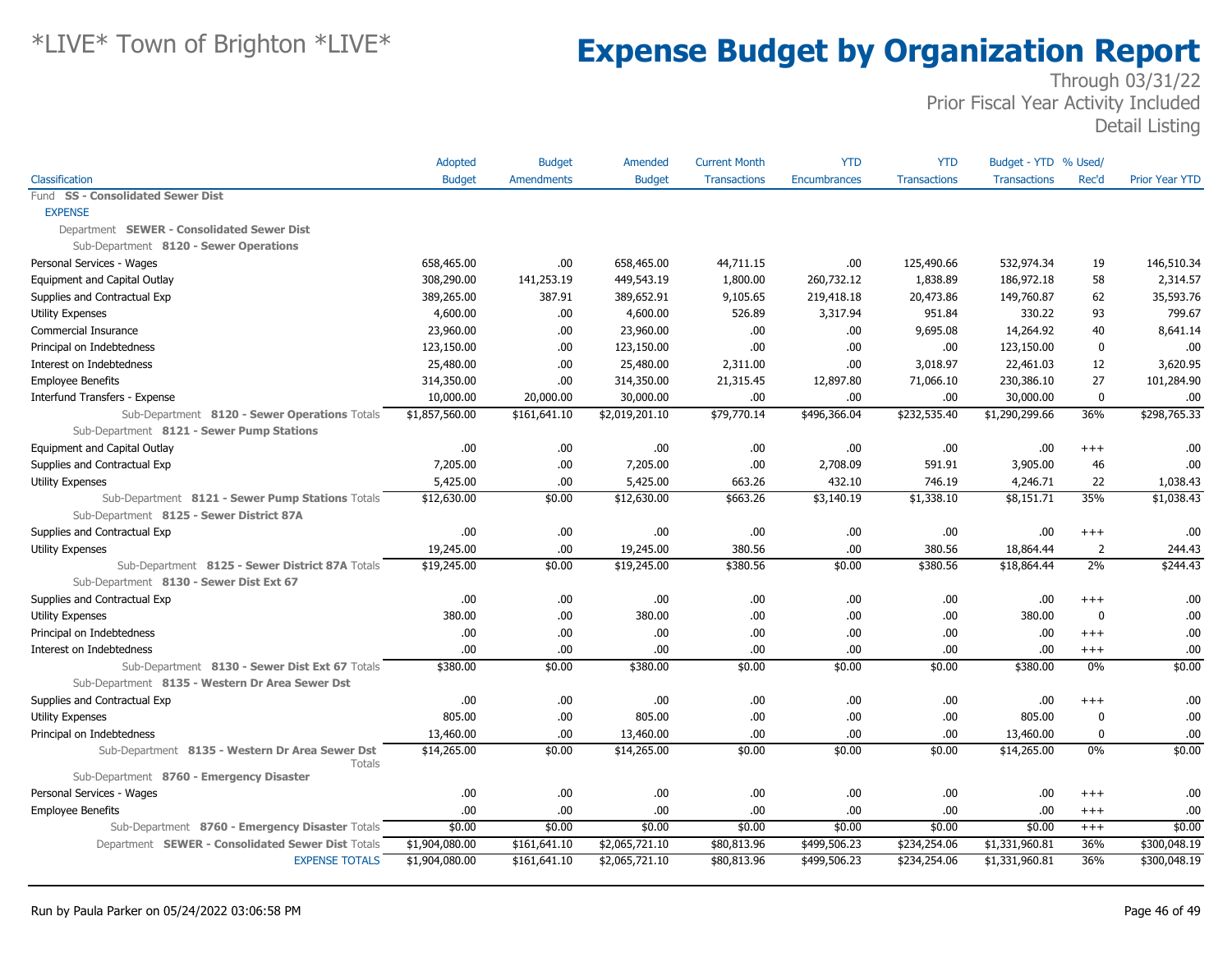|                |                                          | <b>Adopted</b> | <b>Budget</b> | Amended        | <b>Current Month</b> | <b>YTD</b>   | <b>YTD</b>   | Budget - YTD % Used/ |                      |
|----------------|------------------------------------------|----------------|---------------|----------------|----------------------|--------------|--------------|----------------------|----------------------|
| Classification |                                          | <b>Budget</b>  | Amendments    | <b>Budget</b>  | <b>Transactions</b>  | Encumbrances | Transactions | Transactions         | Rec'd Prior Year YTD |
|                | Fund SS - Consolidated Sewer Dist Totals | \$1,904,080.00 | \$161,641.10  | \$2,065,721.10 | \$80,813.96          | \$499,506.23 | \$234,254.06 | \$1,331,960.81       | \$300,048.19         |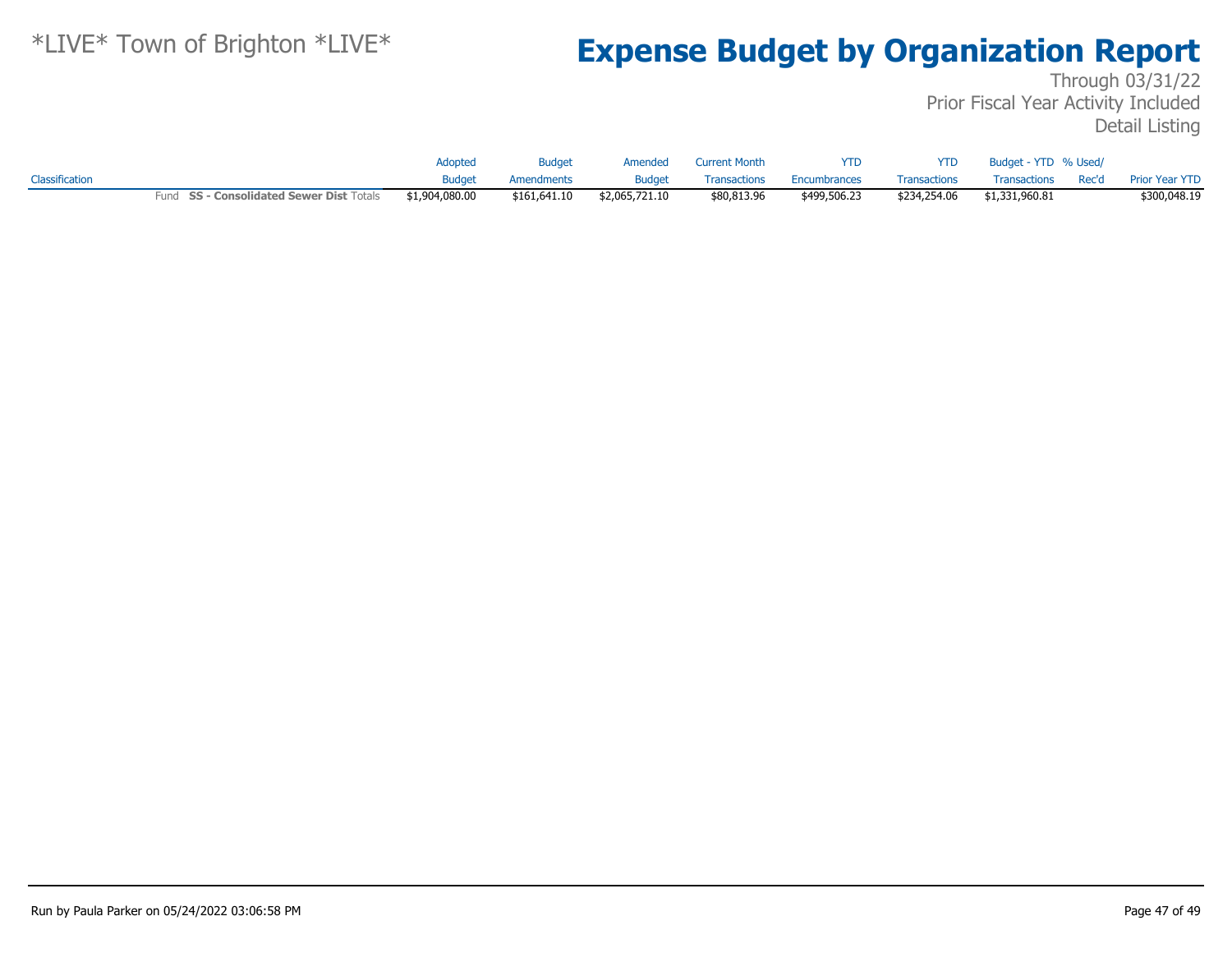|                                                     | Adopted       | <b>Budget</b> | Amended       | <b>Current Month</b> | <b>YTD</b>   | <b>YTD</b>          | Budget - YTD % Used/ |       |                       |
|-----------------------------------------------------|---------------|---------------|---------------|----------------------|--------------|---------------------|----------------------|-------|-----------------------|
| Classification                                      | <b>Budget</b> | Amendments    | <b>Budget</b> | <b>Transactions</b>  | Encumbrances | <b>Transactions</b> | <b>Transactions</b>  | Rec'd | <b>Prior Year YTD</b> |
| Fund SW - Consolidated Water Dist                   |               |               |               |                      |              |                     |                      |       |                       |
| <b>EXPENSE</b>                                      |               |               |               |                      |              |                     |                      |       |                       |
| Department WATRD - Consolidated Water Dist          |               |               |               |                      |              |                     |                      |       |                       |
| Sub-Department 8310 - Water District Admin          |               |               |               |                      |              |                     |                      |       |                       |
| Equipment and Capital Outlay                        | .00           | .00.          | .00           | .00                  | .00          | .00                 | .00                  | $+++$ | .00.                  |
| Supplies and Contractual Exp                        | 32,910.00     | .00.          | 32,910.00     | .00                  | .00          | .00                 | 32,910.00            | 0     | .00.                  |
| Interfund Transfers - Expense                       | .00           | .00.          | .00           | .00                  | .00          | .00                 | .00                  | $+++$ | .00                   |
| Sub-Department 8310 - Water District Admin Totals   | \$32,910.00   | \$0.00        | \$32,910.00   | \$0.00               | \$0.00       | \$0.00              | \$32,910.00          | 0%    | \$0.00                |
| Sub-Department 8340 - S Clinton/Westfall Ext        |               |               |               |                      |              |                     |                      |       |                       |
| Supplies and Contractual Exp                        | .00           | .00.          | .00.          | .00                  | .00          | .00                 | .00                  | $+++$ | .00.                  |
| Principal on Indebtedness                           | .00           | .00.          | .00           | .00                  | .00          | .00                 | .00                  | $+++$ | .00.                  |
| Interest on Indebtedness                            | .00           | .00.          | .00           | .00                  | .00          | .00                 | .00                  | $+++$ | .00.                  |
| Sub-Department 8340 - S Clinton/Westfall Ext Totals | \$0.00        | \$0.00        | \$0.00        | \$0.00               | \$0.00       | \$0.00              | \$0.00               | $+++$ | \$0.00                |
| Sub-Department 8345 - Brighton Meadows Ext          |               |               |               |                      |              |                     |                      |       |                       |
| Supplies and Contractual Exp                        | .00           | .00.          | .00           | .00                  | .00          | .00                 | .00                  | $+++$ | .00.                  |
| Principal on Indebtedness                           | .00           | .00.          | .00           | .00                  | .00          | .00                 | .00                  | $+++$ | .00                   |
| Interest on Indebtedness                            | .00           | .00           | .00           | .00                  | .00          | .00                 | .00                  | $+++$ | .00.                  |
| Sub-Department 8345 - Brighton Meadows Ext Totals   | \$0.00        | \$0.00        | \$0.00        | \$0.00               | \$0.00       | \$0.00              | \$0.00               | $+++$ | \$0.00                |
| Department WATRD - Consolidated Water Dist Totals   | \$32,910.00   | \$0.00        | \$32,910.00   | \$0.00               | \$0.00       | \$0.00              | \$32,910.00          | 0%    | \$0.00                |
| <b>EXPENSE TOTALS</b>                               | \$32,910.00   | \$0.00        | \$32,910.00   | \$0.00               | \$0.00       | \$0.00              | \$32,910.00          | $0\%$ | \$0.00                |
| Fund SW - Consolidated Water Dist Totals            | \$32,910.00   | \$0.00        | \$32,910.00   | \$0.00               | \$0.00       | \$0.00              | \$32,910.00          |       | \$0.00                |